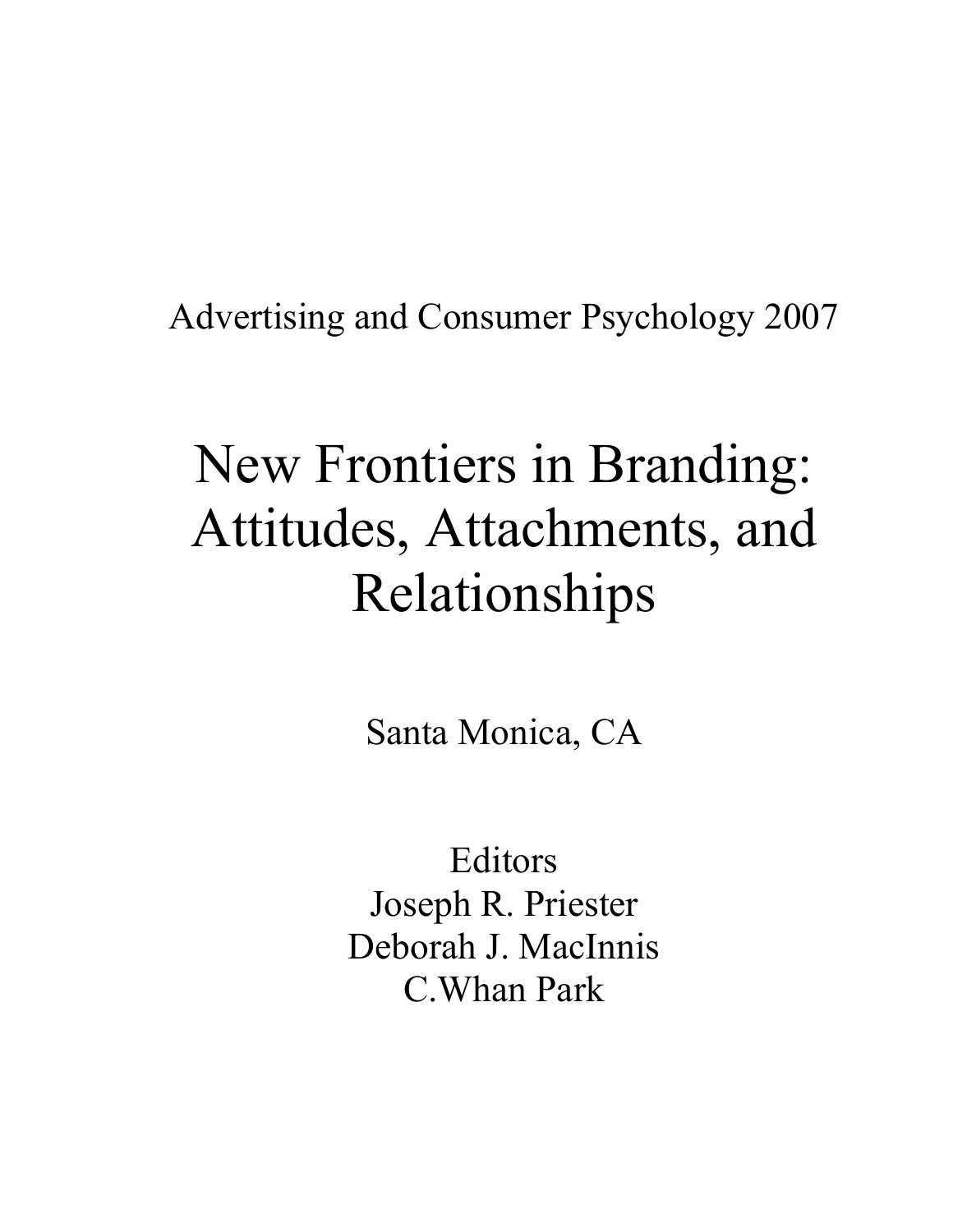#### 2007 Copyright @ SOCIETY FOR CONSUMER PSYCHOLOGY

All rights reserved. No part of this publication may be reproduced, stored in a retrieval system or transmitted, in any form or by any other means, electronic, mechanical, photocopying, recording, or otherwise, without prior written permission of the publisher.

Joseph R. Priester, Deborah J. MacInnis, and C. Whan Park, Editors

Advertising and Consumer Psychology New Frontiers in Branding: Attitudes, Attachments, and Relationships

(Santa Monica, CA: Society for Consumer Psychology)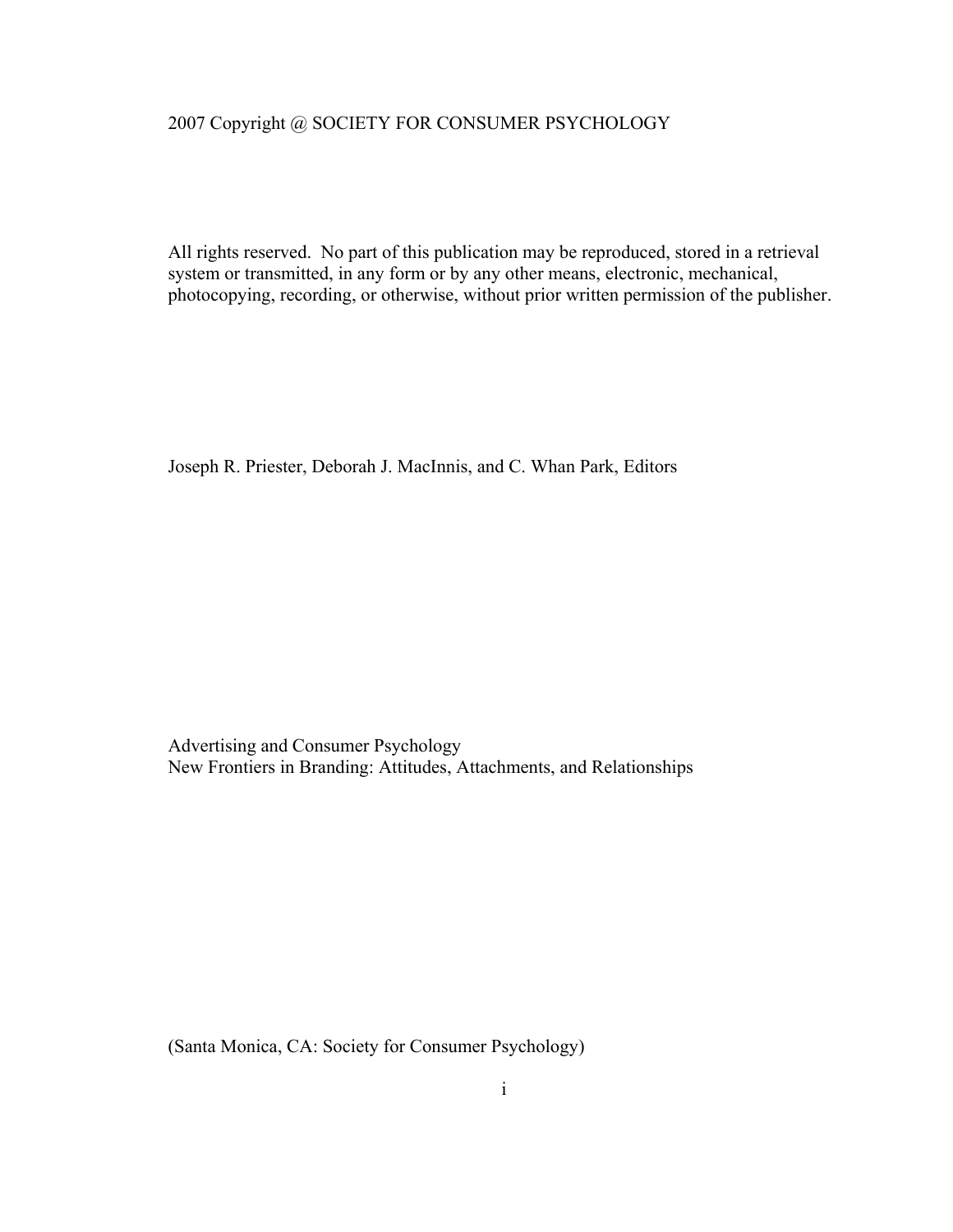#### Preface

The Twenty-Sixth Advertising and Consumer Psychology (ACP) conference was held at the Loews Santa Monica Beach Hotel from June 7-9, 2007. This volume is comprised of abstracts of the presentations made at the conference.

Acknowledgements

We are grateful to the expertise and support provided by the Society for Consumer Psychology in the person of Larry Compeau.

We are especially grateful for the financial support provided by the USC Marshall Marketing Department.

Members of the USC Marshall Marketing Department staff were, as always, extraordinarily helpful, indeed, instrumental in helping bring this conference to life. Thank you Elizabeth Mathew, Yvonne King, and Robin Gaines. Your support and assistance is deeply appreciated and valued.

We would also like to express our appreciation of our spouses and their patience thoughout this, and other, endeavors. Our attachments extend beyond brands...

> Joseph R. Priester Deborah J. MacInnis C. Whan Park USC Marshall School of Business ACP 2007 Co-Chairs/Proceedings Editors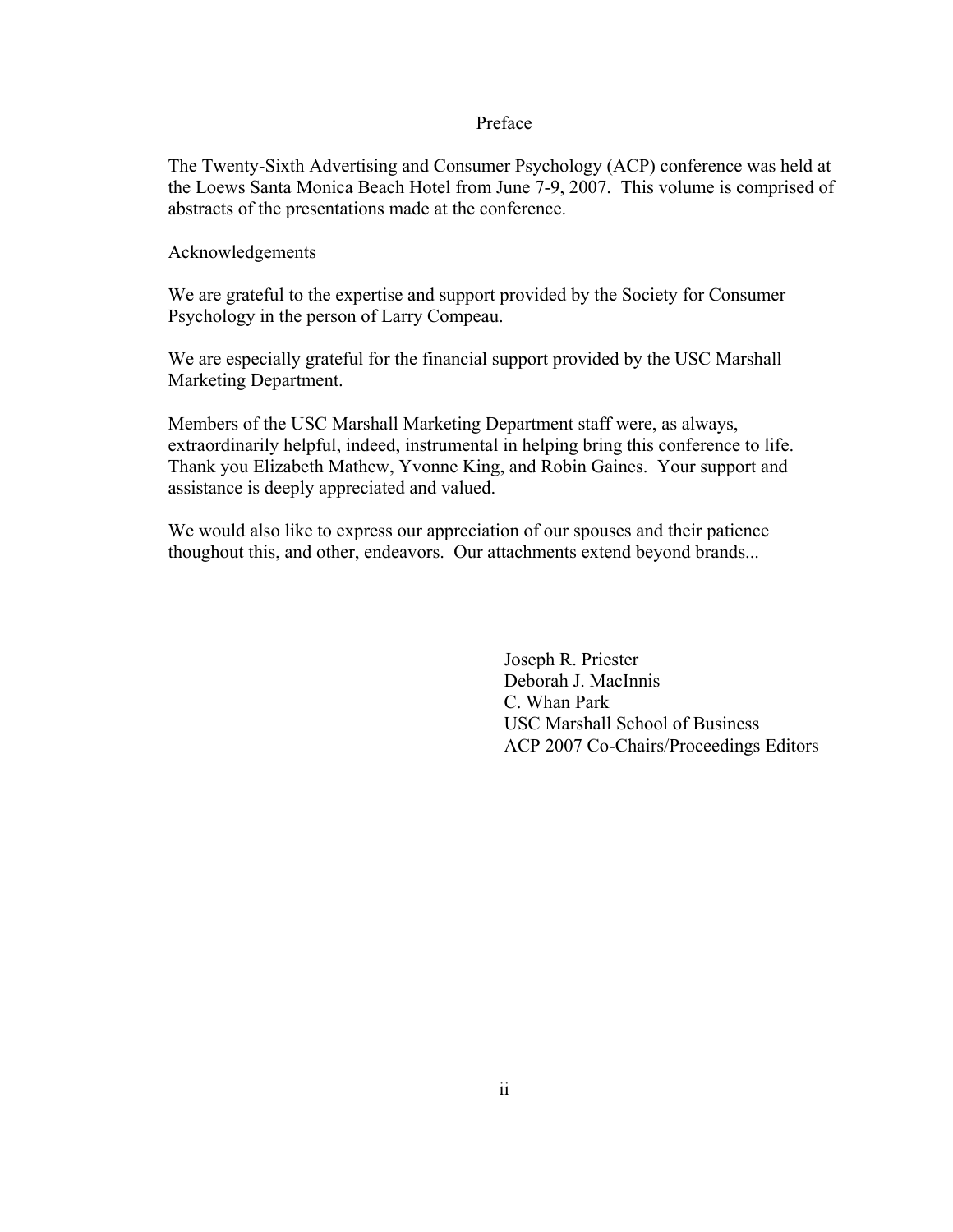## *Table of Contents*

## *Big Picture Perspective*

| Upstream Context for Psychological Constructs and Brand Behavior:                                                                                    |   |
|------------------------------------------------------------------------------------------------------------------------------------------------------|---|
| Models of Everyday Action and the Relevant Universe                                                                                                  |   |
| Geraldine Fennell PhD, Belfast, Northern Ireland                                                                                                     |   |
| Joel Saegert, University of Texas, San Antonio                                                                                                       |   |
| Toward An Evolutionary Theory of Marketing: Evolution and Branding<br>Cary A. Greenwood, University of Oregon<br>Lynn R. Kahle, University of Oregon | 3 |

### *Attitudes*

| When Brands are Built from Within: A Social Identity Pathway to<br>Liking and Evaluation    | 12 |
|---------------------------------------------------------------------------------------------|----|
| Americus Reed, II, University of Pennsylvania                                               |    |
| Joel B. Cohen, University of Florida                                                        |    |
| Lisa E. Bolton, University of Pennsylvania                                                  |    |
| Amit Bhattacharjee, University of Pennsylvania                                              |    |
| Children's Formation of Brand Attitudes: Age of Onset and Importance<br>of Product Category | 15 |
| Anna R. McAlister, University of Queensland                                                 |    |
| T. Bettina Cornwell, University of Queensland                                               |    |
| An Assessment of Consumer Ethnocentrism and Consumer Attitude on<br>Spouses in Taiwan       | 17 |
| Yung- Ching Ho, National Chung-Cheng University,                                            |    |
| Chun-Chi Chuang, National Chung-Cheng University                                            |    |
| Measuring the Effects of Culturally Salient Message Cues on Attitude                        | 18 |
| toward the Brand: Congruency between Foreign Language Voice-Overs                           |    |
| and Product Origin                                                                          |    |
| David R. Fortin, University of Canterbury, New Zealand                                      |    |
| Bruce Donaldson, University of Canterbury, New Zealand                                      |    |
| Sebastian Kessel, University of Canterbury, New Zealand                                     |    |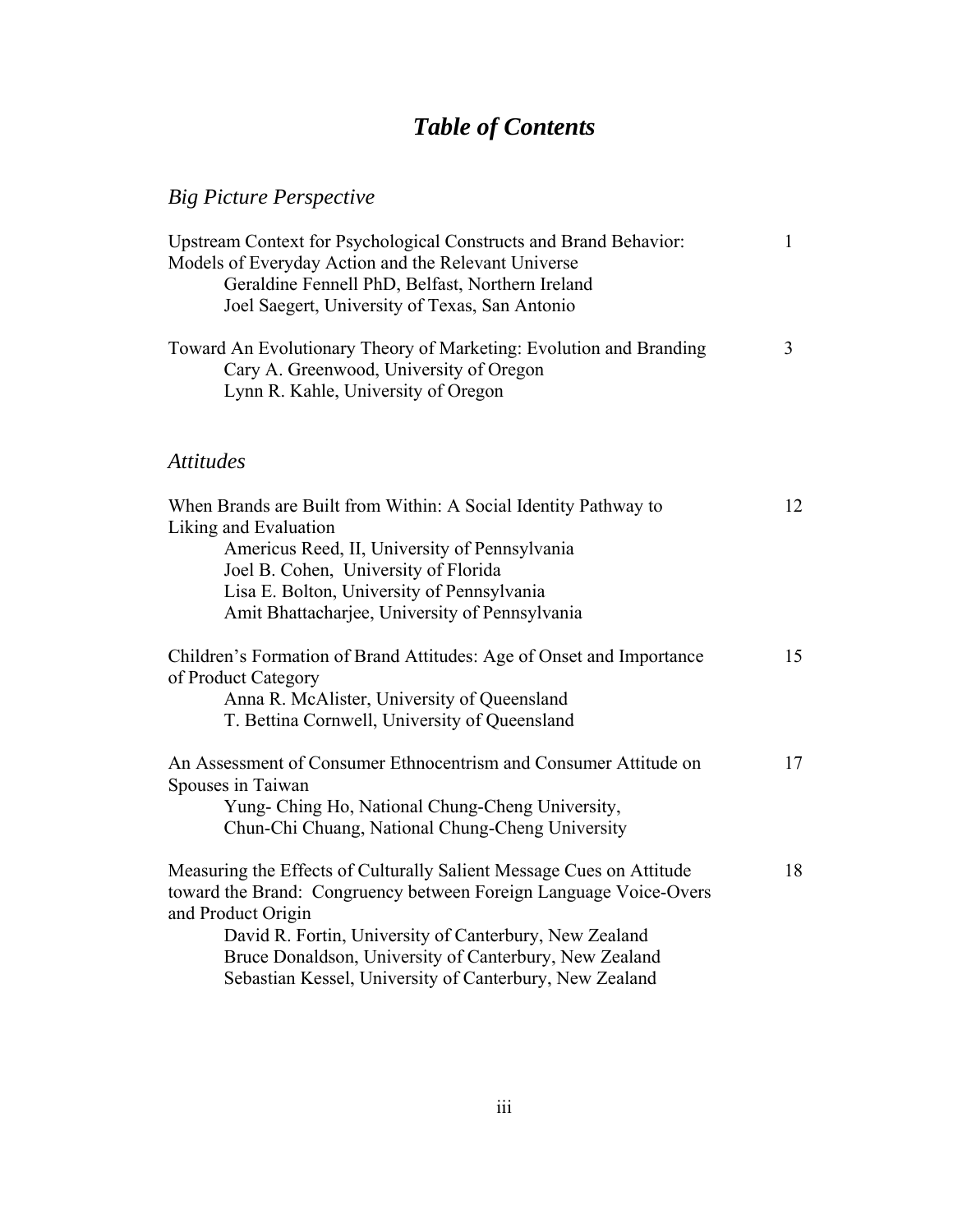| The Effects of Background Music on Ad Processing of High- and Low-<br><b>Involvement Consumers</b>                                                                                                                   | 22 |
|----------------------------------------------------------------------------------------------------------------------------------------------------------------------------------------------------------------------|----|
| Jung Ok Jeon, Pukyong National University, Korea<br>Jai-Kwan Park, Gyeongju University, Korea<br>Jin-Hwa Lee, Pusan National University, Korea                                                                       |    |
| Understanding perceptions of personal invulnerability to persuasive<br>advertising<br>Sofia Stathi, University of Kent, UK<br>Karen Douglas, University of Kent, UK<br>Robbie Sutton, University of Kent, UK         | 24 |
| Impact of CSR Communication Strategies on Brand Attitude Change<br>after Crisis<br>Virginie Solelhac, Universitat Pompeu Fabra                                                                                       | 28 |
| Basic processes of habitual control and their implications for consumer<br>behavior and brand loyalty<br>David T. Neal, Duke University<br>Wendy Wood, Duke University<br>Mindy F. Ji, Iowa State University         | 30 |
| Attitude Formation Processes: Exploring When and Why Attitudes are<br>Retrieved Rather than Constructed<br>Dhananjay (DJ) Nayakankuppam, University of Iowa<br>Joseph R. Priester, University of Southern California | 33 |
| <b>Brand Meaning</b>                                                                                                                                                                                                 |    |
| Intentional Brand Strategies that Result in Restricting Our Exposure<br>to Diversity<br>David W. Schumann, University of Tennessee<br>Edith Davidson, Auburn University                                              | 34 |
| The Role of Affect in the Accessibility of Brands from Memory<br><b>Sunil Erevelles</b><br>University of North Carolina, Charlotte<br>Nobuyuki Fukawa, Louisiana State University                                    | 38 |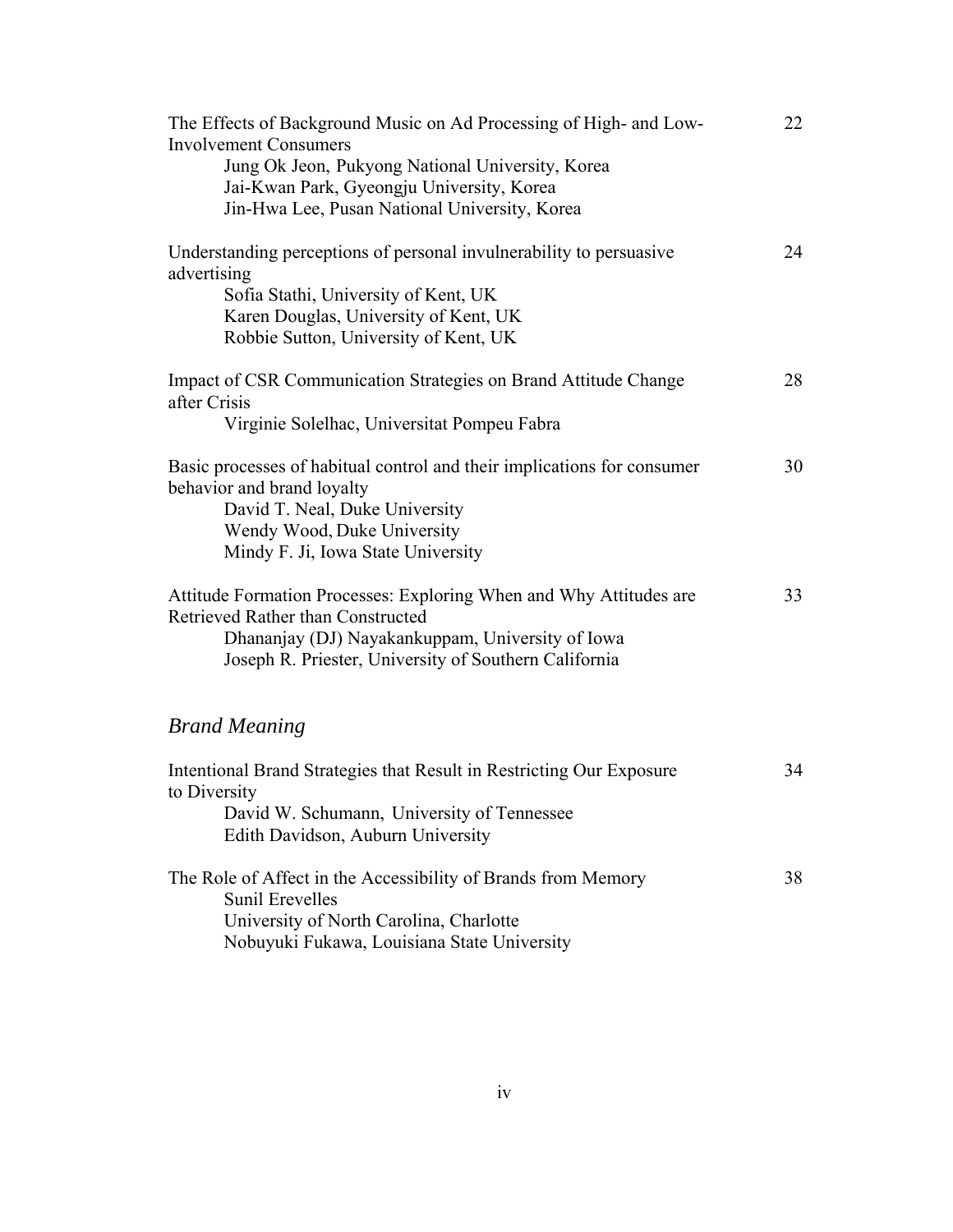| <b>Visualizng Brand Meaning</b><br>Michael R. Solomon, Saint Joseph's University<br>Susan Fournier, Boston University<br>Basil G. Englis, Berry College<br>Wi-Suk Kwon, Auburn University                           | 39 |
|---------------------------------------------------------------------------------------------------------------------------------------------------------------------------------------------------------------------|----|
| The Malleable Brand: The Role of Implicit Theories in Brand Extendibility<br>Eric Yorkston, Texas Christian University<br>Joseph C. Nunes, University of Southern California<br>Shashi Matta, Ohio State University | 40 |
| The Broad Embrace of Luxury: The Influence of Luxury Cues on<br><b>Brand Extendibility</b><br>Vanessa M. Patrick, University of Georgia<br>Henrik Hagtvedt, University of Georgia                                   | 44 |
| Measuring negative emotions to brands: Implications for brand strategy<br>Simona Romani, University of Sassari<br>Silvia Grappi, University of Modena and Reggio Emilia<br>Daniele Dalli, University of Pisa        | 46 |
| Images of Cities: Relating Experience to Perception of Brand<br>Christine L. Hansvick, Pacific Lutheran University                                                                                                  | 52 |
| Perceived Entitativity of Family Brands<br>Joseph W. Chang, Malaspina University                                                                                                                                    | 58 |
| What Have You Done for Me Lately? The Effect of Gender on<br>Gay Consumers' Perceptions of Gay-Friendliness<br>Gillian K. Oakenfull, Miami University<br>Michael S. McCarthy, Miami University                      | 59 |
| Celebrity Endorsement in Women's Magazines: Evidence of a<br>Corporate Social Responsibility Concern<br>Jacqueline Granleese, University of East Anglia<br>Chia-fang Liu, University of East Anglia                 | 61 |
| <b>Brand and National Culture</b><br>Susan Forquer Gupta, Monmouth University<br>Laura Peracchio, University of Wisconsin, Milwaukee<br>Doan Winkel, University of Wisconsin, Milwaukee                             | 67 |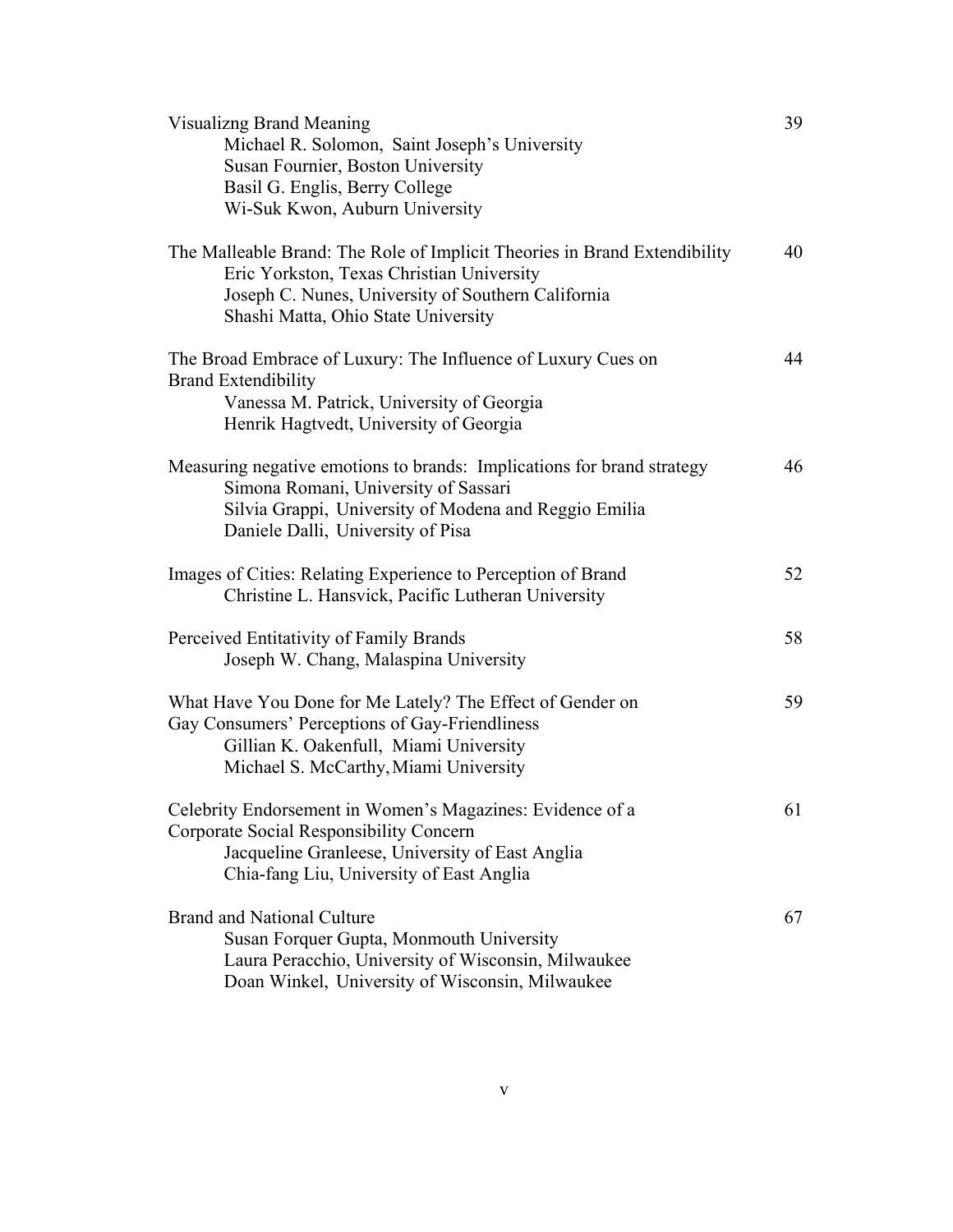| Understanding Cross-Cultural Differences in Brand Extension Evaluation:<br>The Influence of Analytic versus Holistic Thinking<br>Alokparna Basu Monga, University of Texas, San Antonio<br>Deborah Roedder John, University of Minnesota | 70 |
|------------------------------------------------------------------------------------------------------------------------------------------------------------------------------------------------------------------------------------------|----|
| Cultural Self-Construal and Self-Presentation<br>Sharon Shavitt, University of Illinois, Urbana-Champaign                                                                                                                                | 72 |
| Brand Relationships, Emotional Attachment, and Love                                                                                                                                                                                      |    |
| Using Relationship Norms to Understand Consumer-Brand Interactions<br>Pankaj Aggarwal, University of Toronto                                                                                                                             | 73 |
| Building Relationships Through Corporate Social Responsibility:<br>The Role Of Communication<br>Sankar Sen, Baruch College/CUNY                                                                                                          | 75 |
| The Dark Side of Attachment: Addiction<br>Cornelia (Connie) Pechmann, University of California, Irvine<br>Dante Pirouz, University of California, Irvine                                                                                 | 76 |
| Attachment As A Brand Building Block: Do Strong Relationships Matter?<br>Peter Dacin, Queen's School of Business<br>Laurence Ashworth, Queen's School of Business<br>Matthew Thomson, Queen's School of Business                         | 77 |
| Peoples' Interpersonal Relationship Styles and Their Relationships<br>With Brands<br>Jeffrey Green, New York University                                                                                                                  | 80 |
| <b>Understanding and Measuring Brand Love</b><br>Hean Tat Keh, Peking University<br>Jun Pang, Peking University<br>Siging Peng, Peking University                                                                                        | 84 |
| Nostalgic Memories and Consumer Emotional Attachments to Brands<br>Steffi Gal, Kiel University<br>Ulrich R. Orth, Kiel University                                                                                                        | 89 |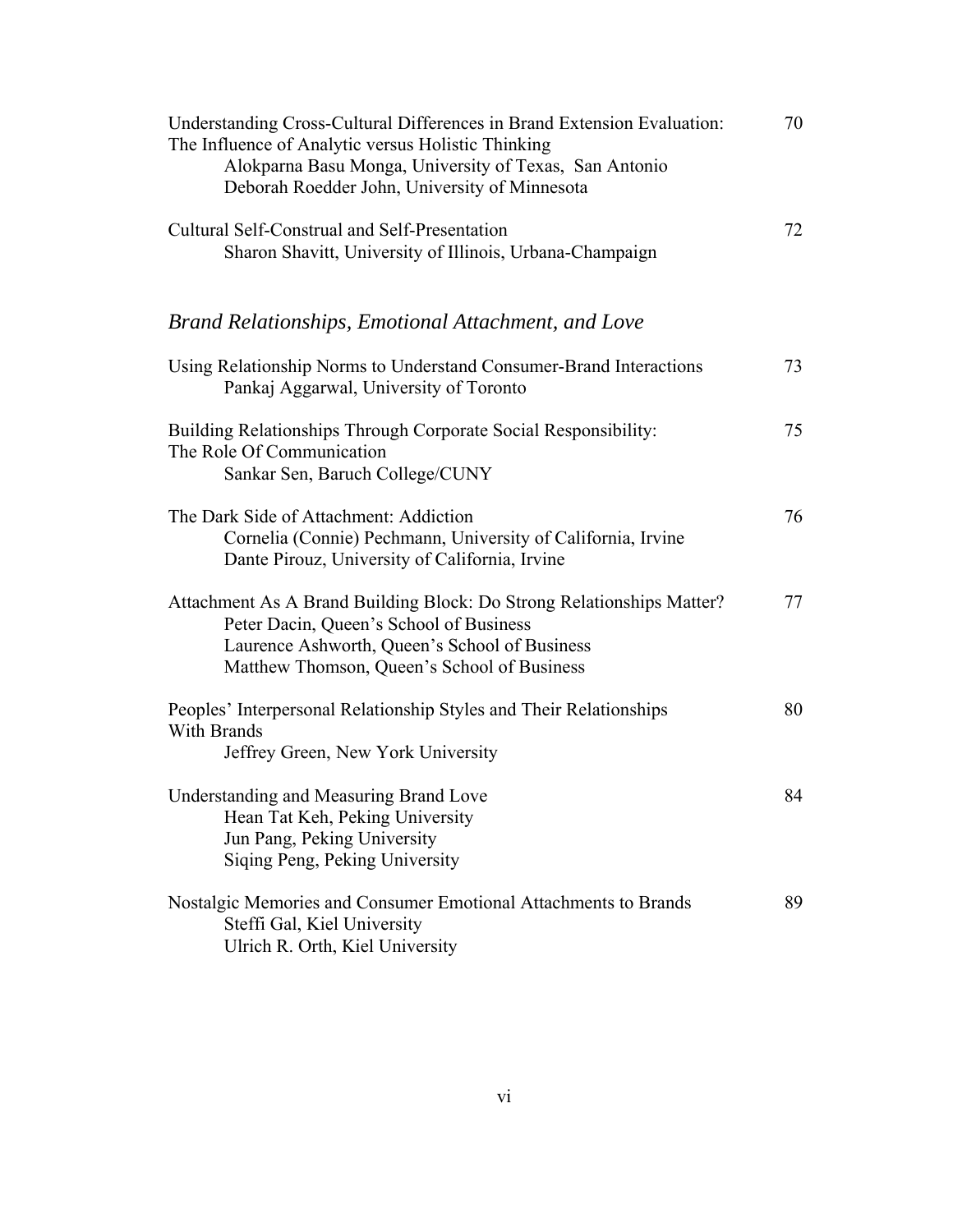| <b>Understanding Brand Attachment: Measures and Outcomes</b><br>C. Whan Park, University of Southern California<br>Deborah J. MacInnis, University of Southern California<br>Joseph R. Priester, University of Southern California | 91  |
|------------------------------------------------------------------------------------------------------------------------------------------------------------------------------------------------------------------------------------|-----|
| Attachment and Identification: How Relationships are Connected<br>Allison Johnson, Queen's University<br>Jay Handelman, Queen's University<br>Matthew Thomson, Queen's University                                                  | 92  |
| Brand Love: A Multi-Method Approach<br>Aaron Ahuvia, University of Michigan, Dearborn<br>Richard Bagozzi, University of Michigan<br>Rajeev Batra, University of Michigan                                                           | 93  |
| BrandLove – The precursor to Loyalty<br>Vikram V. Kamat, Goa Institute of Management, Ribandar<br>Ajit Arun Parulekar, Goa Institute of Management, Ribandar                                                                       | 94  |
| Why it is Particularly Bad to Upset Female Customers:<br>Sex Differences in How Brand Love and Brand Hate Affect Word-of-Mouth<br>Michal Ann Strahilevitz, Golden Gate University                                                  | 99  |
| High and Low Involvement Brand Behavior                                                                                                                                                                                            |     |
| Deviation from Overall Satisfaction Approach to Inter-Rater<br>Attribute-Level Analysis for Attitude and Behavior Link<br>Keiko I. Powers, J. D. Power and Associates                                                              | 100 |
| The Role of Taste Similarity on Recommending Power: The Moderating<br>Role of Emotional Attachment<br>Sara Kim, KAIST Business School<br>Minhi Hahn, KAIST Business School<br>Do-Hyung Park, KAIST Business School                 | 102 |
| Customer Coping in Response to Relationship Transgressions:<br>An Attachment Theoretic Approach<br>Marcel Paulssen, Humbolt University<br>Richard P. Bagozzi, University of Michigan                                               | 104 |
| <b>Branding and Marketing Metrics</b><br>David W. Stewart, University of Southern California                                                                                                                                       | 106 |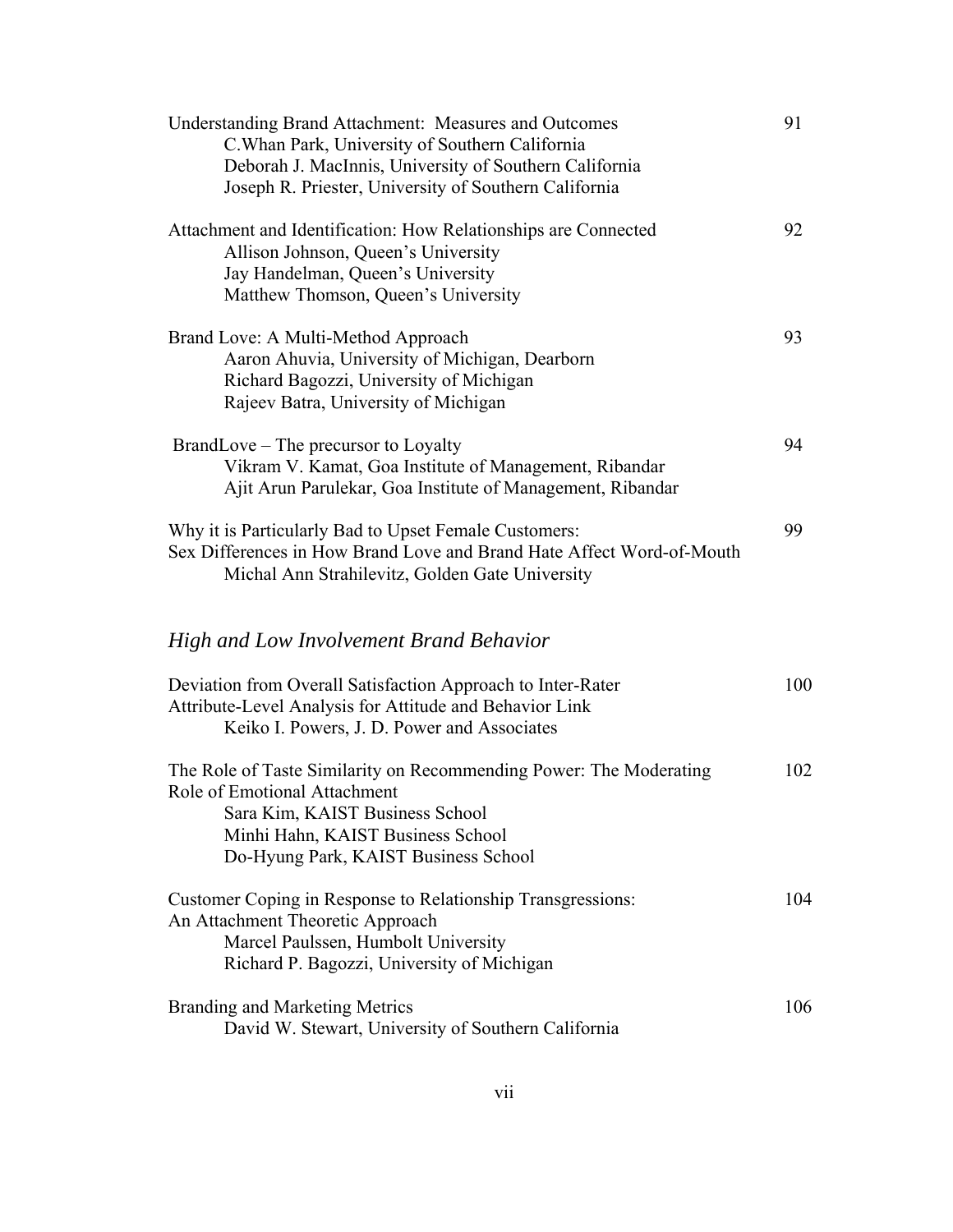#### Upstream Context for Psychological Constructs and Brand Behavior: Models of Everyday Action and the Relevant Universe

Geraldine Fennell PhD *Consultant, Belfast, Northern Ireland* 

#### Joel Saegert *University of Texas at San Antonio*

Responding to the conference goal to "foster research that bridges different, often unconnected, areas," the present paper addresses two issues. It discusses: 1) the special place within a model of everyday human action of such diverse constructs as attitude, relationship, attachment, commitment, and others including motivation, and selective attention, and 2) how management, in a competitive environment, uses such a model of everyday action along with a model of the relevant universe to guide brand strategy.

The present approach is based on the premise that marketing and advertising, operating in a competitive environment, build on and adapt to the way people are disposed to allocate their resources. Goods and services fit into people's lives in highly particularized ways, as they serve features of the context in which people engage in the activities of daily living. First, then, we present a model of a single occasion of everyday human action. Starting with a motivational component, the model addresses the function and diverse kinds of condition that allocate human resources to effecting adjustments. Such conditions select the kinds of attribute that the individual believes will improve his/her state of being, and searches for in imagination. As motivational constructs, they direct choice among option(s) that the individual generates and searches for in the current environment selecting one to try to put into effect (action). Such aspects of the model provide the contemporaneous upstream context for the constructs of attitude, attachment, commitment, relationships as applied to brand strategy and brand use.

We then discuss how management uses such a model to generate options for brand strategy and, in a competitive environment, possibly selecting one to invest its resources in, as likely to yield a satisfactory return on investment (ROI). Once strategic direction is selected, management produces the brand and promotes it to targets, i.e., the individuals in a market of prospects for whose conditions the brand has been tailored.

Management's use of the model of action is discussed both at the level of an individual occasion of brand use (i.e., an applied version of the general model of everyday action), and also at the level of the relevant universe. Promoting and delivering the brand involves a two-stage task for marketing and advertising management, i.e., within a population as found in management's domain of geographic interest, marketing management defines a relevant universe within which to 1) study the nature of demand as found (market segmentation) and the existing state of want-satisfaction and 2) select a direction for brand strategy. Advertising management follows a parallel process as it 1) selects from the general population an audience to which to expose promotional messages, and 2) creates and executes an advertising strategy to engage, within that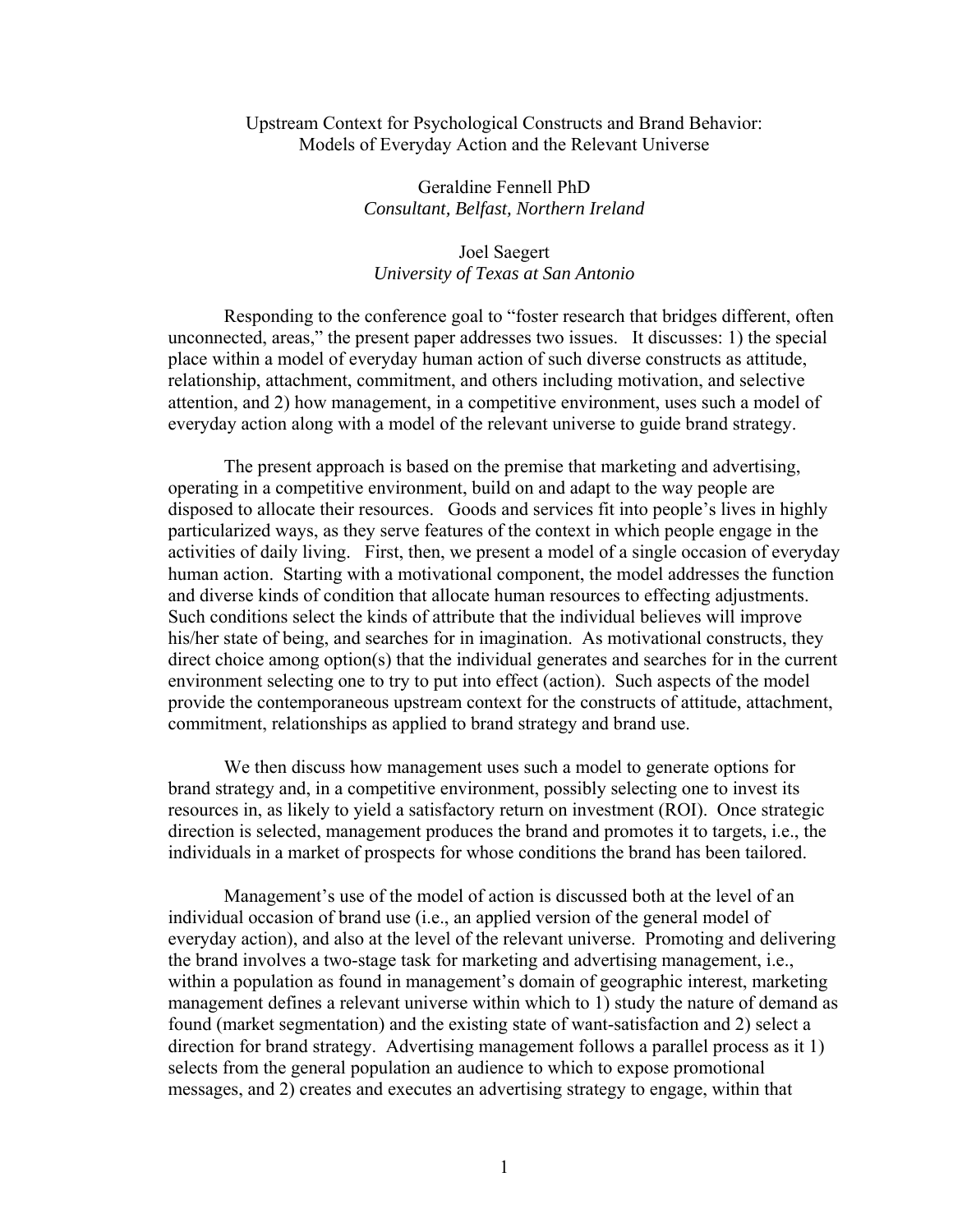audience, the attention of targets i.e., those prospects for whose conditions the brand has been formulated. In sum, the paper discusses the contemporaneous behavioral and managerial contexts for a brand application of selected psychological constructs.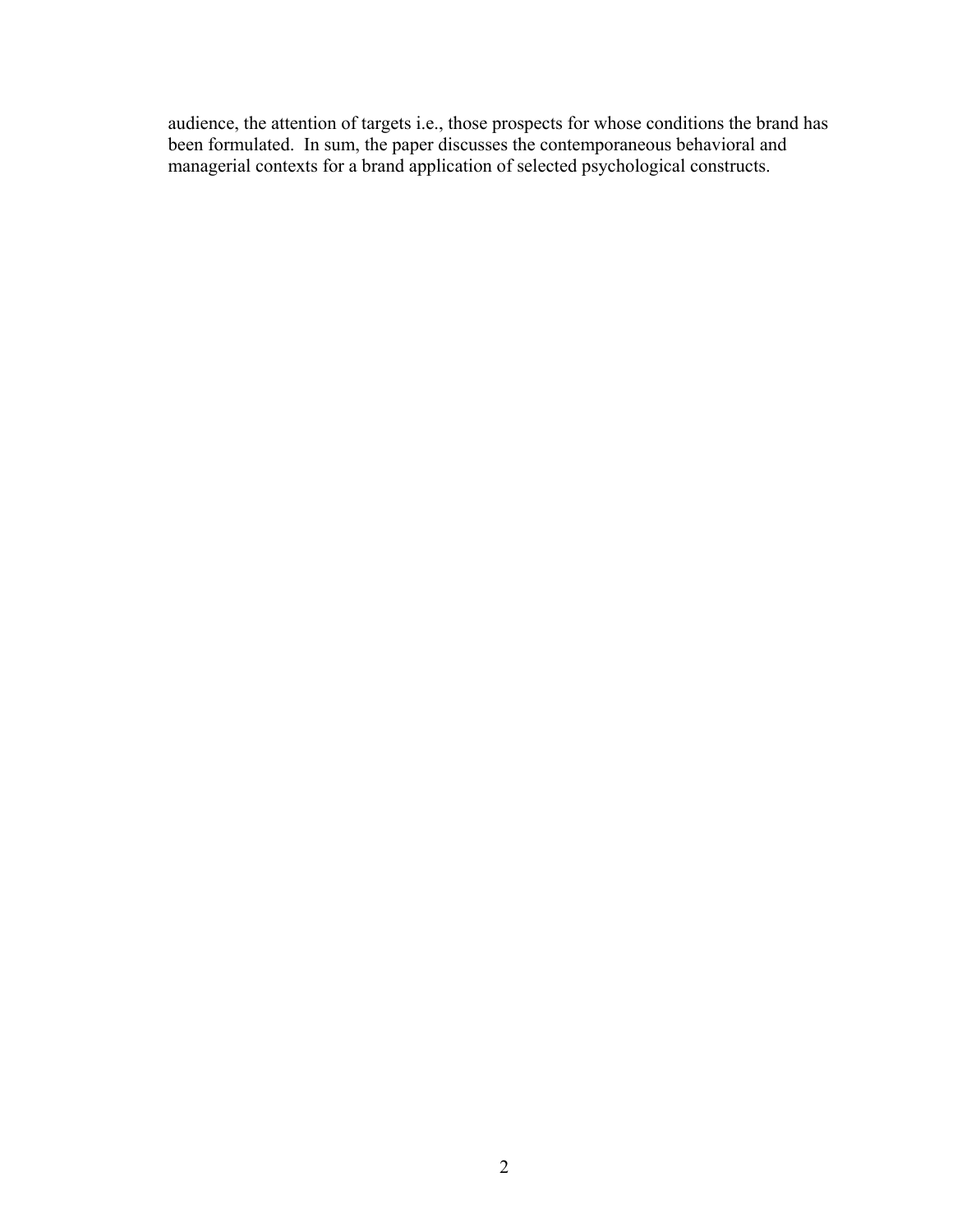#### Toward An Evolutionary Theory of Marketing: Evolution and Branding

#### Cary A. Greenwood

*University of Oregon* 

#### Lynn R. Kahle

#### *University of Oregon*

The Darwinian contribution to the concept of attitudes was advanced more than 20 years ago with the development of social adaptation theory (Kahle, 1984), but it has taken subsequent research into primate behavior and the extension of evolutionary theory into such diverse disciplines as evolutionary biology, evolutionary psychology, human behavioral ecology, evolutionary economics, and anthropology to provide the basis for a broader acceptance of its direct path to marketing and, ultimately, to branding. Evolutionary theory stands on the brink of providing the most comprehensive integration of social science in a generation; thus, looking at the relations between evolutionary theory and marketing and branding seems timely.

Social adaptation theory argues that one of the roles of cognition is to allow an individual to adapt to the environment for purposes of survival, while social adaptation involves "fitting the person to the environment and fitting the environment to the person" (Kahle, 1984). Attitudes and beliefs, which are among the chief components of culture, have a direct impact on brand marketing because they influence what people buy and play a critical role in branding (Kotler & Keller, 2006). Evolutionary theory can help us better understand how this process happens (Kahle, Kulka, & Klingel, 1980). Relationships, which encompass attachment and commitment, are one of the differentiating characteristics of primates in terms of social complexity (Whiten & Byrne, 1997). One of the roles of emotions is to facilitate socialization and cooperation among group members, and one of the ways of evoking emotions is through symbols (Fessler & Haley, 2003). A brand is "a name, term, sign, symbol, or design, or a combination of them, intended to identify the goods, or service of one seller or group of sellers and to differentiate them from those of competitors" (Kotler & Keller, 2006). Among the many functions of brands is facilitating "relationship formation" (Keller & Lehmann, 2006). An exploration of contemporary branding concerns, including beauty in advertising, corporate image, and reputation management, from the perspective of evolutionary theory should help marketers understand, and possibly enhance, branding opportunities.

Clearly, evolutionary theory has much to say to marketing about branding, some of which has been proposed in the recent past (Colarelli & Dettmann, 2003; Hantula, 2003; Saad,  $2004$ ,  $2006$ ; Saad & Gill,  $2000$ ), but a great deal of which has yet to be heard within the field. This paper articulates a number of these issues.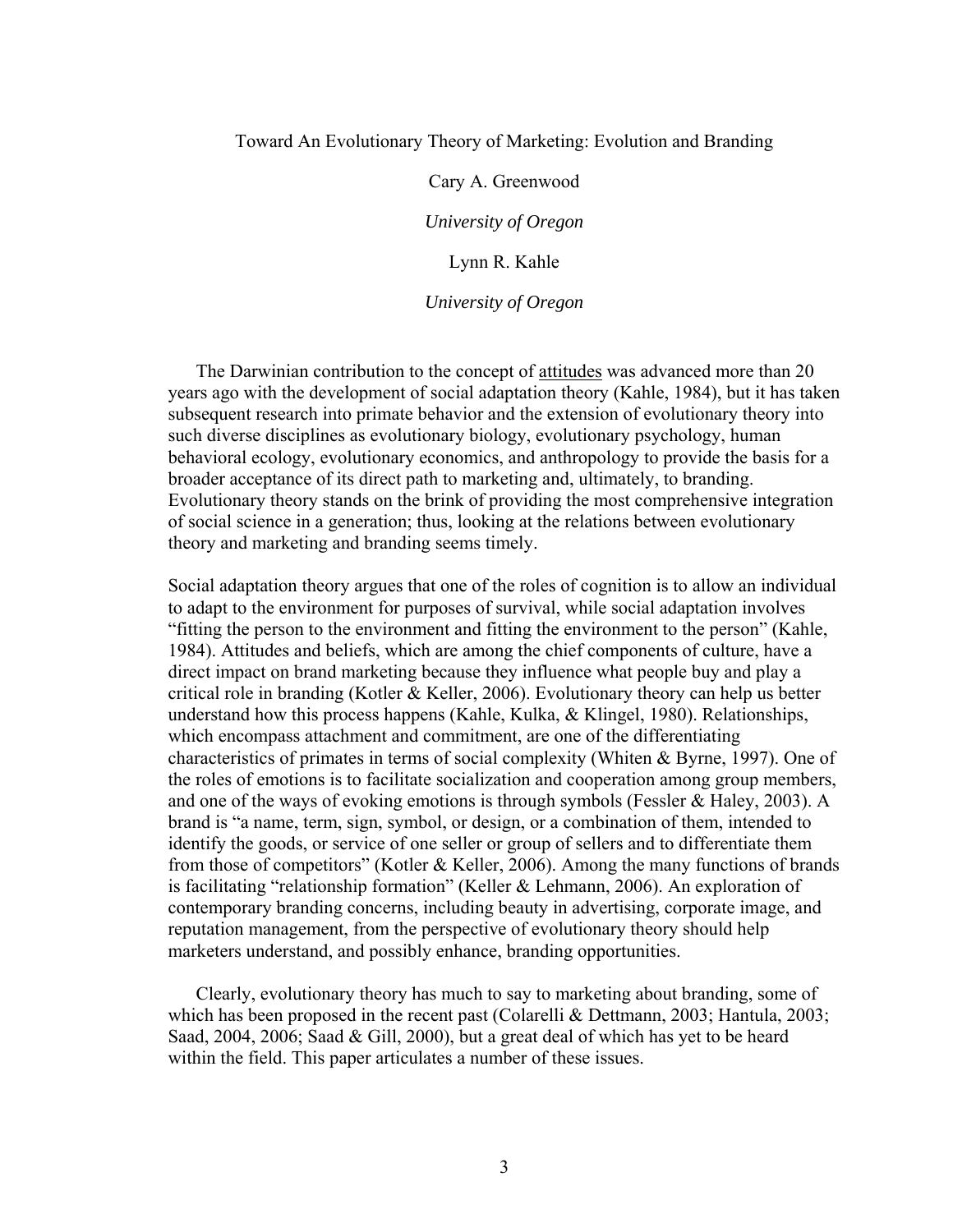#### Evolution and Evolutionary Psychology

Darwin's theory of natural selection for relative reproductive success contends that current species have evolved over millions of years through the adaptation of individual life forms to their environment (Darwin, 1859/1979). Darwin's theory of evolution by natural selection emphasizes the role of adaptation in explaining the differences among species (Dennett, 1995), while his other major theory, sexual selection through mate choice, explains the biological anomalies of sexuality not explained by natural selection (Miller, 2000). Together they form a framework for understanding the sometimes differing behaviors of men and women that can be applied in the marketing arena.

While evolutionary biology began with Darwin, evolutionary psychology is the application of evolutionary theory, specifically evolutionary biology, to more recent discoveries about the cognitive architecture of the human brain (Cosmides, Tooby, & Barkow, 1992). It is based on the assumption that there is a "universal human nature," that the brain (or mind) has evolved, and that the human mind is adapted to Pleistocene, rather than modern, times. From those basic premises there follow several key constructs.

One of those key constructs is the view of the human brain as a modular mechanism, a domain specific, special purpose information processor (Gigerenzer, 1997). Although the concept of a general intelligence seemed to follow from Darwin, evolutionary psychology holds that modularity evolved in order to address the primary problem of evolution: the transmission of genes from one generation to the next (Gigerenzer, 1997). If that problem is not solved through adaptive mechanisms, the evolutionary problem has not been solved. One way of looking at the development of modules is by examining the information demands they are developed to satisfy.

"The function of modules…is to solve specific problems of adaptive significance and to do this quickly" (Gigerenzer, 1997). His definition of "adaptive significance" is "an evolutionarily recurrent problem whose solution promoted reproduction (Gigerenzer, 1997). Among the modules he identified are "coalition forming and co-operation," "foraging," "predator avoidance," "navigation," and "mate selection." Given the information one has about the demands, one could make predictions about the adaptations. Knowing that males and females have different adaptive roles to play in nature, it follows that adaptations for the two genders have developed somewhat differently.

For example, Trivers' (1971) concept of "reproductive investment" gives a great deal of practical information to brand marketers about what interests males and females. From a biological standpoint, females are limited in the number of reproductive events they can have by gestation, lactation, and rearing, while for males such events are limited by only by the number of available females within the fertility curve (15-40 or so). As a consequence, females invest more in any reproductive event than males in terms of resources, and they have different interests than men. Specifically, females want from a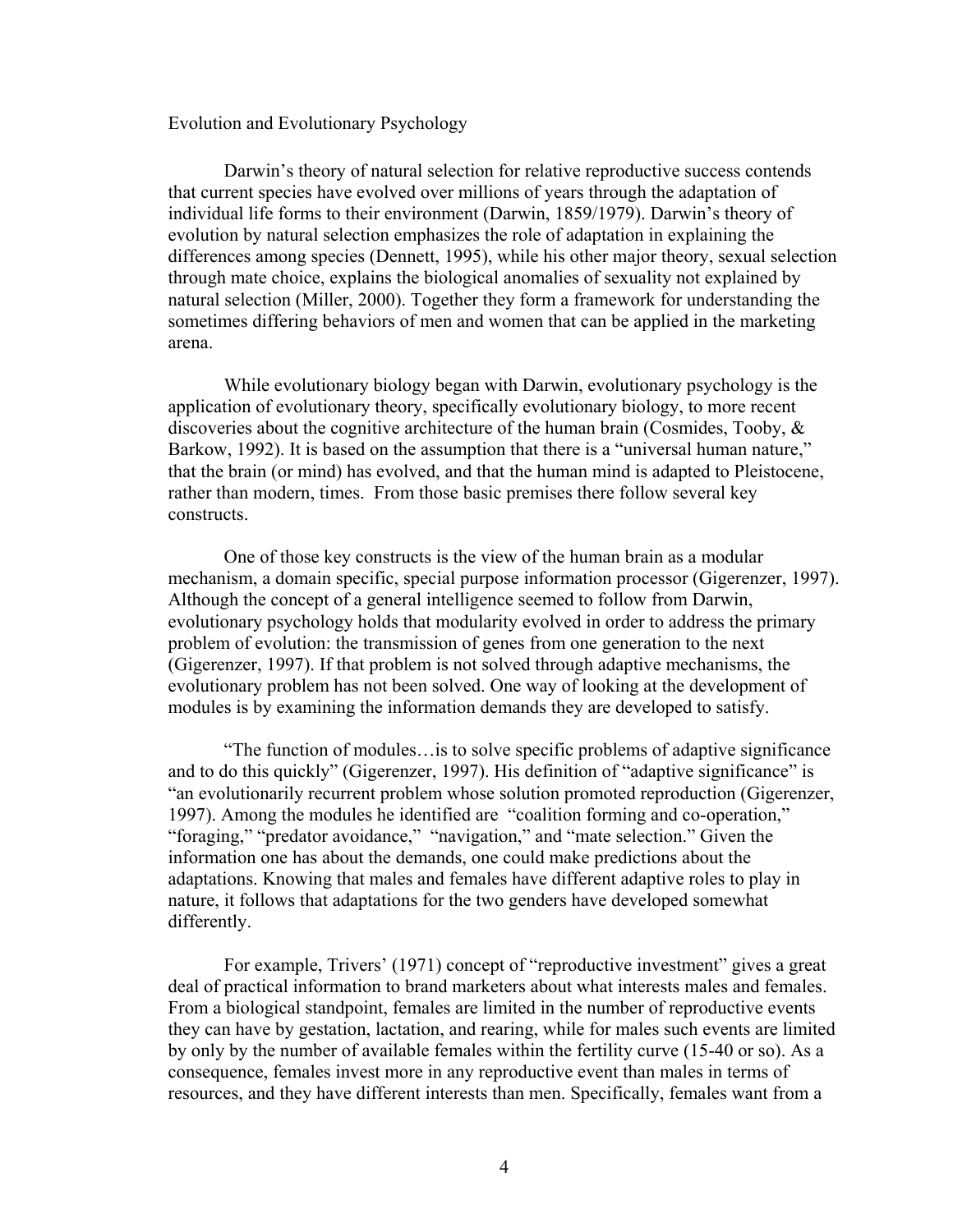partner what the contents of every romance novel on the market would confirm: good genes, passionate (committed) love, and resources to invest (in the rearing of offspring). Males, on the other hand, have one requirement, and one requirement only: young, nubile females. Can the annual *Sports Illustrated* swim suit issue have any other explanation? These differences between the sexes have significant implications for attitudes, relationships, attachments, commitment, and branding, as we will see.

#### Attitudes

It is generally accepted that attitudes and beliefs are among the chief contents of culture and that they are acquired through interaction with, and adaptation to, the environment, in particular, the local interpersonal environment. Attitudes and beliefs influence what people buy, and as a result, they play a critical role in brand marketing (c.f. Kotler & Keller, 2006).

The concept of attitudes, which Fleming (1967) attributed to introduction by artists around 1700 to "describe body position in a painting" was later used by Charles Darwin to describe the physical process that balanced the disequilibrium created by emotions (Kahle, 1984). Kahle et al. pointed to the use of evolutionary theory to explain attitudes (Kahle, Kulka, & Klingel, 1980), and Kahle expanded on Piaget's (1952) views on the cognitive element of attitude in adaptation with the development of social adaptation theory (Kahle, 1984). Piaget believed "cognitive and affective or social development" were "inseparable and parallel" (Smith, 1988).

Although Osgood et al. developed "the best known empirically formulated definition of attitude," which incorporates the three factors of affect, activity, and potency, (or sometimes "cognition") the best operational definition may be Bem's (1970) characterization of attitudes as "likes and dislikes" (Kahle, 1984). "Most researchers assume, however, that the evaluative information provides insight into probable behaviors and into the social knowledge that a person holds" (Kahle, 1984). Attitudes are social cognitions, and the relevant cognition research applies (Kahle, Kulka, & Klingel, 1980). "That is, we use our attitudes to help us know about our social worlds" (Kahle, 1984).

Social adaptation theory holds that the "primary function of attitudes and other social cognitions is adaptation" to the environment for the purpose of preservation. Attitudes are "abstractions" for our adaptation to the environment (Kahle, 1984). The utility of social adaptation theory has been upheld in studies of such topics as the influential nature of adolescent male self-esteem on behaviors (Kahle, Kulka, & Klingel, 1980), the effect of surrealism in advertising (Homer & Kahle, 1986), Maslow's hierarchy of values (Kahle, Homer, O'brien, & Boush, 1997) and of the role of physical attractiveness in behavior change (Kahle  $\&$  Homer, 1985). In the latter study, information is found to have value to the extent it is salient, but its value is even more significantly correlated to its role in facilitating the individual's adaptation to the environment (Kahle & Homer, 1985). The findings in the study of physical beauty reflect the evolutionary theory premise that sexual selection for mate choice is among the more fundamental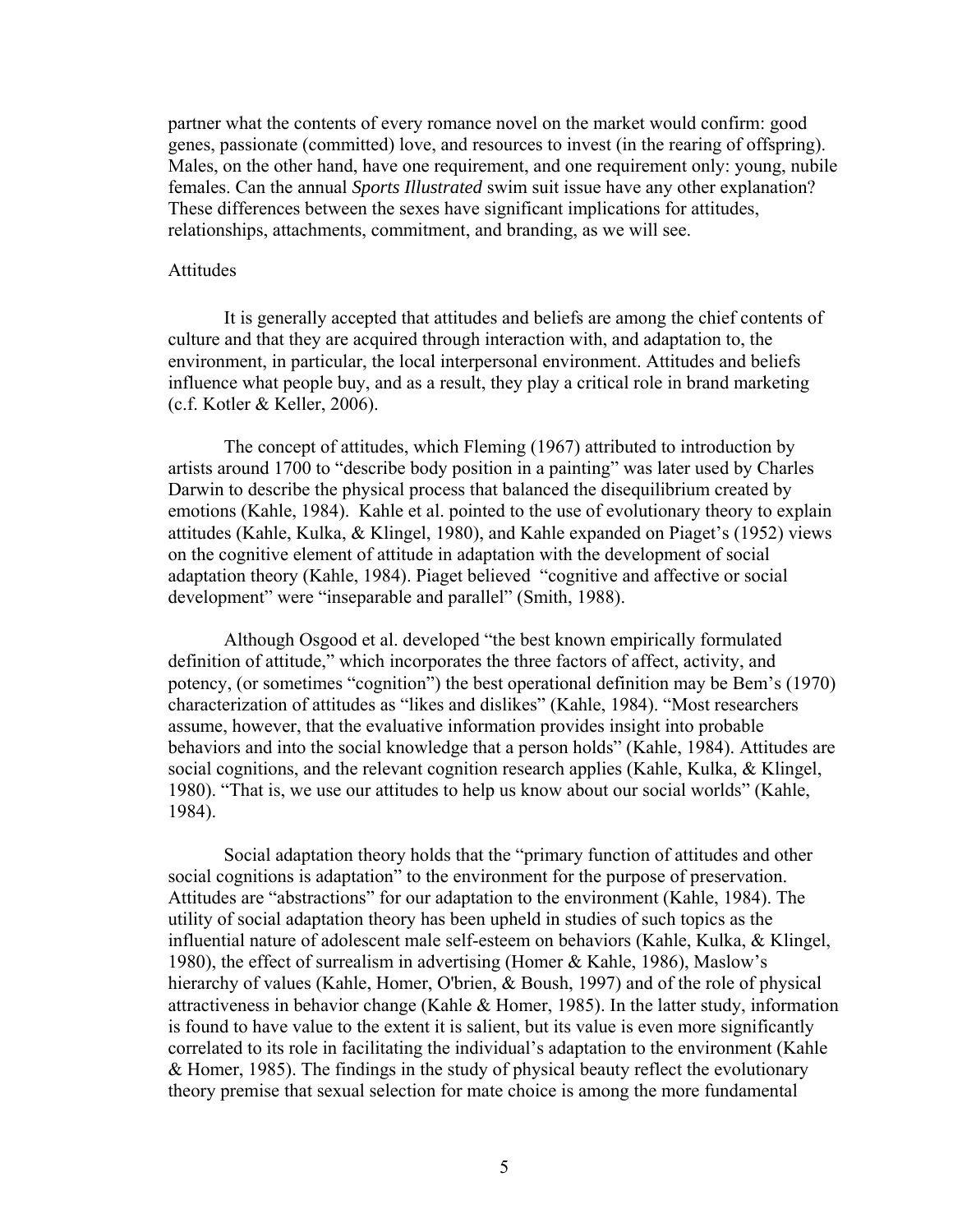human drives (Miller, 2000) and has broad implications for the marketing industry and branding. What may have been an adaptive mechanism for our remote ancestors remains today an evolutionary "misfiring" much akin to Hugh Heffner and his Bunnies, surely an evolutionary anachronism that nevertheless sells products.

The concept of adaptation in social adaptation theory is drawn from the literature of evolutionary theory. Although Kahle (1984) made a distinction between his definition of "adaptation" and the strictly genetic transmission implied by Wilson (1975), Kahle's argument for the role of "uniquely human behavior" resonates with evolutionary psychology, while his argument for the role of "flexibility and intellect" in adapting to contemporary society, rather than a focus on hunter-gatherer cultures, leaves room for further discussion.

 The evolutionary link from attitudes to cultural transmission is made by Richerson and Boyd (2005), who hold that behavior is driven by "skills, beliefs, values, and attitudes" and by culture, which they define as information acquired from others "through teaching, imitation, and other forms of social transmission" that can effect behavior (Richerson & Boyd, 2005). Barkow, Cosmides, and Tooby (1992) are also strong proponents of the role of evolution in cultural transmission. "Culture is not causeless and disembodied. It is generated in rich and intricate ways by informationprocessing mechanisms situated in human minds" (Cosmides, Tooby, & Barkow, 1992). They argue that we must understand evolved human psychology before we can understand the relationship between biology and culture (Barkow, 1973, 1980a, 1989a; Tooby & Cosmides, 1989)" (Cosmides, Tooby, & Barkow, 1992). Through the development of psychological understanding, our understanding of attitudes, and the role they play in belief and in behavior, continues to grow.

#### Relationships/Attachment/Commitment

One perspective on relationships is that they are a result of social complexity among primates. The language used by evolutionists to discuss relationships includes sexual selection (Darwin, 1859/1979), mate selection (Miller, 2000), kin selection (Hamilton, 1964), the social function of intellect (Humphrey, 1976), alliances and coalitions (Whiten & Byrne, 1997), reciprocity (Trivers, 1971), and altruism (Hamilton, 1964), among others.

Cords (1992) found that primates aren't the only organisms to have social relationships, but they cultivate, protect and use those relationships in distinct ways: they form friendships, alliances, and coalitions with non-kin, including former opponents; they engage in aggressive reciprocity against aggressors (which involves keeping score); they engage in reconciliation with former adversaries to repair social relationships; and they engage in mediation ("third party conflict resolution") (Whiten & Byrne, 1997).

Among the attributes of relationships are "stable dominance hierarchies," "extensive matrilines," and "regular patterns of long-term group membership and intergroup transfer" (Whiten & Byrne, 1997). Evidence of relationships among primates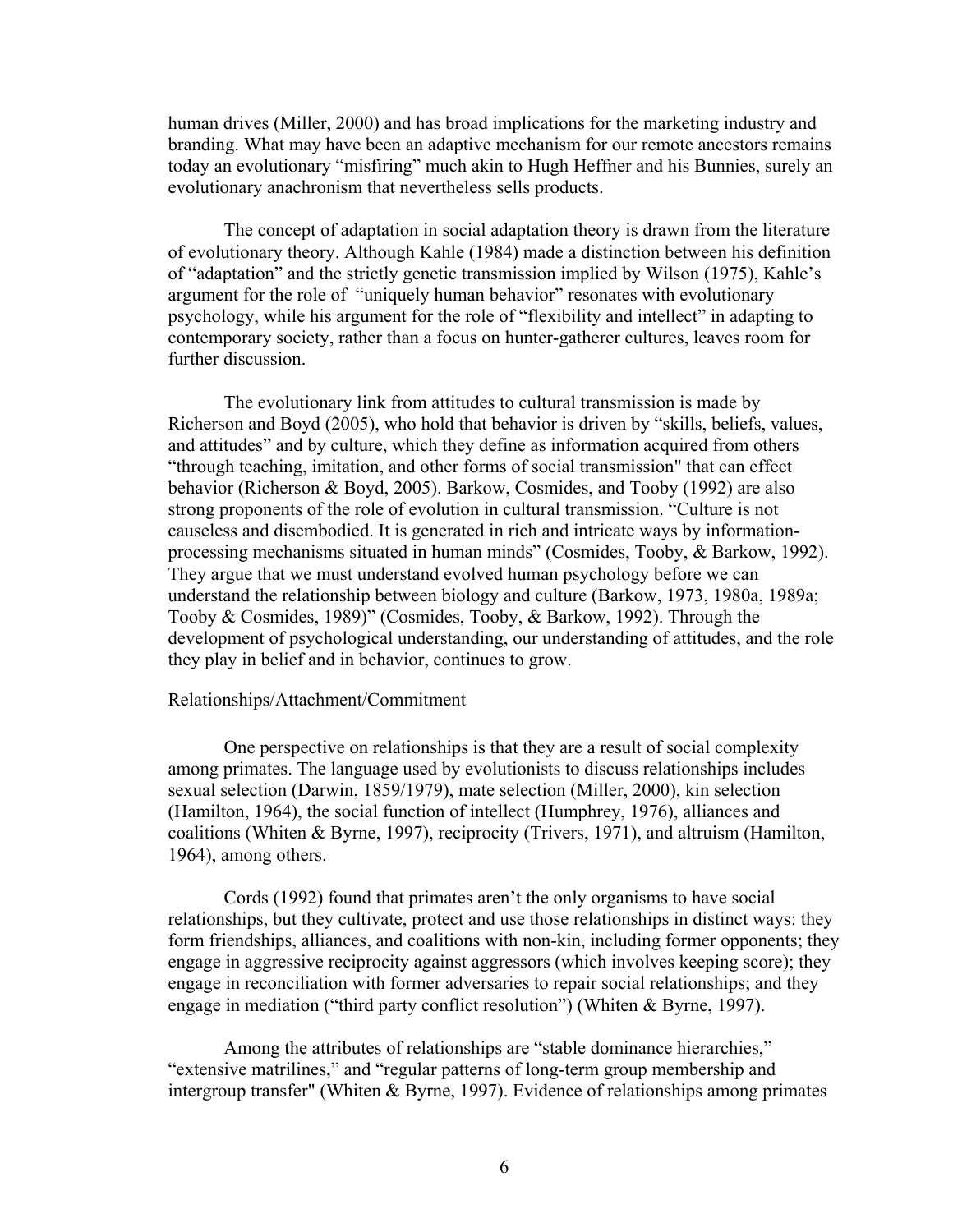is extensive, including observations by Kummer (1967) of the use by a female hamadryas baboon of a powerful male as protection while she taunted others; by Harcourt and de Waal (1992) of "alliance formation and repair, coalitions and political behaviour;" by Harcourt (1992, 1998) of the choice of allies based on "competitive value;" by Seyfarth (1977) and Seyfarth and Cheney (1984) of apes and monkeys using "grooming to build up relationships" for later benefit; by de Waal & van Roosmalen (1979) and de Waal and Luttrell (1988) of mending relationships with deliberate acts; by Cheney and Seyfarth (1990) of awareness of social rank of outside group members; and (Trivers, 1971) of the use of reciprocity to cement friendships (Whiten & Byrne, 1997).

 Two of the primary evolutionary developments that accompanied the establishment of complex social structures are the capacity to deceive, dubbed "Machiavellian intelligence" (Byrne & Whiten, 1997), and the ability to know when one has been deceived, dubbed "cheater detection" (Cosmides & Tooby, 1992), the battle for genetic supremacy that Trivers (1971) dubbed "the Arms Race." Both are fundamental elements of relationships, and both can inform the process of branding.

 The make-up industry could be viewed as a prime example of female cheating strategies, or "Machiavellian intelligence," in the biological sense. Why do women want to look younger, if not to attract a male whose eye is biologically and evolutionarily primed to search for young, fertile females? Why do men woo women with large diamond rings and promises of faithfulness, if not to bolster women's desire for "reproductive investment" in a mate and to counter the male reputation for preferring short-term, low-commitment relationships? Women are sending signals, through makeup, that are deceptive, and men are sending signals through diamonds and other displays of wealth and tokens of commitment that are deceptive. Both genders know this activity, and yet the industries that support these signals, continue to prosper. As has been noted, advertising that uses cute kids, cute animals, and semi-naked women will out-perform ads with less direct elements.

#### Brands

The universal anthropomorphism of brands has been documented: we attribute human characteristics to brands in the process of developing relationships with them (Aaker, 1997; Keller & Lehmann, 2006). At least five aspects of brands identified in Keller and Lehmann (2006) have a direct tie to relationships. Brand positioning is tied to "corporate images and reputation," which share characteristics with human image and reputation;

brand personality references five human characteristics; brand relations share characteristics with human relationships, are susceptible to deceit, and have personalities; brand experience is engineered to engage human preferences; and brand values are a potentially heuristic concept worthy of exploration (Kim, Boush, Marquardt, & Kahle, 2006).

*Brand Personality:* The connection between evolutionary mechanisms and the Big Five personality constructs ("surgency (extraversion), agreeableness, conscientiousness (will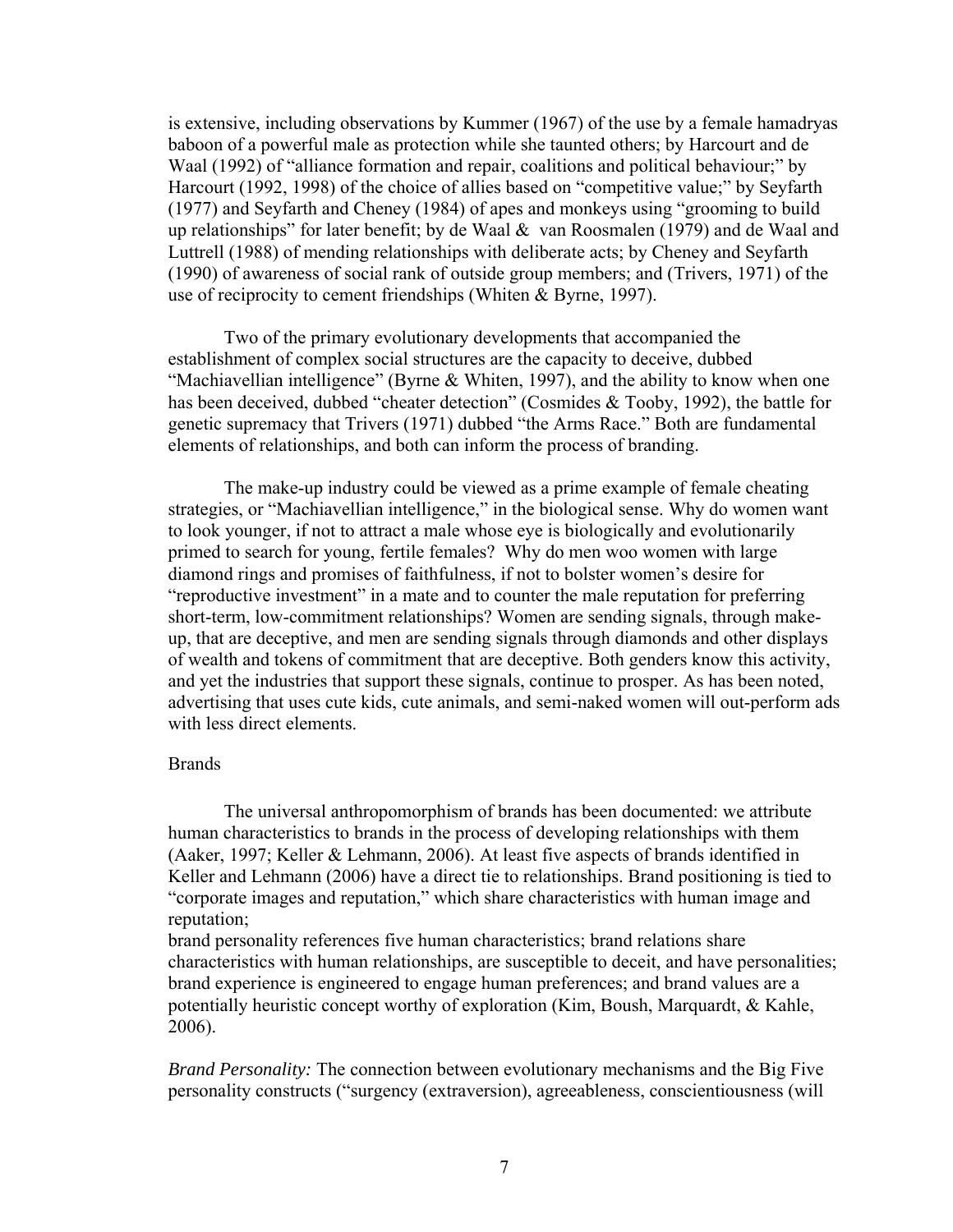to achieve), emotional stability, and intellect (opennness)") and has already been made (Buss, 1991). Customers in the United States attribute "sincerity," "excitement," "competence," "sophistication," and "ruggedness" to brands, while customers in Spain and France prefer "peacefulness" to "ruggedness," and Spain replaced "competence" with "passion" (Aaker, 1997; Keller & Lehmann, 2006). We are able to understand the power of the Nike Swoosh and its famous logo, "Just do it!" in terms of brand personality. The brand that represents performing athletes could just as well represent healthy reproducers.

*Brand Relationships:* Fournier (1998) found that brand relationships have many of the characteristics of human interpersonal relationships, including "(1) self-concept connection, (2) commitment or nostalgic attachment, (3) behavioral interdependence, (4) love/passion, (5) intimacy, and (6) brand-partner quality" (Keller & Lehmann, 2006).

*Brand Experience:* Among their many functions, brands allow customers to experience "sensory perception," "affect and emotions," creative and cognitive thought, "behavior… actions… and lifestyles," "connecting with a reference group or culture," and facilitating "relationship formation" (Keller & Lehmann, 2006).

*Brand values.* Brands convey the core values that consumers use to adapt to their environments (Kahle, 1983; Kim, Boush, Marquardt, & Kahle, 2006).

Symbols are directly connected to relationships, attachment, commitment, and brands. Richerson and Boyd (2005) note that complex societies use symbols to support and reinforce one of the foundations of survival and of cultural transmission, tribal membership (Richerson & Boyd, 2005).

Those symbols, we would argue, are brands, and the use of those symbols, whether for cultural transmission or sexual signaling, are the stuff of evolutionary psychology and the stuff of brand management. It would behoove both groups to see those similarities, and it would particularly benefit brand managers to understand the basis for the universal appeal of certain of those symbols.

#### *Conclusion*

Understanding how evolution influences human behavior can have a significant effect on the way in which brands are envisioned, developed, and marketed, and that understanding in turn can have a profound impact on the field of marketing. It also follows that any human behavior must be compatible with evolutionary theory, and that the results of research into branding can be interpreted in the light of evolutionary theory. Not everything that people are seen to do is adaptive in the present, but everything that people are seen to be doing in the present must have been potentially adaptive in the ancient past.

 One might question bringing a concept as old and as controversial as evolution into the contemporary world of marketing. Why raise the specter of the primordial origins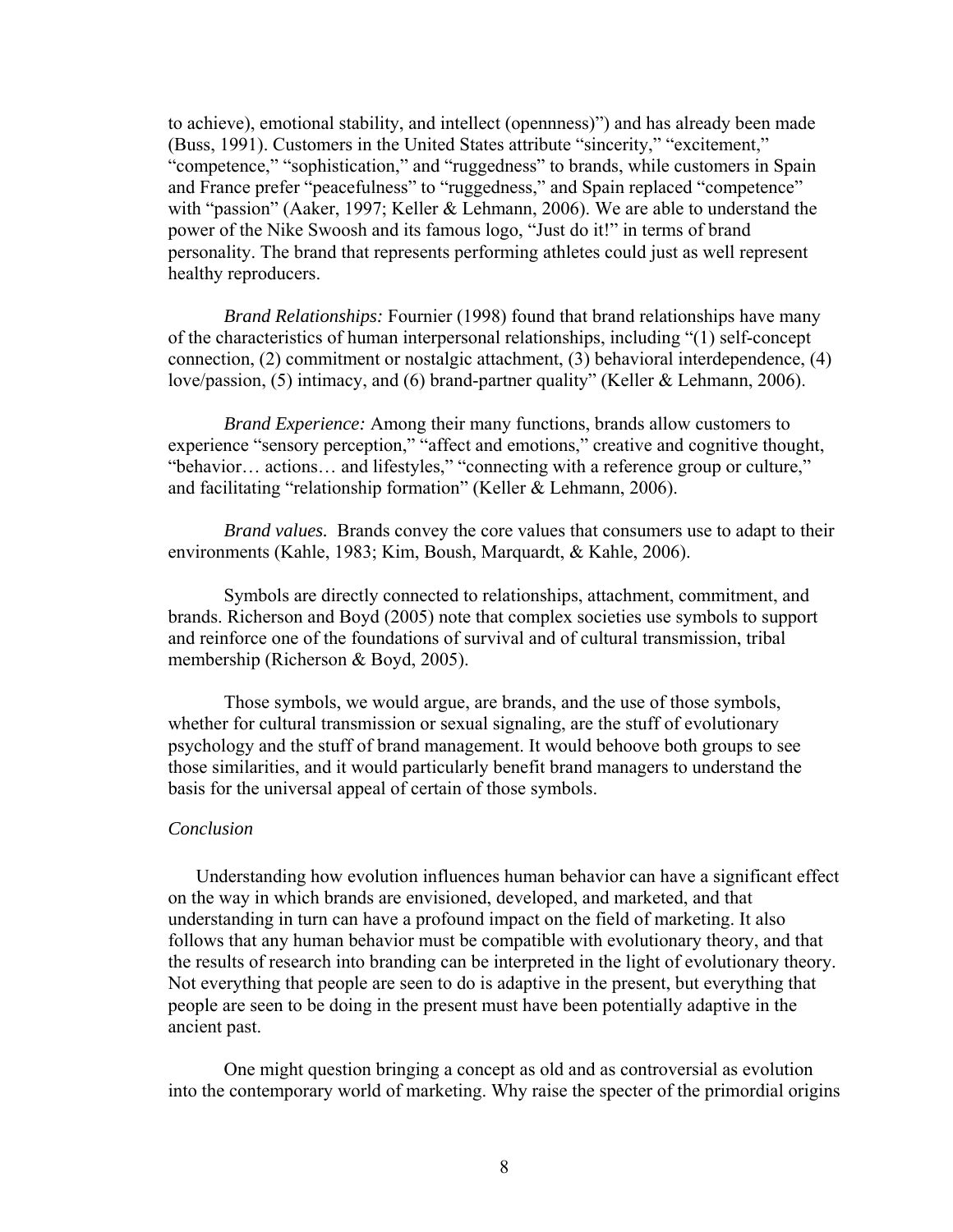of life and, thereby, risk the wrath of those for whom evolution is antithetical to their personal philosophical and religious beliefs? We would argue that raising that specter is essential to understanding the thoughts and behaviors of consumers. We would further argue that evolutionary theory can explain much of the working knowledge, as well as basic and applied science, that we in marketing use on a daily basis. If Lewin's (1951, p. 169) comment, "There is nothing so practical as a good theory" (Bishop & Browne, 2006) is correct, then we would argue that one "good theory" of practical import to marketing and branding is evolutionary theory.

#### References

- Aaker, D. A. (1997). Should you take your brand to where the action is? *Harvard Business Review, 75*, 135-143.
- Bishop, B. J., & Browne, A. L. (2006). There is nothing so practical as …: Building myths in community psychology. *The Australian Community Psychologist Volume 18* (3), 68-73.
- Buss, D. M. (1991). Evolutionary Personality Psychology. *Annual Review of Psychology, 42*, 459-491.
- Byrne, R. W., & Whiten, A. (1997). Machiavellian intelligence. In A. Whiten & R. W. Byrne (Eds.), *Machiavellian intelligence II: Extensions and evaluations*. Cambridge: Cambridge University Press.
- Colarelli, S. M., & Dettmann, J. R. (2003). Intuitive evolutionary perspectives in marketing practices. *Psychology & Marketing, 20*(9), 837-865.
- Cosmides, L., & Tooby, J. (1992). Cognitive adaptation for social change. In J. H. Barkow, L. Cosmides & J. Tooby (Eds.), *The adapted mind: Evolutionary psychology and the generation of culture*. New York: Oxford University Press.
- Cosmides, L., Tooby, J., & Barkow, J. H. (1992). Introduction: Evolutionary psychology and conceptual integration. In J. H. Barkow, L. Cosmides & J. Tooby (Eds.), *The adapted mind: Evolutionary psychology and the generation of culture*. New York: Oxford University Press.
- Darwin, C. (1859/1979). *The origin of species*. New York: Gramercy House.
- Dennett, D. C. (1995). *Darwin's dangerous idea: Evolution and the meanings of life*. New York: Simon & Schuster.
- Fessler, D. M. T., & Haley, K. J. (2003). The strategy of affect: emotions in human cooperation. In P. Hammerstein (Ed.), *Genetic and cultural evolution of cooperation*. Cambridge: MIT Press.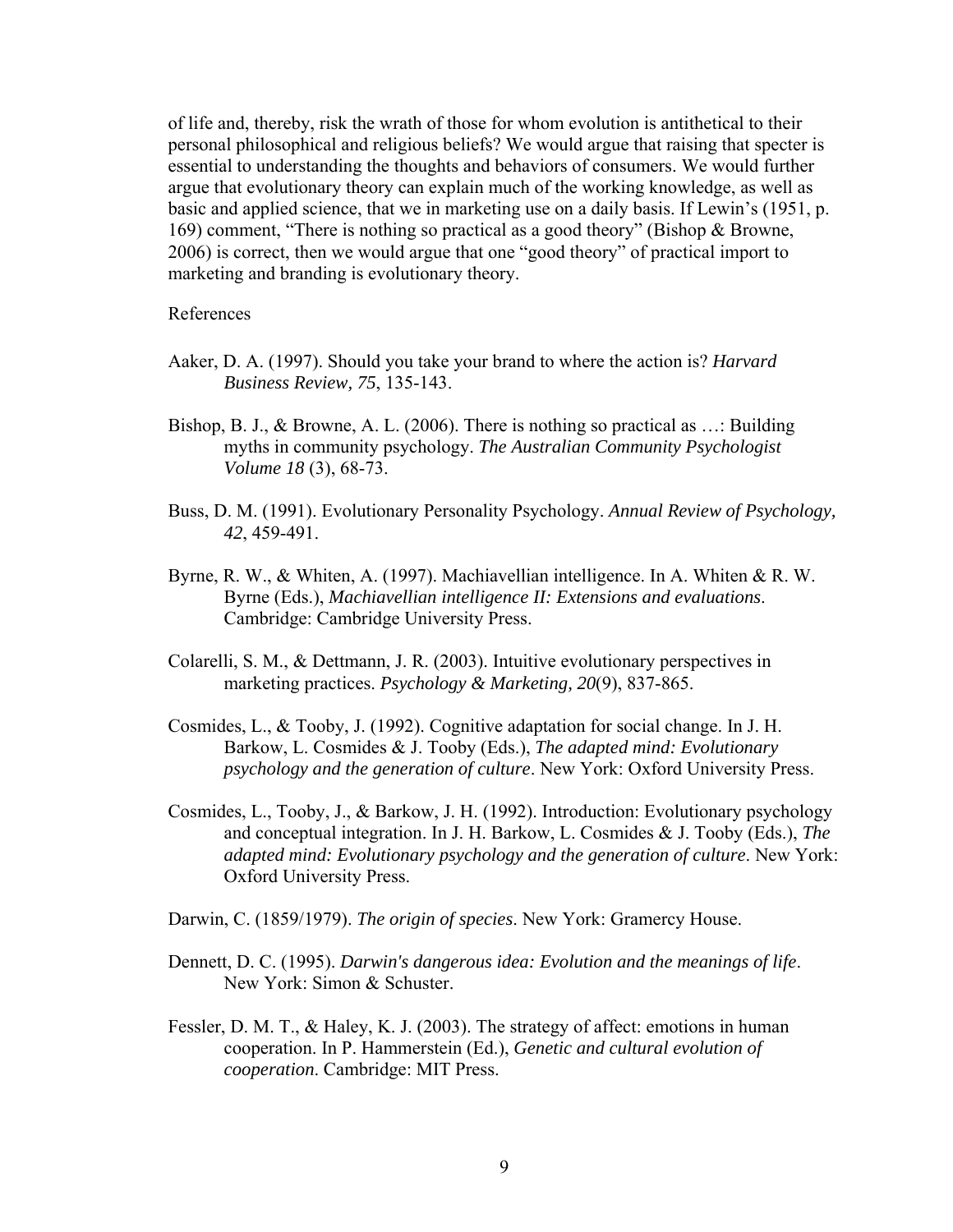- Gigerenzer, G. (1997). The modularity of social intelligence. In A. Whiten & R. W. Byrne (Eds.), *Machiavellian intelligence II: Extensions and evaluations* (pp. 264- 288). Cambridge, U.K.: Cambridge University Press.
- Hamilton, W. D. (1964). The genetical evolution of social behaviour. I and II. *Journal of Theoretical Biology, 7*(July), 1-52.
- Hantula, D. A. (2003). Guest editorial: Evolutionary psychology and consumption. *Psychology & Marketing, 20*(9), 757-763.
- Homer, P. M., & Kahle, L. R. (1986). A social adaptation explanation of the effects of surrealism on advertising. *Journal of Advertising, 15*(2), 50-60.
- Humphrey, N. (1976). The social function of intellect. In P. P. G. Bateson & R. A. Hinge (Eds.), *Growing points in ethology* (pp. 303-317). Oxford: Cambridge University Press.
- Kahle, L. R. (1984). *Attitudes and social adaptation: a person-situation interaction approach*. Oxford Pergamon Press.
- Kahle, L. R. (Ed.). (1983). *Social values and social change: Adaptation to life in America*. New York: Praeger.
- Kahle, L. R., & Homer, P. M. (1985). Physical attractiveness of the celebrity endorser: A Social Adaptation perspective. *Journal of Consumer Research, 11*.
- Kahle, L. R., Homer, P. M., O'Brien, R. M., & Boush, D. M. (1997). Maslow's hierarchy and Social Adaptation as alternative accounts of value structures. In L. R. Kahle & L. Chiagouris (Eds.), *Values, Lifestyles, and Psychographics* (pp. 111-137). Mahwah, NJ Lawrence Erlbaum Associates.
- Kahle, L. R., Kulka, R. A., & Klingel, D. M. (1980). Low Adolescent Self-Esteem Leads to Multiple Interpersonal Problems: A Test of Social-Adaptation Theory. *Journal of Personality and Social Psychology, 39*(3), 496-502.
- Keller, K. L., & Lehmann, D. R. (2006). Brands and branding: Research findings and future priorities. *Marketing Science, 25*(6), 740-759.
- Kim, W. S., Boush, D. M., Marquardt, A., & Kahle, L. R. (2006). Values, Brands, and Image. In L. R. Kahle & C. H. Kim (Eds.), *Creating images and the psychology of marketing communication*. Mahwah, NJ: Lawrence Erlbaum, 279-290.
- Kotler, P., & Keller, K. L. (2006). *Marketing Management* (12e ed.). Upper Saddle River, NJ: Pearson Prentice Hall.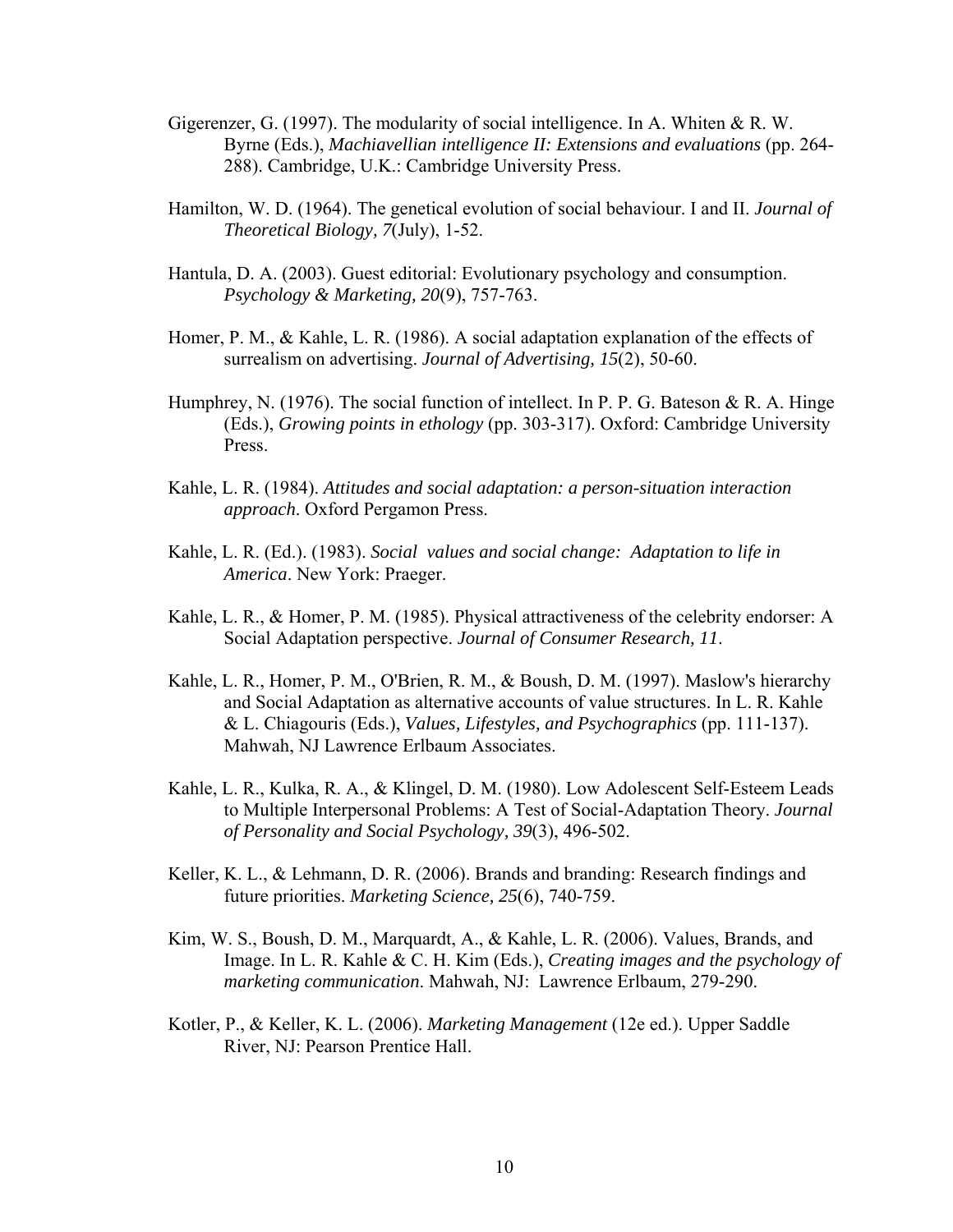- Miller, G. F. (2000). *The mating mind: How sexual choice shaped the evolution of human nature*. New York: Doubleday.
- Richerson, P. J., & Boyd, R. (2005). *Not by genes alone: How culture transformed human evolution*. Chicago: University of Chicago Press.
- Saad, G. (2004). Applying evolutionary psychology in understanding the representation of women in advertisements. *Psychology & Marketing, 21*(8), 593-612.
- Saad, G. (2006). Applying evolutionary psychology in understanding the Darwinian roots of consumption pheomena. *Managerial and Decision Economics, 27*, 189-201.
- Saad, G., & Gill, T. (2000). Applications of evolutionary psychology in marketing. *Psychology & Marketing, 17*(12).
- Smith, P. K. (1988). The cognitive demands of children's social interactions with peers. In R. W. Byrne & A. Whiten (Eds.), *Machiavellian intelligence: Social expertise and the evolution of intellect in monkeys, apes, and humans*. New York: Oxford University Press.
- Trivers, R. (1971). The evolution of reciprocal altruism. *Quarterly Review of Biology, 46*(March), 35-57.
- Whiten, A., & Byrne, R. W. (1997). *Machiavellian intelligence II: Extensions and evaluations*. Cambridge: Cambridge University Press.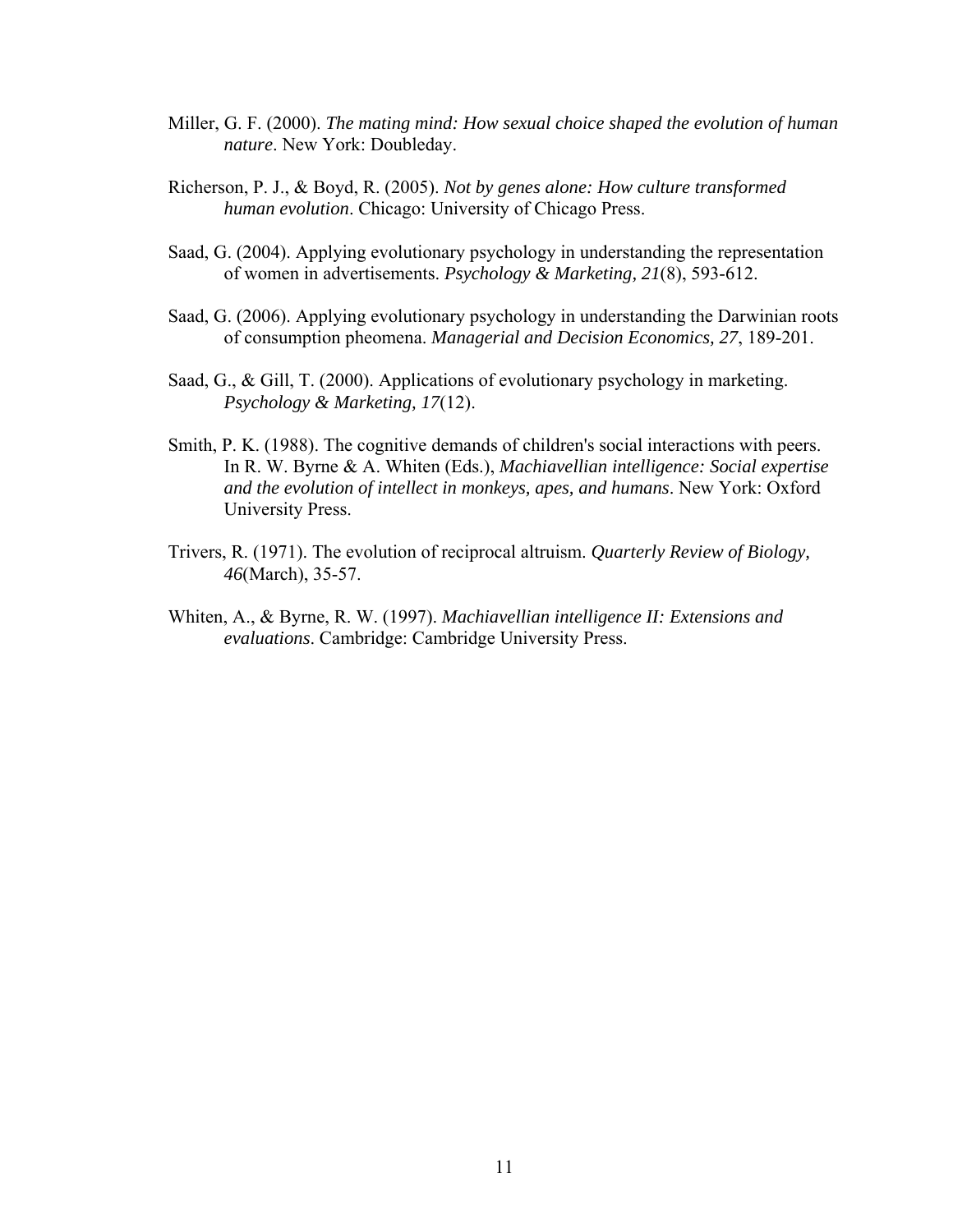#### When Brands are Built from Within: A Social Identity Pathway to Liking and Evaluation

Americus Reed, II *The Wharton School* 

Joel B. Cohen *University of Florida* 

Lisa E. Bolton *The Wharton School* 

Amit Bhattacharjee *The Wharton School* 

The concept of a "brand" is a fundamental, critical and complex part of marketing strategy. A well-managed brand may be thought of as a symbol that communicates a set of clear, related associations (e.g., Aaker 1997) that distinguish it from competitive offerings, and that connect with some economically sustainable segment of customers. A legitimate argument can be made that the holy grail of marketing is to facilitate this connection. In fact, many iconic brands in the market place appear to be successful at producing extreme brand loyalty (e.g., Nike, Harley Davidson, Ipod, Starbucks, etc.), whereby a "consumer community" associates itself with a brand, thereby distancing themselves from other brands (e.g., Thomson, MacInnis & Park, 2005). Although researchers have extensively discussed examples of deeply symbolic brands and their relationship to self-definition (see Reed 2004) as well as related measurement issues (Thomson, et. al, 2005), little research has honed in on how brands come to transcend their status as objects (cf. Shavitt 1990; Kleine, Kleine & Kernan 1993). Based on recent work in attitude theory by Cohen and Reed (2006a), and on relevant work in social identity and social cognition, we describe and illustrate a social identity pathway to liking and evaluation. We explain how and when brand attitudes become organized around a social identity and how the social identity itself becomes a primary basis for recruiting favorable evaluations toward the brand.

The processes and psychological mechanisms in our model build on current work in social identity and attitude theory and describe how the links between a consumer's social identity and the identity of a brand become congruent. The model also suggests very specific ways that marketers might leverage this process to increase the likelihood that symbolic communities will form around their product offerings and result in loyalty that comes from within (as opposed to being based primarily on product features) and, therefore, that may be particularly immune to competitive attack (Bolton & Reed 2004). We describe this model in detail and lay out key moderating and mediating mechanisms that point to relevant managerial strategies that can be incorporated into persuasive communications aimed at using identity based marketing as a positioning or repositioning strategy. For example, a key implication of the model is that it is not sufficient for social identities to be the primary basis for stored brand evaluations because of the flexibility in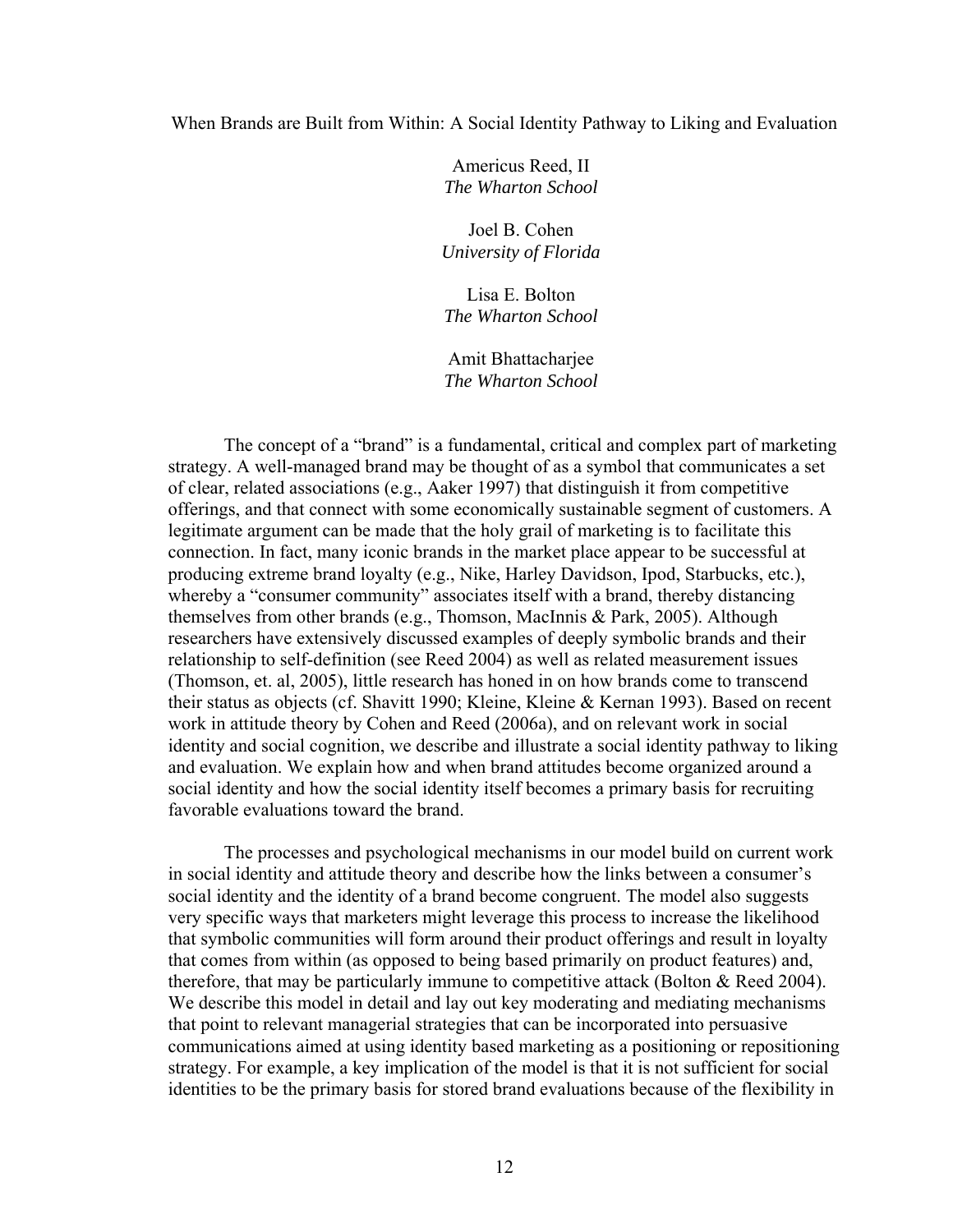thought processes that derive from salient contextual information (e.g., choice contexts) and the presence of an extensive memory network. Accordingly, though consumers may initially anchor on social identity brand associations, marketers who adopt such a positioning strategy need to provide consistent brand retrieval information so that social identity based attitudes are likely to be recruited to guide behavior.

The empirical paradigm we use explores the attitudinal implications of retrieval and assessment of an initial evaluation of an object based on either its functional features (an object-centered orientation), or its relationship to the self (a person-centered orientation). Our focus is on research that compares these two pathways in their role as proxies for positioning strategies that are often pursued in real world marketing strategies. We will report several studies that utilize a common design. First, we manipulate an object (e.g., product) such that half the participants generate their attitude towards it based on a relevant social identity. The other half generated an attitude toward the same product(s) based on its tangible functional features. We present data that explores the underlying structural, process and content based differences between these two attitudes emphasizing constructs noted in the attitude literature (e.g., strength, confidence, clarity, representational sufficiency, etc.) Second, we then examine the effect of moderating factors (e.g., group salience, strength of identification, and diagnosticity) on subsequent attitude recruitment and expression.

#### References

- Aaker, Jennifer (1997), "Dimensions of Brand Personality," *Journal of Marketing Research*, 34 (August), 347-357.
- Bolton, Lisa E & Americus Reed II (2004), "Sticky Priors: The Perseverance of Identity Effects on Judgment" *Journal of Marketing Research*, 41(4), November, 397-410.
- Cohen, Joel B. & Americus Reed II (2006a) "A Multiple Pathway Anchoring and Adjustment (MPAA) Model of Attitude Generation and Recruitment." *Journal of Consumer Research*, 33(1), 1-15.
- Kleine, Robert E., Susan Schultz Kleine & Jerome B. Kernan (1993), "Mundane Consumption and the Self: A Social Identity Perspective," *Journal of Consumer Psychology*, 2 (3), 209-35.
- Reed II, Americus (2004), "Activating the Self-Importance of Consumer Selves: Exploring Identity Salience Effects on Judgments" *Journal of Consumer Research*, 31, (2) 286-295.
- Shavitt, Sharon (1990), "The role of attitudes objects in attitude functions," *Journal of Experimental Social Psychology*, 26(2), 124-148.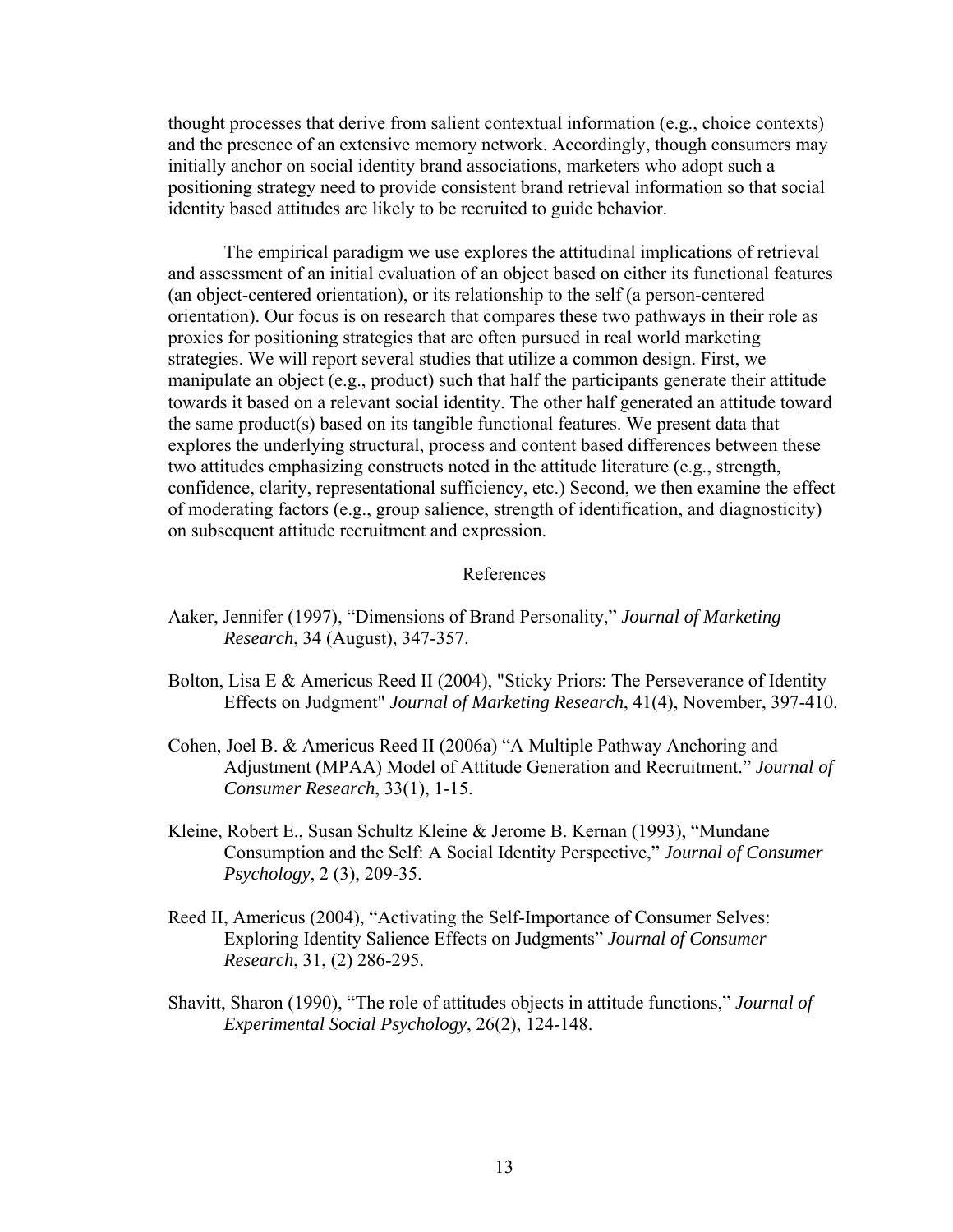Thomson, M., MacInnis, D. J., & Park, C. W. (2005). The Ties that Bind: Measuring the Strength of Consumers' Emotional Attachments to Brands. *Journal of Consumer Psychology*, 15(1), 77-91.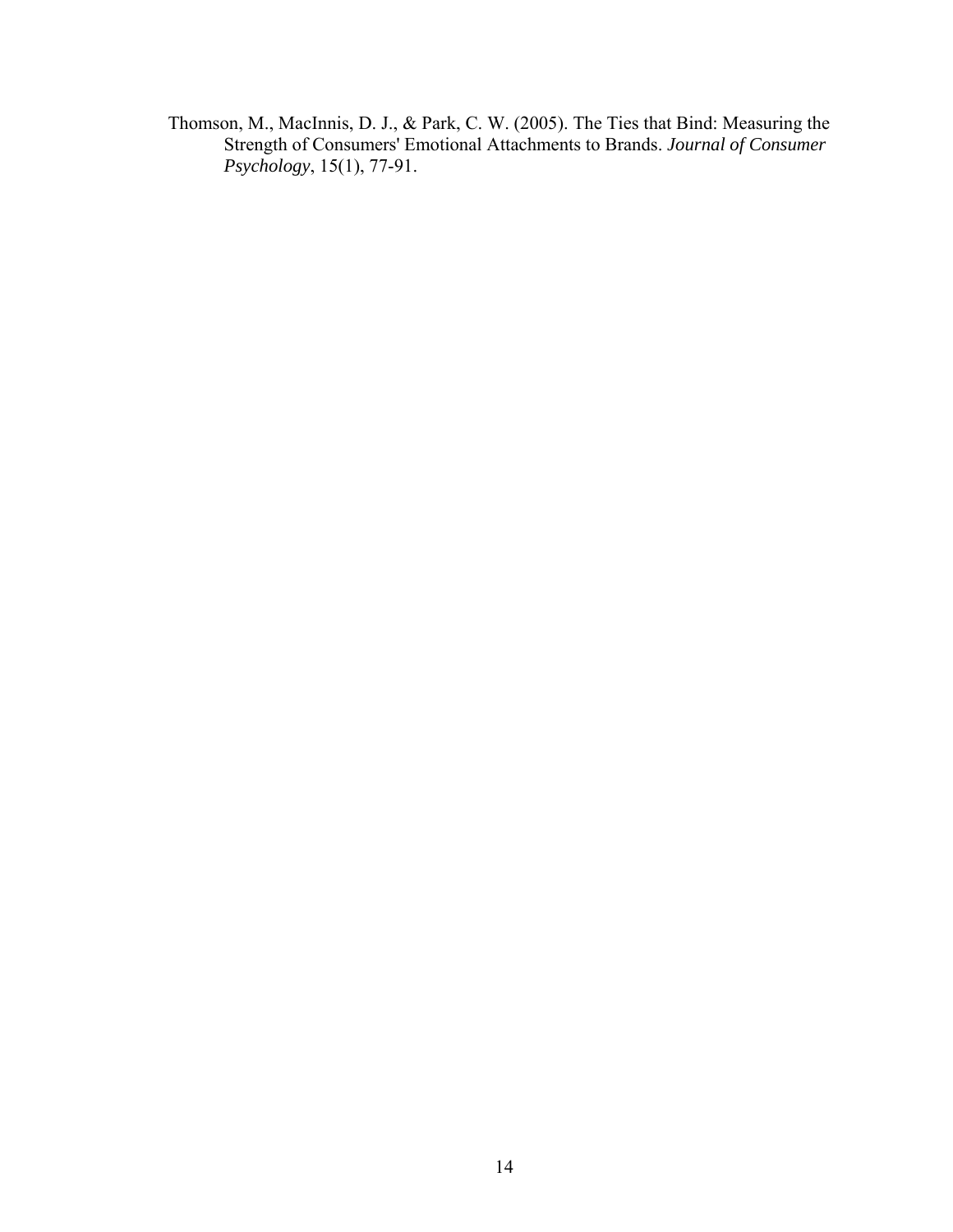#### Children's Formation of Brand Attitudes: Age of Onset and Importance of Product **Category**

#### Anna R. McAlister *The University of Queensland, Australia*

#### T. Bettina Cornwell *The University of Queensland, Australia*

Cradle-to-grave strategies are used by marketers to promote brands to children and facilitate lifelong brand relationships. The outcomes of these relationships are clear: research shows that adults tend to choose brands they have used since childhood. However, little is known about the early stages of brand relationships. This research introduces a framework from which to investigate children's formation of brand attitudes. Principles from marketing and psychology are integrated to determine whether the age of brand attitude formation varies as a function of individual differences in children's development and to address whether the typical age of this milestone differs across product categories. Attitudes are discussed in terms of a child's ability to make attributions about users of various brands.

Evidence from marketing suggests that children do not form brand attitudes until eleven years of age. However, this conclusion rests on a Piagetian age-stage theory of children's development which is now considered outdated. According to that theory, young children are capable only of attending to basic perceptual cues and this limited cognitive capacity renders them incapable of understanding brand symbolism since it requires abstract thought. However, recent evidence from psychology suggests that preschool children whose executive functioning (i.e., behavior planning, rule adherence and goal-directed activity) is adequately developed can use abstract reasoning to perform a variety of tasks including classifying objects or stimuli according to rules. Such findings refute the age-stage theory. Future research in children's marketing needs to reconcile these findings. This can only be achieved if executive functioning is measured and assessed as a correlate of brand attitudes, along with traditional measures of cognitive development. This research offers a methodology to operationalise such measurement. The framework incorporates standardized tests of executive functioning and cognition and addresses issues of practicality and special considerations in testing.

The multidisciplinary framework also borrows measures of children's social maturity from psychology to address the question of product categories playing a role in brand attitude formation. The marketing literature has inadvertently raised this question by allowing a potential confound in its studies. Studies in this area of marketing have repeatedly used fashion brands as stimuli. For example, Achenreiner and John (2003) required children to make judgments about the users of Nike versus Kmart jeans.

Multiple studies conclude that limited cognitive capacity prevents young children from formulating brand attitudes. However, findings from two separate areas of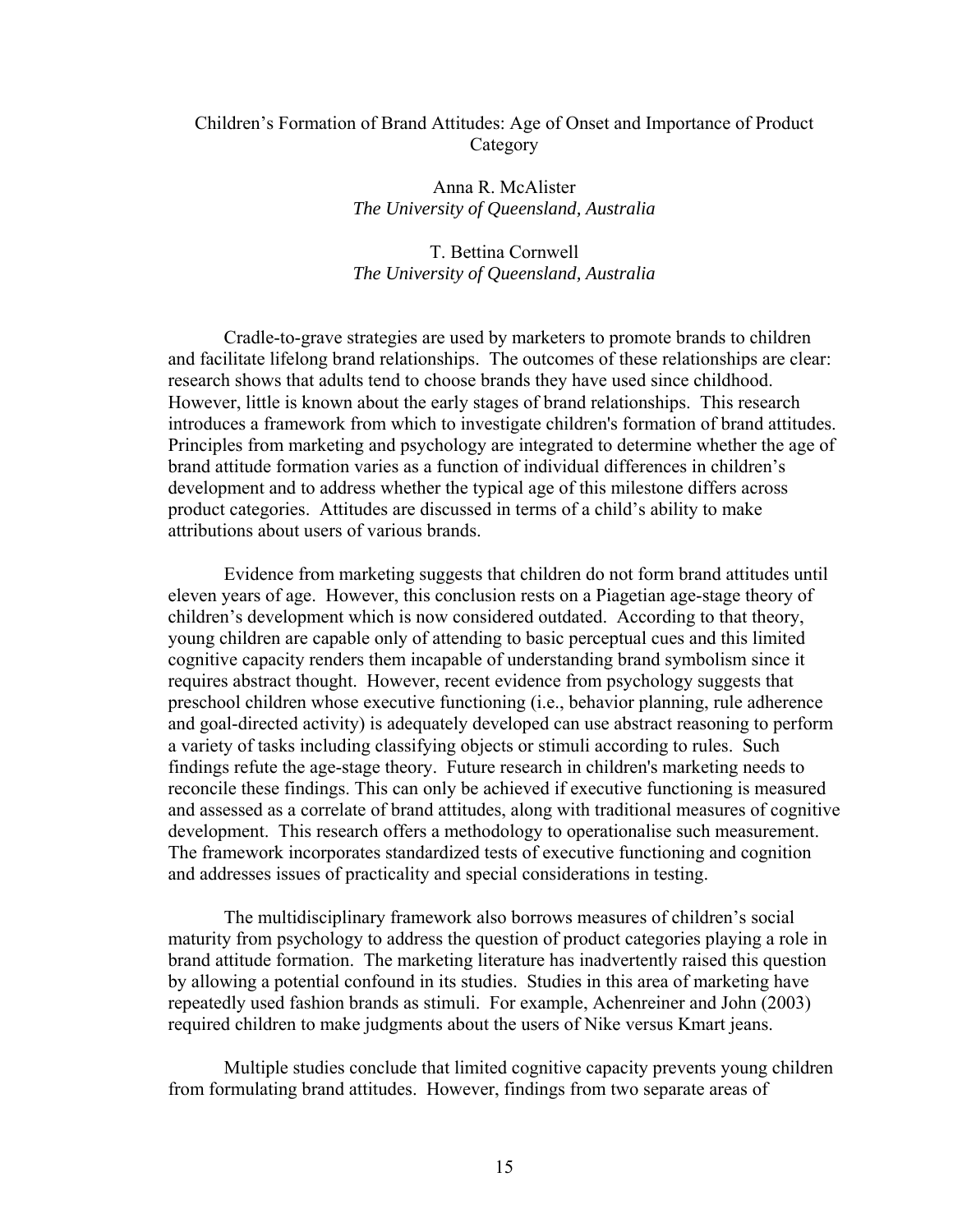psychology may equally explain this result. First, psychology findings show that at a very young age (i.e., roughly four years) a lack of social understanding results in children viewing others as having the same thoughts, beliefs, and perceptions as themselves. Children who lack such social understanding may not have the capacity to make judgments about the users of various brands. The acquisition of such social skills may be a prerequisite to the formation of brand attitudes.

The present framework employs tests of children's social skills to assess whether this variable could account for the previous findings. Further, the framework incorporates additional product categories as stimuli to be used in future research. Another explanation of the prior findings may be that young children show no understanding of fashion brands because they are not yet interested in fashion, but that the use of brand stimuli from other product categories might yield different results. In early childhood, the "cool" children may be those who own the trendy brands of toys, lunch foods or trading cards. Therefore, future research should determine whether brand symbolism is understood by preschool children using product categories familiar to children in that age group. In taking a multidisciplinary approach, it is anticipated that this framework can be used to resolve conflicting findings from marketing and psychology.

#### References

Achenreiner, G. B., & John, D. R. (2003). The meaning of brand names to children: A developmental investigation. *Journal of Consumer Psychology, 13*(3), 205–219.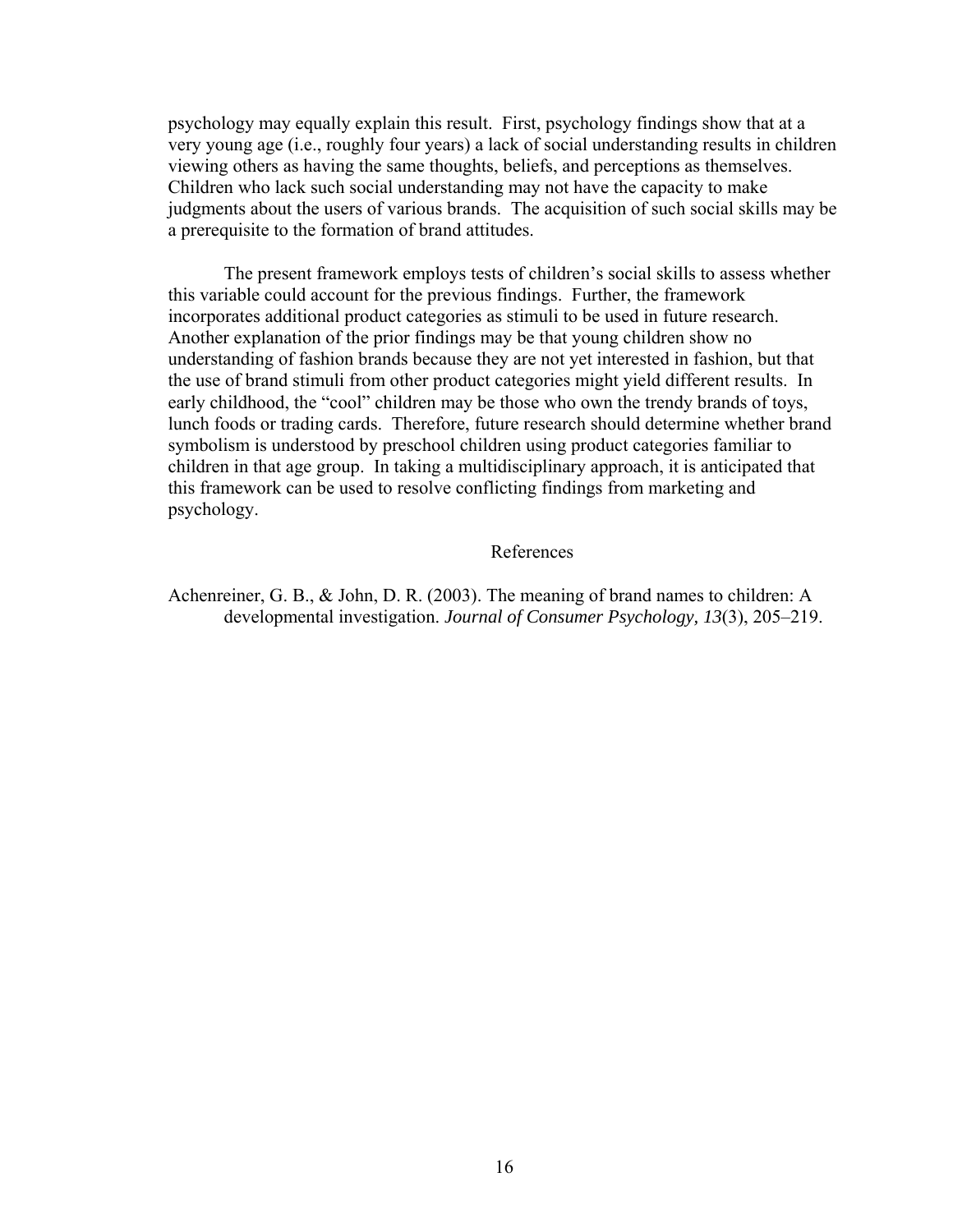#### An Assessment of the Consumer Ethnocentrism and Consumer Attitude on Spouses in Taiwan

#### Yung- Ching Ho *National Chung-Cheng University, Professor*

#### Chun-Chi Chuang *National Chung-Cheng University, Ph.D. Student*

There is a fast increase of foreign spouse (or call "the transnational marriage") in Taiwan. Till the end of year 2005 in Taiwan, there are 365,000 foreign husbands or wives which are 64.1 % from China and 35.9% are from Vietnam, Indonesia and Thailand etc. When mentioning about the issue of foreign spouses, we can further be aware of a new consumption structure in Taiwan except the sociological issues. We will take consumer ethnocentrism as our construct in this article to probe the consumer behavior of this group. There may be certain degree of difference in Consumer Ethnocentrism (Shimp and Sharma, 1987) due to different culture. And ethnocentrism is a sociological concept, which became a psychosocial construct with relevance to individual-level personality systems as well as to the more general culturaland social-analytic frameworks (Levine and Campbell, 1972), has been borrowed by marketers

This article will examine the consumer ethnocentrism on female foreign spouses and domestic foreign spouses in Taiwan, and to see whether there exist differences among foreign countries. Further, the relationships between consumer ethnocentrism and consumer attitudes towards food product, clothes and 3C product will be explored. Besides, we also want to know whether the consumer ethnocentrism would changed if consumers' demographic characteristics differ.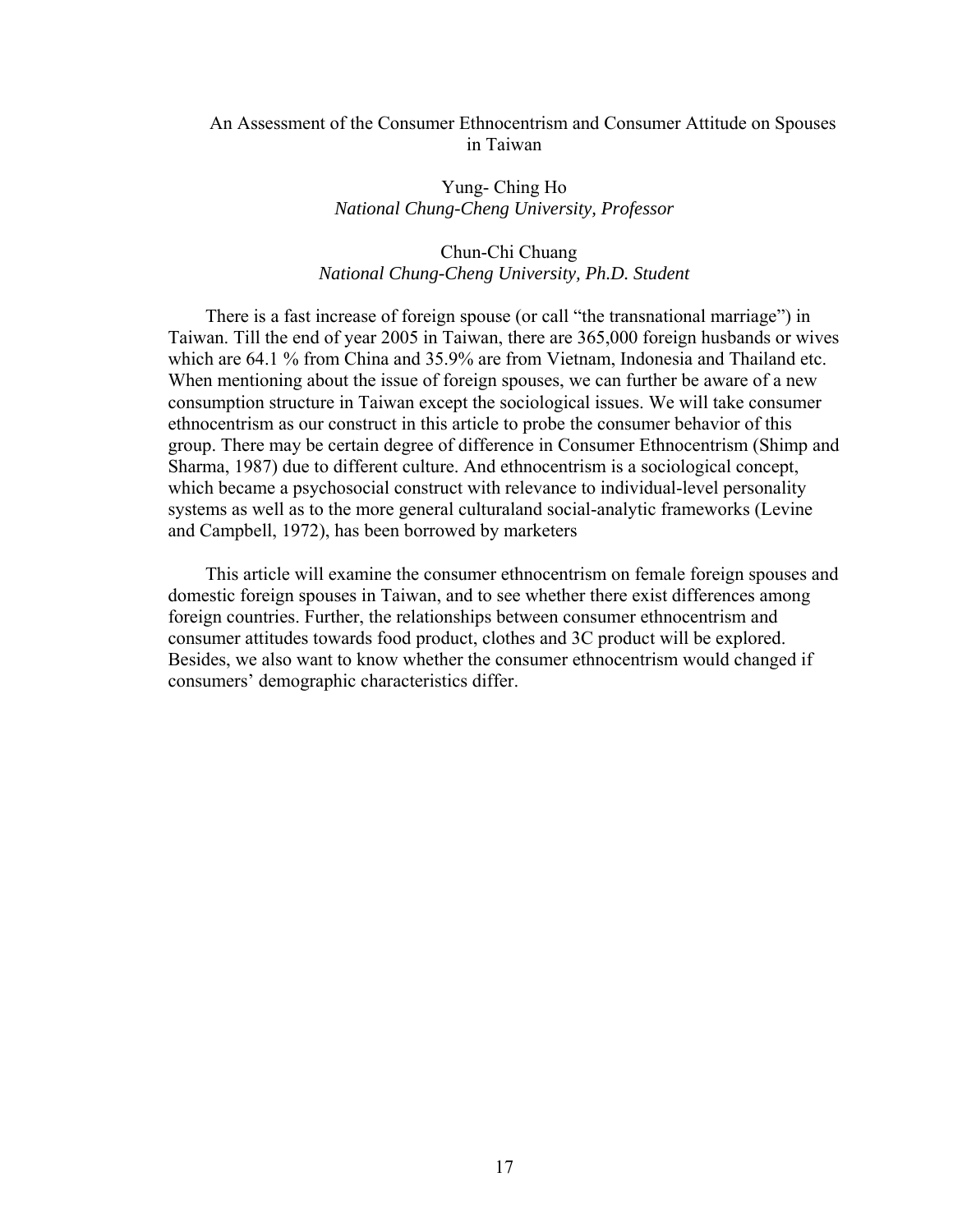#### Measuring the Effects of Culturally Salient Message Cues on Attitude toward the Brand: Congruency between Foreign Language Voice-Overs and Product Origin

David R. Fortin *University of Canterbury, New Zealand* 

> Bruce Donaldson *University of Canterbury, NZ*

#### Sebastian Kessel *University of Canterbury, NZ*

As brand development strategies become increasingly sophisticated in a global context, several firms try to add elements of differentiation to their brands so that consumers may develop emotional ties that go beyond functional attributes of the product. Kevin Roberts of Saatchi and Saatchi has developed a framework named Lovemarks (*The Lovemarks Effect: Winning in the Consumer Revolution* 2006) that attempts to develop communication platforms that engage consumers into some form of higher level relationship or attachment.

This can be achieved by a number of execution approaches, one of which is the reinforcement of the product's cultural origin. This has been used in worldwide markets by using the imported brand's own native language in television commercials instead of the original language in the host country. This approach has been used in New Zealand for products like beer, coffee, and cellular phones, using foreign languages such as French, Dutch and Spanish which are not commonly understood here.

In order to measure the effectiveness of such communication strategies, a  $2\times 2$ between-subject factorial design experiment using a sample of 127 participants was conducted in one of the main cities in NZ. The two treatment variables used were language (German vs. English) and country of origin (Germany vs. New Zealand). The subjects were randomly assigned to the four experimental conditions. Each group watched a Beck's beer ad, which was played either in German or in English and communicated the message that the beer was either imported to New Zealand or brewed in New Zealand. After watching the ads, the subjects were handed out questionnaires containing the measures for their attitude toward the ad (Mackenzie & Lutz, 1989), attitude toward the brand and purchase intention (Zhang 1996).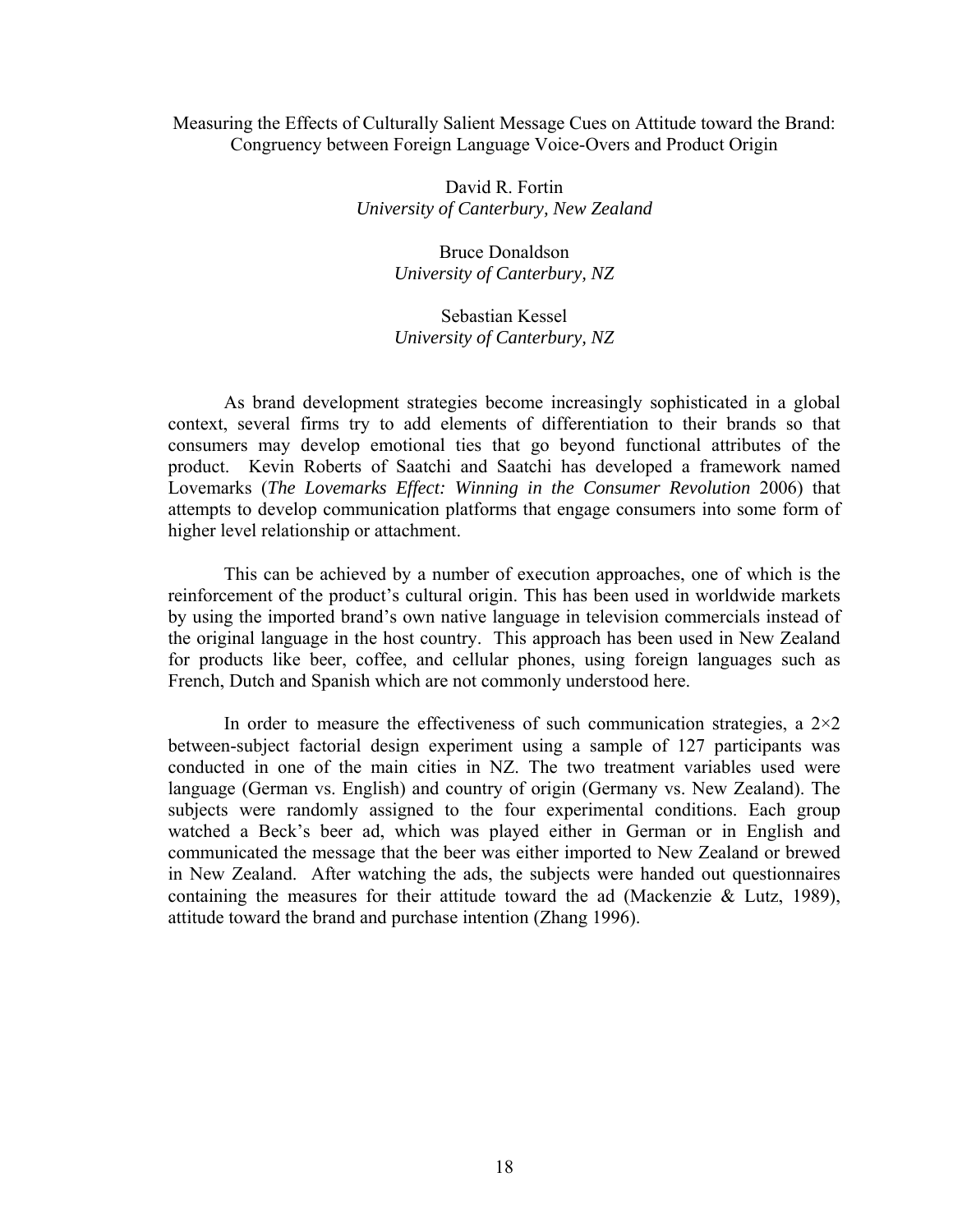

Figure 1. Effect of Language and COO on Abr



Figure 2. Effect of Language and COO on Abr

Initial results indicate that there is a strong gender interaction effect relative to the reinforcement of cultural cues used in advertising communication (see Figures 1 and 2). This research makes several contributions in the area of COO effects and the use of foreign language in advertising. Past studies have paid little attention to these and based on attitude toward the ad, attitude toward the brand, and purchase intention, our study provides theoretical insights into when and how foreign language may be used in television advertising.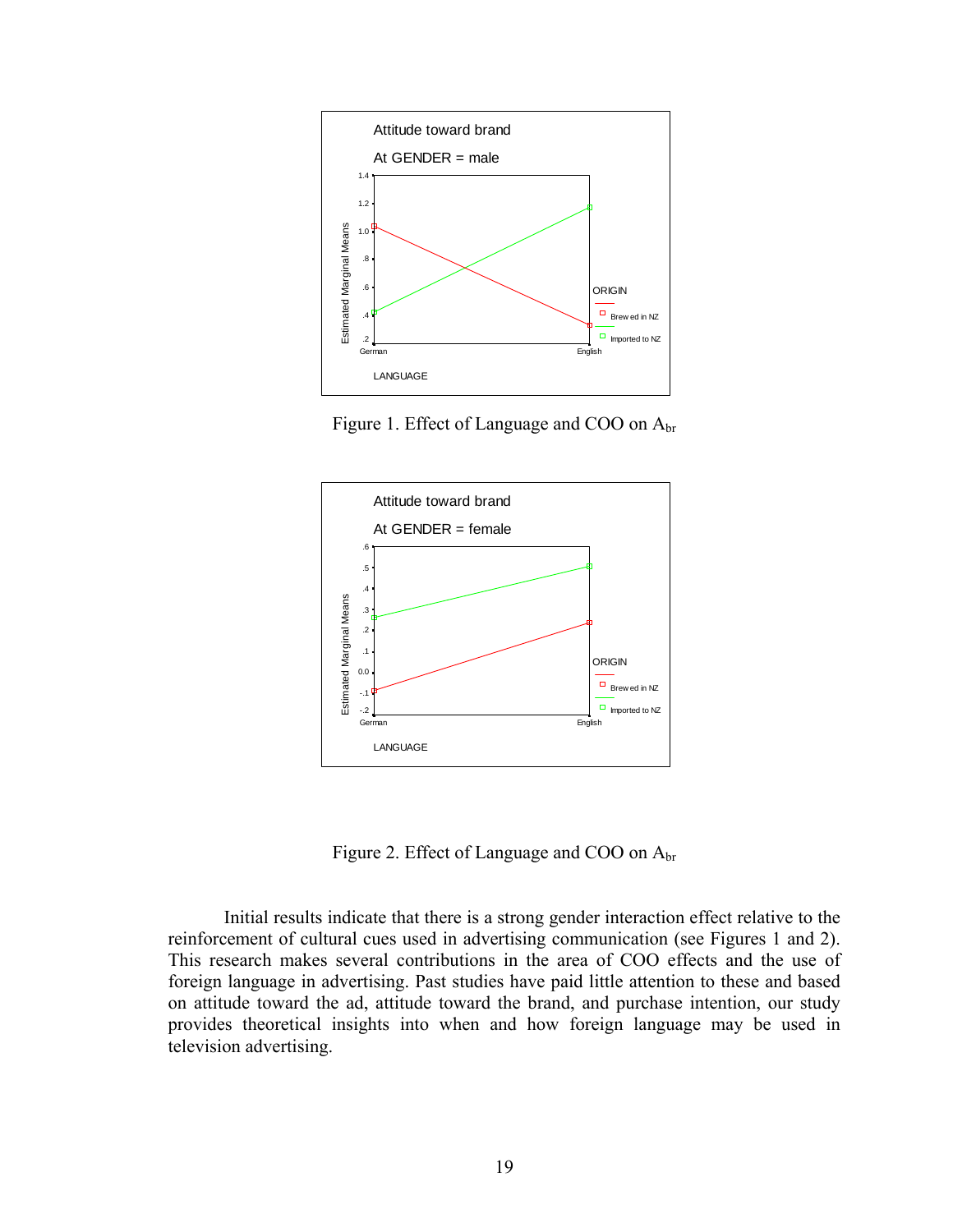#### References

- Askegaard, S., & Ger, G. (1998). Product-country images: Toward a contextualized approach. *European Advances in Consumer Research, 31*(3), 37-53.
- Batra, R. R., A, Steenkamp, J.-B.M & Ramachander, S. (1999). Effects of brand local/non-local origin on consumer attitudes in developing Countries. *Journal of Consumer Psychology, 58*, 81-95.
- Bilkey, W. J., & Nes ,E. (1982). Country of origin effects on product evaluations. *Journal of International Business Studies, 13*(1), 89-99.
- Booth, K. (1979). *Strategy and Ethnocentrism*. London: Croom-Helm.
- d'Astous, A., Ahmed, S.A., & El Adraoui, M. (1993). The influence of country of origin on consumer product evaluations. *Gestion, 18*, 14-21.
- Dawar, N., & Parker, P. (1994). Marketing universals: Consumers' evaluations use of brand name price physical appearance and retailer reputation as signals of product quality. *Journal of Marketing, 58*, 81-95.
- Han, C. (1989). Country image: Halo or summary construct? *Journal of Marketing Research, 26*, May, 222-229.
- Hui, M. K., & Zhou, L. (2003 Country-of-manufacture effects for known brands*. European Journal of Marketing,* 37, 133-156.
- Hunt, E., & Agnoli, F. (1991). The whorfian hypothesis: A cognitive psychology perspective. *Psychology Review, 98*(July), 377-389.
- Kaynak, E. C., S.T. (1983). Consumer attitudes towards products of foreign origin: Do they vary across product classes? *International Journal of Advertising, 2*, 147- 157.
- Knight, G. A. (1999). Consumer preferences for foreign and domestic products. *The Journal of Consumer Marketing, 16*(2), 151.
- Koslow, S., Shamdasani, P., N., & Touchstone, E., E. (1994). Exploring language effects in ethnic advertising: A sociolinguistic perspective. *Journal of Consumer Research, 20*(March), 575-585.
- Li, W., -K., & Wyer, Jr., Jr., R.S. (1994). The role of country of origin in product evaluations: Informational and standard-of-comparison effects. *Journal of Consumer Psychology, 3*, 187-212.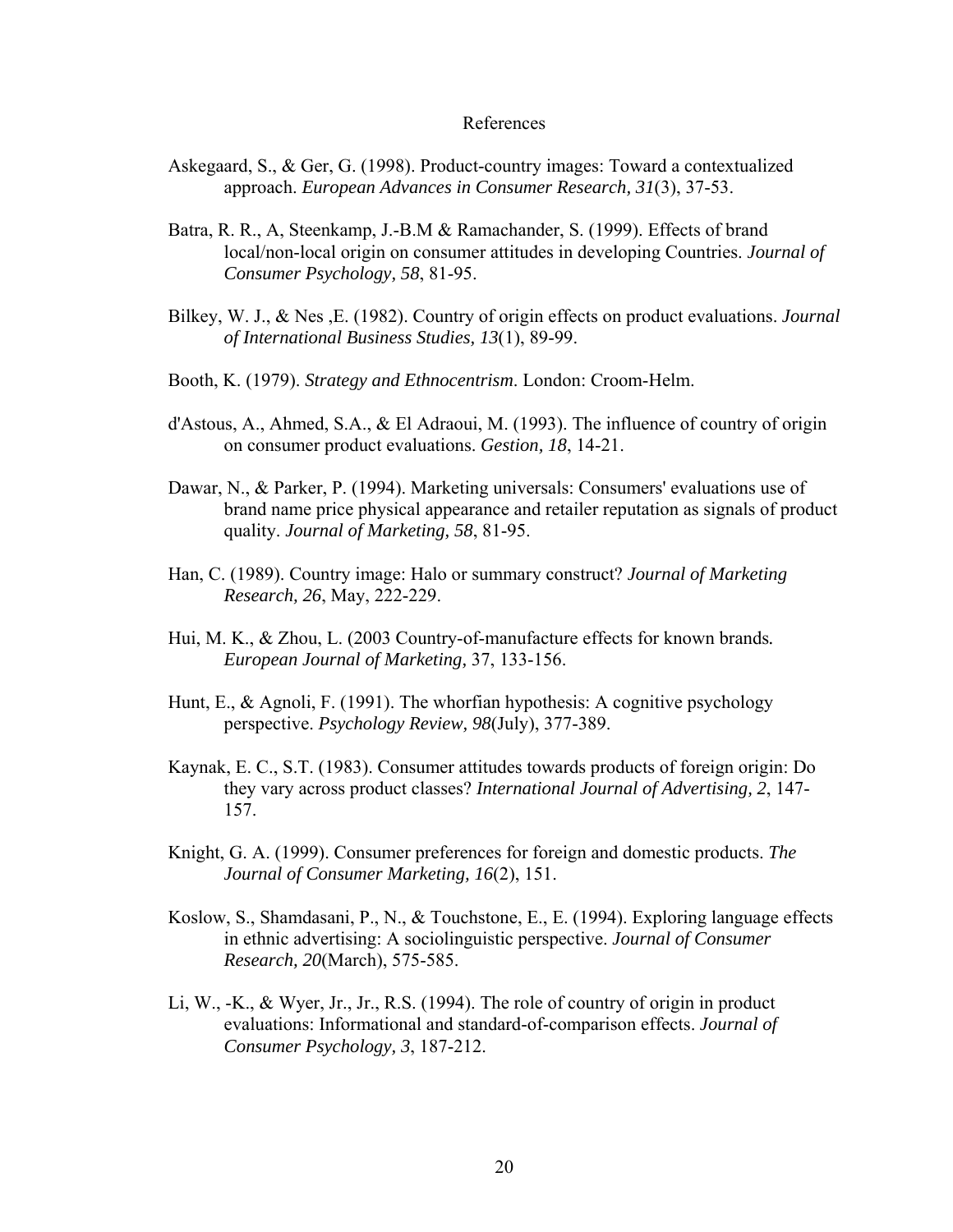- Mackenzie, S. B., & Lutz, R. J. (1989). An empirical examination of the structural antecedents of attitude towards the ad in an advertising pretesting context. *Journal of Marketing. 53*, 2, 48-65.
- Maheswaran, D. (1994). Country of origin as a stereotype: Effects of consumer expertise and attribute strength on product evaluations. *Journal of Consumer Research, 21*, September, 354-65.
- Meyers-Levy, J., & Tybout, A. M. (1989). Schema congruity as a basis for product evaluation. *Journal of Consumer Research, 16* (June), 39-54.
- Schmitt, B. H., & Dube, L. (1994). Foreign branding and its effects on product perceptions and attitudes. *Journal of marketing Research, 31*(May), 263.
- Schmitt, B. H., & Zhang, S. (1998). Language, structure and categorization: A study of classifiers in consumer cognition, judgement, and choice. *Journal of Consumer Research, 25*(September), 108-122.
- Schmitt, B. H., Pan, Y., & Tavassoli, N. T. (1994). Language and consumer memory: The impact of linguistic differences between Chinese and English. *Journal of Consumer Research, 21*(December), 419-431.
- Shimp T., A. S., S. (1987). Consumer ethnocentrism: Construction and validation of the CETSCALE. *Journal of Marketing Research, 24*(3), 280-289.
- Slater, M. D., Rouner, R., Domenech-Rodrigues, M., Beauvais, F., Murphy, K., & Van Leuven, J. K. (1997). Adolescent responses to TV beer ads and sports. Content/Context: Gender and Ethnic Differences. *Journalism and Mass Communication Quarterly, Spring*(74), 108.
- Verlegh, W. J., & Steenkamp, J.-B. E. M. (1999). A review and meta-analysis of countryof-origin research. *Journal of Economic Psychology, 20*, 521-546.
- Wall, M., Heslop, L. & Liethfield. (1991). Impact of country of origin cues on consumer judgements in multi-cue situations: A covariance analysis. *Journal of the Academy of Marketing Science, 19*, 105-114.
- Whorf, B. (1956). *Language, Thought and Reality: Selected Writings of Benjamin Lee Whorf*. Cambridge: MA: MIT Press.
- Yavas, U., & Alpay, G. (1986). Does an exporting nation enjoy the same cross-national commercial image? *International Journal of Advertising, 2*, 109-119.
- Zhang, Y. (1996). Responses to Humorous advertising: The moderating effect of need for cognition. *Journal of Advertising, 25*(1), 15.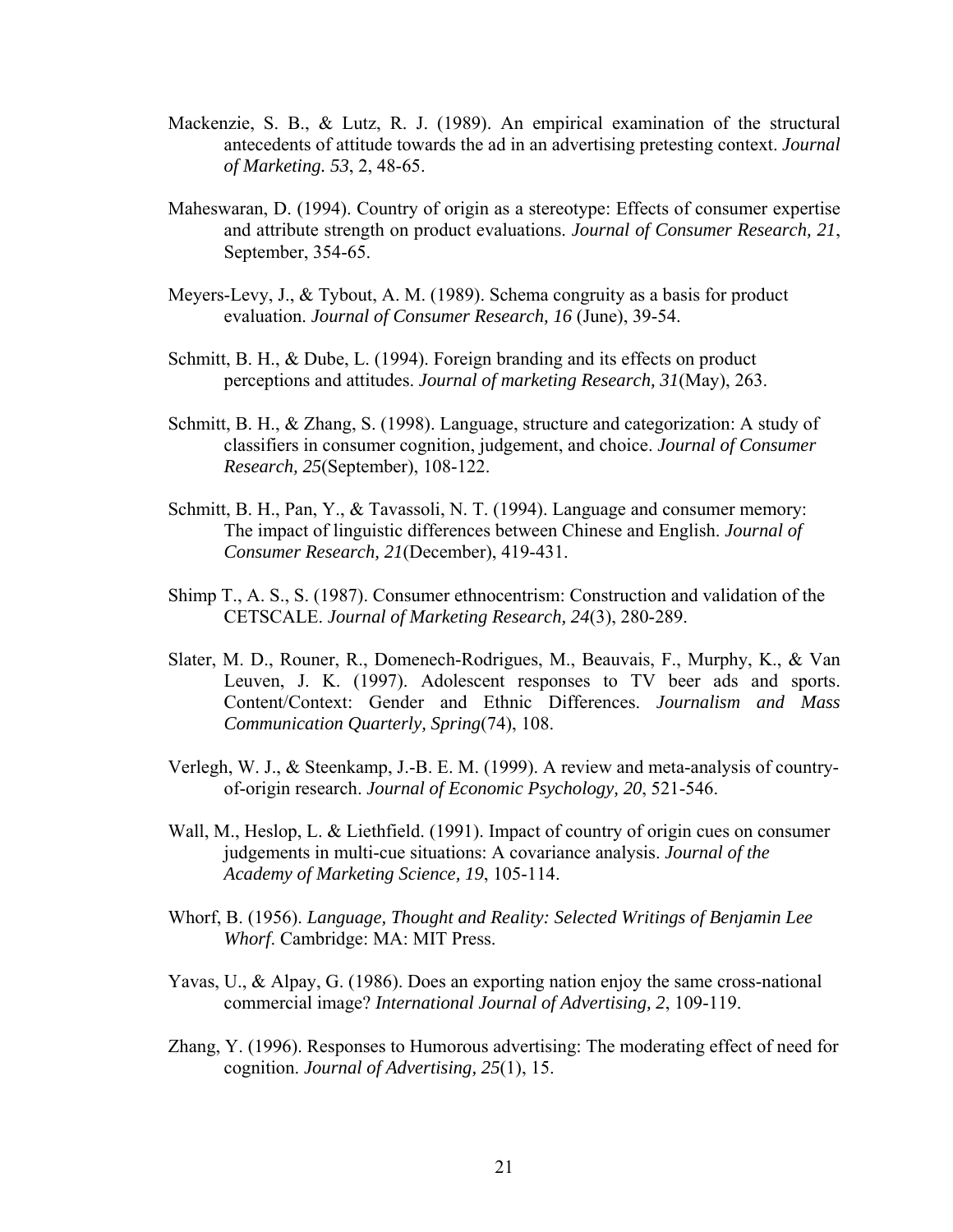#### The Effects of Background Music on Ad Processing of High- and Low-Involvement Consumers

Jung Ok Jeon *Pukyong National University, Korea*

> Jai-Kwan Park *Gyeongju University, Korea*

Jin-Hwa Lee *Pusan National University, Korea* 

Ever since background music (BGM) in ad has been widely used across the countries, academicians and practitioners have engaged in efforts to assess its effectiveness. However, past research concerning the effects of BGM on consumers' responses to advertised brands has produced mixed results. The inconsistency seems to be largely due to the use of different characteristics of music with the level of consumer involvement, as well as the methodologies used to assess its effectiveness.

This study examines the persuasion effectiveness of two salient characteristics of music – consumer's familiarity to the music and music fit with the advertised product – on high- and low-involvement consumers' ad processing. Based on literature reviews regarding the role of BGM and Homer's Dual Mediation Model, it was hypothesized that: (H1) the presence of BGM in TV commercial would cause differences in persuasiveness depending on the level of consumer's involvement; (H2 & H3) the level of familiarity to the music and that of fitness to the advertised product would lead the differences in persuasion effectiveness depending on the level of consumer's involvement; (H4) there would be interaction effects between these two characteristics of music.

For the experiment, 600 male and female undergraduate students in Korea participated. The 2(involvement) x 2(presence of BGM) and 2(involvement) x 2(familiarity) x 2(fit) factorial designs were used. A newly produced 20" TV commercial with 4 different types of music was used for the test ad. The ad promoted a fictitious brand of sport shoes called Masters. The randomly assigned participants were processed via three research stages: i) pre-exposure measure, ii) ad exposure, and iii) post-exposure measure.

The results indicated that: (H1) the presence of BGM made little facilitative effects on processing for high-involvement subjects, while there were partially positive effects for low-involvement subjects; (H2) under high-involvement conditions, familiarity to the music had a significant effect on brand cognition but not significantly different for lowinvolvement condition; (H3) fit with the advertised product had positive effects on highinvolvement consumers' attitudes toward the ad and the brand, while fit affected lowinvolvement consumers' ad cognition; (H4) interaction effects between familiarity and fit were not significant across involvement groups.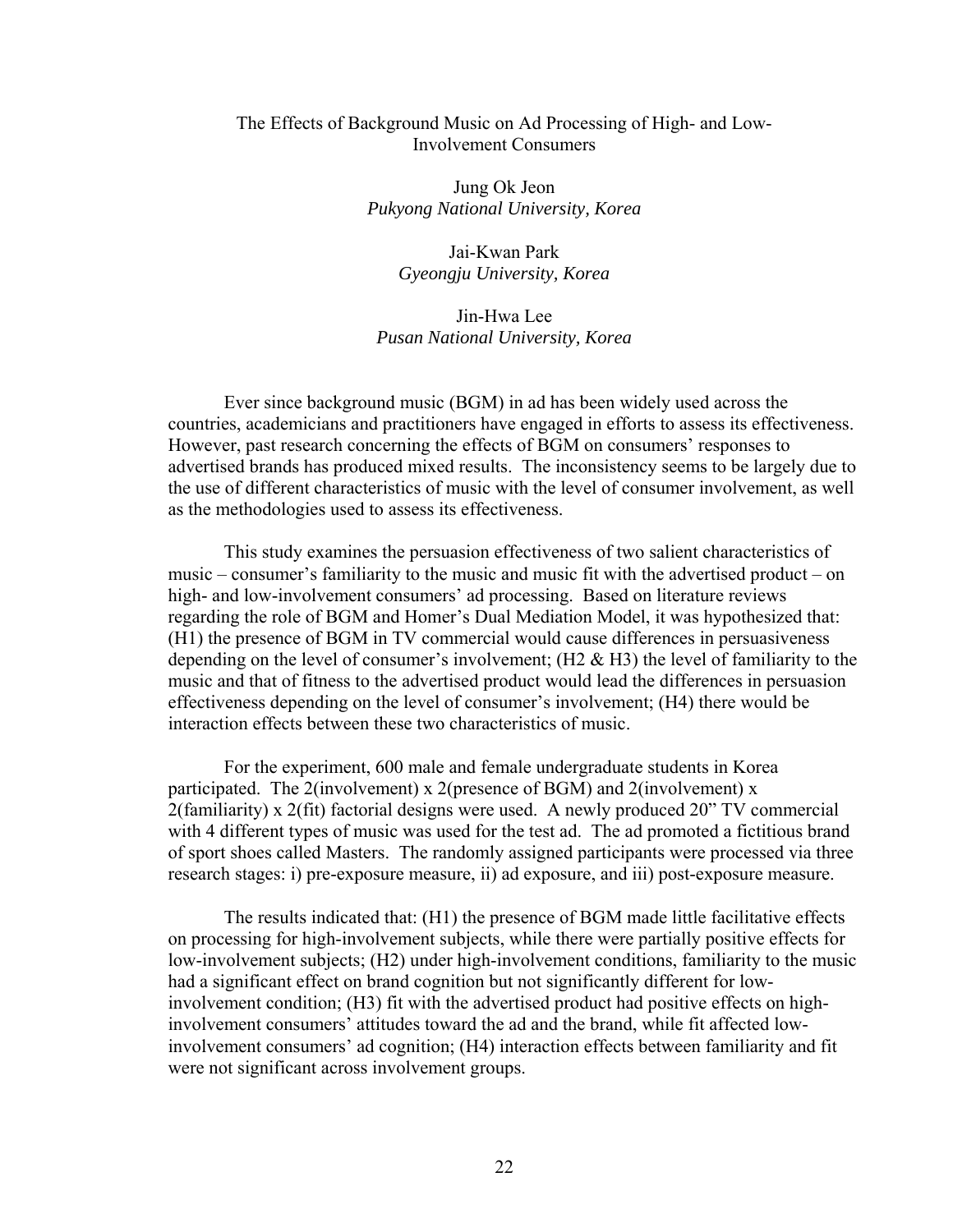The results suggest that two characteristics of music, familiarity and fit, play an important role in the ad processing of both high- and low-involvement consumers. However, the specific nature of their effects differs across the levels of consumer involvement. As such, the consideration should be given onto what kind of BGM will be used rather than whether the BGM will be used or not. Also, the selection of the BGM should be done in accordance with the communication goal and product characteristics. Extensive suggestions for future research and implications for academicians and practitioners are provided.

#### References

- Allan, David (2006). Effects of Popular Music in Advertising on Attention and Memory. *Journal of Advertising Research, 46(4)*, 434-444.
- Homer, P. M. (1990). The Mediating Role of Attitude toward the Ad: Some Additional Evidences. *Journal of Marketing Research,* 27(February), 78-86.
- Kellaris, James J. , Anthony D. Cox, and Dena Cox (1993). The Effect of Background Music on Ad Processing: A Contingency Explanation. *Journal of Marketing,*  57(October), 114-125.
- MacInnis, Deborah J., & C. Whan Park (1991). The Differential Role of Characteristics of Music on High- and Low-Involvement Consumers' Processing of Ads. *Journal of Consumer Research,* 18(September), 161-173.
- Olsen, G. Douglas (1995). Creating the Contrast: The Influence of Silence and Background Music on Recall and Attribute Importance. *Journal of Advertising,*  24(4), 29-44.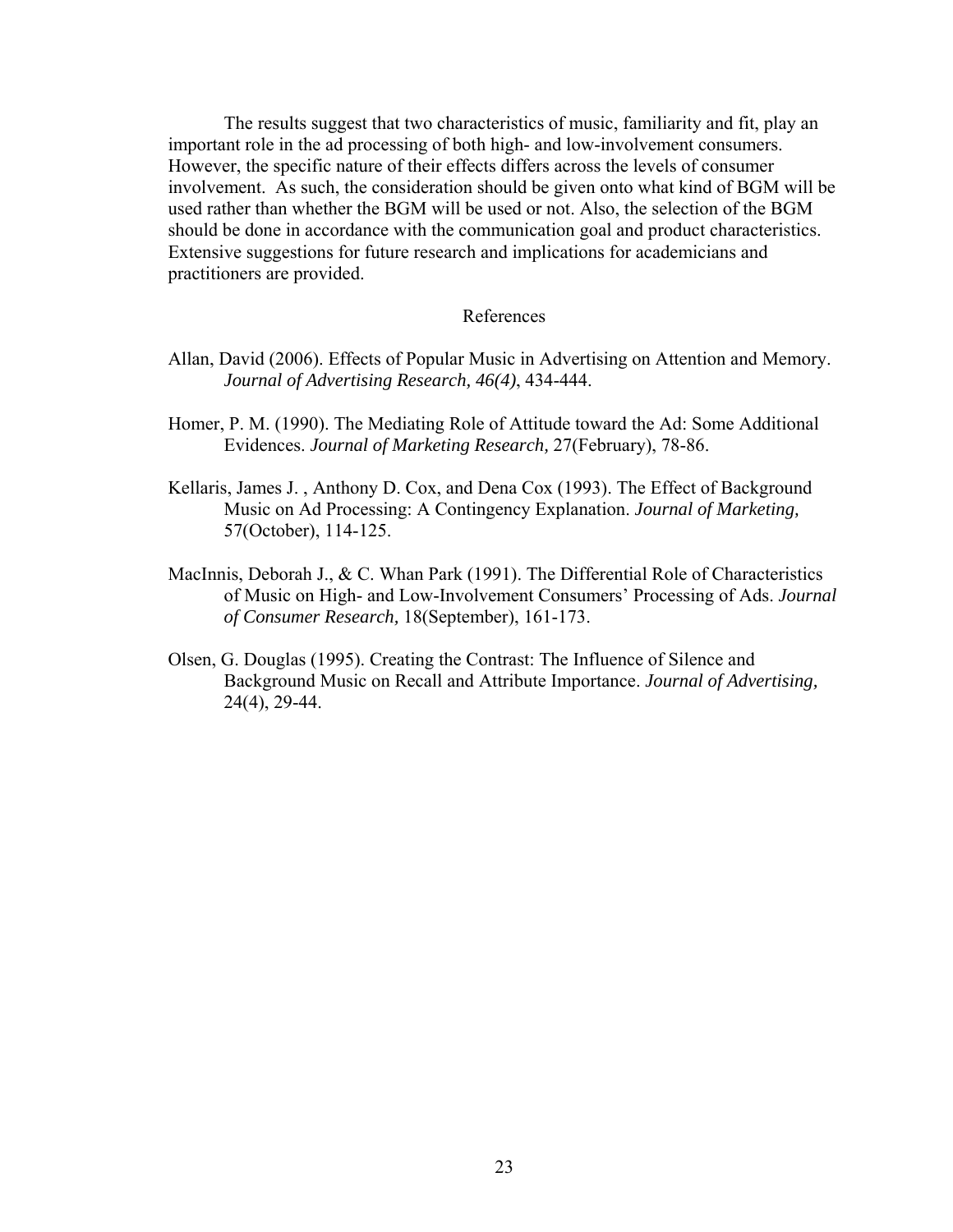#### Understanding perceptions of personal invulnerability to persuasive advertising

Sofia Stathi *University of Kent, UK* 

Karen Douglas *University of Kent, UK* 

Robbie Sutton *University of Kent, UK* 

 Psychological research has shown that while people assume *others* to be influenced by persuasive media, they believe that they *themselves* will not be influenced. This phenomenon, called the *third-person effect* or *TPE* (Davison, 1983) has been demonstrated in a variety of contexts (Duck, Terry & Hogg, 1995; Henriksen & Flora, 1999; Shah, Faber & Youn, 1999) and is a robust finding with respect to people's perceptions of advertising. Because this tendency to evaluate the self more favourably than others is both logically and statistically suspect, the TPE is seen as a robust example of a *self-serving bias* (Douglas & Sutton, 2004). The aim of the present research is to test and extend current theories of why this bias occurs. Exactly why do people possess this misplaced and possibly maladaptive faith in their own invulnerability?

 One answer appeals to the pursuit of positive self-regard. In many contexts, being easily persuadable is seen as an undesirable trait and in those contexts, the TPE is correlated with self-esteem (e.g., Perloff, 1989) and measures of self-enhancement (Pickering & Sutton, 2005). In contrast, where it is seen as desirable to be persuaded by a message, the TPE may sometimes be obviated or even reversed (e.g., Duck & Mullin, 1995; Duck et al., 1995). In short, people feel good about themselves when they believe themselves to be unaffected by undesirable messages, and vice versa.

 Another possibility is that consumers may think differently when considering their own versus others' susceptibility to advertising. In particular, past research suggests that people tend to rely on 'case-based' or *theory-based* assumptions when making judgements about the self (Epley and Dunning, 2000). For example, people might base predictions of their own charity-giving behaviour on perceptions of their own personality traits such as their generosity. On the other hand, research suggests that people typically base their judgements of others on *population base-rates*. Applying this logic to the TPE, it is possible that when estimating their own susceptibility to advertising, consumers think about personal characteristics that make them invulnerable according to their implicit theories of persuasion – such as their intelligence and independence. On the other hand, when judging others they may consult population base rates such as actual statistics, sales figures or their own observations of correlations between advertising and buying behaviour.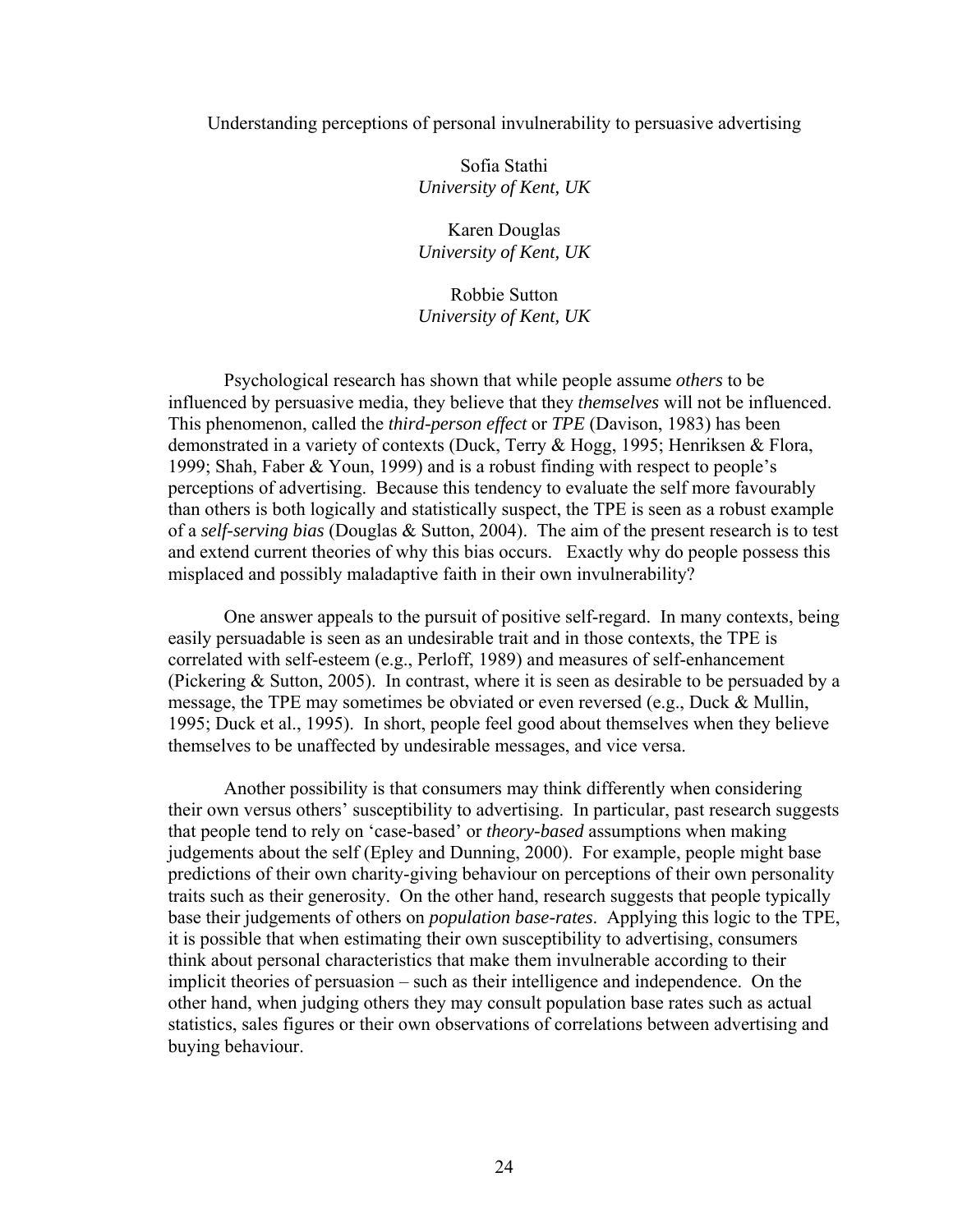The present study is the first in a series of studies designed to examine the potential mechanisms underlying third-person perceptions. Here, we tested the extent to which people use theory-based information in judging self/other differences in susceptibility to advertising, and the relationship between self-enhancement motives and the TPE. In a two group design, 108 undergraduate psychology students completed a questionnaire administered online. Participants were first asked to rate the extent to which they (self) *or* other undergraduate students (others) possess specific personal characteristics such as intelligence and independence, on a scale from 0 'not at all' to 6 'very much'. In previous research (e.g., Petty & Cacioppo, 1986) and our own pilot work, these factors have been linked to judgements of susceptibility to persuasion. Participants were also asked to rate their own or others' susceptibility to peripheral advertising cues such as the use of familiar phrases (e.g., slogans) and attractiveness, again on a seven point scale from 0 'not at all' to 6 'very much'.

Participants were then asked to view a series of advertisements that had undergone extensive pre-testing for variables such as familiarity and gender-neutrality. These were six screen-size colour advertisements for *Pepsi*, *McDonalds*, *Nokia*, *Peugeot*, *Lacoste* clothing and *Calvin Klein* perfume. After viewing each advertisement, participants were asked to rate how much they thought each advertisement would influence themselves, or others, on a scale from 0 'not at all' to 6 'very much'.

Finally, after viewing all of the advertisements and answering the questions related to the self or others, participants were asked to compare themselves to other undergraduate students on a range of abilities and traits by completing Taylor and Gollwitzer's (1995) self-enhancement scale.

As predicted, participants responded that others  $(M = 3.41)$  would be more influenced by the advertisements than themselves  $(M = 2.02)$ . This effect was mediated by judgements of susceptibility to peripheral cues, where others were deemed more susceptible ( $M = 5.24$ ) than the self ( $M = 4.29$ ; see Figure 1). In other words, judgements of susceptibility to peripheral cues predicted self/other differences in ratings of influence.



*Figure 1*. Path model showing the effect of self/other condition on perceived influence, mediated by perceived susceptibility to peripheral cues.  $***p$  < .001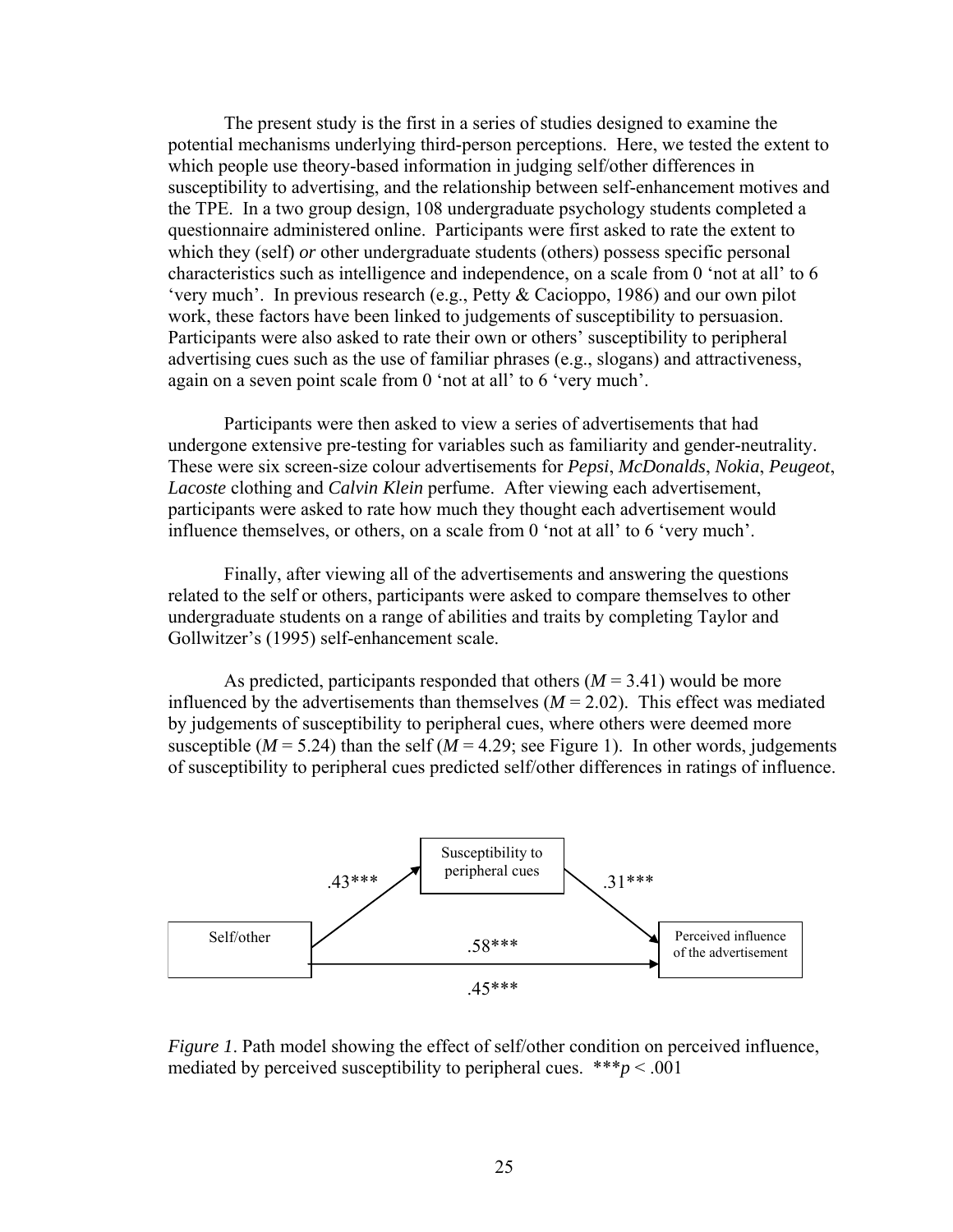Further, the tendency to self-enhance moderated the TPE, with high selfenhancers more likely to commit the TPE than low self-enhancers (Figure 2).



*Figure 1*. Perceived influence of the advertisement as a function of self-enhancement and self/other condition.

There was also some evidence to suggest that people draw on intuitive theories to predict influence for self and others in general. For example, the more targets judged themselves or others to be 'followers', the more likely they were judged to be influenced;  $r(106) = .28$ ,  $p < .01$ . Also, the more they perceived themselves or others to be 'cynical', the less likely they were judged to be influenced by the advertisements,  $r(106) = -0.23$ ,  $p <$ .05.

Our results support previous research demonstrating that people perceive others as more 'persuadable' than themselves. However, people do not appear to rely on different intuitive theories when making judgements about themselves and others. Indeed, factors such as being seen as a 'follower' were associated with perceived influence regardless of target. Participants demonstrating a tendency to self-enhance showed a stronger tendency to commit the TPE. Further, ratings of susceptibility to peripheral cues seem to drive self/other judgements of susceptibility to advertising. This work is among the first to examine lay people's intuitive theories about the psycho-social factors that make people susceptible to persuasion.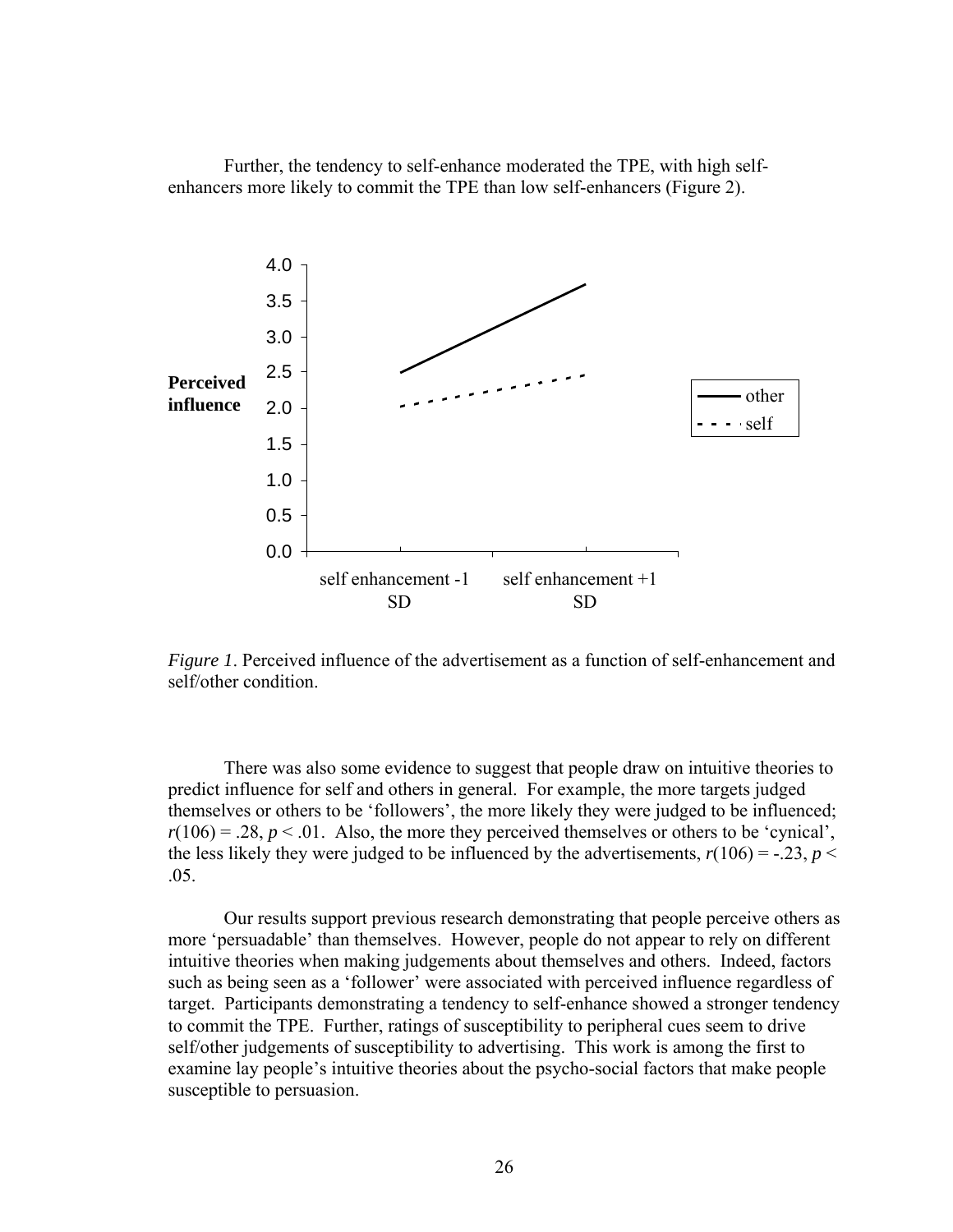#### References

- Davison, W. P. (1983). The third-person effect in communication. *Public Opinion Quarterly, 47*, 1–15.
- Douglas, K.M., & Sutton, R.M. (2004). Right about others, wrong about ourselves? Actual and perceived self-other differences in resistance to persuasion. *British Journal of Social Psychology, 43,* 585-603.
- Duck, J.M., & Mullin, B.A. (1995). The perceived impact of the mass media: Reconsidering the third person effect. *European Journal of Social Psychology, 25,*  77-93.
- Duck, J. M., Terry, D. J., & Hogg, M. A. (1995). The perceived influence of AIDS advertising: Third-person effect in the context of positive media content. *Basic and Applied Social Psychology, 17*, 305–325.
- Epley, N., & Dunning, D. (2000). Feeling 'holier than thou': Are self-serving assessments produced by errors in self- or social prediction? *Journal of Personality and Social Psychology,79*, 861–875.
- Henriksen, L., Flora, J.A. (1999). Third-person perception and children. Perceived impact of pro- and anti-smoking ads. *Communication Research, 26,* 643-665.
- Perloff, R.M. (1989). Ego-involvement and the third person effect of televised news coverage. *Communication Research, 16,* 236-262.
- Petty, R.E., & Caccioppo, J.T. (1986). *Communication and persuasion: Central and peripheral routes to attitude change.* New York: Springer-Verlag.
- Pickering, J., & Sutton, R.M. (2005). *Perceived influence of the media: Factors behind the third person effect.* Unpublished final year dissertation, Keele University.
- Shah, D. V., Faber, R. J., & Youn, S. (1999) Susceptibility and severity. Perceptual dimensions underlying the third-person effect. *Communication Research, 26*, 240- 267.
- Taylor, S. E., & Gollwitzer, P. M. (1995). Effects of mindset on positive illusions. *Journal of Personality and Social Psychology, 69*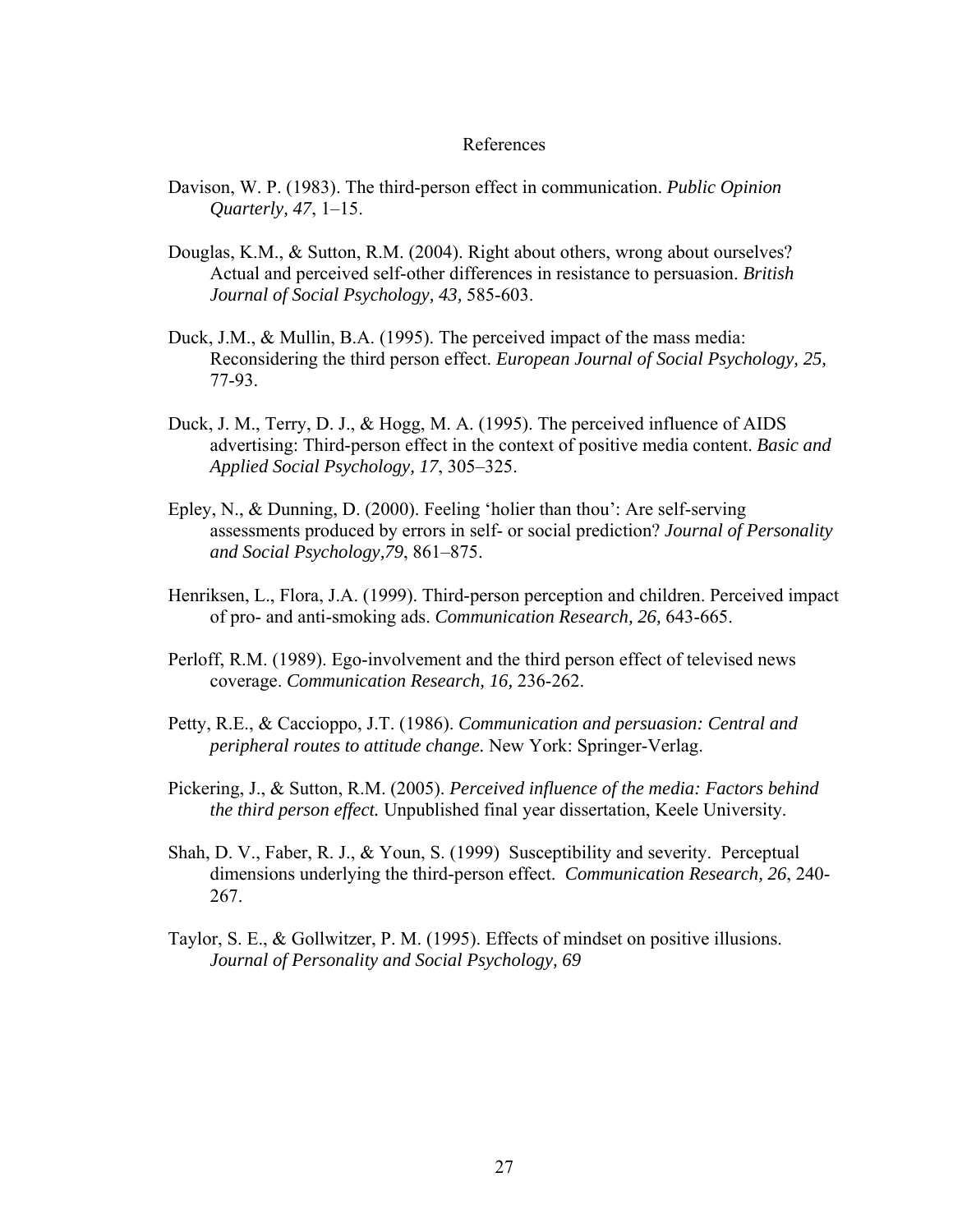#### Impact of CSR Communication Strategies on Brand Attitude Change after Crisis

#### Virginie Solelhac *Universitat Pompeu Fabra*

Recent studies have shown that consumers pay increasing attention to the social behaviour of companies. Firms are not only expected to deliver quality products and services, they should also take actions in favour of the welfare of their environment and of their stakeholders (employees, local population, consumers). Thus there is a clear and explicit public demand for information on companies' responsibility programs.

However, previous studies showed that communicating only positively about corporate social responsibility (CSR) issues may increase both the likelihood of the uncovering of irresponsible practices along the supply chain (higher scrutiny) and the negative effect of such a crisis on the company's reputation (higher consumers' expectations) (Swaen & Vanhamme, 2004). On the other hand, not communicating may be interpreted as a lack of interest in social matters and have a negative effect on consumers' attitudes towards the firm. Therefore public relations professionals recommend that firms communicate honestly, in line with their actual behaviour. In this paper we study the effect of using this latter communication strategy (honesty) from the point of view of consumers before and after a crisis happens. Studying the impact of a CSR crisis is made relevant by the fact that CSR has an asymmetric effect, a common finding in the CSR literature (e.g. Sen & Bhattacharya, 2001). While positive CSR context may not lead to any significant increase in consumer attitude, a crisis is likely to have strong negative effects on attitudes and purchase intentions (e.g. boycott).

We formulate a model of attitude change after crisis. For doing so, we build on the traditional belief-adjustment model (Hogarth  $\&$  Einhorn, 1992) that we extend to include attribution effects. Indeed attribution theory predicts that the effect of a crisis on attitude depends on the perceived responsibility that consumers assign to the company for it. We apply this model to the specific case of a CSR crisis about an external ethical issue that firms cannot fully control for yet, e.g. employment practices along the supply chain.

We consider three alternative communication strategies: guaranteeing the absence of any unethical process along the supply chain (very positive firm), recognizing the possible existence of some unethical practices along the supply chain despite the company's best efforts (honest firm) or not communicating at all. We hypothesize that in the short run (before a crisis occurs) consumers judge more negatively the honest companies as they may pay more attention to the negative side of the message ("negativity bias") and interpret it as a lack of social responsibility. In the long run, however, consumers' attitude towards the honest company should decrease less.

We run a between-subject experiment using fictitious companies from the MP3 players manufacturing industry. Its design is similar to those used in related studies (Brown & Dacin, 1997, Sen & Bhattacharya, 2001, Swaen & Vanhamme 2004). Results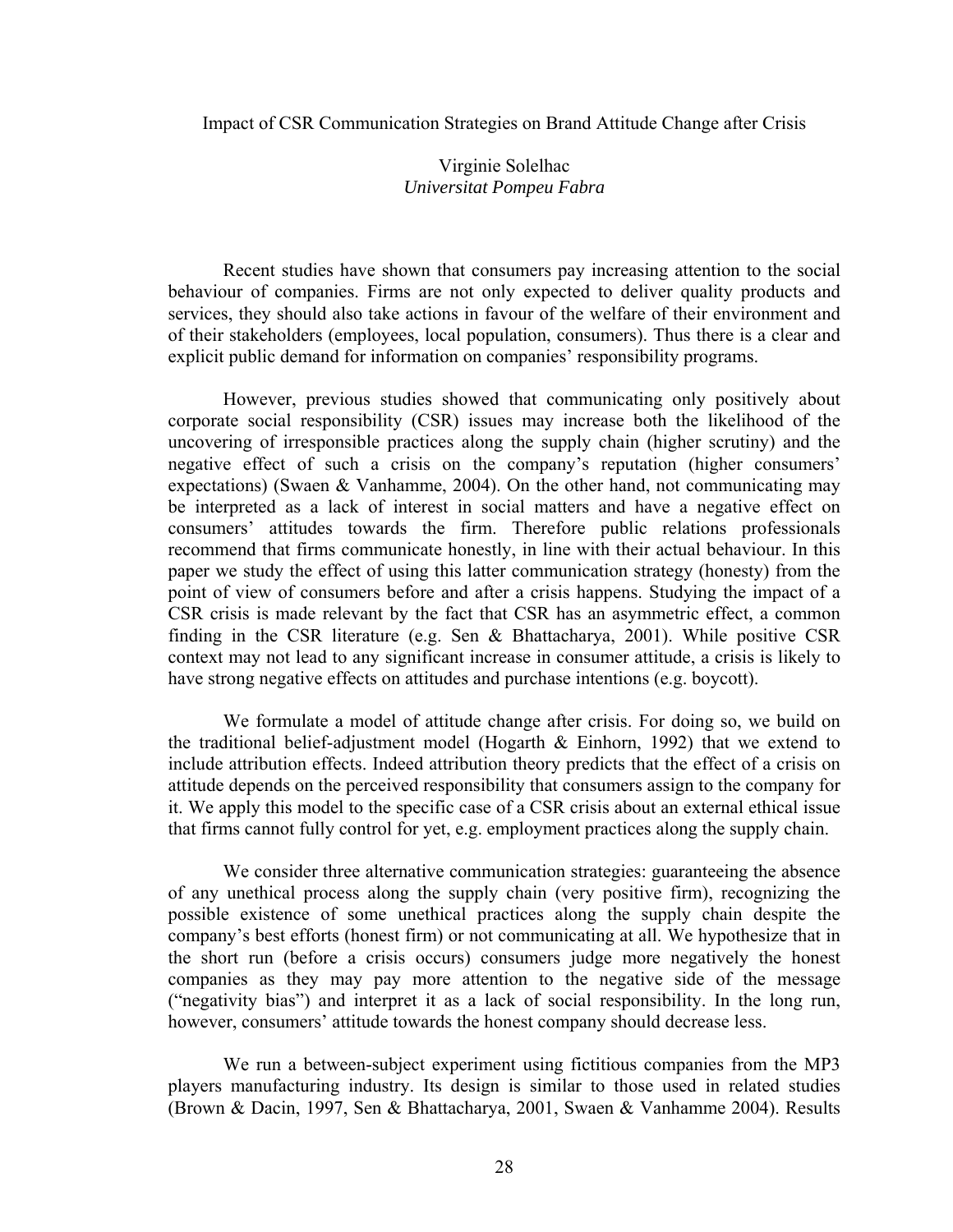are supportive of our hypotheses. Before a crisis occurs, consumers had a significantly higher attitude towards the very positive firm compared to the honest one. Consumers' attitude towards the firm not communicating was the lowest. After the crisis, the decrease in attitude was stronger when the firm had previously used the very positive strategy. As a result the order in brand attitudes got reversed: the best rated company (in terms of brand attitude) after the crisis was the honest one while the worst rated company was the very positive one.

Thus we recommend that companies do not overstate their achievements about CSR issues they cannot fully control for yet and inform consumers about their limits. This would prevent them from strong image deteriorations that many firms have experienced after CSR crises in the past.

#### References

- Brown, T. J., & Dacin, P. A. (1997). The Company and the Product: Corporate Associations and Consumer Product Responses. *Journal of Marketing*, *61*(1), 68- 84.
- Hogarth, R. M., & Einhorn, H. J. (1992). Order Effects in Belief Updating: The Belief-Adjustment Model. *Cognitive Psychology*, *24*, 1-55.
- Sen, S., & Bhattacharya, B. (2001). Does Doing Good Always Lead to Doing Better? Consumer Reactions to Corporate Social Responsibility. *Journal of Marketing Research*, *38*, 225-243.
- Swaen, V., & Vanhamme, J. (2004). See How 'Good' We Are: The Dangers of Using Corporate Social Activities in Communication Campaigns. *Advances in Consumer Research*, *31*, 302-303.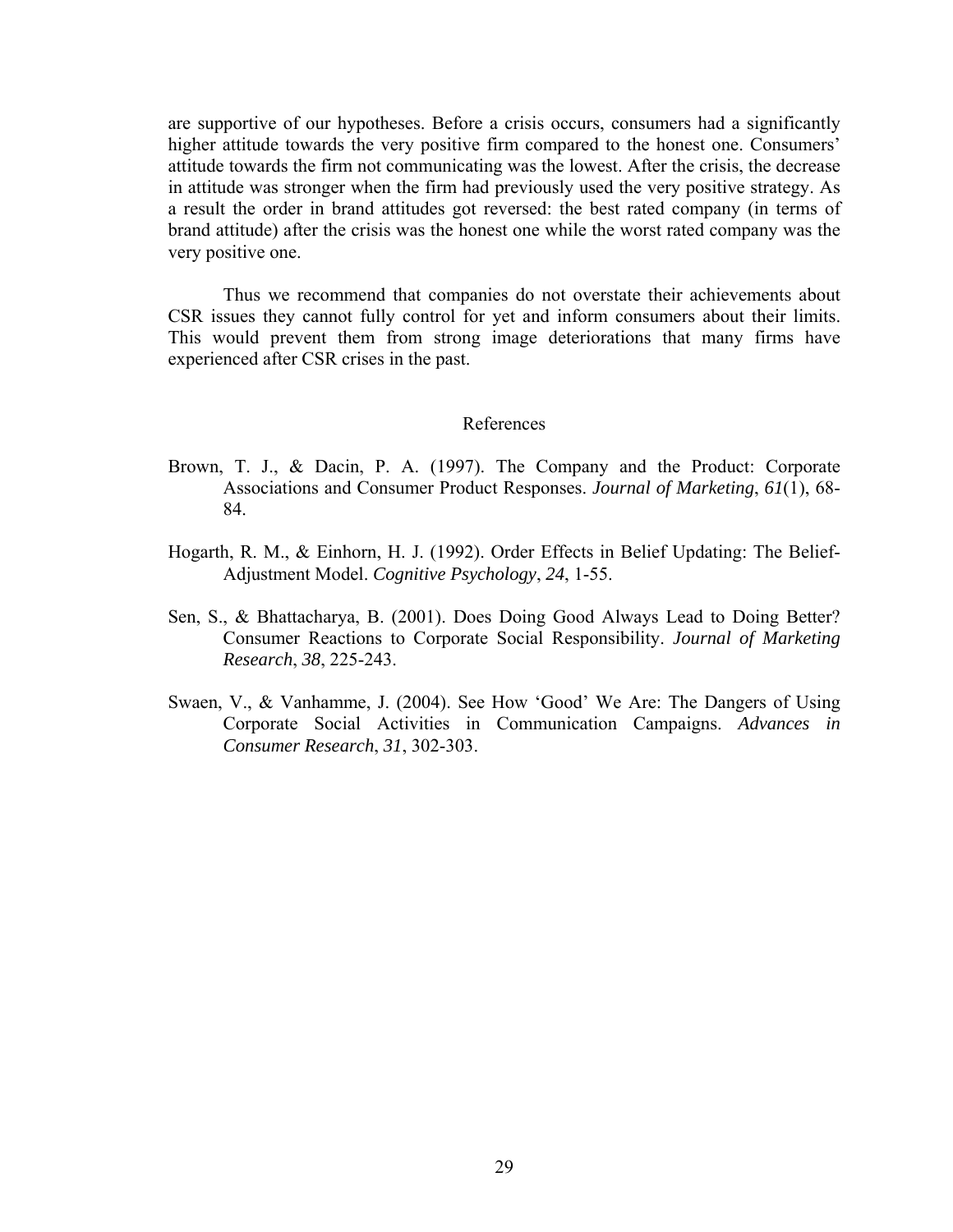Basic processes of habitual control and their implications for consumer behavior and brand loyalty

> David T. Neal *Duke University*

> Wendy Wood *Duke University*

Mindy F. Ji *Iowa State University* 

Stable patterns of consumer behavior, as reflected in repeated brand purchase and consumption, are typically explained by invoking factors such as strong preferences, attitudes, emotional commitments, intentions, and goals. Consumers are seen as consistently purchasing particular brands or products because these factors motivate and guide them to repeat their past behavior. However, in this talk, we argue that stable patterns of consumer behavior can also reflect the operation of habits. Although consumer habits typically originate in people's goals and intentions, we present data suggesting that these factors play a significantly diminished role in guiding habitual (vs. non-habitual) consumer behavior. We argue that habits are triggered instead by cues in the performance context that have historically co-varied with the response. Specifically, context cues come to be represented with habitual responses in memory so that the simple perception of the cues can trigger performance of the associated habit.

In support, we present data from a series of studies, some of which directly measure consumer behavior and some of which assess habits more broadly. Our first two studies indicate that habits are relatively insensitive to people's current goals and intentions. Study one used a diary paradigm in which participants' fast food purchases were tracked over a one-week period and then predicted from (a) the strength of their past purchasing habits and (b) the favorability of their stated purchase intentions. As depicted in Figure 1, regression analyses showed that intentions were powerful predictors of actual purchasing behavior when habits were not in place, but did not predict behavior for those with strong habits (Ji & Wood, in press).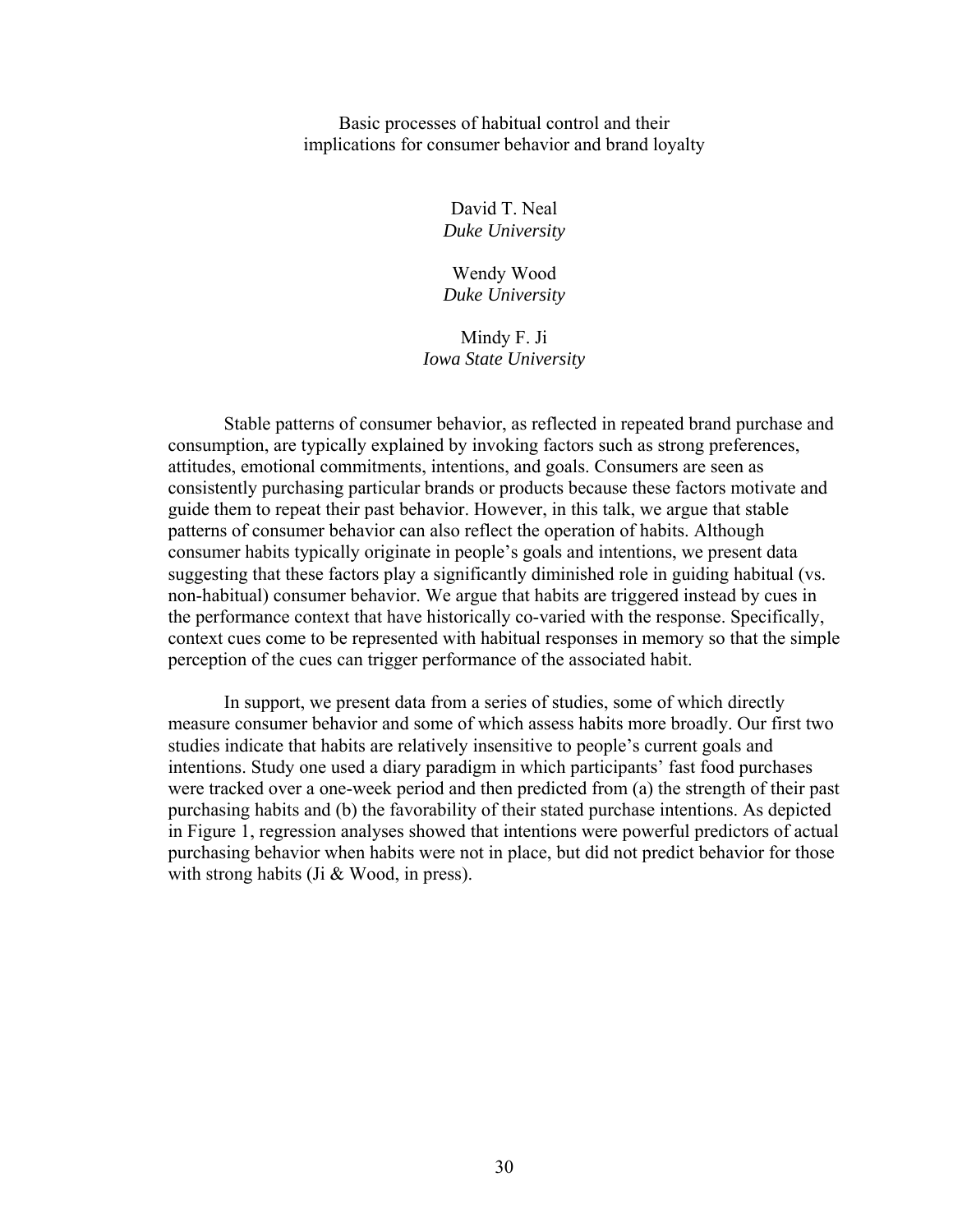

Figure 1. Poisson regression analysis predicting frequency of buying fast food over one week from intention to buy and from strength of past buying habits (Ji & Wood, in press)

We then will present evidence from a controlled experimental paradigm demonstrating the basic pattern in which habitual behavior is repeated without depending on people's goals/intentions. This study simulated habit formation in the laboratory using a probabilistic learning task used in cognitive neuroscience studies of habit-based memory systems (e.g., Poldrack, Clark, Pare-Blagoev, Shohamy, Creso Moyano et al., 2001). Specifically, participants played a computer game in which they learned to predict weather outcomes (rain vs. shine) based on probabilistically associated visual cues (playing cards). For some participants, the learning trials encouraged a feedback-based strategy known to encourage development of habit-based, procedural associations in memory. For others, the learning trials involved more explicit, declarative learning of rules for specific outcomes. After learning, some participants were primed with a taskrelevant goal (i.e., achievement) via a standard scrambled-sentence priming task. As would be expected when performance is guided by goals, activation of the achievement goal (marginally) improved performance of those using declarative learning rules. However, suggesting that habitual performance is not dependent on goals, activation of achievement goals actually significantly impaired performance of those using habit-based procedural memory. Thus, habit performance does not appear to depend on task-relevant goals and such goals may even backfire for habitual tasks. This finding is reminiscent of instances in which attempts to control performance of skilled tasks can hinder effectiveness (e.g., thinking about one's golf swing).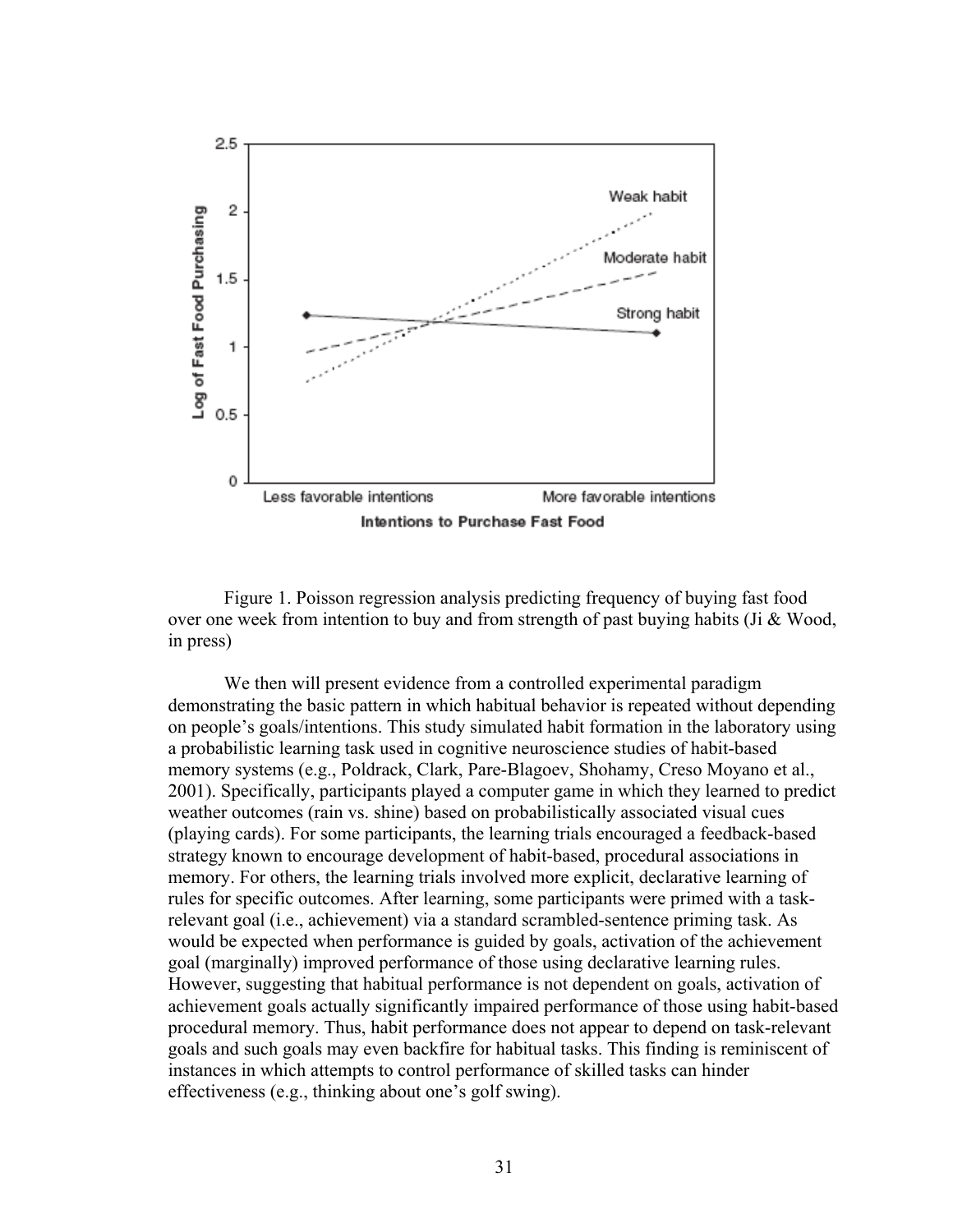These first two studies, although employing radically different paradigms, support a similar conclusion. That is, the performance of habits is not positively predicted, and even can be impaired, by people's current goals and intentions. Extrapolating to the consumer domain, we theorize that, if consumers have had the opportunity to form habits of purchase and consumption, then marketing campaigns should be tailored accordingly. Change in consumer habits and brand loyalties based on those habits will not be easily accomplished by a focus on changing intentions and goals.

 In the second part of the talk, we address the mechanisms by which habitual behavior *can* be successfully altered. One key strategy involves disrupting people's exposure to the context cues that trigger habit performance. The results of a real-world diary study will be presented showing that people's newspaper-reading and TV-watching habits tend to be disrupted when the context in which they perform those behaviors changes in some way (e.g., when cohabitants' behavior changes). These data provide a real-world analogue for experimental work showing that habits are linked to, and triggered by, the context cues that have consistently co-varied with past performance. Importantly, the diary data also reveal that context change tends to bring behavior under the control of people's intentions. Specifically, even those with strong habits to read the newspaper or watch TV acted in line with their (favorable or unfavorable) intentions when context had been disrupted. Based on this, we argue that context change (e.g., when people move to a new house) offers opportunities to target the formation of new consumer habits by influencing people's intentions and goals when their old habits have been disrupted and they are freed to act on those goals. In particular, new resident marketing programs hold great promise to alter habitual consumer behaviors (see Verplanken & Wood, 2006).

 On the basis of these data, we argue that habitual brand purchase and consumption may often be predominantly driven not by consumer's strong goals and intentions, but rather by their context cued habits.

#### References

- Bargh, J.A. (2002). Losing consciousness: Automatic influences on consumer judgment, behavior, and motivation. *Journal of Consumer Research, 29*, 280-285
- Ji, M.F., & Wood, W. (in press). Purchase and consumption habits: Not necessarily what you intend. *Journal of Consumer Psychology*.
- Poldrack, R. A., Clark, J., Pare-Blagoev, J., Shohamy, D., Creso Moyano, J., Myers, C., & Gluck, M. A. (2001). Interactive memory systems in the human brain. *Nature, 414*, 546-550.
- Verplanken B, & Wood, W. (2006). Interventions to break and create consumer habits. *Journal of Public Policy and Marketing, 25*, 90-103
	- Wood, W. & Neal, D. T (in press). A new look at habits and the habit-goal interface. *Psychological Review.*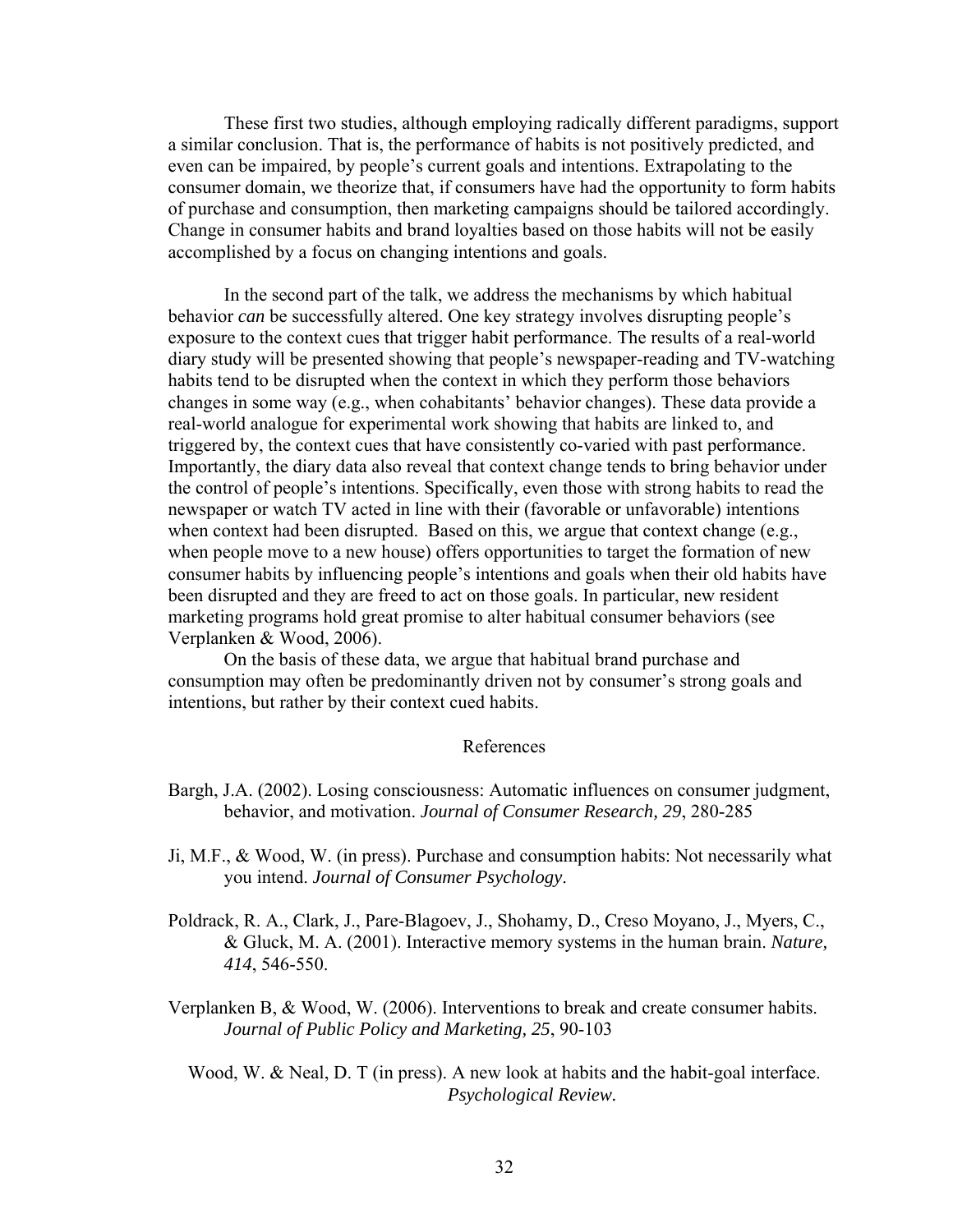## Attitude Formation Processes: Exploring When and Why Attitudes are Retrieved Rather than Constructed

Dhananjay (DJ) Nayakankuppam *Tippee School of Business, University of Iowa*

> Joseph R. Priester *USC – Marshall School of Business*

 The construct of *attitude* was introduced by Thurstone in 1928. Attitudes are generally conceptualized as relatively enduring, internally stored, evaluations of people, products, places, and ideas. That is, an attitude is represented by whether one likes or dislikes something. Since the introduction of this construct, attitudes have become a central construct in the social sciences. In recent years, however, a theoretical perspective has arisen that questions the role of attitudes in the nature of evaluative judgments. This perspective argues that evaluative judgments are constructed, rather than retrieved. That is, this perspective hypothesizes that, when asked whether one likes or dislikes an attitude object, individuals construct their responses based upon available thoughts and/or feelings available at the time of judgment. Proponents of this perspective have taken the extreme stand that all evaluative judgments are constructed, and as such, attitudes do not represent a necessary or ecologically valid construct.

 The present research provides a theoretical resolution to these two, seemingly incompatible, perspectives. We argue that evaluative judgments associated with strongly held attitudes are the result of attitude retrieval processes, whereas those evaluative judgments associated with weakly hald attitudes are more likely to be the result of construction processes. Stongly held attitudes are those attitudes that are the result of thoughtful consideration of an attitude object, whereas weakly held attitudes are those attitudes that are the result of relatively less thoughtful processes, such as heurstics, classical conditioning, and balance processes. We present the results of several studies that explore and provide support for this, the Construction and Retrieval as Moderated by Attitude Strength (CARMAS) model of evaluative judgment.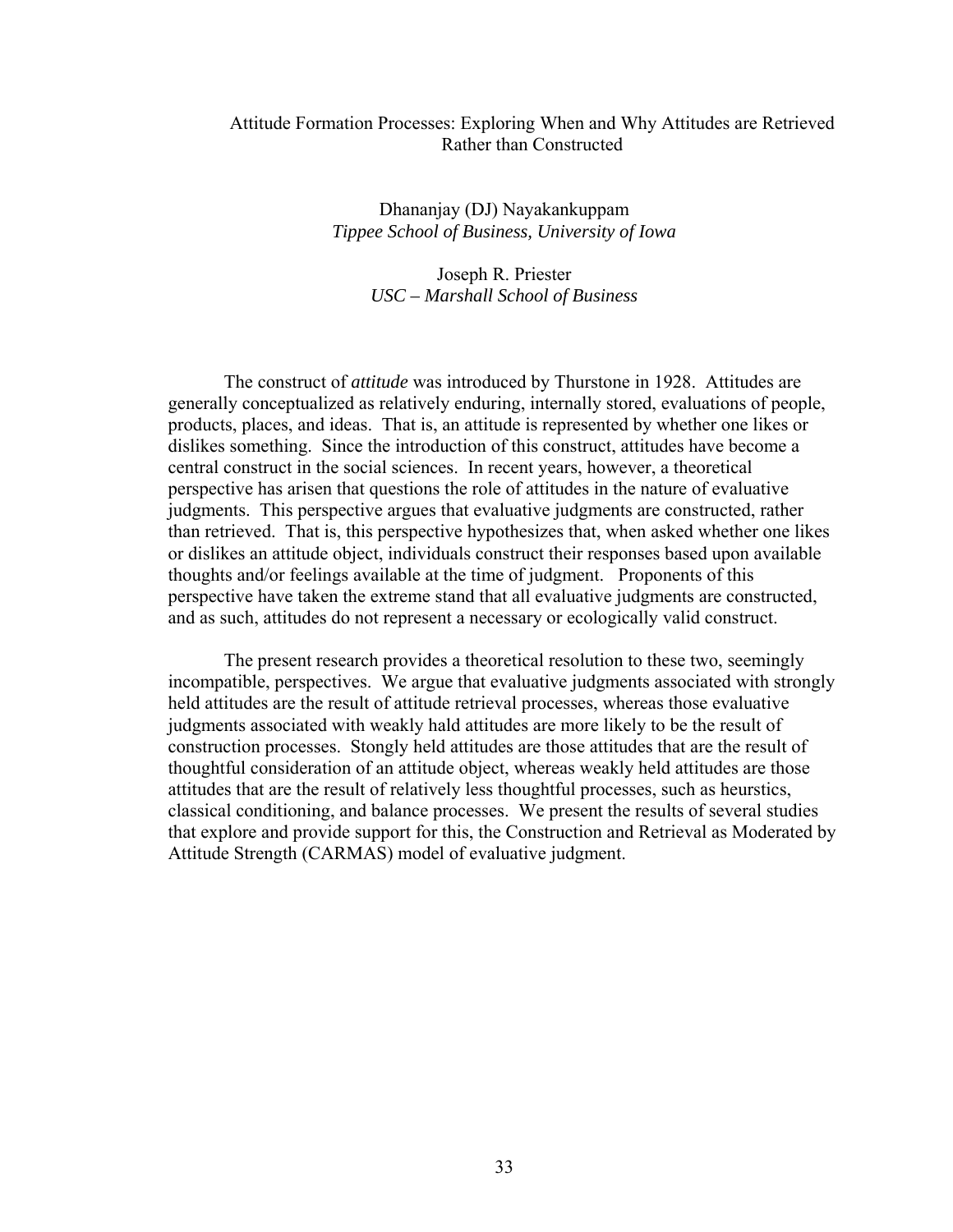### Intentional Brand Strategies that Result in Restricting Our Exposure to Diversity

David W. Schumann *University of Tennessee* 

Edith Davidson *Auburn University* 

 Everyday, as a result of lack of motivation, limited processing capacity, or limited time or energy constraints, we select to enhance our exposure to certain stimuli while, at the same time, limiting or restricting our exposure to other stimuli (e.g. Lynch & Srull, 1982; Shiffrin, 1976). When we choose to restrict our exposure, what is it that we restrict and why? It is our contention that what is restricted is likely to be exposure to things of a diverse nature. This is not a new concept, rather it extends the earlier contentions of several pioneer social psychologists who have made note of the phenomenon of restricting opportunities that expose oneself to people, ideas, and things that are different (e.g. Newcomb, 1947, Allport, 1954, Stephan and Stephan, 1984), and more recently the notation of this phenomenon in media sociology (Gitlin, 2002) and political science (Sunstein, 2000). While one can internally restrict one's exposure to things of a diverse nature, there are external forces that reinforce this action. Such forces can be found in highly segmented marketing and media strategies (e.g., direct mail campaigns, targeted email, retail targeting). Schumann has developed these notions and has considered both the antecedents and the consequences of restricting exposure to diversity (Schumann, 2003, 2004, Schumann and Hood, 2007).

 This phenomenon of restricting exposure can be applied to limitations with regard to brand knowledge and brand selection. Both internal and external forces may result in a rather restricted set of brands in an evoked set. Moreover, information regarding brands is also likely restricted to a relatively small number. This relatively small set of brands (and brand information) can be explained, in part, by intergroup bias theory (Brewer and Miller, 1996). Those brands that are familiar to us, that we have tried and been satisfied with, may exist in a brand "ingroup." Those brands that are unfamiliar to us, or whose use has resulted in dissatisfaction, will likely belong to a brand "outgroup."

 Since our use of brands often reflects something about our self-identity, the ingroup brands (and brand knowledge) get far more attention and commitment, than do outgroup brands. Marketers clearly attempt to build upon this difference, often focusing their positioning and promotional efforts to reflect the targeted consumer's identity.

This presentation focuses on such strategies and isolates on ethnic segmentation in the retail environment as an example. Store names and products within stores are indeed brands. The premise of ethnic/racial segmentation is that marketers are able to more effectively reach minority markets by using cues such as an actor's race (eg. Whittler and Spira 2002), ethnic nostalgia (Grier & Brumbaugh 1999), and through the use of vehicles that are targeted to these groups (Grier, Brumbaugh and Thornton 2006).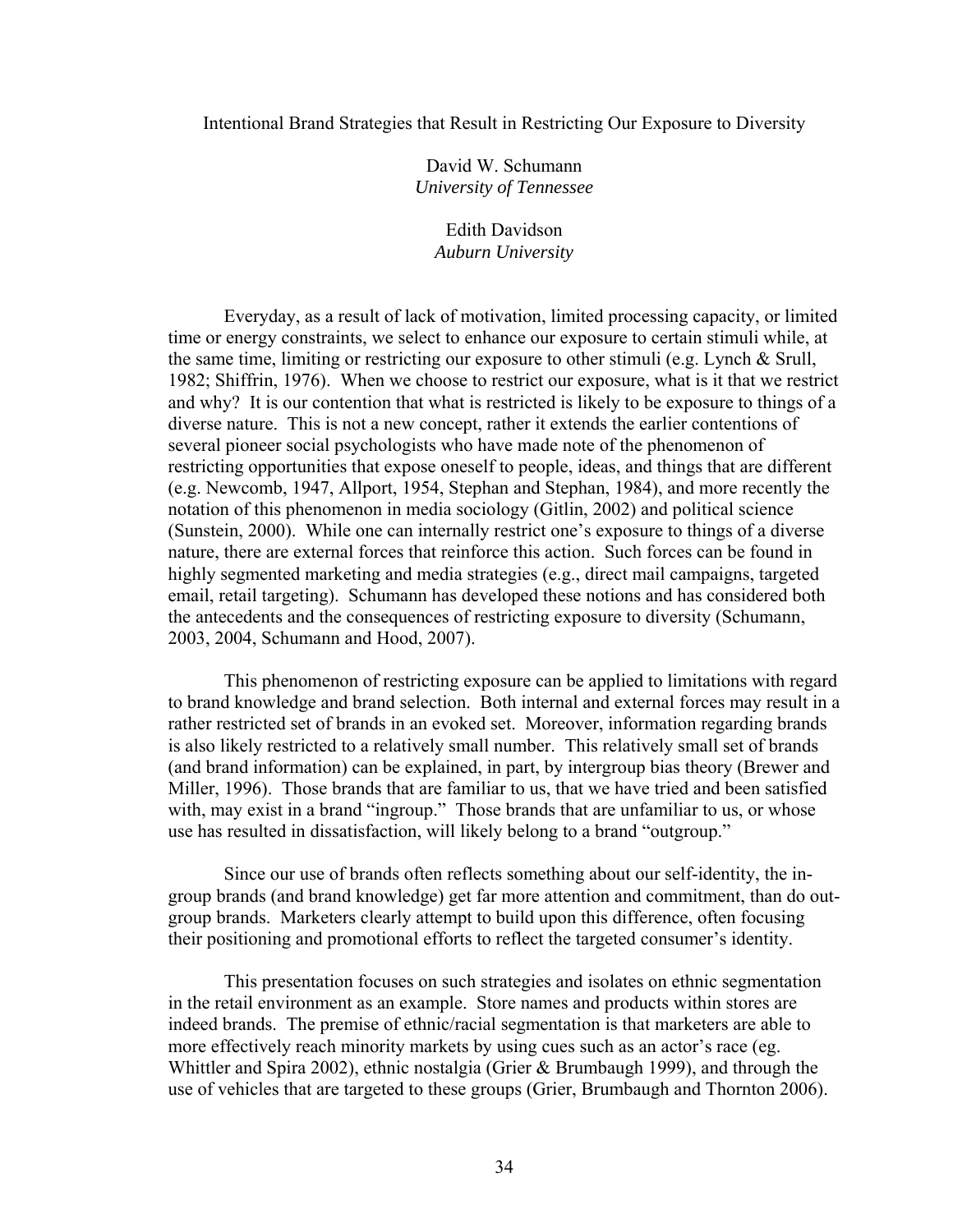This research has primarily examined the use of advertising in segmentation, though advertising is only one of the ways that marketers communicate with consumers. Recent research suggests that minorities use physical cues in retail environments to determine whether or not the retailer welcomes their presence. Rosenbaum (2005) found that gay and lesbian consumers responded positively to symbols such as a rainbow flag and pink triangles. Conversely, physical cues can also make it easy for minority customers to infer that their business is not solicited by certain retailers as well (Rosenbaum and Montoya 2006, Rosenbaum 2005), thus inducing restriction of exposure. Though signs such as "No Blacks Allowed" have been absent from retail settings since the 1960s, more subtle signs may convey this same message for minority groups (Rosenbaum and Montoya 2006). These types of cues (or absence of ethnic cues) may serve another purpose as well. Majority group members may interpret these cues as signals that they will be amongst their own at these retailers. These types of cues may allow restricted exposure to diversity to continue in retail environments.

Diversity-seeking has been identified as a trait that is positively related to individuals of one cultural group (typically the majority group) gravitating to products or services originally targeted to another group (a racial minority group) (Grier, Brumbaugh and Thornton 2006). Conversely, individuals who have a propensity to eschew diversity may purposely avoid products, services, and retail settings that appear to cater to multiple cultural groups. The retailer Abercrombie and Fitch has faced criticism (and lawsuits) alleging the retailer's focus on reaching the 'classic American' college market has resulted in discrimination against African American, Asian and Hispanic potential employees and consumers (Edwards 2003). This suggests that targeting practices may produce a perception of a racist motivation (Smith and Cooper-Martin 1997). This motivation may be perceived positively by some majority consumers who patronize the store as a result.

There is another potential consequence of restricted exposure to diversity is that is manifested in the marketplace. When individuals who have limited contact with other cultural or ethnic groups are forced into contact during market exchanges (such as a retail transaction) what happens? One result may be that it promotes the perception of discrimination amongst minority consumers. It has been posited that racial integration may foster decreased perceptions of discriminatory out-group treatment though perceptions of in-group rejection may increase (Postmes and Branscombe 2002). It is equally plausible that racial segregation (a likely result of restricted exposure to diversity) may increase perceptions of discriminatory out-group treatment among minorities as well as increase perceptions of mistrust and suspicion towards minority group members among majority group members.

This example reveals how both external and internal forces may act together in an integrative form to contribute to restriction of exposure to diversity. Such restriction that results from intentional marketing strategies has significant implications for both marketers as well as consumers.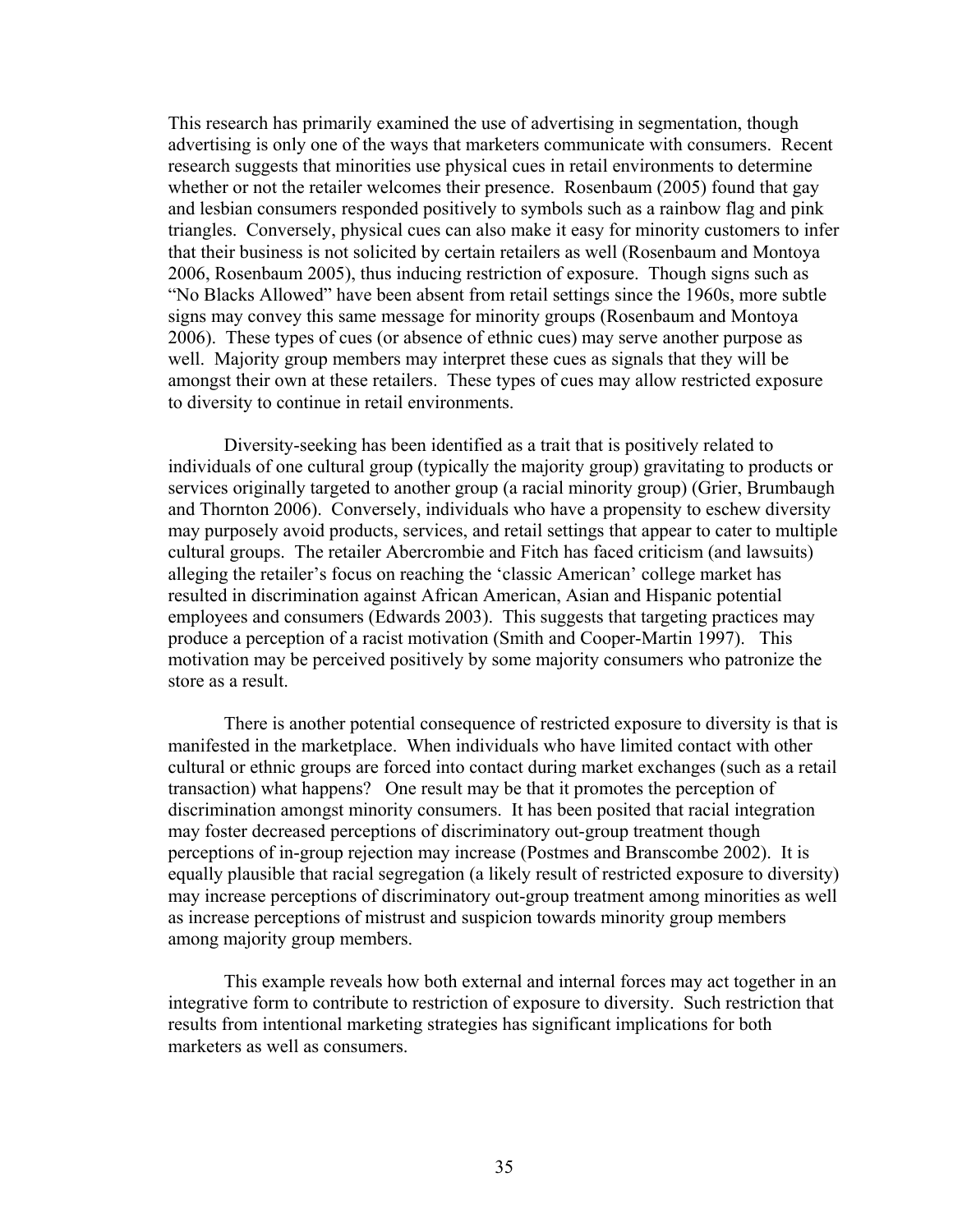Allport, G.W. (1954). *The Nature of Prejudice*. Reading, MA: Addison-Wesley.

Edwards, Jim (2003) Saving Face. *Brandweek*, October 6, 2003, Vol. 44 (36), 16-19.

- Gitlin, T. (2001). *Media Unlimited*. New York: Metropolitan Books.
- Grier, S. A., A. M. Brumbaugh and C. Thornton (2006). Crossover dreams: Consumer responses to ethnic-oriented products, *Journal of Marketing*, Vol. 70 (April 2006), 35-51.
- Grier, S A. and A. M. Brumbaugh (1999). Noticing cultural differences: Ad meanings created by target and non-target markets. *Journal of Advertising*, 28(1), 79-93.
- Lynch, J.G. and Srull, T. K. (1982). Memory and attentional factors in consumer choice: Concepts and research methods. *Journal of Consumer Research* 9(1): 18-37.
- Brewer, M.B. and N. Miller (1996) *Intergroup Relations*. London: Open University Press.
- Newcomb, T. (1947). Autistic hostility and social reality. *Human Relations*, 1: 69-86.
- Postmes, T. and N. R. Branscombe (2002) Influence of ong-term racial environmental composition on subjective well-being in African Americans. *Journal of Personality and Social Psychology*, Vol. 83 (3), 735-751.
- Rosenbaum, M. S. and D. Y Montoya (2006) Am I welcome here? Exploring how ethnic consumers assess their place identity, *Journal of Business Research*, September  $(206 - 214)$ .
- Rosenbaum, M. S. (2005) The symbolic servicescape: Your kind is welcomed here. *Journal of Consumer Behaviour*, Vol. 4 (4) 257-267.
- Schumann, D. W. (2003) "Media factors That contribute to a restriction of exposure to diversity," In L.J. Shrum (ed.) *The Psychology of Entertainment Media,* Mahwah, NJ: Lawrence Erlbaum and Associates.
- Schumann, D. W. (2004) "The transmission of prejudice: What do our marketing strategies really reinforce?" In J. Williams, W. Lee and C. Haugtvedt (eds.) *Diversity in Advertising,* Hillsdale, NJ: Lawrence Erlbaum and Associates.
- Schumann, D. W. and K. Hood (2007) The process and consequences of cognitive filtering of Internet content: Handling the glut of Internet advertising, In D.W. Schumann and E. Thorson (eds.*) Internet Advertising: Theory and Research,*  Lawrence Erlbaum Associates.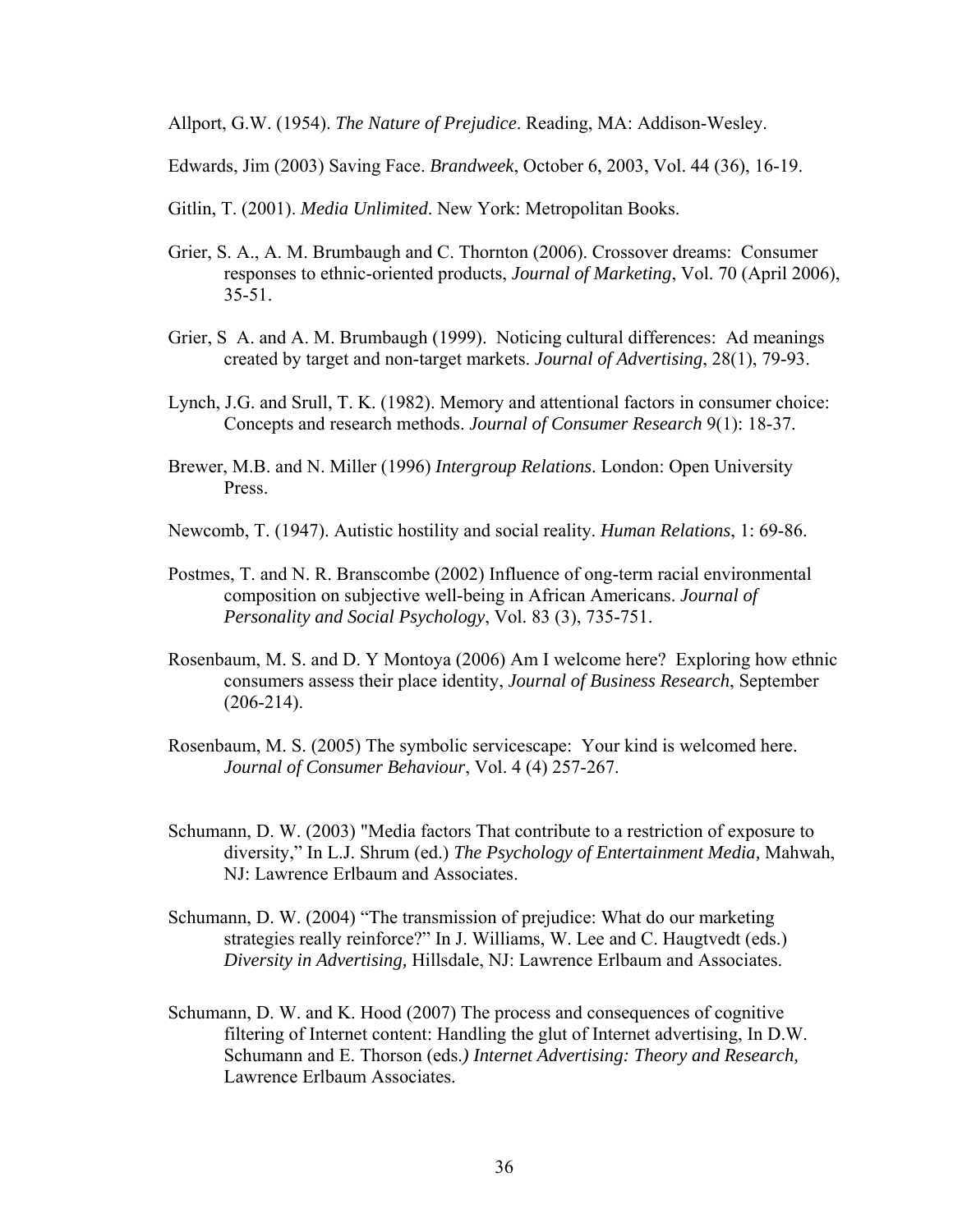Shiffrin, R.M. (1977) Attentional control. *Perception and Psychophysics* 21(1): 93-94

- Smith, N. C. and E. Cooper-Martin (1997) Ethics and target marketing: The role of product harm and consumer vulnerability. *Journal of Marketing*, Vol. 61 (July), 1-20.
- *Stephan, W.C., and Stephan, C.W. (1984).* The role of ignorance in intergroup relations. In N. Miller and M.B. Brewer (eds.)*, Groups in Contact: The Psychology of Desegregation (pp.229-250). San Diego, CA: Academic Press.*

Sunstein, C. (2001). *Republic.com*. Princeton, NJ: Princeton University Press.

Whittler, T. E. and J. S. Spira (2002). Model's Race: A peripheral cue in advertising messages? *Journal of Consumer Psychology*, 12(4), 291-301.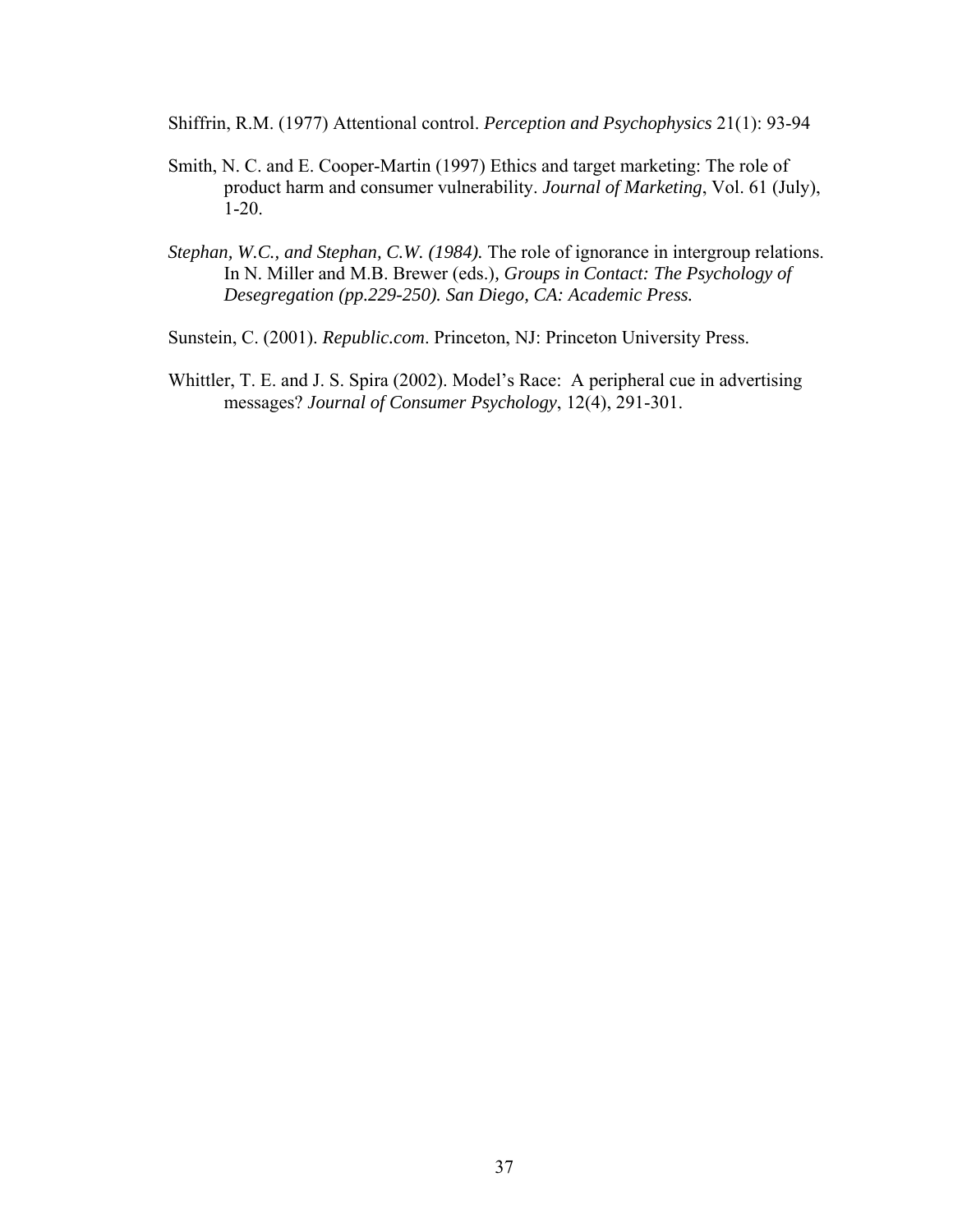#### The Role of Affect in the Accessibility of Brands from Memory

## Sunil Erevelles *University of North Carolina, Charlotte*

## Nobuyuki Fukawa *Louisiana State University*

 This research examines the relative impact of the affective and cognitive components of overall brand attitude on the order of brand recall (OBR), a key determinant of brand strength in a product category. More specifically, the authors examine if the affective component of overall brand attitudes is a better predictor of OBR than the cognitive component. To investigate the relative relationship between attitude components and OBR, participants were given a free-recall task of brand names in several product categories (soft drinks, fast food, automobiles, and airlines). The Crites, Fabrigar, and Petty (1994) scale was used to measure each respondent's attitudinal components (affective and cognitive) toward each brand recalled.

 The data were analyzed with a two-stage distribution-free procedure (involving Kendall's tau correlation coefficients and the Wilcoxon Sign-rank test) to determine which attitudinal component was a better predictor of OBR. This methodology, which is one of the contributions of the paper can be applied to analyze other marketing phenomena to determine the relative predictive role of "n" explanatory variables on a dependent variable, when only a small number of data points are available and no underlying normal distribution can be assumed. The strength of the methodology is that it can be used to examine not only the direction, but also the magnitude of the relationship between predictive and dependent variables, and can do so at individual customer level.

 The authors conclude that the affective component of overall brand attitudes has a stronger relationship with OBR than its cognitive component for repeat purchase products (soft drinks) and services (fast food). The data also suggests that affect may be more important as a determinant of OBR for females than for males for repeat purchase products and services. For major purchase (durable) products such as automobiles, the cognitive component plays a more important role as a determinant of OBR for males. Finally, theoretical, managerial and methodological implications of the findings are presented.

### References

Crites, S. L., Fabrigar, L. R., & Petty, R. E. (1994). Measuring the affective and cognitive properties of attitudes: Conceptual and methodological issues. *Personality and Social Psychology Bulletin, 20* (6), 619-634.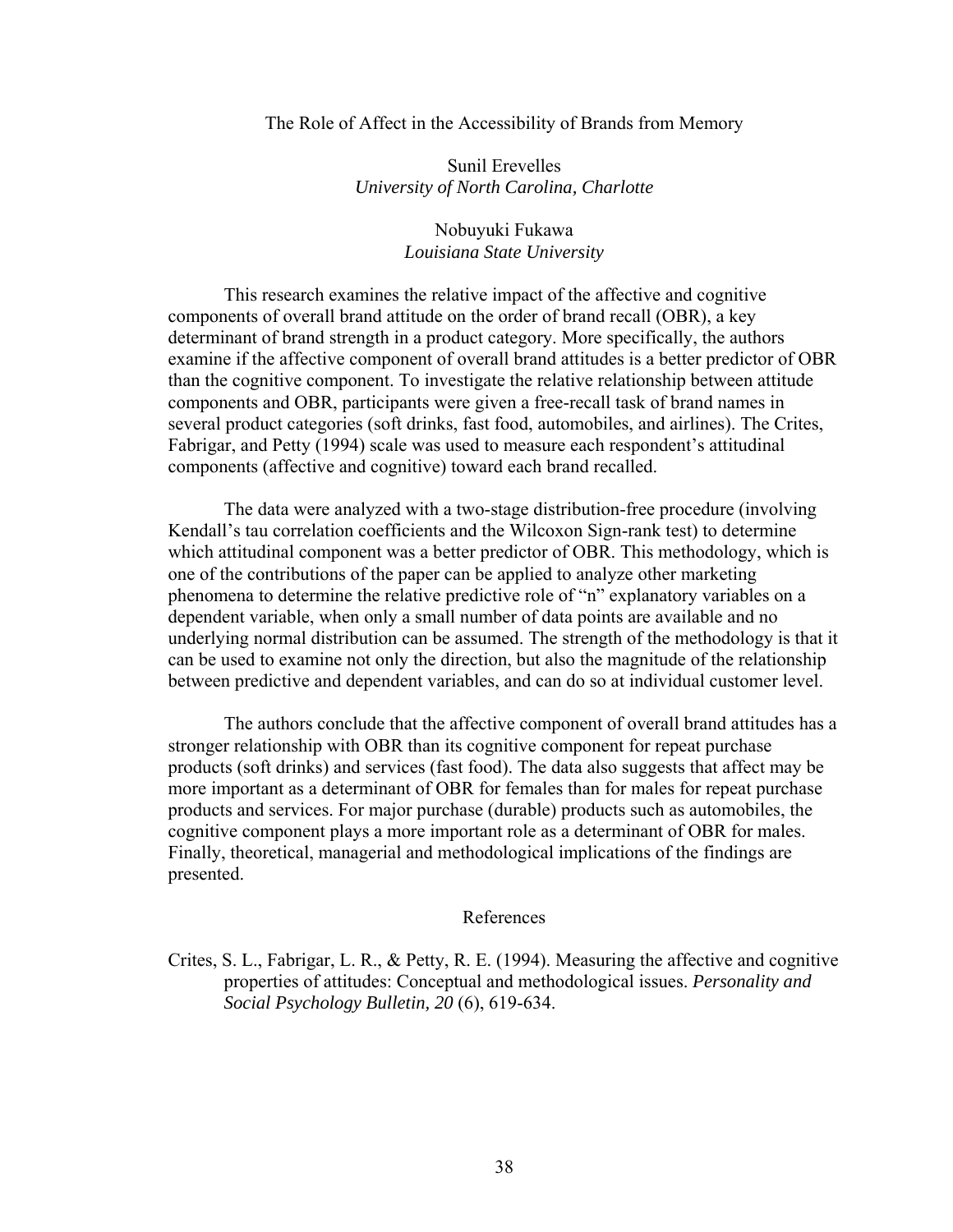#### Visualizng Brand Meaning

Michael R. Solomon *Saint Joseph's University* 

> Susan Fournier *Boston University*

Basil G. Englis *Berry College* 

Wi-Suk Kwon *Auburn University* 

Much of the meaning of a brand is conveyed visually – directly through products themselves, and indirectly through the imagery that is used to support the brand via advertising and point-of-purchase materials. However, brand meaning (or "brand personality") typically is measured using a verbal format; visual methods are seldom used and then only in the context of small-scale, qualitative studies. We argue that the dominant verbal methods are ill-suited to truly understand brand meaning. The linkage of *brand meaning* with visual images is pervasive (e.g., imagery involving the American cowboy, debutantes, or lush landscapes) yet at the same time totally *ad hoc*. The project reported here aims to systematically and empirically construct a *visual lexicon* of brand meaning that can link the meanings evoked by a standardized set of images with brands. The method we are developing will allow us to generate visual brand meaning maps. Analyses of these meaning maps will be used to gauge the consistency of meanings among consumers and will be related ultimately to financial and market measures of brand performance. Visual meaning maps can also inform brand managers how best to visually depict the intended meanings of their brands.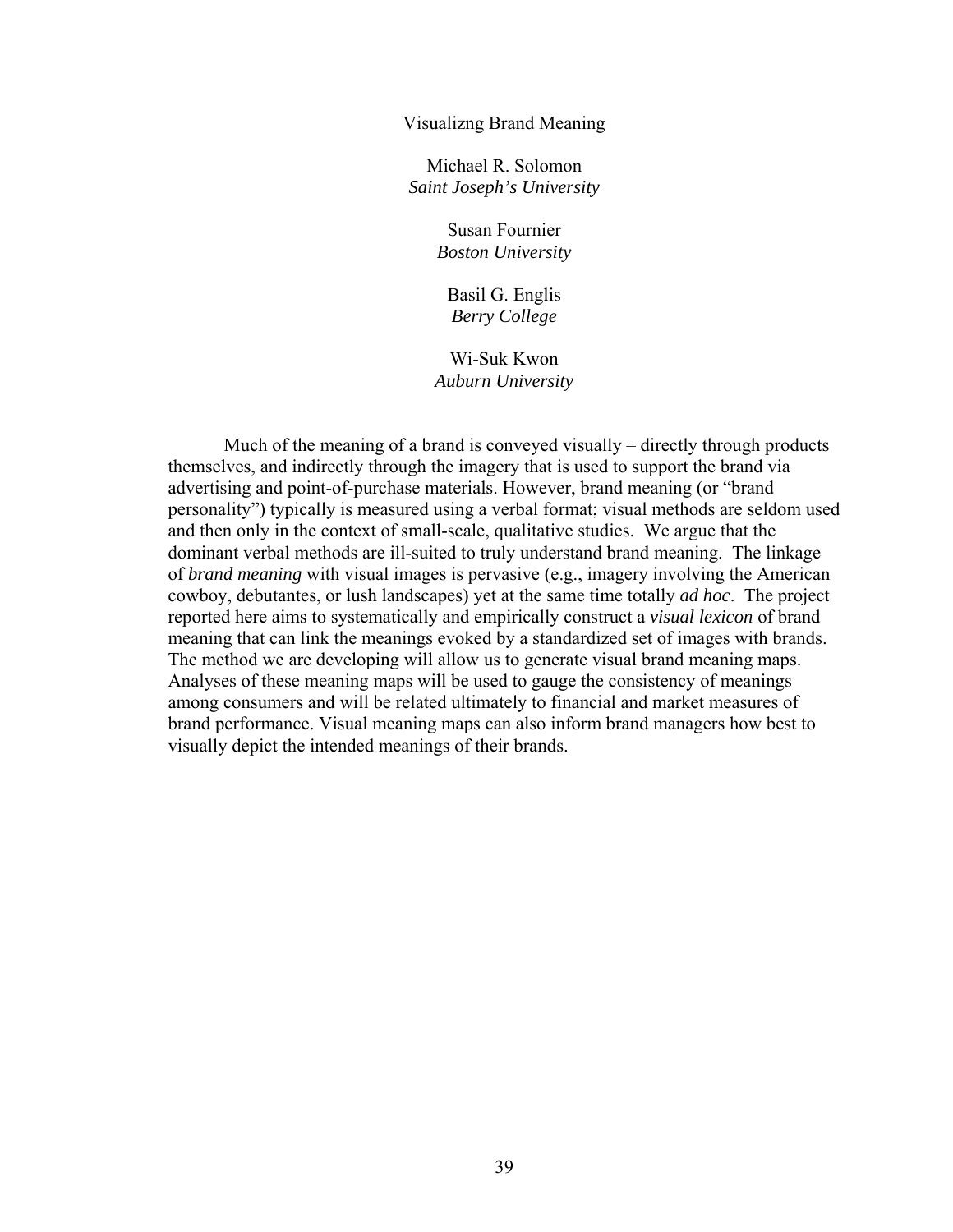#### The Malleable Brand: The Role of Implicit Theories in Brand Extendibility

Eric Yorkston *Texas Christian University* 

Joseph C. Nunes *University of Southern California* 

> Shashi Matta *Ohio State University*

For decades, consumer behavior research has devoted attention to the set of human characteristics people associate with brands, such that the construct of *brand personality* has begun taking on a life of its own. The general idea, which emerged in the 1960s, is that a brand provides a symbolic function enabling a consumer to express his or her own self-concept (see Sirgy 1982 for a review). With this idea in mind, researchers tried to relate purchases of specific brands to traits a purchaser either sees, or would like to see in him or herself. Dolich (1969) found evidence for the congruence between one's self-concept and images of his or her preferred brands for bar soap, toothpaste, beer and cigarettes. As researchers moved away from the historic conceptualization of the self possessing a stable set of personality traits, (Kassarjian 1971) support for brand personality theories continued to amass. Recent work now often takes into account the notion of malleable or multiple self concepts.

Recent work suggests that through their brand preference, choice and consumption, consumers define or strengthen their identity (Belk 1988). In her work on the self-expressive role of brands, Aaker (1999) argues that different situations lead consumers to evoke different self-schemas that vary in their associated personality traits. Aaker argues that given different situational cues, preferences for brands can be expected to vary across usage situations. Hence, it would not be surprising for a stuffy corporate businessman to ride a Harley-Davidson motorcycle on weekends as consumers express different dimensions of the self through their use of a brand. While demonstrating how usage situations, brand personality and self-concept interact, Aaker (1999) accepts the brand's traits as fixed while considering the consumer's malleable. There is evidence to suggest, however, that consumers make inferences as to the malleability of the brand, suggesting that the traits associated with a particular brand might be more flexible than previously thought.

A growing literature in social psychology supports the notion that people possess lay theories about the malleability of their own personality traits and that these "implicit theories" affect the inferences made when judging the traits of others (Dweck, Chiu, and Hong 1995). As such, people tend to adopt one of two theories: either traits are fixed entities that cannot change (entity theory), or traits are dynamic and able to change with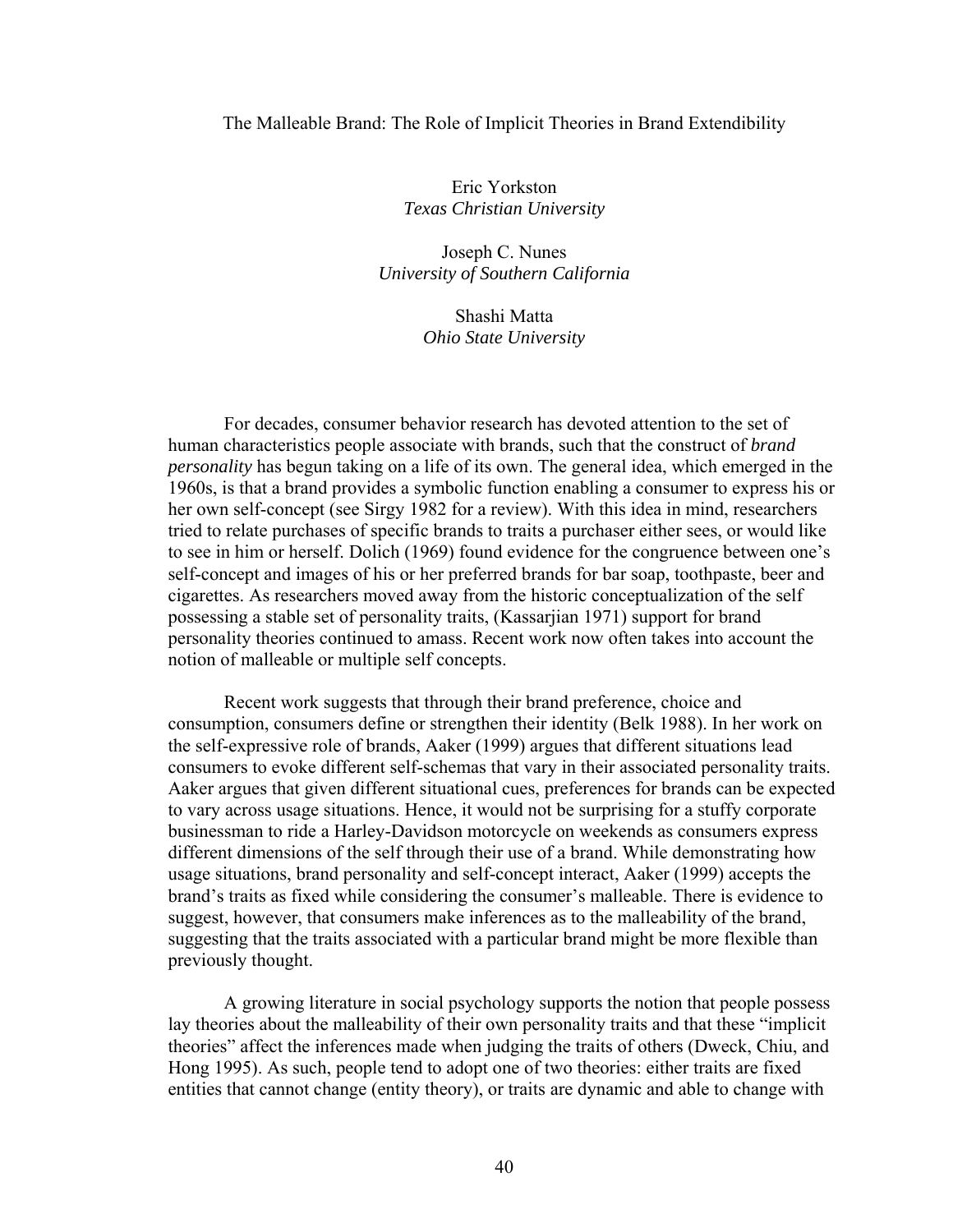time and effort (incremental theory). Although individuals differ in terms of which of these two theories is more chronically accessible, either can become dominant when activated (Levy, Stroessner, and Dweck 1998). Therefore, an individual's predisposition to view his or her own personality as fixed or malleable as well as external prompting will affect how fixed or malleable the personality of another person, or even a brand, is subsequently judged. Accordingly, the ability for a brand to assume the appropriate traits for a particular situation should depend on the consumer's implicit theory of the self and whether it is fixed or malleable.

Whether, and to what extent, a brand is perceived as possessing fixed or malleable traits has important implications for a brand's positioning and whether a brand can successfully extend into a new category. Consumer reactions to brand extensions have been shown to depend on the perceived suitability of its membership in the new category, or the "fit" between the parent brand and the extension category (Park, Milberg, and Lawson 1991). The success of a brand extension, therefore, depends on the consistency of the extension with existing brand beliefs (Loken and John 1993). Research examining the role of brand personality on brand extensions is scarce. One exception is work by Diamantopoulos, Smith, and Grime (2005) that utilized Aaker's (1997) five-factor brand personality scale to investigate the impact of brand extensions on perceptions of brand personality. Their results suggest firms can introduce an extension for a high-quality brand without fear of adversely affecting the core brand's personality, irrespective of fit. Yet no research we know of has looked the other way, exploring how brand personality, more specifically the perceived malleability of a brand's traits, affects how consumers respond to a brand extension. This research examines this topic directly by investigating the impact of implicit theories of the self on perceptions of the malleability of a brand, its ability to adapt, and thus how favorably brand extensions are regarded.

In study 1, we manipulate people's implicit theories of the self utilizing the generalized trait manipulation used in social psychological research. We find evidence suggesting that one's implicit theory of the self applies to brand personality such that, the more malleable one sees an individual's traits, the more likely they are to see a brand as being malleable, reflected in the endorsement of a greater number of brand extensions. The results provide evidence that a brand's traits can be affected by implicit theories with regards to the fixedness or malleability of one's traits.

Study 2 explores the process by which implicit theories affect their perceptions of brand extendibility. We test two alternate explanations as to why incremental theorists are more accepting of extensions for a brand. The first explanation involves the brandspecific associations called to mind within each group. Thus, we'd expect the greater the number of associations generated, the greater the likelihood of a persuasive connection. We would expect incremental theorists to generate more brand-specific associations as they are more likely to be creative in the face of difficulty or unfamiliar situations. The second possibility is that implicit theories do not affect the generation of associations, per se, but instead manifest only in the judgments of existing, activated associations. Study 2 provides support for the explanation that implicit theories of the self affect the number of associations judged as acceptable, not the number of acceptable associations generated.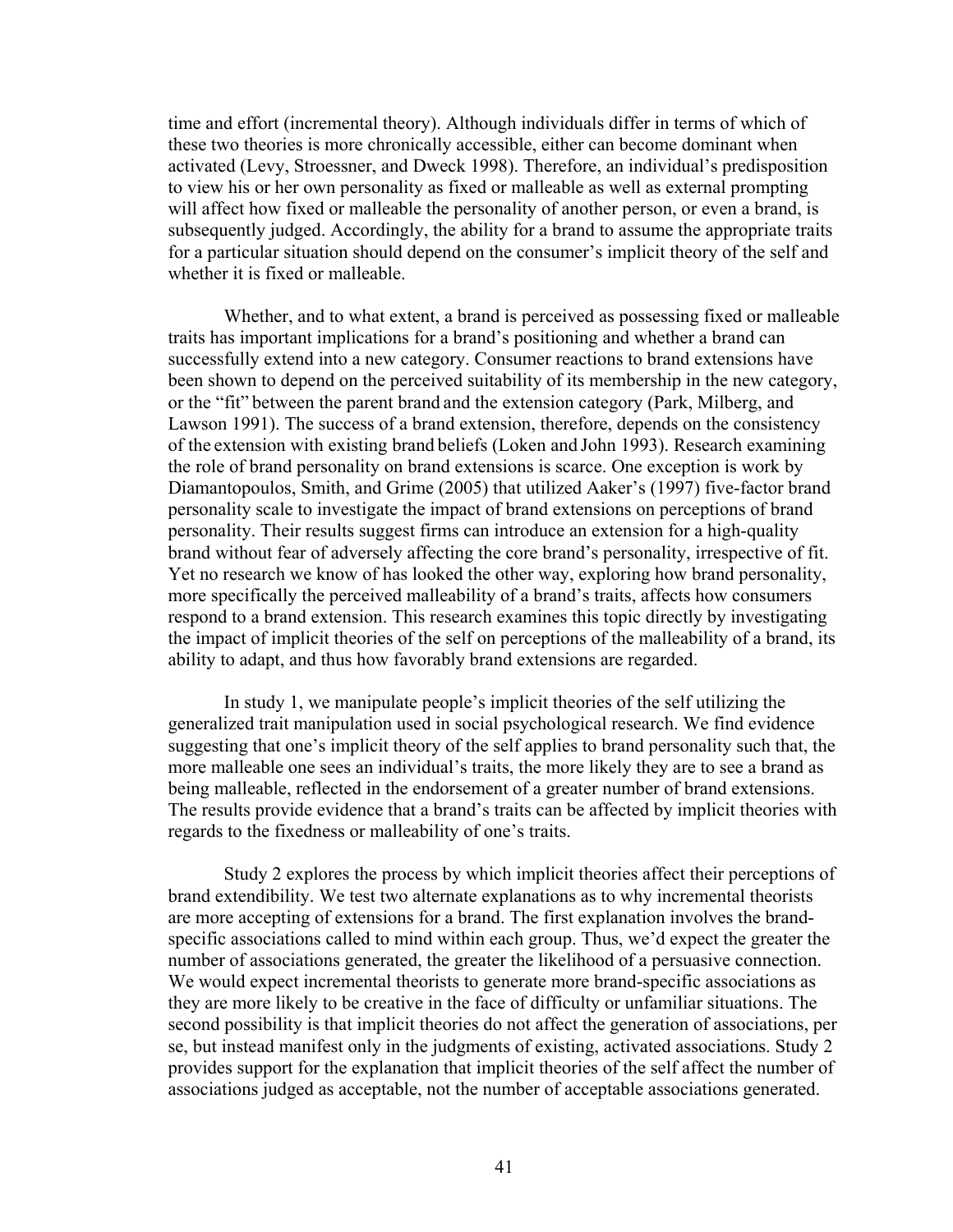This suggests that when consumers reject a brand extension, it is likely that they understand the connection, yet reject it as being beyond the traits of the parent. Studies 1 and 2 demonstrate that incremental theorists see brands as more malleable and are more accepting of brand extensions. It is important to point out that incremental theorists appear to have limits with regard to how malleable they perceive a parent brand to be. Incremental theorists did not choose all five extensions as acceptable nor did they find all ten uses of a brick acceptable.

Study 3 sets out to explore what happens when peoples' implicit theories are violated. To this end, rather than having respondents make choices that are consistent with their theories, we measure their reactions to a company's choices, represented by brand extension scenarios that may or may not violate their implicit theories. Plaks, Grant, and Dweck (2005) have found that implicit theory violation creates a "warm state," wherein individuals are motivated to protect their activated theory in the face of disconfirming evidence. Violations should therefore engender negative attitudes towards the extension that goes too far, as attempts to maintain cognitive consistency between a parent brand and its extension are thwarted. Although incremental theorists are more willing to stretch a brand's traits than entity theorists, we've seen evidence in the first two studies that incremental theorists will not stretch traits indefinitely and too far of a stretch should violate their implicit theory. Thus, study 3 examines the differential boundaries and what happens when implicit theories are violated for each group.

This research may shed light on consumer innovativeness as people's product adoption tendency is a factor considered to impact brand extension evaluation (Klink and Smith, 2001). Early adopters have been shown to be less sensitive to risk, with the implication being that perceived fit is less important in their evaluation of the extension, as compared to evaluations made by late adopters. In fact, it may not be a risk argument at all, but early adopters may simply have a more malleable view of traits, and therefore are more accepting of brand extensions. The impact of implicit theories on new product development, concept testing and brand extensions, seems ripe for future work.

### References

- Aaker, Jennifer (1999), "The Malleable Self: The Role of Self-Expression in Persuasion," *Journal of Marketing Research*, 36 (February), 45-57.
- Belk, Russell W. (1988), "Possession and the Extended Self," *Journal of Consumer Research*, 15, 139-68.
- Diamantopoulos, Adamantios, Gareth Smith and Ian Grime (2005) "The Impact of Brand Extensions on Brand Personality: Experimental Evidence," *European Journal of Marketing***,** 39 (1/2) 129-40.
- Dolich, Ira J. (1969), "Congruence Relationships Between Self Images and Product Brands," *Journal of Marketing Research*, 6 (February), 80-4.
- Dweck, Carol S., Chi-yue Chiu and Ying-yi Hong (1995), "Implicit Theories and Their Role in Judgments and Reactions - a World from 2 Perspectives," *Psychological Inquiry*, 6 (4), 267-85.
- Kassarjian, Harold (1971), "Personality and Consumer Behavior: A Review," *Journal of Marketing Research*, 8 (November), 409-18.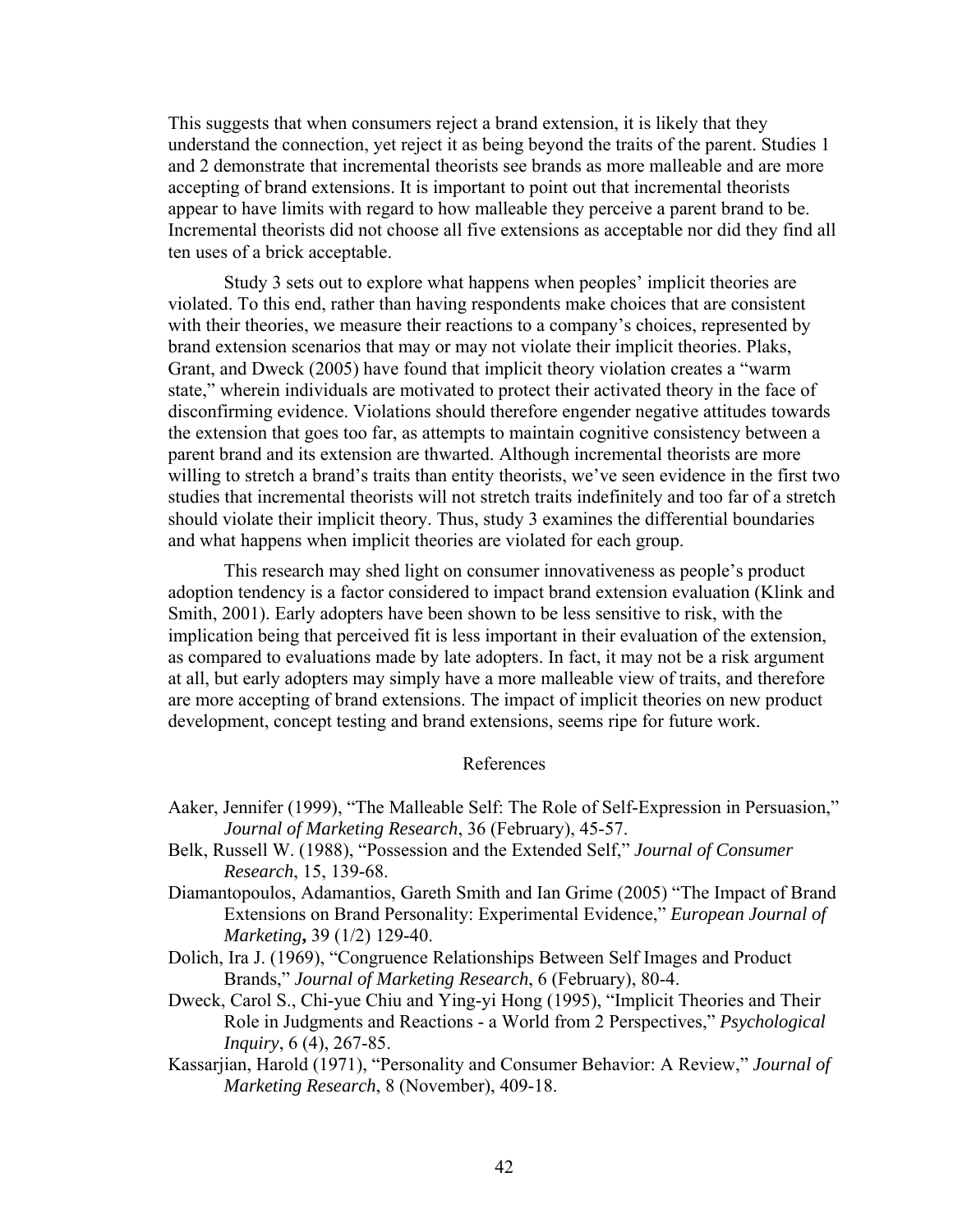- Klink, Richard R. and Daniel C. Smith (2001), "Threats to the External Validity of Brand Extension Research," *Journal of Marketing Research*, 38 (August), 326-35.
- Levy, Sheri R., Steven J. Stroessner, and Carol S. Dweck (1998), "Stereotype Formation and Endorsement: The Role of Implicit Theories," *Journal of Personality and Social Psychology,* 74 (June), 1421-36.
- Loken, Barbara and Deborah Roedder John (1993), "Diluting Brand Beliefs: When Do Brand Extensions Have a Negative Impact?" *Journal of Marketing*, 57 (July), 71 84.
- Sirgy, Joseph M. (1982), "Self-concept in Consumer Behavior: A Critical Review," *Journal of Consumer Research*, 9 (December), 287-300.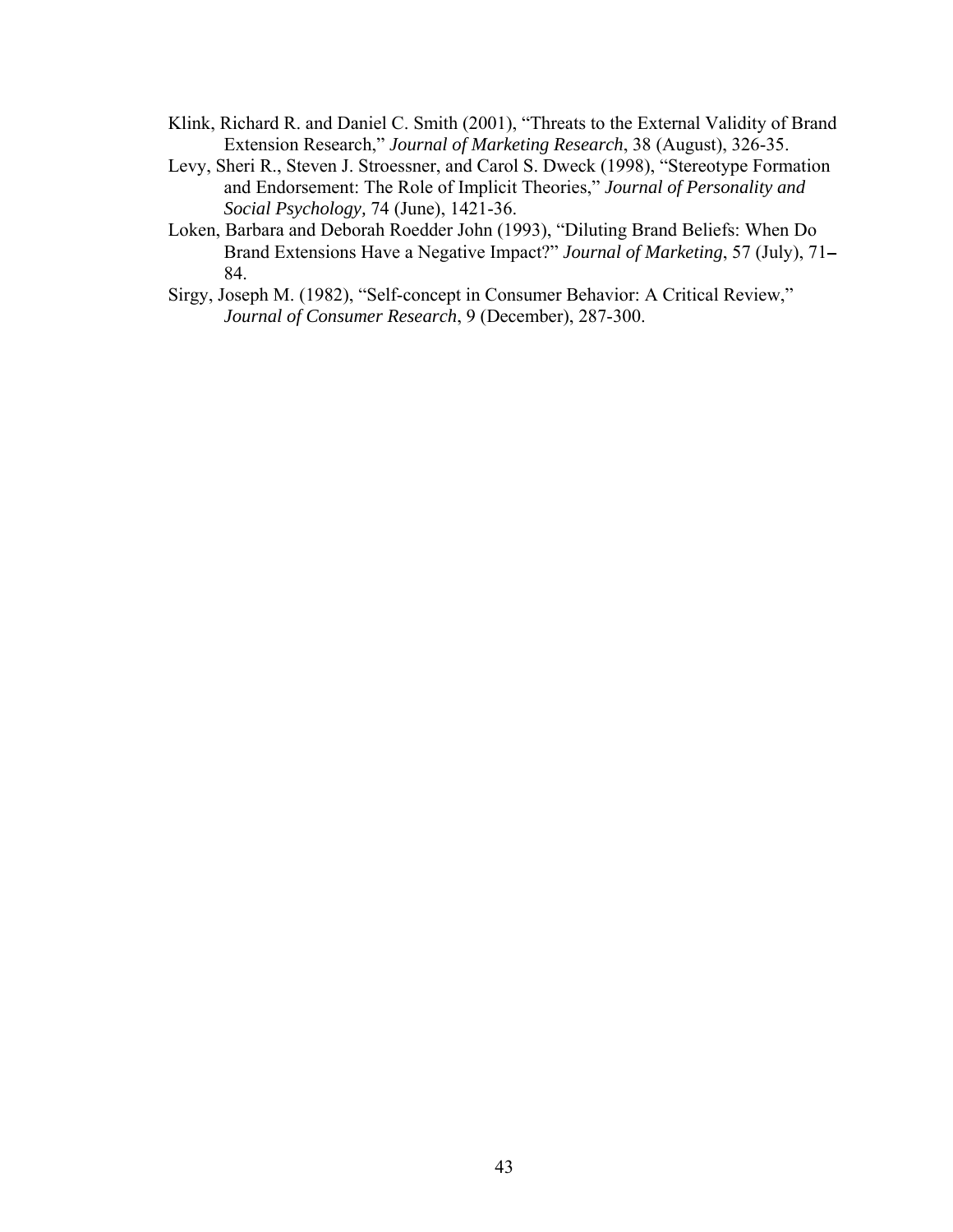### The Broad Embrace of Luxury: The Influence of Luxury Cues on Brand Extendibility

Vanessa M. Patrick *University of Georgia*

Henrik Hagtvedt *University of Georgia*

Luxury branding is an issue of increasing importance for marketing practitioners and academics. Some argue that the luxury industry epitomizes the phrase "marketing is everything" (Beverland, 2004) and that it therefore should represent a unique area of interest for research in marketing. A report from Research and Markets (2006) estimated that the total U.S. luxury market had reached \$1,002.2 billion in 2005, up 11.6% from \$898 billion in 2004. However, if one includes what Silverstein and Fiske (2003) conceptualize as the "new luxury" market, these figures represent perhaps only a fraction of the actual size of the U.S. luxury market. With this conceptualization the luxury market is not restricted to conventional luxury goods such as diamonds, furs and expensive cars, but may include any products at the top of their category from sandwiches to body washes. "New luxury" products are premium goods that connect with consumers on an emotional level, thus a luxury brand concept may extend to a variety of product categories. This introduces new questions for research on luxury and the influence of a luxury brand concept on brand evaluation and brand extendibility.

Reddy and Terblanche (2005), observing marketplace trends, argue that symbolic brands appear to be more easily extendible than functional brands and can succeed in diverse categories when consistently promoting their core symbolic attributes. A study by Park, Milberg, and Lawson (1991) also suggests that prestige brands may be more extendible to product categories with low feature similarity than are functional brands. However, no systematic research has been conducted to investigate the questions of *whether*, *when,* and *why* a luxury brand concept is more extendible than a non-luxury (value) brand concept. This forms the focus of the current research, where we assert that luxury brands can extend to a broad variety of categories due to the hedonic perceptions evoked by the luxury brand concept. Integrating the rich stream of branding research with the relatively nascent stream of research in luxury, we present a set of four studies that focus on how a luxury (vs. value) brand concept influences brand evaluation and brand extension evaluations. We then extend this research to focus on the use of visual art as a luxury cue and examine its influence on brand extendibility.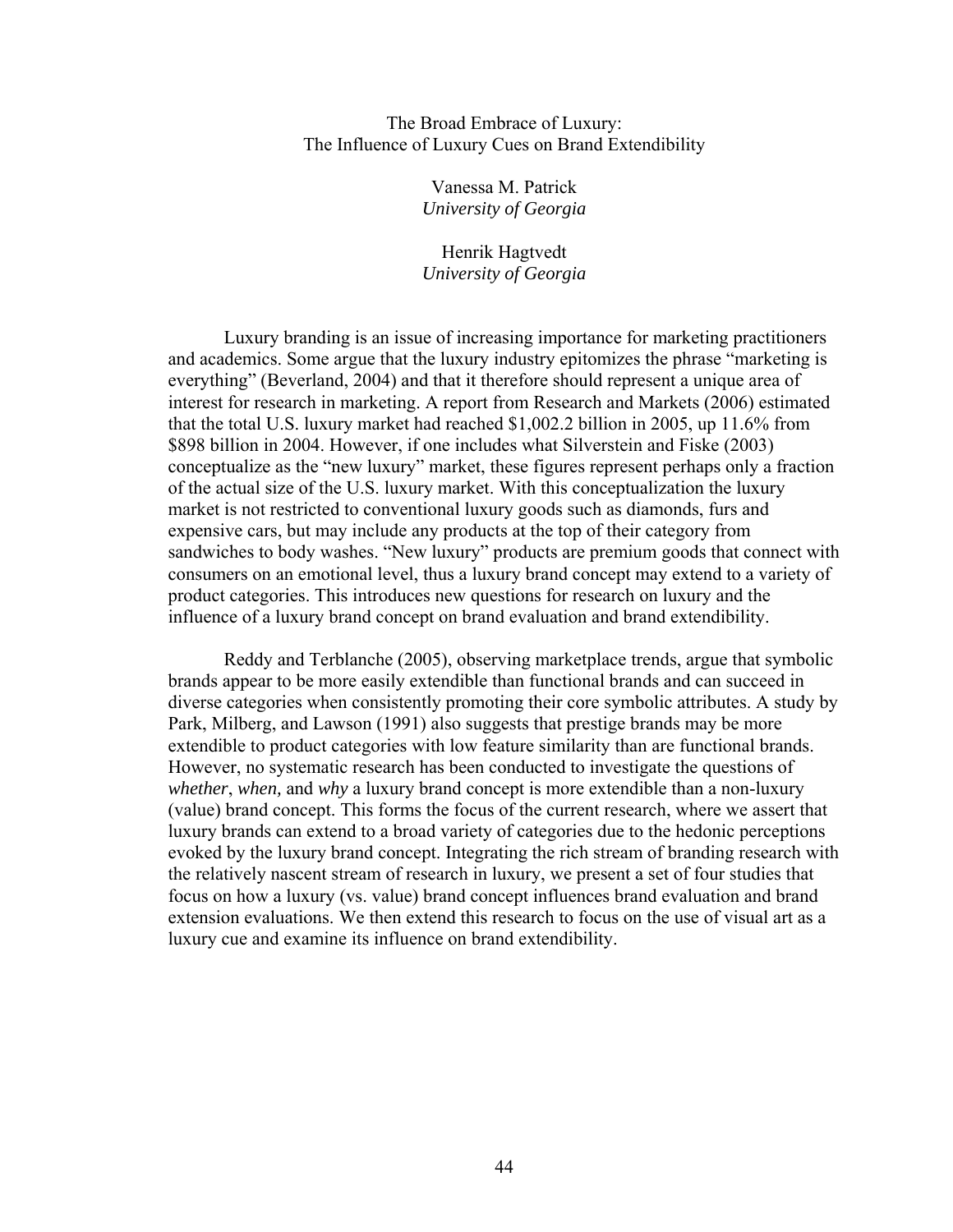### References

- Beverland, M. (2004). Uncovering "Theories-in-use": Building Luxury Wine Brands. *European Journal of Marketing, 38*(3/4), 446-466.
- Park, C. W., Milberg, S., & Lawson, R. (1991). Evaluation of Brand Extensions: The Role of Product Feature Similarity and Brand Concept Consistency. *Journal of Consumer Research, 18*(2), 185-193.
- Reddy, M., & Terblanche, N. (2005). How Not to Extend Your Luxury Brand. *Harvard Business Review, 83*(12), 20-24.
- Research and Markets (2006). *The U.S. Luxury Market Continues to Boom.* Retrieved February 3, 2007, from http://www.researchandmarkets.com/reports/c38174
- Silverstein, M. J., & Fiske, N. (2003). *Trading Up: The New American Luxury*. New York: Portfolio.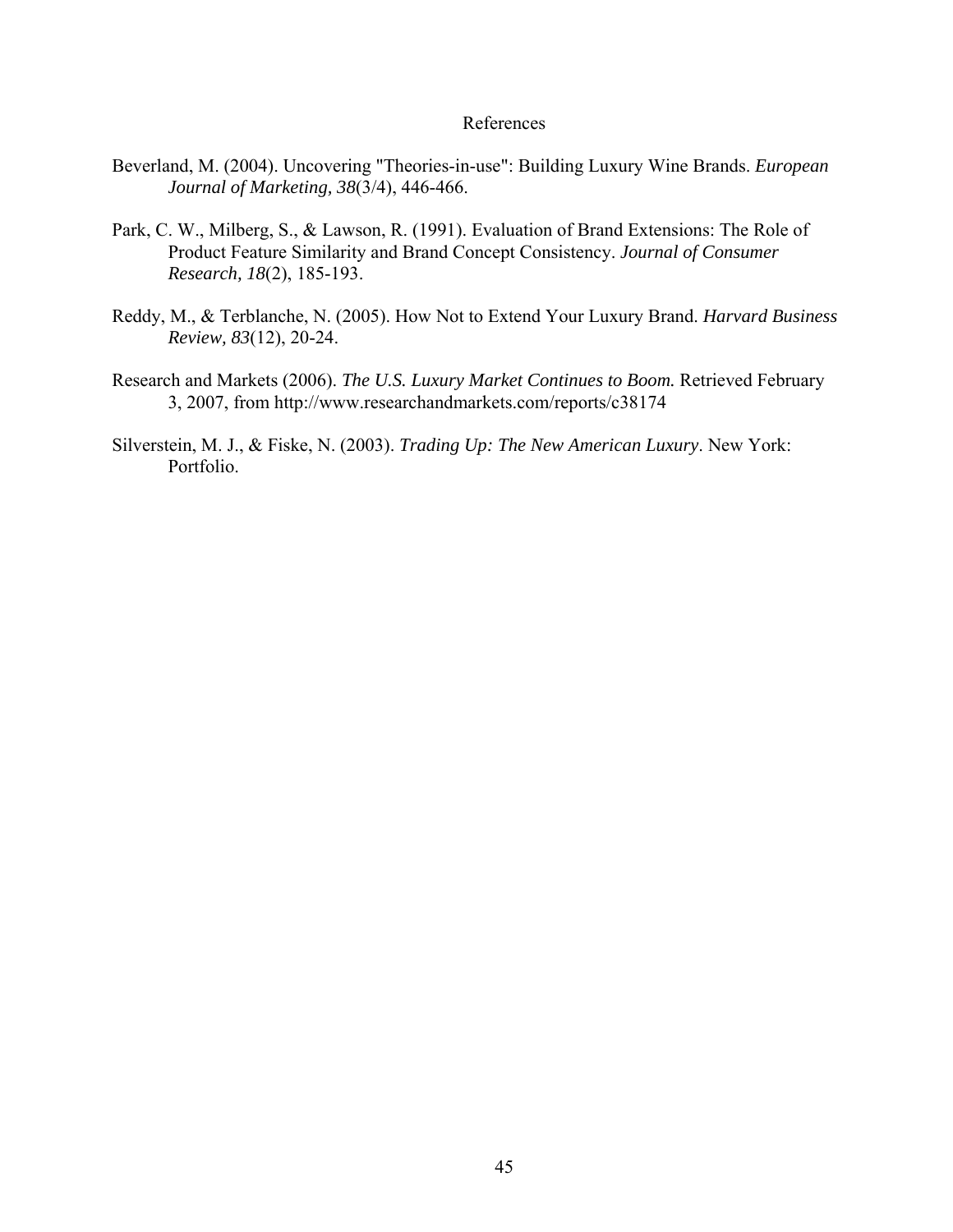Measuring negative emotions to brands. Implications for brand strategy

> Simona Romani *University of Sassari*

Silvia Grappi *University of Modena and Reggio Emilia*

> Daniele Dalli *University of Pisa*

While it is possible for consumers to like or even love some brands, have an emotional attachment to or in any case generally positive feelings toward them, at the same time, it is also true that consumers can feel neutral about other brands, and, in certain cases, express negative feelings, such as hate, dislike, discontent, anger, etc.

Marketing scholars have only recently started studying emotions evoked by marketing stimuli: Derbaix (1995) and Edson Escalas and Stern (2003) for advertising; Laros and Steenkamp (2005) and Dube et al. (2003) for product attributes; Zeelenberg and Pieters (1999), Menon and Dubé (2004), Bougie et al. (2003), Zeelenberg and Pieters (2004) for service failures. Brands have also been considered (Carroll & Ahuvia, 2006; Whang et al., 2004; Thomson et al., 2005; Fournier & Mick, 1999; Fournier, 1998; Oliver et al., 1997).

Focusing on brands, the research available on negative emotional reactions to them is significantly limited, especially in comparison to that conducted on those positive. The almost exclusive focus on brand dissatisfaction on the negative side is counterbalanced by a wide range of positive emotions explored in relation to brands (e.g., brand love, brand attachment, brand passion, brand satisfaction, brand delight)

The aims of our general research project are to better understand negative emotions toward brands, develop a measurement scale for these emotions and identify their main antecedent states and subsequent consequences.

Existing research on general negative responses towards brands and their related behaviour is fragmented, however, it is possible to distinguish the following research streams: "whys" of negative responses toward a brand; negative emotions in brand research. The first stream of research could be followed considering the possible antecedents of negative responses toward a brand (see Dalli et al., 2006, for review and exploratory evidence). Negative emotions in brand research have been approached from several perspectives. Negative emotions can be conceptualized as *general* dimension (*valence-based approach*), like negative affect (Watson and Tellegen, 1985), but recently there has also been a rise in interest in more specific emotions (*specific emotion approach*). The importance of taking into account differences across emotions of the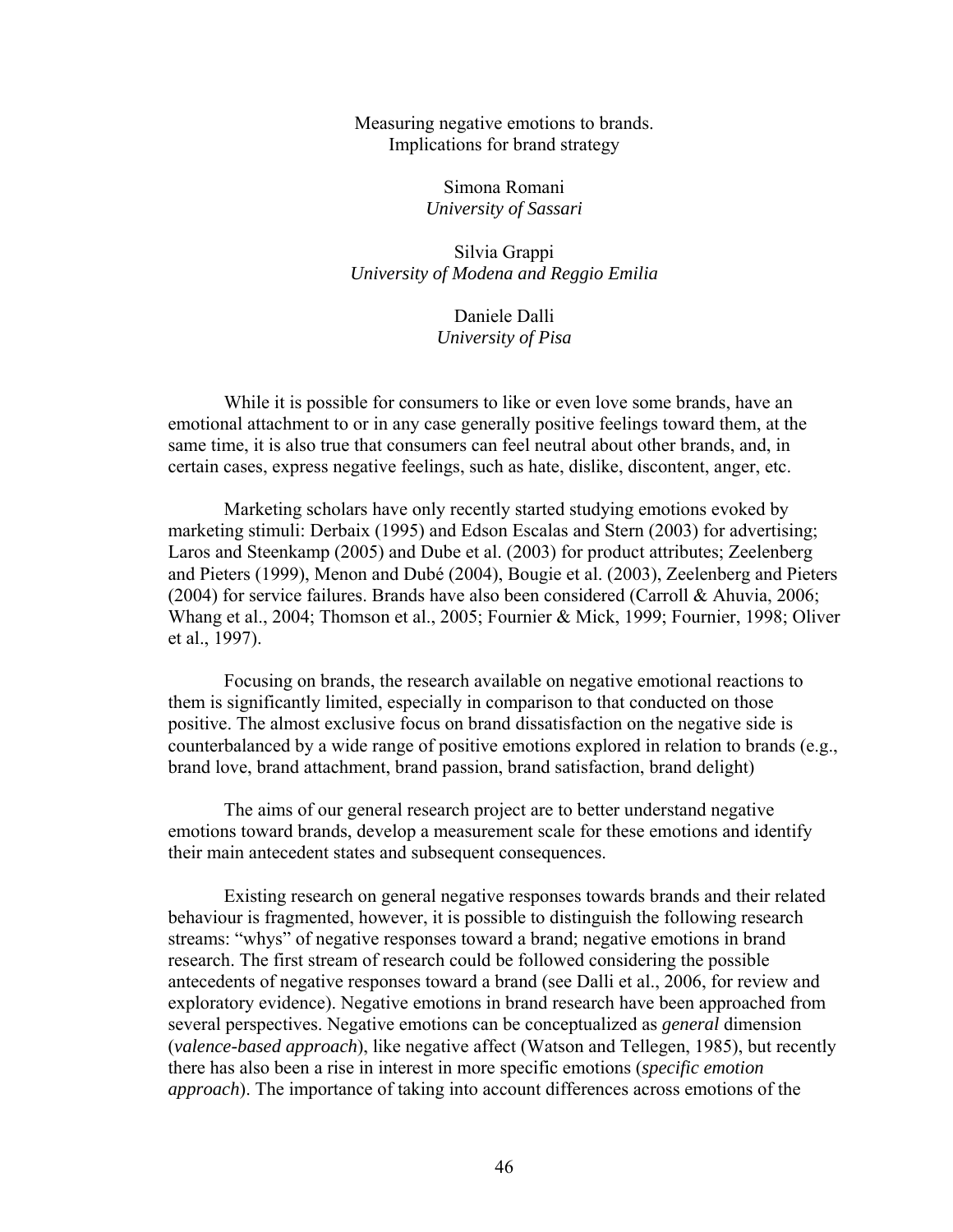same valence induces us to use "specific emotion approach" as our organizing framework for looking at negative emotions to brands. Until now, this approach has been used in consumer and marketing research analysing particular patterns of cognitive appraisals (e.g., Nyer, 1997; Ruth et al., 2002) and specific consequences of different emotions (e.g., Bougie et al., 2003; Zeelenberg & Pieters, 2004). The central construct in this field is that of dissatisfaction as a key emotion toward the brand that follows as an outcome of product/service purchase. However, as observed by Bagozzi et al. (1999, p. 201), the centrality of satisfaction/dissatisfaction in marketing and consumer behaviour studies is perhaps more due to being the first emotion to receive attention than to constituting a unique, fundamental construct in and of itself.

Given these premises, we consider the investigation of specific negative emotions to brands as an area presenting interesting opportunities for future research. Richins (1997), in recognizing the limitation of the emotions measures available for the analysis of consumption-related emotions (Mehrabian & Russell, 1974; Aaker et al., 1988; Batra & Holbrook, 1990; Edell & Burke, 1987; Izard, 1977; Havlena & Holbrook, 1986) introduces the CES (Consumption Emotion Set) that can be regarded as the starting point for adequately representing consumer emotional reactions to most consumption experience. The CES aims for a relatively broad, but not exhaustive coverage of consumption emotion states. Additional research may be required to create a specific set of descriptors that can be useful in assessing specific negative emotional reactions toward a brand, as specified above. Indeed, we may find that certain emotion states excluded from the CES prove to be important for our research goal, and equally, that a number of those included are likely to be irrelevant for the phenomenon studied.

The empirical work described below, currently in progress, is motivated by the desire to identify this appropriate measure that covers the range of most frequently experienced negative emotions to brands.

The purpose of Study 1 was to identify a preliminary set of descriptors of negative emotions consumers experience toward a brand. We asked 120 students enrolled in several different undergraduate and graduate schools to identify a brand capable of generating negative emotional responses. Participants then completed a survey composed of 106 negative emotion descriptors<sup>1</sup>. Respondents used a 7-point rating scale, ranging from 1 (not at all) to 7 (very much), to describe the extent to which the identified brand makes them feel each of the 106 emotion descriptors. In order to control for possible order effects, two versions of the questionnaire were prepared: one with emotion descriptors in alphabetical order and the other in reverse. The negative emotion descriptors were subjected to exploratory factor analysis using an oblique rotation. Based on our sample size, any item with a factor loading greater than 0,50 (Hair et al., 1998) and with a mean rating over 2 was assumed to have significance. Nine different factors

 $\overline{a}$ 

<sup>&</sup>lt;sup>1</sup> The emotion descriptor set covers the range of negative emotions identified by scholars (Laros & Steenkamp, 2005; Ortony et al., 1987; Ben Ze'ev, 2000; Izard, 1977; and other scales available on negative affect and emotions) as well as by respondents in an exploratory study (Dalli et al., 2006). These negative emotion descriptors have been collected in English, since the literature on this topic is essentially US based. These items were then translated in Italian by three researchers with long fluency in English and competence in the field, a British English teacher working at the University of Pisa, and an official translator.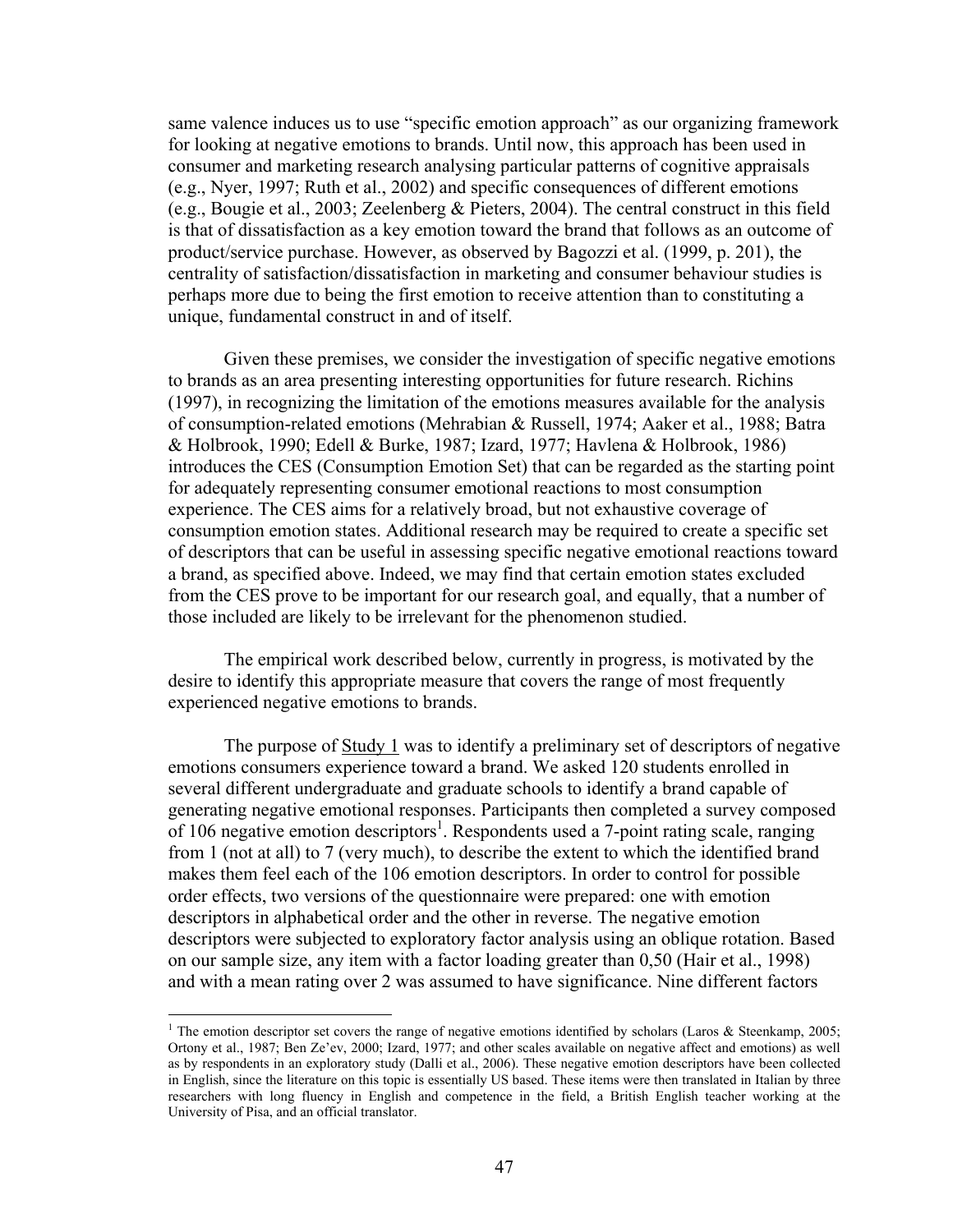were identified containing 36 negative emotion descriptors. The explained variance was 70,41%.

The purpose of Study 2 is to further reduce the negative emotion descriptors identified in Study 1. We asked 297 undergraduate students in two different Business School in Italy to identify a brand capable of generating negative emotional responses and then indicate which of the 36 emotion descriptors describe their feelings using the same 7-point rating scale. In order to control for possible order effects, also in this case two versions of the questionnaire were prepared: one with emotion descriptors in alphabetical order and the other in reverse. The negative emotion descriptors were subjected to exploratory factor analysis using an oblique rotation. Even in this case, we rejected items that had mean ratings below 2. The final set of items reflected a six-factor solution (factors were labelled Anger, Sadness, Disgust, Discontent, Embarrassment and Fear) containing 17 negative emotion descriptors. The explained variance was 75.53%. The alpha reliability coefficient score for the global BNE scale, obtained by averaging scores on each factor, was adequate (0.743). With Study 2 three factors disappear, the six factors that remain confirm the findings of Study 1. The correlations between dimensions were all positive and significant.

Study 3 was designed to confirm the stability of the BNE scale and to assess the relation among the six factors as first order factor underlying the brand negative emotion construct. We asked 479 ordinary consumers (selected from three different towns in Italy -Pisa, Sassari, Modena- and equally distributed in terms of gender and age classes) to think about a brand to which they had "negative emotions" and to complete the 17 item BNE scale with this brand in mind. Cronbach's alpha reliability coefficient for the BNE scale was 0.77.

To assess the relation of the scale items to the BNE construct, we used structural equation modelling (using Lisrel) and conducted a set of confirmatory factor analyses corresponding to three models (Fig.1). *Model 1* assumes that all 17 items load directly onto a single latent BNE construct. *Model 2* assumes six equally weighted first-order latent factors (Anger, Sadness, Disgust, Discontent, Embarrassment, Fear) reflecting a single second-order factor (BNE) with no correlations permitted among the first-order latent factors. *Model 3* is similar to Model 2 except that the first-order factors are modelled as correlated<sup>2</sup>. All three models show that each path is positive and significant, suggesting that each indicator contributes to the BNE construct directly (Model 1) or to the first-order factors which are themselves significantly tied to BNE construct (Models 2 and 3). The fit statistics of each model were subsequently examined to assess which model best fits the data. The first model is the worst, the second and the third models are better because each possesses Chi2/df statistics below 5 and adequate GFI, AGFI, NFI, RFI, CFI and RMSEA statistics (see Figure 1). However the chi-square statistics that explicitly compare models suggest that Model 3 is significantly better than Model 2 (Model 3 - Chi2: 253.44, Chi2/df: 2.4) (Model 2 - Chi2: 460.71, Chi2/df: 3.8). In addition, the average variance extracted for all constructs in Model 3 was greater than

 $\overline{a}$ 

<sup>&</sup>lt;sup>2</sup> This model tests the notion that the six dimensions can be conceptualized as interrelated first order factors loading onto a global BNE latent construct.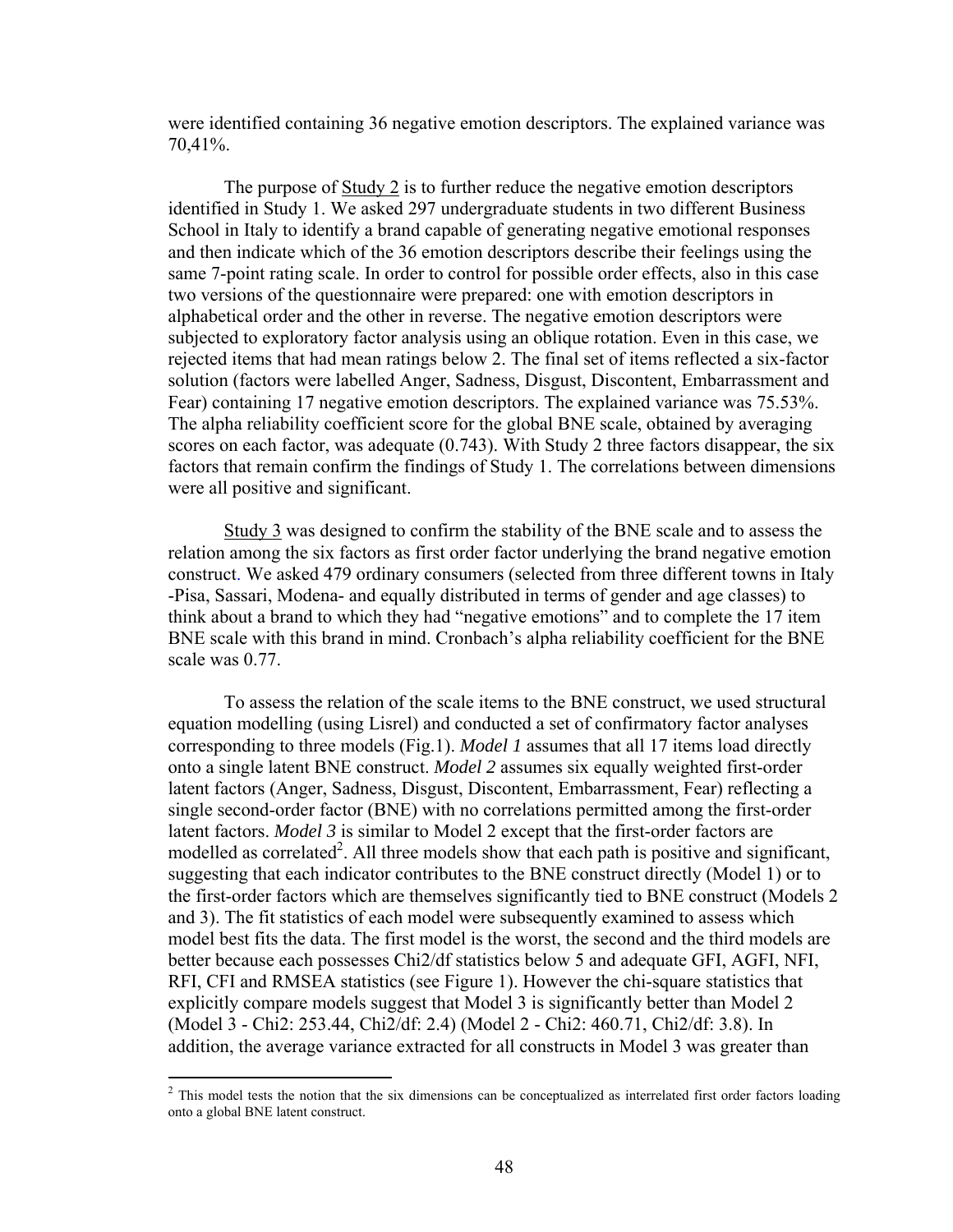0.50 (Sadness: 0.52; Anger: 0.59; Discontent: 0.72; Disgust: 0.72; Embarrassment: 0.59; Fear: 0.57). Model 3 holds that Anger, Sadness, Disgust, Discontent, Embarrassment and Fear are six nonorthogonal first-order factors that correspond with a higher order BNE construct.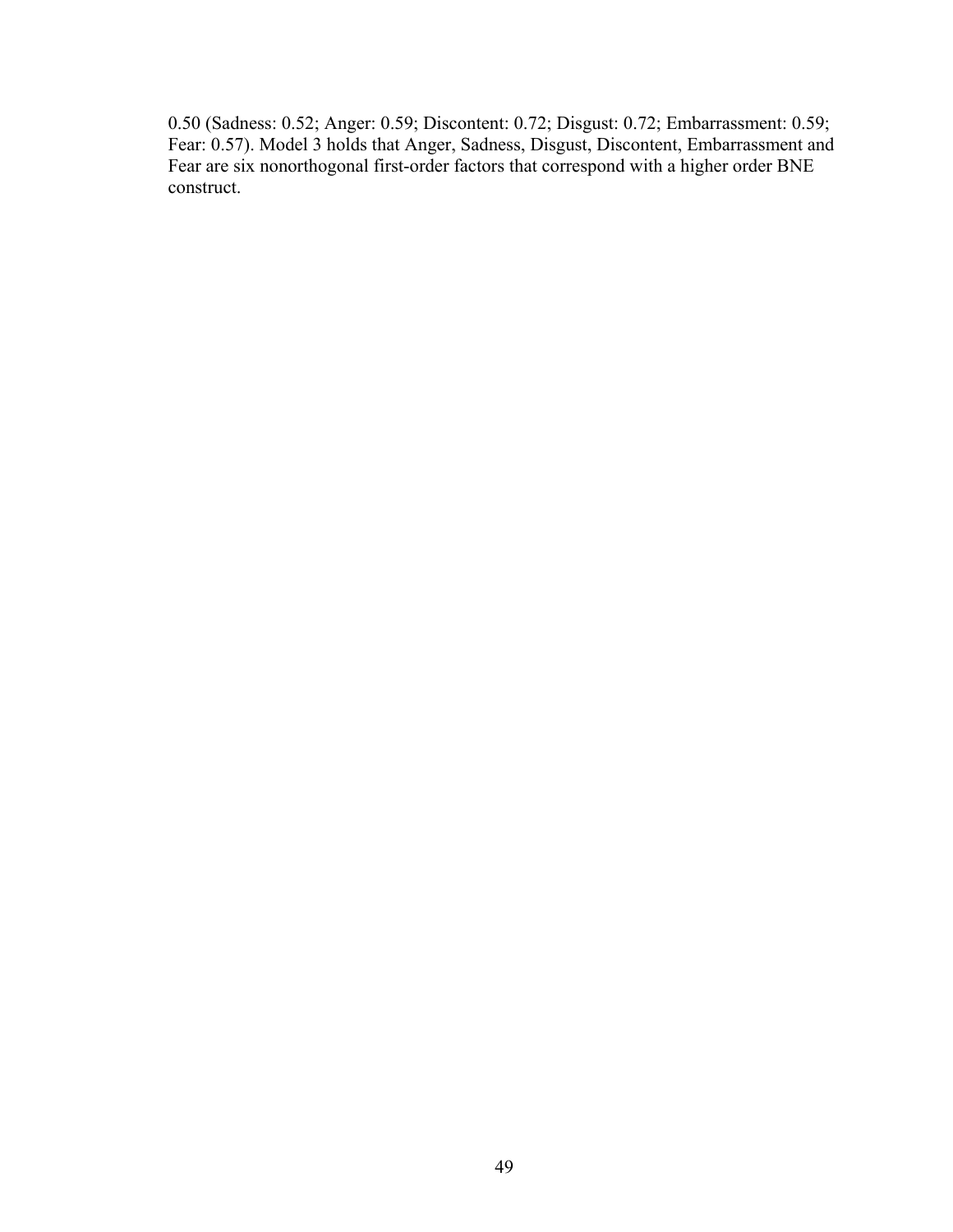

**Figure 1 – Study 3: Confirmatory factor analyses** 

FIGURE 1 - Confirmatory factor analyses comparing three models of BNE. Model 1 assumes that all items load on a single BNE construct. Model 2 assumes six FIGURE 1 - Confirmatory factor analyses comparing three models of BNE. Model 1 assumes that all items load on a single BNE construct. Model 2 assumes six uncorrelated first-order factors reflecting a second-order BNE construct. Model 3 assumes six correlated first-order factors reflecting a second-order BNE uncorrelated first-order factors reflecting a second-order BNE construct. Model 3 assumes six correlated first-order factors reflecting a second-order BNE construct. All coefficient values appear above the associated path (all standardized). construct. All coefficient values appear above the associated path (all standardized).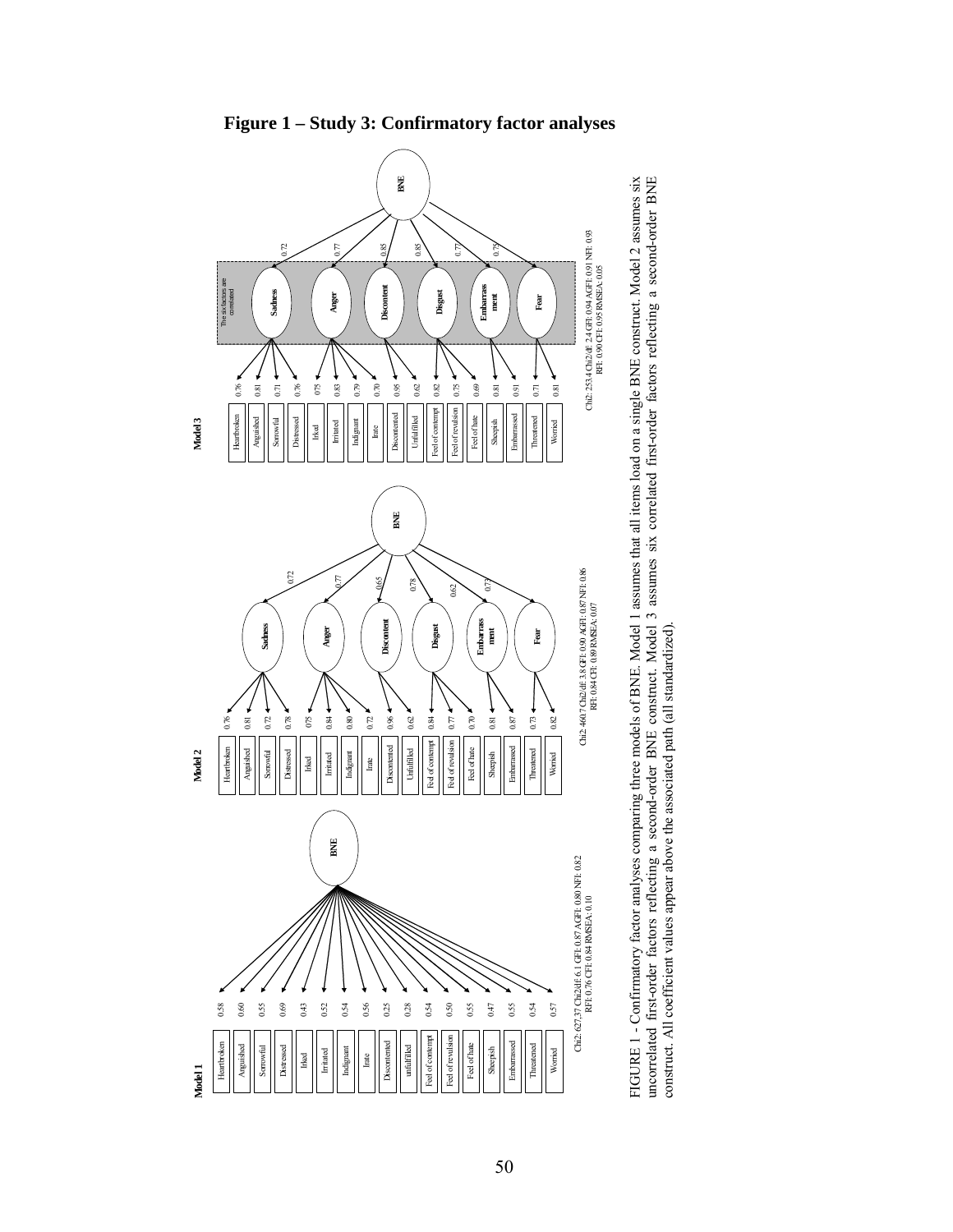Further researches are planned with several objectives: (1) to show that our scale is empirically related, but differentiated from similar constructs (e.g. negative attitude, dissatisfaction); (2) to show that that variations in BNE scores, and especially in the six factors, correspond in theoretically consistent ways to outcomes measures of negative behavioural responses (e.g. brand switching, desire for retaliation, complaining, negative wom, boycotting). Data will be collected from a nationally representative sample of Italian consumers to address issues of generalizability and external validity.

#### Selected references

- Bagozzi, R.P., Gopinath, M., & Nyer, P.U. (1999). The role of emotions in marketing. *Journal of the Academy of Marketing Science, 27* (2), 184-206.
- Bougie, R., Pieters, R., & Zeelenberg, M. (2003). Angry customers don't come back, they get back: the experience and behavioral implications of anger and dissatisfaction in services. *Journal of the Academy of Marketing Science, 31* (4), 377-393.
- Carroll, B.A., & Ahuvia, A.C. (2006). Some antecedents and outcomes of brand love. *Marketing Letters, 17* (2), 79-89.
- Dalli, D., Romani, S., & Gistri, G. (2006). Brand dislike: representing the negative side of consumer preferences. *Advances in Consumer Research, 33*, 87-95.
- Edell, J.A., & Burke, M.C. (1987). The power of feelings in understanding advertising effects. *Journal of Consumer Research, 14*, 421-433.
- Havlena, W.J., & Holbrook, M.B. (1986). The varieties of consumption experience: comparing two typologies of emotion in consumer behaviour. *Journal of Consumer Research, 13*, 394-404.
- Izard, C.E. (1977). *Human emotions*. New York: Plenum Press.
- Laros, F.J.M., & Steenkamp, J. (2005). Emotions in consumer behavior: a hierarchical approach. *Journal of Business Research, 58* (10), 1437-1445.
- Richins, M.L. (1997). Measuring emotions in the consumption experience. *Journal of Consumer Research, 24*, 127-146.
- Thomson, M., MacInnis, D.J., & Park, C.W. (2005). The ties that bind: measuring the strength of consumers' emotional attachments to brands. *Journal of Consumer Psychology, 15* (1), 77-91.
- Watson, D., & Tellegen, A. (1985). Toward a consensual structure of mood. *Psychological Bullettin, 98*, 219-235.
- Whang, Y.O., Allen, J., Sahoury, N., & Zhang, H.T. (2004). Failing in love with a product: The structure of a romantic consumer-product relationship. *Advances in Consumer Research, 31*, 316-328.
- Zeelenberg, M., & Pieters, R. (2004). Beyond valence in customer dissatisfaction: a review and new findings on behavioral responses to regret and disappointment in failed services. *Journal of Business Research, 57* (4), 445-455.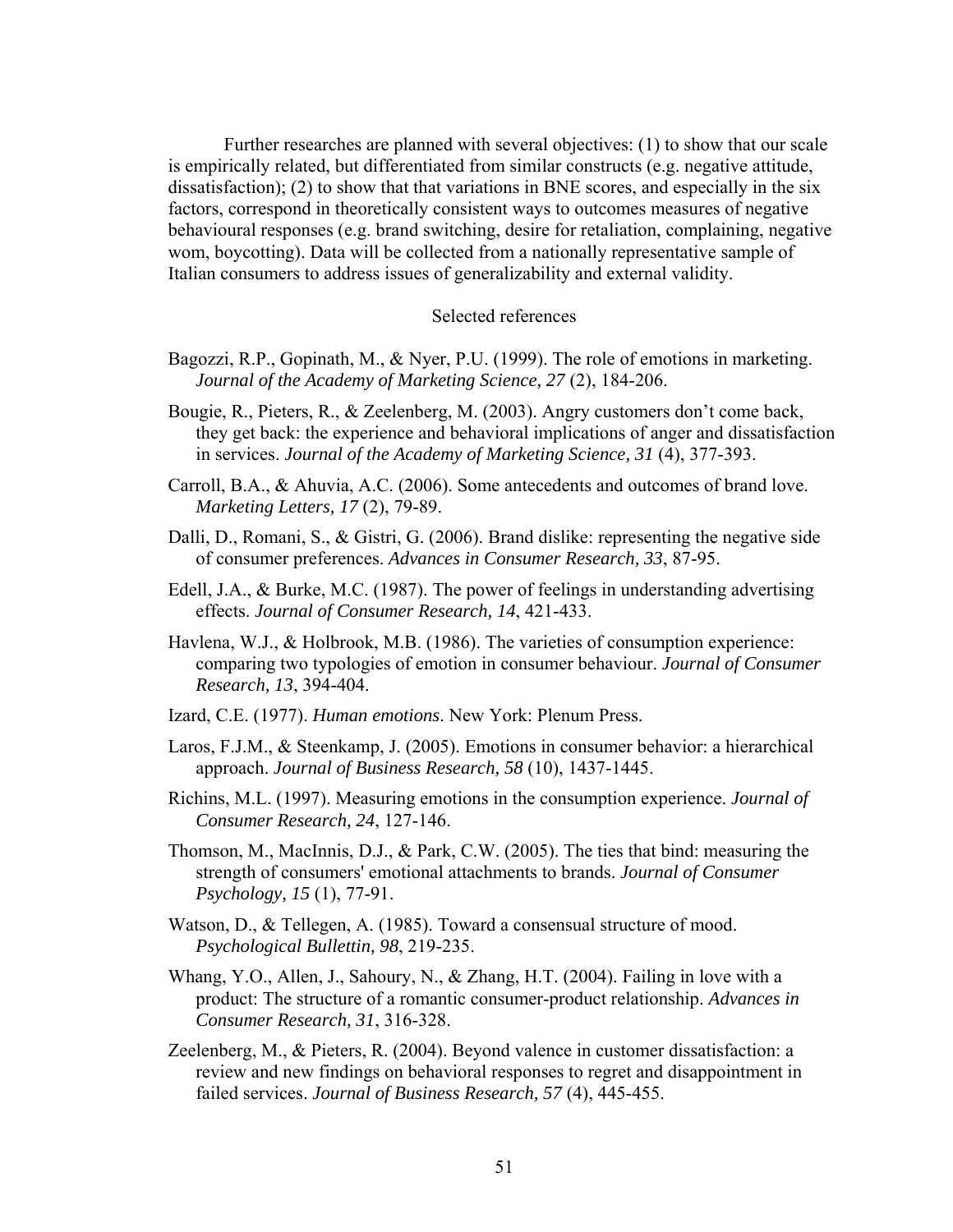#### Images of Cities: Relating Experience to Perception of Brand

Christine L. Hansvick *Pacific Lutheran University* 

Tourism is a popular topic in the study of consumer behavior (Kolb, 2006; Swarbrooke & Horner, 2007). Both destination branding (Morgan, Pritchard, & Pride, 2004) and flagship developments (Smyth, 1994) are offered as solutions for cities or geographic regions that are seeking to highlight positive geographic characteristics or changes in urban images to encourage tourism. Smith (2006) noted, however, that assessments based upon tourist perceptions are incomplete because visitors are likely to have varied experiences both with the marketing campaign and the urban setting when they actually visit the city. He also mentioned that longitudinal studies are rarely conducted—another shortcoming in tourism research.

Perceptions play a significant role in the marketing of images, as Marconi (1996) noted in relation to services provided by legal or medical professionals and McLeish (1995) regarding nonprofit organizations. Lynch, in his classic work *The Image of the City* (1960), identified meaningfulness as the evaluative—or desirability—component in perceptions of cities. This is more than just the visual appearance or map of a place because it includes symbols and mental representations expressed through language. Ratings on sets of bipolar adjectives can be a valuable tool in assessing this aspect of brand images for cities (Kotler, Haider, & Rein, 1993). However, as Nasar (1998) pointed out, seldom does urban research explore at any depth the length or place of residence in relation to these evaluative aspects of urban images.

This research explores the connection between residence and images of cities. It also proposes several theoretical interpretations for images of cities based upon consumer psychology.

#### Method

Two studies conducted by the author over a 30-year period serve as the foundation for this analysis. Both projects involved cities ranging in population from 100,000 to 500,000. The first study compared images of residents in 5 cities all located within southern Ontario, Canada (Hansvick, 1978). Residents registered primarily in continuing education or summer courses at higher education institutions within each of the 5 cities were tested  $(N = 530)$ . The mean age was 27.3 years and average length of time residing in or near the city was 15.0 years.

The second study  $(N = 2291)$  explored images for one city (population = approximately 250,000) in the Pacific Northwest—comparing perceptions based upon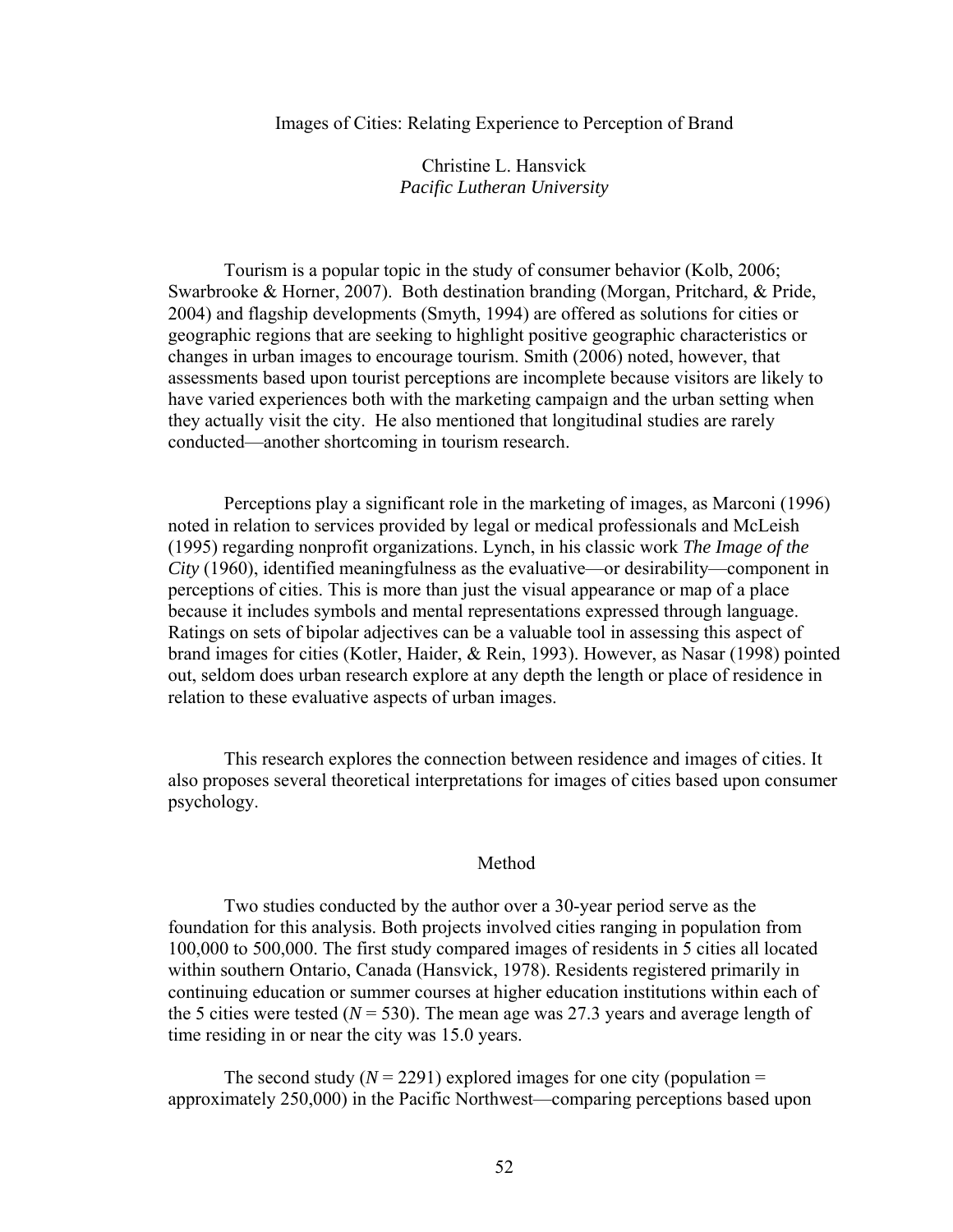length of residence  $(M = 20.0 \text{ years})$ , distance of residence from downtown (coded into 3) concentric circles based upon distance from city center), type of sample (e.g., member of one of the 6 local Chambers of Commerce or an employee in one of the 12 largest local firms), and age of the respondent ( $M = 39.2$  years). A follow-up study targeting the same population using a slightly modified survey is currently underway.

Before completing any of the rating scales, residents in both studies were asked *what color comes to mind when you think of (city name here)?* They then rated their own cities on 25 bipolar descriptive adjective pairs (e.g., *friendly-unfriendly*, *unsafe-safe*) using a 6-point scale.

## Results

The most important finding from the first study was that the 2 cities rated more *industrial* were also rated more *dirty* and *smelly*. Conversely, the 3 cities rated more *commercial* were also rated *clean* and *fresh*. Discriminant function analysis of the descriptors yielded a single desirability factor that accounted for 81.4% of the variance, with the cities perceived as more industrial being rated as less desirable overall. Figure 1 illustrates the mean ratings for these clusters on the adjective pairs. Also important was the finding that those residents who said they preferred to move elsewhere rated their own cities significantly different than those who did not indicate they preferred to move on 16 of the 25 adjective pairs and 10 of the 11 environmental features.



Figure 1. Mean Ratings on Descriptive Adjective Pairs for City Clusters. Study 1.

Colors associated with each city varied with the ratings used to describe the city. In the first study, the cities rated as *industrial-smelly-dirty* were typically ascribed colors such as black, gray, or red, while hues of green or blue were associated with cities rated as more *commercial*-*fresh-clean*.

The second study extended understanding of these color associations, as well as of the ratings on adjective pairs. Overall, the same *industrial-smelly-dirty* cluster of ratings occurred, but differences in ratings among the residents also emerged. As shown in Figure 2, ratings on the adjective pairs differed significantly in conjunction with the colors these same residents associated with the city. There was a clear dichotomy in the colors associated with the city, with 46.8% of the sample identified either gray or brown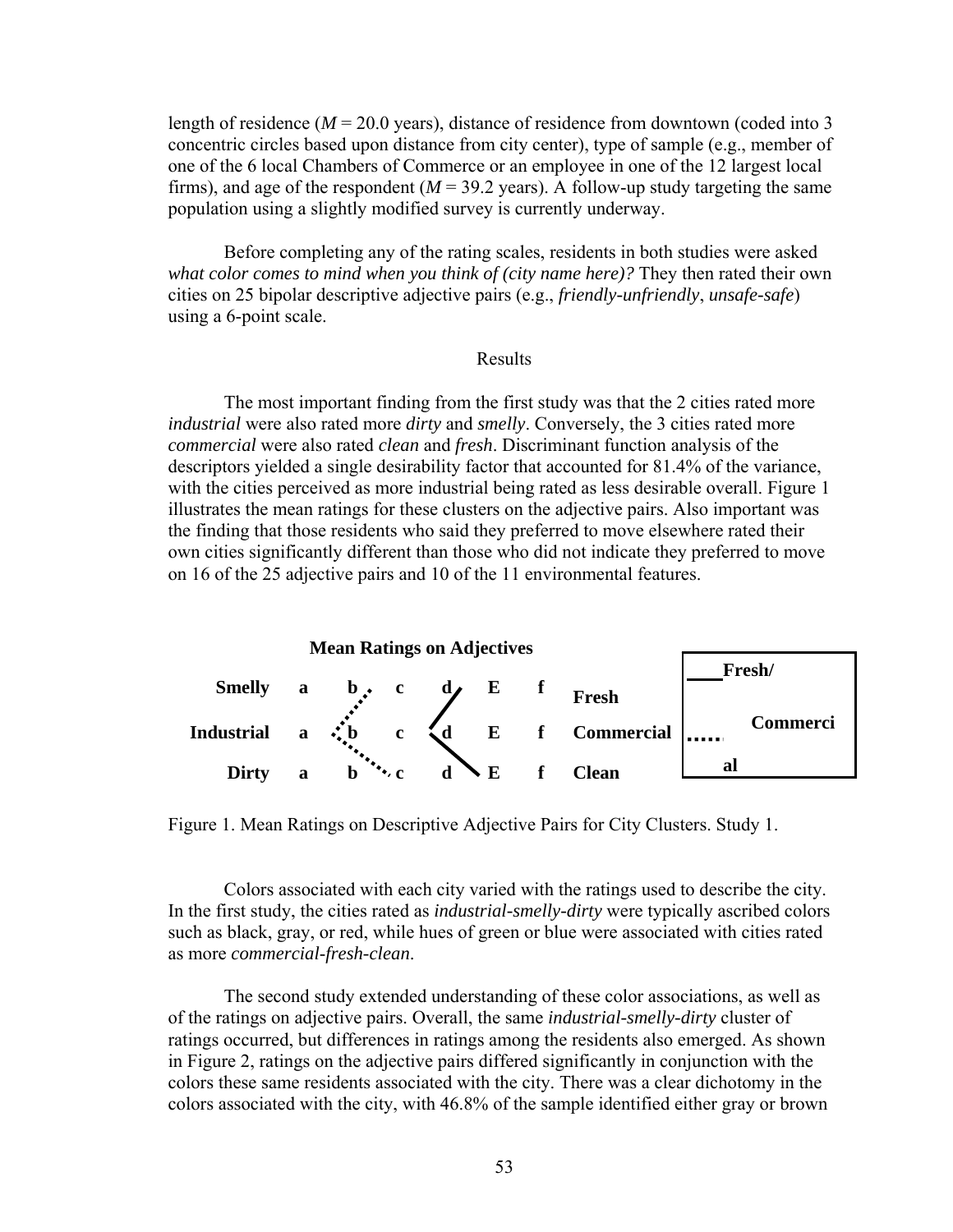with the city while another 43.1% thought of green or blue for the same city. Length of time living in or near the city led to another significant difference for color associations, with those in the area 30 years or longer the most likely to use either blue or green as a color for the city. Those living in the area less than 10 years choose gray 45.0% of the time.



Figure 2. Modes for Select Adjective Pairs based upon Color Association. Study 2.

Place of residence played a significant role in ratings on the adjective pairs, with the highest number of significant differences in adjective ratings occurring for place of residence. Twenty-one of the 25 adjective pairs were rated differently based upon the participant's place of residence. In general, the people who lived closer to the downtown area also rated the city as having changed more in the past 5 years and perceived the changes as desirable ones.

### Discussion

 The images that emerged from ratings on descriptive adjective pairs in this research reflect meaningful representations of the "city of the mind" for the residents in an area. There were also consistencies in associations of industrializationcommercialization with color for each city. The centrality of industrial-commercial as a descriptive pair for the city suggests it is an important defining characteristic for a city. This supports Schmitt (2006), who emphasized that consumer experiences are affective and holistic in nature. Boush and Jones (2006) had suggested that meaningfulness of brand images extends to the colors or sounds associated with the product; the findings here also support such a conclusion for images of cities.

 Relating experience to perceptions of a city involves both the central and peripheral routes to information processing (Petty & Cacioppo, 1986). The peripheral route for information processing is exemplified by reliance upon geographical and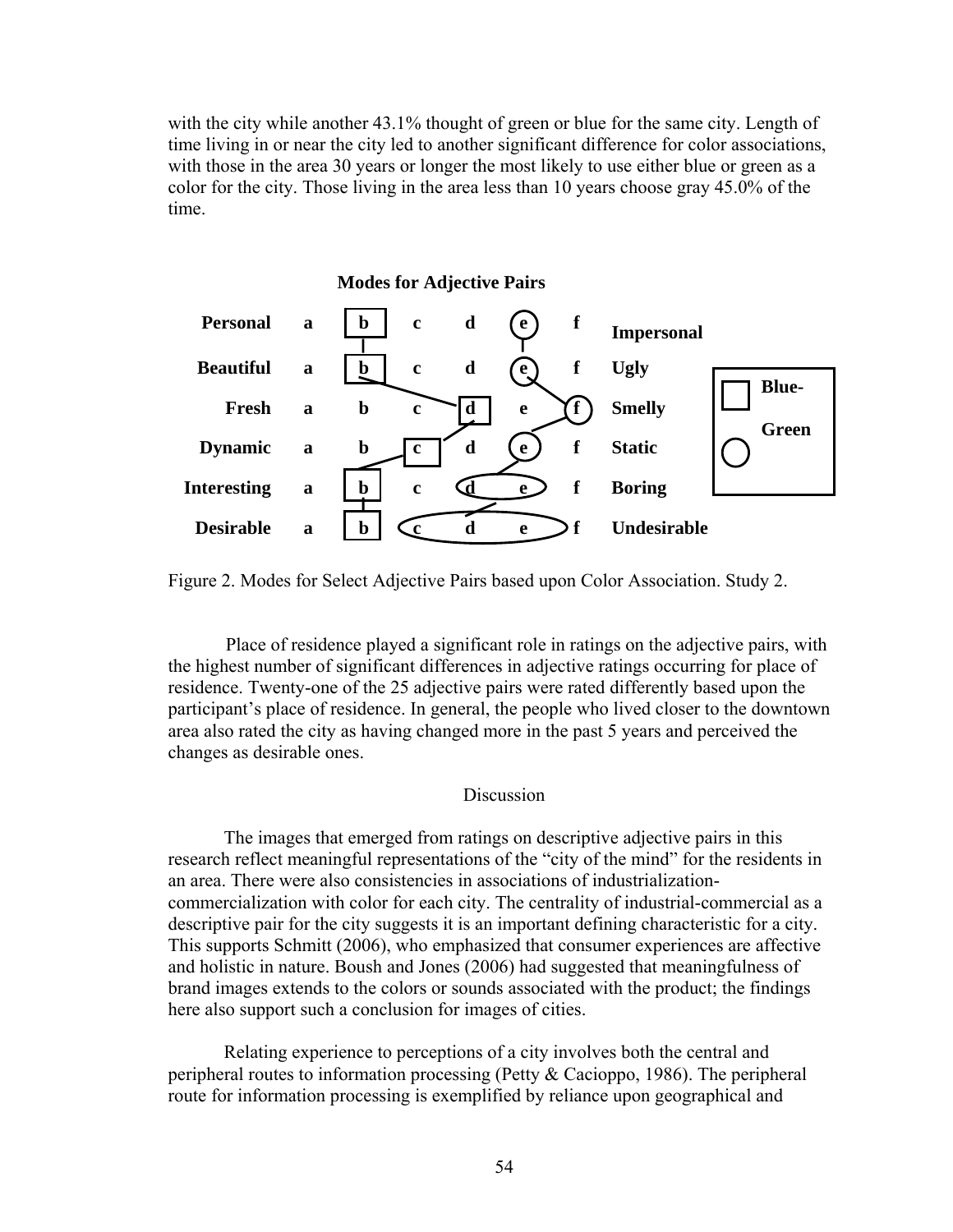architectural features, especially in the images of non-residents. Wayfinding maps and the visibility of tall or new buildings along the major thoroughfares fit with this structural or spatial (Lynch, 1960) component of urban images. For residents, however, the visual aspects of the urban image may recede in importance. Indeed, long-time residents may habituate to the stimuli serving as the basis for perceptions of non-residents; instead, the experiences that make up their everyday lives dominate. Residents should be more aware of the utilitarian or benefit functions of local events and places, as they have had to learn how and where to go to obtain goods and services. Long-term locals will also be more alert to smaller scale changes (e.g., new paint on a neighbor's house, a local store changing ownership), as well as being more familiar with a variety of districts, attractions, or neighborhoods within the city. These all suggest a more central route to information processing for residents. Differences in information processing may be a reason for the discrepancy in images, but it is an important issue to address. Beinert (2001) has suggested that those promoting cities will be at a disadvantage when differences in images exist for residents and non-residents.

 Cognitive dissonance theory may also be relevant to interpretation of the images of cities that emerged in this research. Residents in the first study who would have preferred to move elsewhere used less positive ratings than other residents in the same cities. In addition, in the second study, negative ratings were more likely for those who had lived in the area less time. Of course, restless or dissatisfied residents may leave, so that it is the longer-term residents who remain that rate the city more positively. Or, perhaps residents change their perceptions with longer stays in the area, becoming more positive about the city because they take the time to seek out positive experiences within the community (e.g., becoming familiar with the parks, joining community organizations). This would suggest that the evaluative component of urban images is more dependent upon the characteristics of the person doing the evaluation than upon external criteria. Such a conclusion supports the suggestion by de Monchaux (2001) that the problem with quality of life rating schemas popular in numerous magazines is that the residents are not the ones who rate or rank the places. The criteria are developed and promoted by external "objective" experts.

 Several challenges are suggested by this research. First, branding cities by highlighting positive changes in urban settings requires recognizing differences between images of residents and non-residents. The experience of living in the city is, indeed, different than that of merely "passing through." Another significant challenge is that of enhancing meaningfulness—with all its nonverbal and symbolic components—by making more than merely visually appealing changes to the physical, architectural (i.e., structural) components of the city. This is necessary because residents can be a resource, creating positive word-of-mouth, which is of great value when they interact with the nonresident tourists or visitors, but residents' perceptions may also be more unchangeable. The next study in this series will examine these issues further.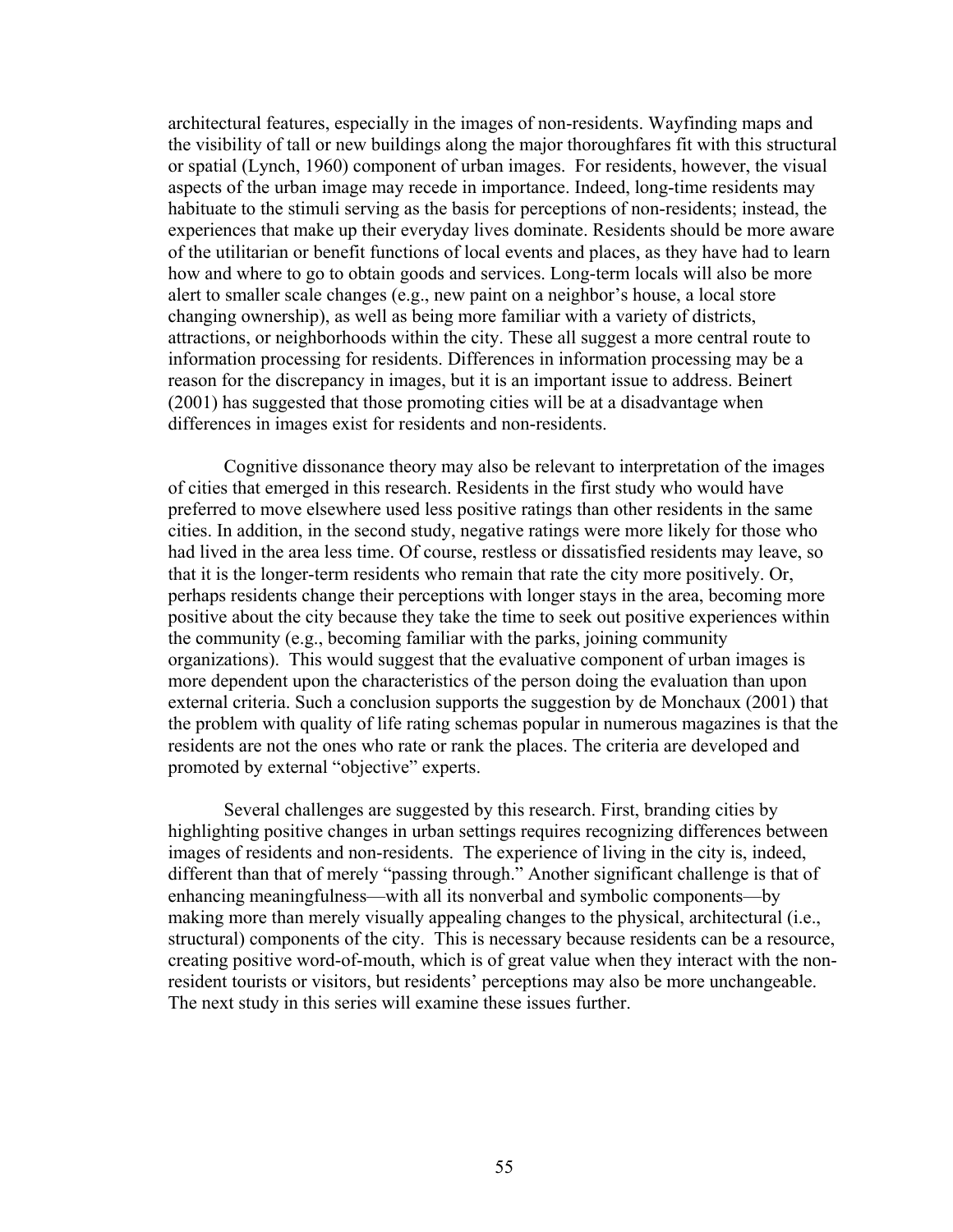#### References

- Beinert, J. (2001). Image construction in premodern cities. In L. J. Vale & S. B. Warner, Jr. (Eds.). *Imaging the city: Continuing struggles and new directions* (pp. 3-32). New Brunswick, NJ: Center for Urban Policy Research, Rutgers University.
- Boush, D. M., & Jones, S. M. (2006). A strategy-based framework for extending brand image research. In L. R. Kahle & C. H. Kim (Eds.), *Creating images and the psychology of marketing communication* (pp. 3-29). Mahweh, NJ: Lawrence Erlbaum Associates.
- de Monchaux, J. (2001). Rating place-ratings. In L. J. Vale & S. B. Warner, Jr. (Eds.). *Imaging the city: Continuing struggles and new directions (pp. 397-418). New* Brunswick, NJ: Center for Urban Policy Research, Rutgers University.
- Hansvick, C. (1978). Comparing urban images: A multivariate approach. In W. E. Rogers and W. H. Ittelson (Eds.), *New directions in environmental design research.* Tucson: University of Arizona.
- Kolb, B. M. (2006). *Tourism marketing for cities and towns*. Boston: Elsevier.
- Kotler, P., Haider, D. H., & Rein, I. (1993). *Marketing places: Attracting investment, industry, and tourism to cities, states, and nations*. New York: Free Press.
- Lynch, K. (1960). *The image of the city*. Cambridge: MIT Press.
- Marconi, J. (1996). *Image marketing: Using public perceptions to attain business objectives.* Chicago: American Marketing Association.
- McLeish, B. (1995). *Successful marketing strategies for nonprofit organizations*. New York: John Wiley & Sons.
- Morgan, N., Pritchard, A., & Pride, R. (2004). *Destination branding: Creating the unique destination proposition* (2nd ed.). Oxford: Elsevier.
- Nasar, J. L. (1998). *The evaluative image of the city.* Thousand Oaks, CA: Sage.
- Petty, R. E., & Cacioppo, J. T. (1986). *Communication and persuasion: Central and peripheral routes to attitude change.* New York: Springer-Verlag.
- Schmitt, B. (2006). From image to experience. In L. R. Kahle & C. H. Kim (Eds.), *Creating images and the psychology of marketing communication (pp. 79-82).* Mahweh, NJ: Lawrence Erlbaum Associates.
- Smith, A. (2006). Assessing the contribution of flagship projects to city image change: A quasi-experimental technique*. International Journal of Tourism, 8,* 391-404.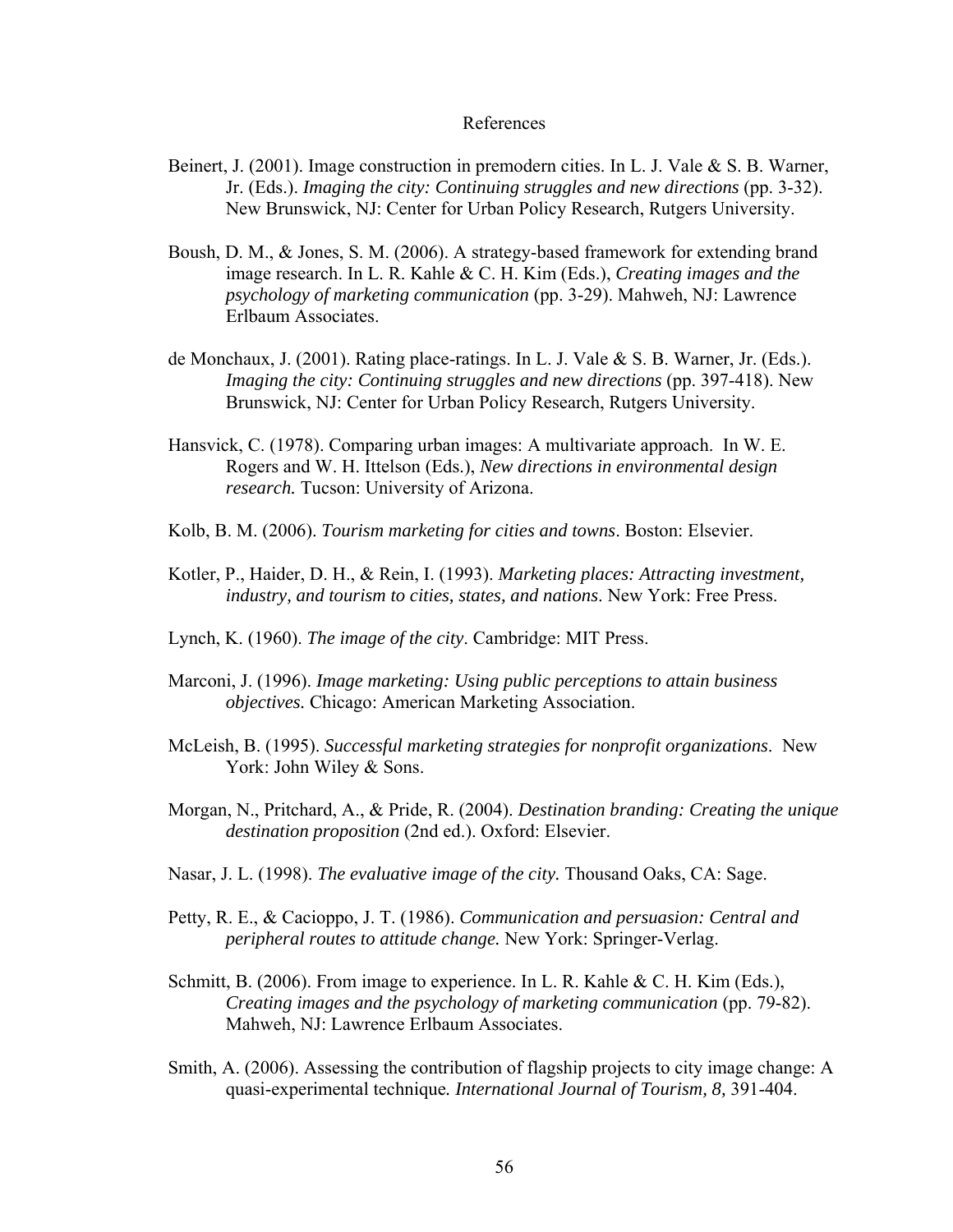- Smyth, H. (1994). *Marketing the city: The role of flagship developments in urban regeneration.* London: Chapman & Hall.
- Swarbrooke, J., & Horner, S. (2007). *Consumer behaviour in tourism* (2nd ed.). Oxford: Elsevier.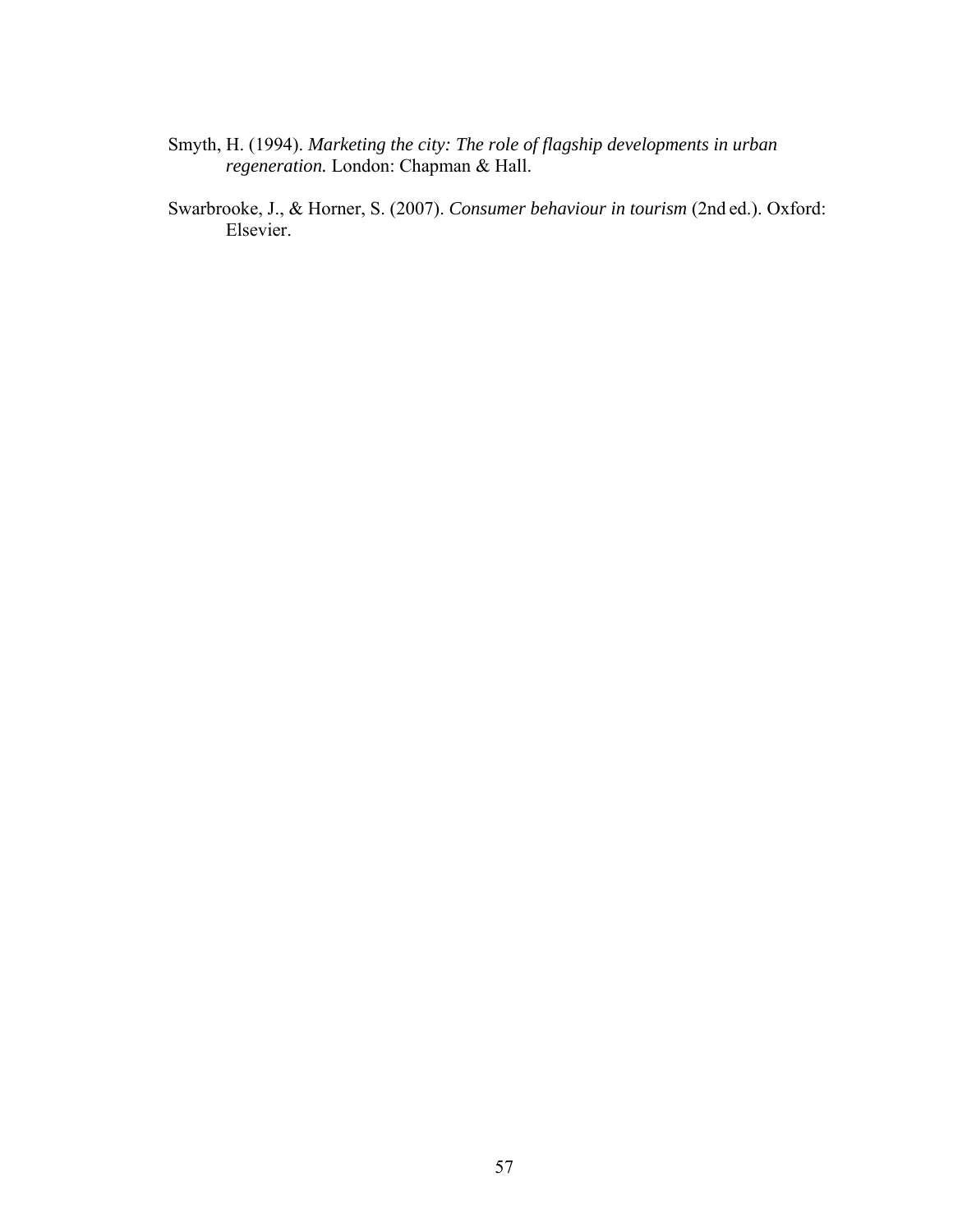#### Perceived Entitativity of Family Brands

## Joseph W. Chang *Malaspina University-College*

 Research in social cognition has recently paid a considerable amount of attentions to the influence of perceived entitativity on the impression formation of social groups. The concept of perceived entitativity was also just implemented to the research domain in family brand evaluations. Research results indicate that high (vs. low) entitative family brands are more favourably evaluated, and perceived entitativity yields asymmetric reciprocal effects on family brand evaluations, which parallel to the result of group perceptions in social cognition. As categorization is the basis of stereotyping and judgments, the research results also suggest that, as with social groups, family brands with various perceived entitativity are categorized differently, which leads to the asymmetric reciprocal effect on family brand evaluations. Therefore, this research is to examine the applicability of the eight entitativity measures in group perceptions for family brand evaluations.

 Eight measures of perceived entitativity including interaction, importance, outcomes, goals, similarity, duration, size, and permeability are utilized to cluster 40 prominent family brands (e.g., Coca-Cola, Microsoft, IBM, etc.) selected from the Top 100 Global Brands of BusinessWeek 2006. Around 200 students (valid samples) are to be invited to answer computer-adopted questionnaires in laboratory settings. Correlation analysis, factor analyses, regression analysis, cluster analysis, and multidimensional scaling (MDS) are to be performed to determine appropriate measures, and form dimensions, of perceived entitativity for the categorization of family brands. As with social groups, it is expected that the majority of the antecedents are valid determinants for the perceived entitativity of family brands, except for the antecedent of permeability.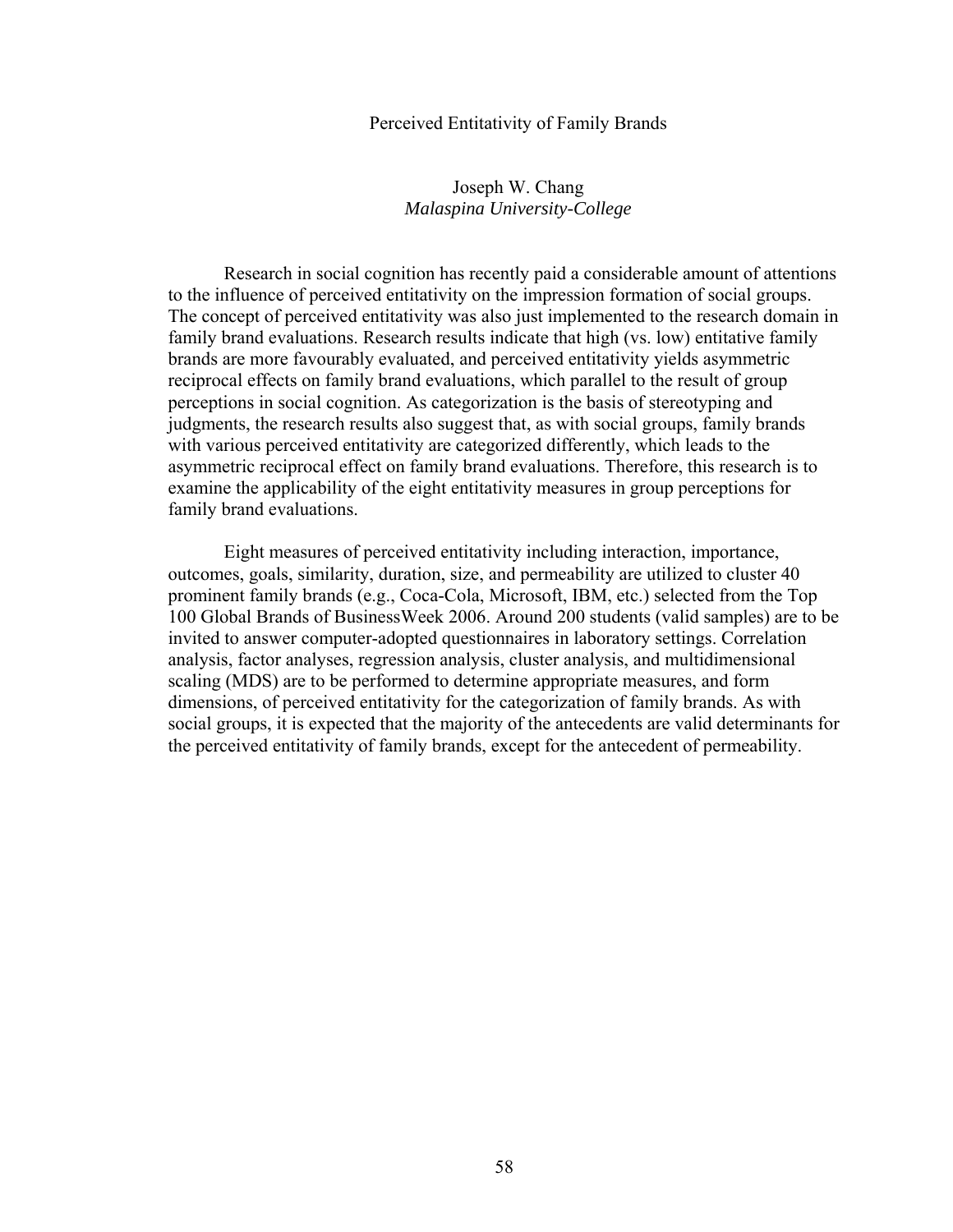### What Have You Done for Me Lately? The Effect of Gender on Gay Consumers' Perceptions of Gay-Friendliness

Gillian K. Oakenfull *Miami University* 

Michael S. McCarthy *Miami University* 

Numerous commercial studies have claimed that gay consumers are more loyal to gay-friendly companies. In a recent nationwide study, 70% gay respondents say they are extremely or very likely to consider a brand that is known to provide equal workplace benefits for all of their employees, including gays and lesbians. Half of gay respondents also report they are extremely or very likely to consider brands that support nonprofits and/or causes that are important to them. Each year, the Human Rights Campaign's Corporate Equality Index rates companies on a scale from zero to 100 based on their treatment of GLBT workers, customers and investors. However, little is known about how gay customers perceive the gay-friendliness of companies and what factors may influence their perceptions.

Researchers in the social sciences have suggested that males and females identify differently as gay, with gay males holding a more sexual identity while lesbians identify more socio-politically (Rich, 1980; Eliason 1996). However, as has been common practice in corporations' treatment of the gay market, no consideration has been made for how gender, and its differential effect on gay identity, may affect how gay consumers evaluate the gay-friendliness of a brand. Additionally, consumer researchers have yet to examine the influence that gender may have on gay consumers perceptions of the gayfriendliness of a brand.

 In a study of 395 gay and lesbian consumers in the US and Canada, representing the largest sample of gay consumers in academic research to date, we examine the effect of gender on the importance that gay consumers place on various dimensions of gayfriendliness and on their evaluations of the gay-friendliness of a brand.

 Using Tuten's (2006) conceptualization of gay-friendliness, we examine the importance placed by gay males and lesbians on five gay-oriented corporate activities – (i) domestic partner benefits, (ii) corporate support of gay organizations and social causes, (iii) ads in gay media, (iv) gay-oriented ads in gay media, (v) gay-oriented ads in mainstream media.

While we find that lesbians consider all gay-oriented activities to be more important than do men, as hypothesized due to the more socio-political nature of lesbian identity, we find that lesbians appear to place significantly more importance on nonadvertising-related activities than do gay men. Additionally, media placement appears to play a much stronger role for gay males than it for lesbians in determining a company's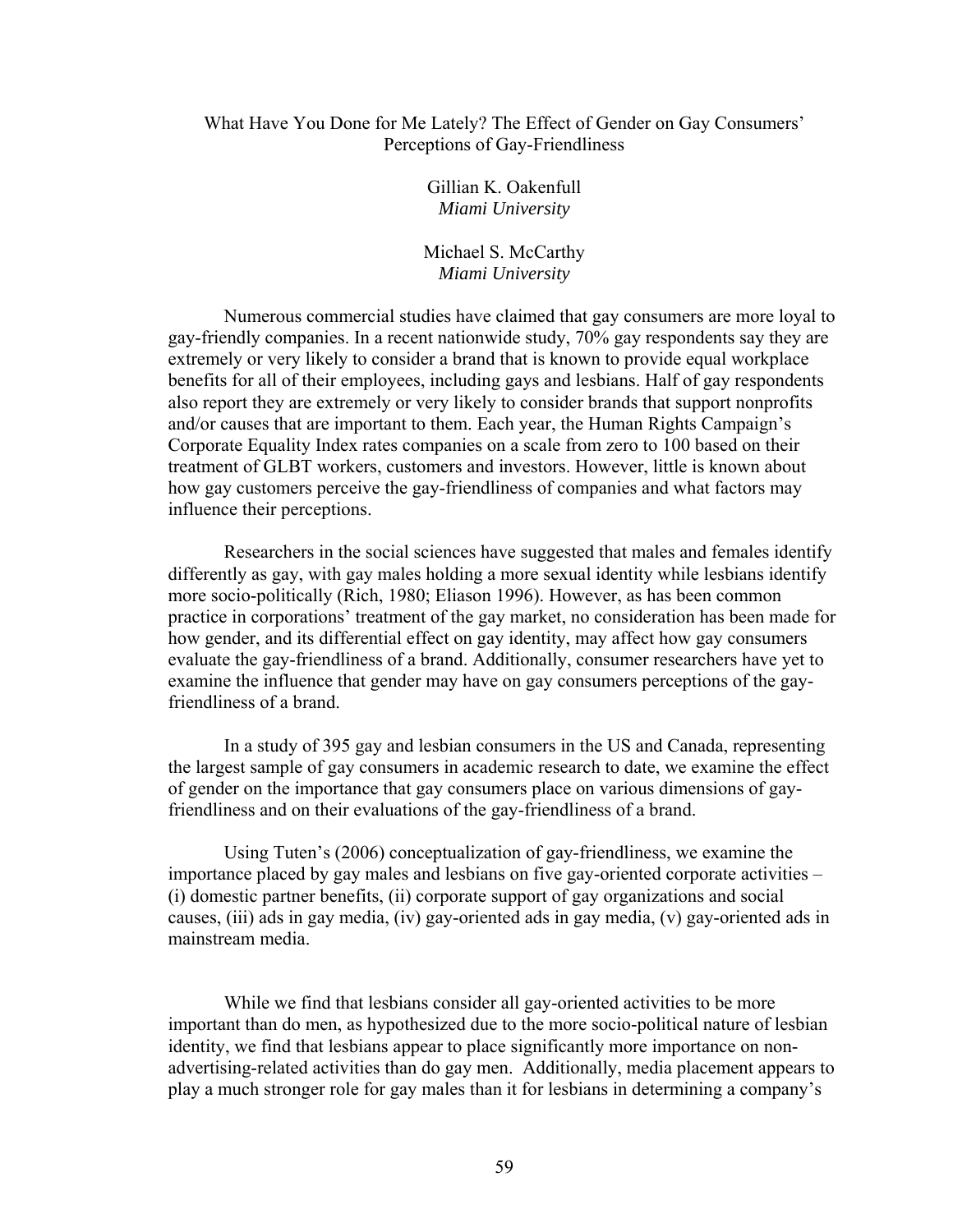gay-friendliness. While lesbians consider gay advertising in mainstream media to be equally as important as advertising in gay media, gay males consider advertising in gay media to be more important than gay advertising in mainstream media.

Additionally, our results indicate that gender plays a moderating role in gay consumers' perceptions of the likelihood that a company would be involved in gayfriendly activities. Interestingly, while lesbians consider all gay-oriented marketing activities to be more important to their consideration of a corporation's gay-friendliness than do gay males, when asked about the Starbucks brand, they generally perceived the company to be less likely to engage in all gay-oriented marketing activities than did gay males. Once again, a significant gender difference was found in lesbians' and gay males' perceptions that companies would be involved in all non-advertising related gay-oriented activities. Gay males perceive Starbucks to be significantly more involved in nonadvertising activities than do lesbians.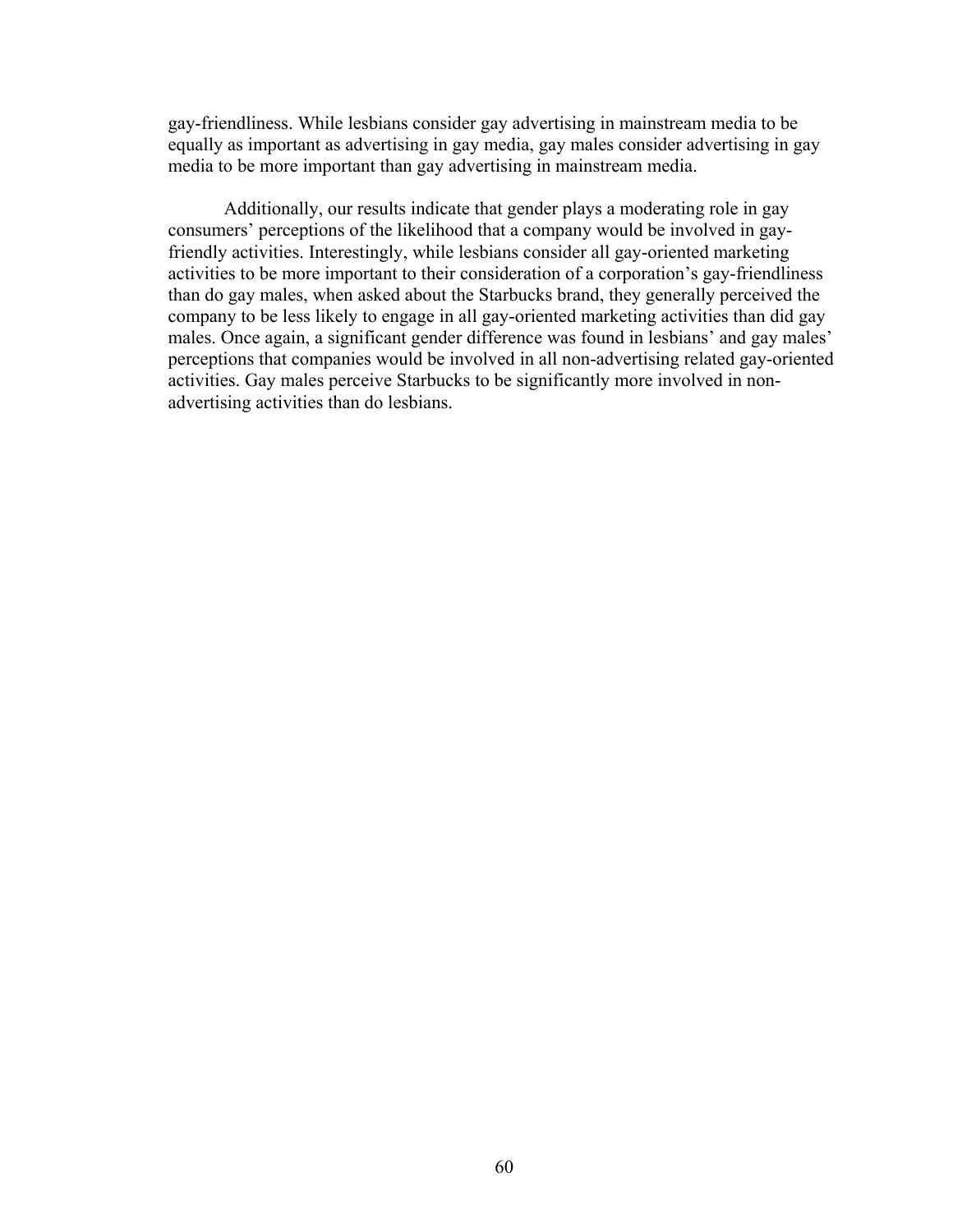### Celebrity Endorsement in Women's Magazines: Evidence of a Corporate Social Responsibility Concern

Jacqueline Granleese, *University of East Anglia* 

# Chia-fang Liu, *University of East Anglia*

 Atkins & Block (1989) ascertain that the audience will evaluate both the advertisements and the image of the product advertised more favourably when celebrities are used to endorse products. A celebrity endorser is "*any individual who enjoys public recognition and who uses this recognition on behalf of a consumer good by appearing with it in an advertisement*" (McCracken, 1989, p. 310). Celebrity endorsements can: enhance consumers' recall of the products and brand names **(**Friedman & Friedman, 1979); increase credibility of the advertisements and stimulate a positive attitude towards the product or brand among a targeted consumer base (Kamins, Brand, Hoeke & Moe, 1989; Goldsmith, Lafferty & Newell, 2000); and influence the profitability of endorsed products by producing above-average sales and profits, resulting in declines in growth in sales and profits of competitors (Mathur, Mathur & Rangan, 1997).

 Similarity, likeability and physical attractiveness are three source features that advertisers look for when selecting a celebrity endorser. If an advertisement is delivered by an endorser who shares similar needs, goals, interest and lifestyles with the audience, the message is easier for the audience to understand and accept (Kelman, 1961). Source credibility (Baker & Churchill, 1977; Kahle & Homer, 1985), and source attractiveness (Kamins et al. 1989; Bower & Landreth, 2001) predict celebrity endorsement effectiveness. The credibility of endorsers is affected by the match between endorsers and the products. McCracken (1989) developed a "meaning transfer process" model to elucidate the ways in which meanings can be transferred from celebrity endorsers to the brands. As through the meaning transfer process "*the meanings associated with the celebrity become associated with the product in the mind of the consumer and the consumer acquires the meaning in the product through consumption*" (Gwinner, 1997, p.147). Choi, Lee & Kim (2005) argue there must be a meaningful relationship or match up between the celebrity, the audience and the product known as the "match up hypothesis" (Kahle & Homer, 1985).

 Advertisements are more effective when the dominant characteristics of the celebrity's image and the product's purpose are congruent (Kahle & Hommer, 1985; Kamins, 1990). If the source is considered as expert and trustworthy, it is more likely to persuade the audience (Belch & Belch, 2001). Erdogan, Baker & Tagg (2001) found the importance of a celebrity's characteristics (trustworthiness, expertise, physical attractiveness, familiarity, and likeability) varies according to product type. Further, they argue "*Match-up Hypothesis research may have to extend beyond attractiveness and credibility toward a consideration and matching of the entire image of the celebrity with the endorsed brand and the target audience*" (Erdogan et al., 2001, p.41).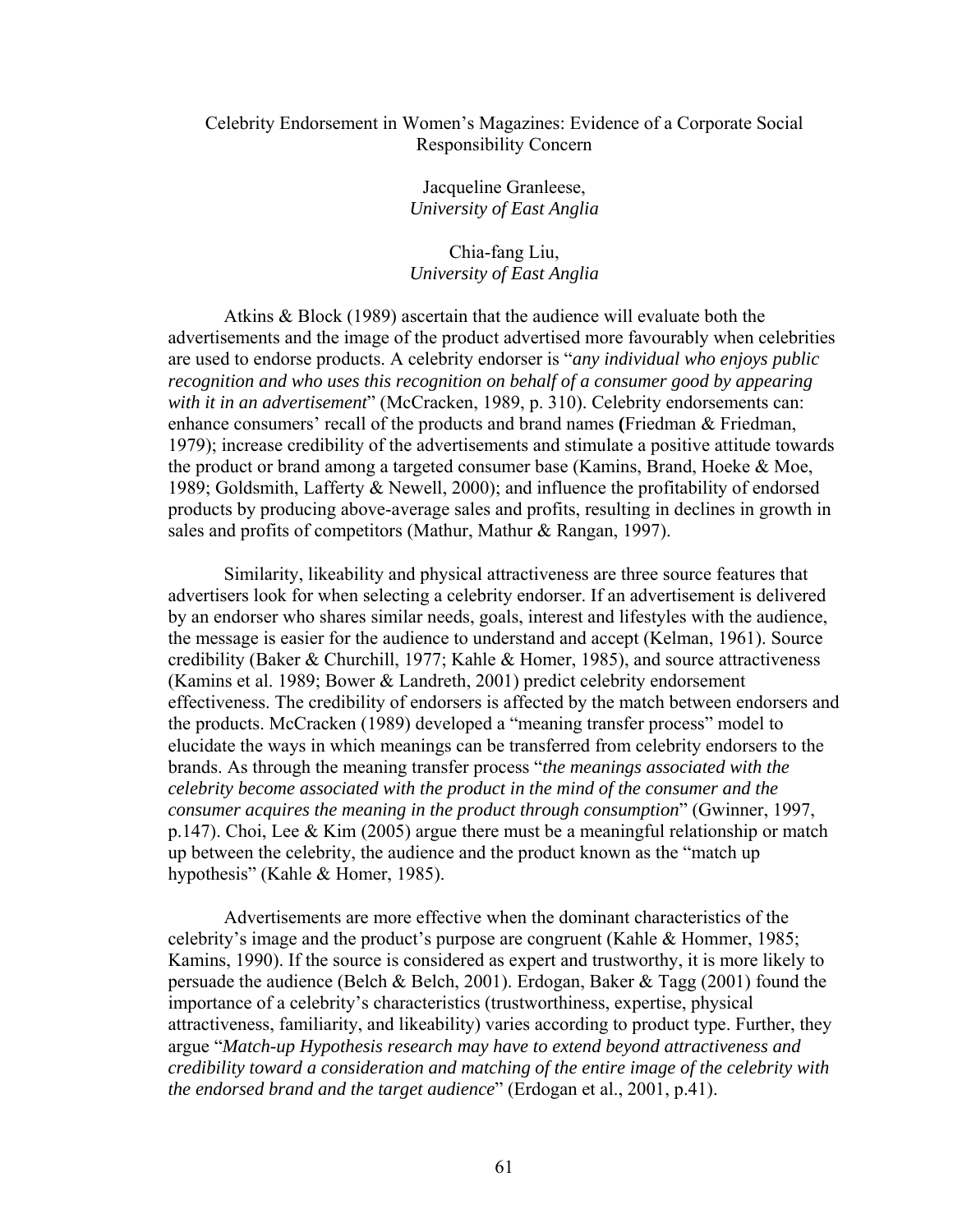Given this plethora of research, it is unsurprising that between 1979 and 2004, the use of celebrity endorsers in advertisements increased from 15 percent to approximately 25% of all advertisements in the USA, and roughly 70% of advertisements in Japan (Hsu & McDonald, 2002; Silvera & Austad, 2004). Is there a downside however to the use of celebrity endorsers? When a celebrity is known for a particular role or kind of role might certain roles present corporate social responsibility (CSR) concerns. Hopkins defines CSR as being "*concerned with treating the stakeholders of the firm ethically or in a socially responsible manner. Stakeholders exist both within a firm and outside. The aim of social responsibility is to create higher and higher standards of living, while preserving the profitability of the corporation, for its stakeholders both within and outside the corporation*"(Hopkins, 2005, p214). One proposition is that the corporation's only responsibility is to maximize profits for shareholders, and that corporate responsibility runs counter to the philosophy of free enterprise. Proponents of CSR, however, argue that preoccupation with short-term financial returns results in profit loss over the long term, and that corporations ultimately succeed or fail on the basis of public trust and support. For them CSR adds value to and is in the interest of the business (Morton, 2003). What is clear is that companies can no longer afford to ignore CSR as it helps integrate companies into the social environment of communities by developing bonds between the organization, its employees and the local citizens. It helps a company build reputational capital (Briggs & Verma, 2006). Given this it is surprising that there is a paucity of research in relation to advertising and CSR, especially in relation to celebrity endorsed advertisements.

 This study addresses this omission by analysing the prevalence (extent and frequency) of celebrity endorsed advertisements in women's magazines, the characteristics of the celebrity endorsers and the products that they endorse. Further it explores what is signified in their use by asking consumers about the meanings conveyed to answer the question "Are advertisers and their brands being socially responsible in the messages they convey to sell their products?" Specifically it addresses the messages, values and themes being conveyed by celebrity endorsement, comments on the implications of what is being signified and considers if there are corporate social responsibility concerns in the use of celebrity endorsers.

 Nine monthly UK women's magazines published in July 2006 were randomly chosen for inclusion in the study: Vogue, Instyle, Cosmopolitan, Red, Eve, She, Marie Claire, Easy Living, and Company. The prevalence and nature of all advertising was systematically observed, recorded and quantified. Content analyses of these observations enabled product categories to be devised for all advertisements in order to identify the prevalence of celebrity endorsed advertisements within product categories. The most frequently deployed celebrity endorser was identified and a questionnaire devised using both closed and open questions to survey consumers as to the meanings signified by this celebrity's photograph. The questionnaire data were analysed using SPSS and content analyses for the open questions comparing descriptions for those who knew her with those who did not.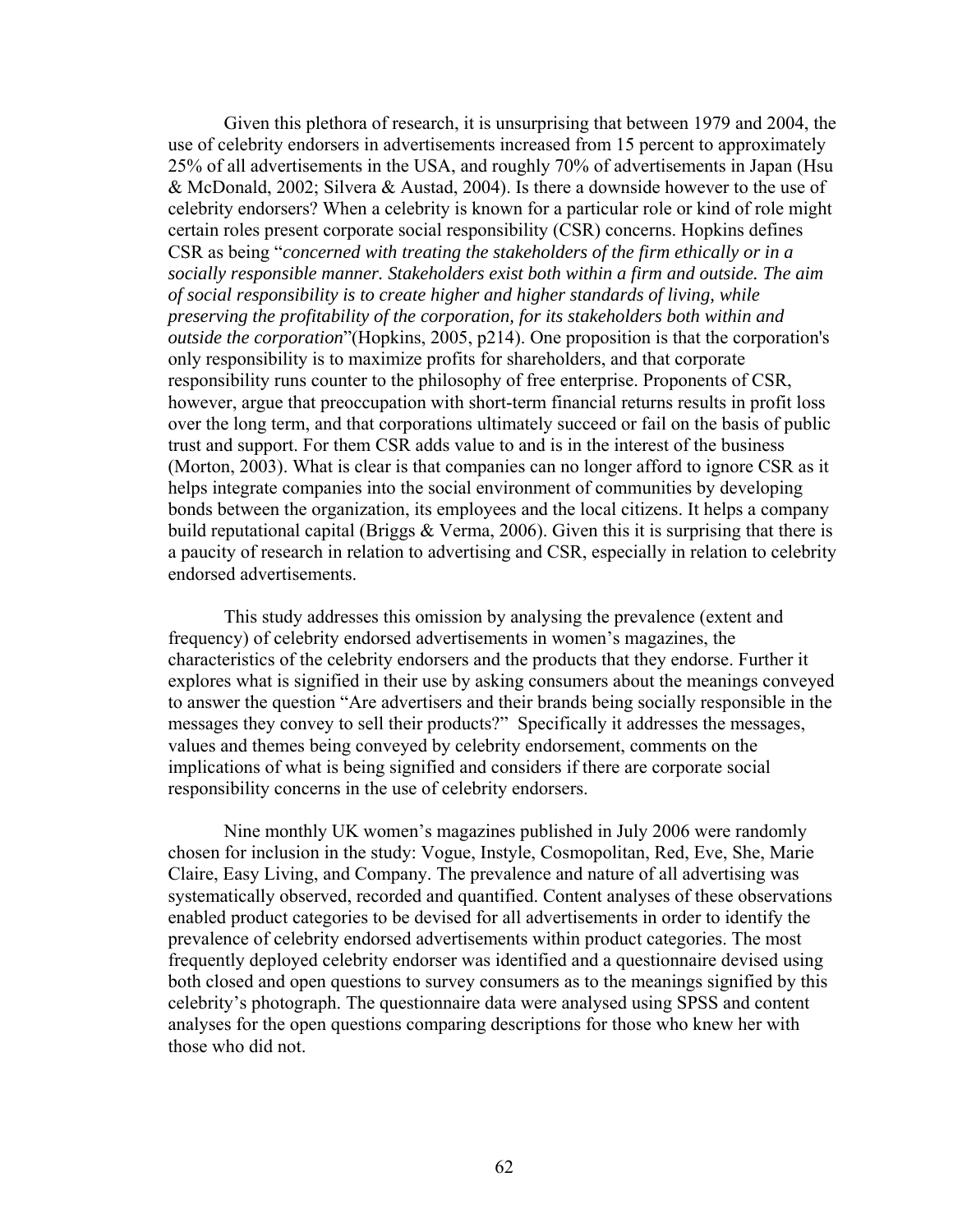Celebrity endorsers were only found in advertisements of one page and over. Per monthly women's magazine, the average number of pages is 250, including 100 pages of adverts of whom 83 are of 1 page and over, while the average number of advertisements is 159 with 47% (N=67) being of 1 page and over**.** Across all magazines 606 1 page and over advertisements were found and eight product categories identified: fashion (bags/clothes/sunglasses/jewels/watches), beauty (make up/ skin care), perfume, hair products (shampoo/conditioner/ hair styling/ hair dyes), toiletries (shower gel/ toothpaste/ antiperspirant), foods (water/chocolate/alcohol), cars and consumer products (contact lenses/ cameras/ condom/ mobile phones/others) Some product types (bags/clothes/sunglasses/jewels) and product categories toiletries (shower gel/ toothpaste/ antiperspirant), foods (water/chocolate/alcohol), cars and consumer products (contact lenses/ cameras/ condom/ mobile phones/others) were dropped from further analyses at this point because they did not have celebrity endorsers.

 Only 56 advertisements contained celebrity endorsers**.** Comparing advertisement type totals with those celebrity endorsed, hair dyes have the highest proportion of celebrity endorsements (45.45 %) followed by advertisements for shampoo/conditioner (25.71%), skin care (24.47%), make up (21.57%), hair styling (17.39%) watches (15.38%) and perfume only 5.71%. Forty-two of the celebrity endorsed advertisements fall under the L'Oreal corporation's remit with 23 of these advertisements being for skincare (Perfectslim = 9, Nutrisummer = 5, Sublime Bronze = 3, Solar = 2, Collagen Filler  $=$ 2, Revitalift  $=$ 1, Pure Zone  $=$ 1), 9 for hair conditioners (Elvive Anti-breakage  $=$ 6, Elvive Nutrigloss =3), 2 for hairspray (Elvive Elnett), 5 for hair dye (Recital Preference =3, Couleur Experte =2) and 3 for make-up (Volume Shocking Mascara). Maybelline feature their Moisture Extreme Lipstick 6 times, Revlon their Fabulash twice as do Tissot their T+ watch and Softsheen.Carson their Dark & Lovely hair relaxer. Dior and Givenchy feature once each with their J'adore and Very, Irresistable perfumes respectively.

 Of the 56 advertisements, 41 feature actors/actresses (73.21%), 13 employ models (23.21%), and two employ a singer as an endorser (3.56%). Thirty-two (57.14%) employ celebrities between  $30 \sim 39$ ; 21 (37.50%) feature celebrities age  $20 \sim 29$ ; and only 3 (5.36%) employ celebrities age over 39. Twenty-two feature American celebrities (39.29%), 21 employ European (37.5%), and nine Asian (16.07%). No UK celebrity endorser featured in the 9 randomly selected magazines. In terms of race/ethnicity, 24 of 56 advertisements (42.85%) employ White celebrities; 19 (33.93%) feature Hispanic celebrities; 6 (10.71%) a Chinese endorser; 4 (7.14%) spotlight Black celebrities and 3 (5.36%) employ an Indian celebrity. This suggests that the target audience as a whole is believed by advertisers to identify more strongly with and/or admire the characteristics of the American or European white women.

Most  $(N=10)$  of the 14 celebrities identified only endorse one type of product. Eva Longoria (skincare and hair dye), Penelope Cruz (shampoo/conditioner and hair styling), Charlize Theron (perfume and hair dye) and Laetitia Casta (skincare and shampoo/conditioner) endorse two types of products. Charlize Theron is the only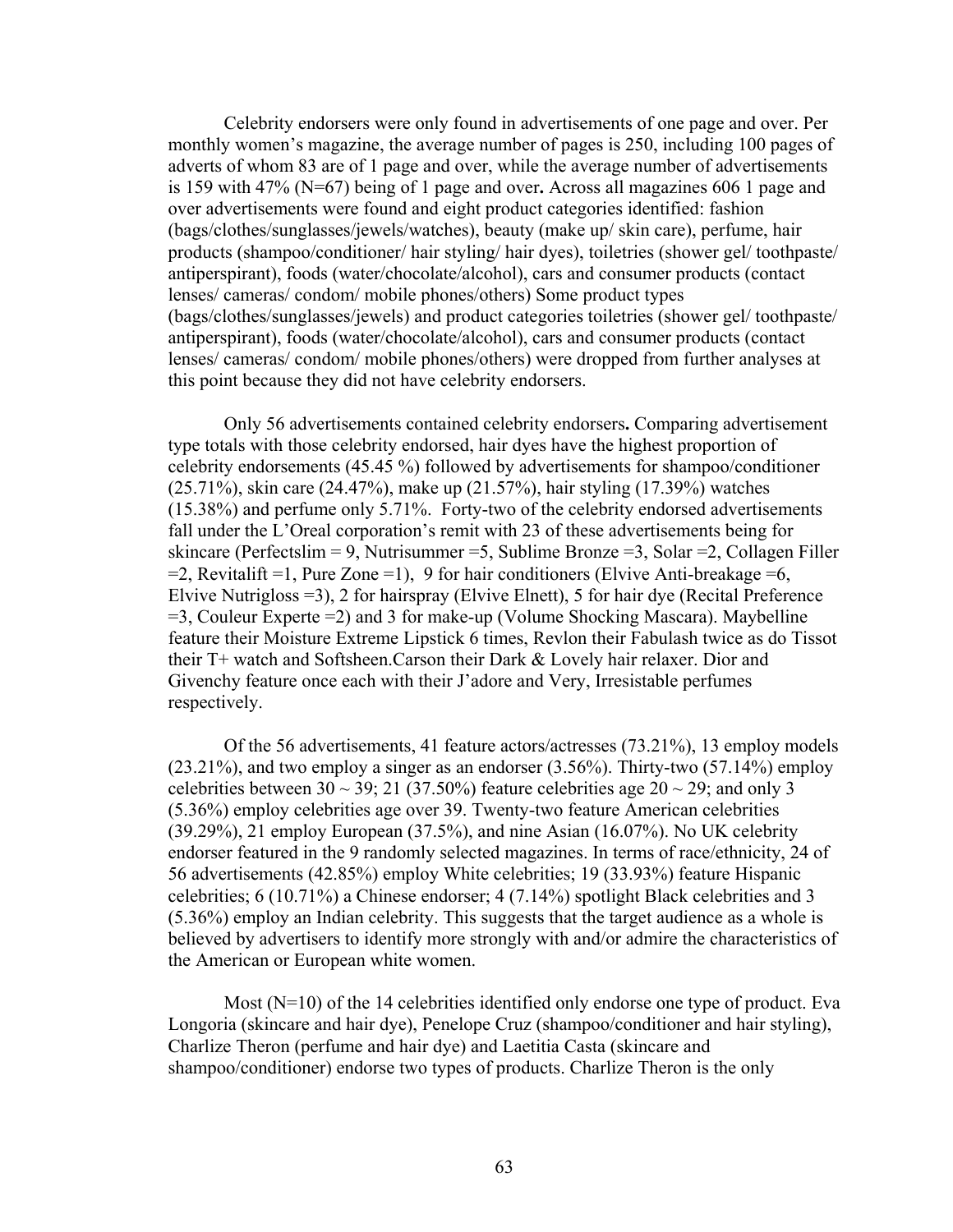celebrity to endorse 2 different brands (L'Oreal and Dior). Only Eva Longoria, Penelope Cruz, Laetitia Casta, and Scarlett Johansson appear more than once in same magazine. Celebrity endorsers are associated with particular brands which appear to match their personal characteristics. The petite and slim Eva Longoria is associated with Perfectslim, a body skincare cream to help get rid of cellulite while the fair skinned Claudia Schiffer is associated with Solar the anti-ageing suncare cream and the oldest celebrity endorser Andie McDowell with Revitalift skin care cream for ageing skin. Their physical characteristics "match" the products they endorse so "transferring associative meaning". As such they have "source credibility" and "source attractiveness", however, it could be argued that for the actresses their "source credibility" and "source attractiveness" to consumers is as much from the roles they play rather than who they are and their physical characteristics.

 Eva Longoria, the actress, is the only celebrity to feature in all 9 magazines so she was chosen for survey purposes. Women were shown a photograph of Eva Longoria. They were asked if they knew who she was, and, if yes, how they knew her. Of the 147 women randomly surveyed Eva is known for her TV character with 81% stating they only know her in her role as "Gabrielle" in the TV programme "Desperate Housewives". "Eva" is described as "glamorous, beautiful, silky, stylish, and feminine" by those respondents who did not know who was in the photograph while those who know her as "Gabrielle" describe her as "sexy, attractive, confident, erotic, desirable, expensive, wilful, immoral, and selfish" This supports the actress's own perspectives. In an interview in the UK weekly magazine, Now, p73 dated 20th September 2006, Eva states that "I'm definitely not like Gabrielle, but I love playing her. She has no moral boundaries." In response to the question what does Eva most like about Gabrielle, Eva states "She does want she wants, when she wants, and how she wants to do it".

 The women surveyed who know Eva Longoria only in her role as "Gabrielle" are "transferring associative meaning" and "matching" to Gabrielle's personality characteristics rather than Eva's personality characteristics as this is how they "know" her. Deploying Eva Longoria in an advertisement as a celebrity endorser is likely to elicit for these individuals associations to "Gabrielle's" personality rather than "Eva's" personality. They simply do not know Eva's personality. Thus advertisers and their brands have an ethical concern with regard to corporate social responsibility. While L'Oreal may be happy to match its brand Perfectslim with Eva, a successful and attractive actress, and so attract women to their product by association with her celebrity lifestyle, are they equally happy for their brand to be associated with the selfish and amoral "Gabrielle"? Moreover, have they a corporate social responsibility to their consumers and society. Are the values typified by "Gabrielle's" personality descriptors, as opposed to those typified by Eva Longoria's, the messages that advertisers should be sending about and to women today to sell their products? While they may argue that they wish consumers to enter into "Eva's" celebrity life-style by using her physical and personality characteristics to sell the product they advertise, it is found here that it is actually "Gabrielle's" life-style consumers are identifying with to sell the product advertised.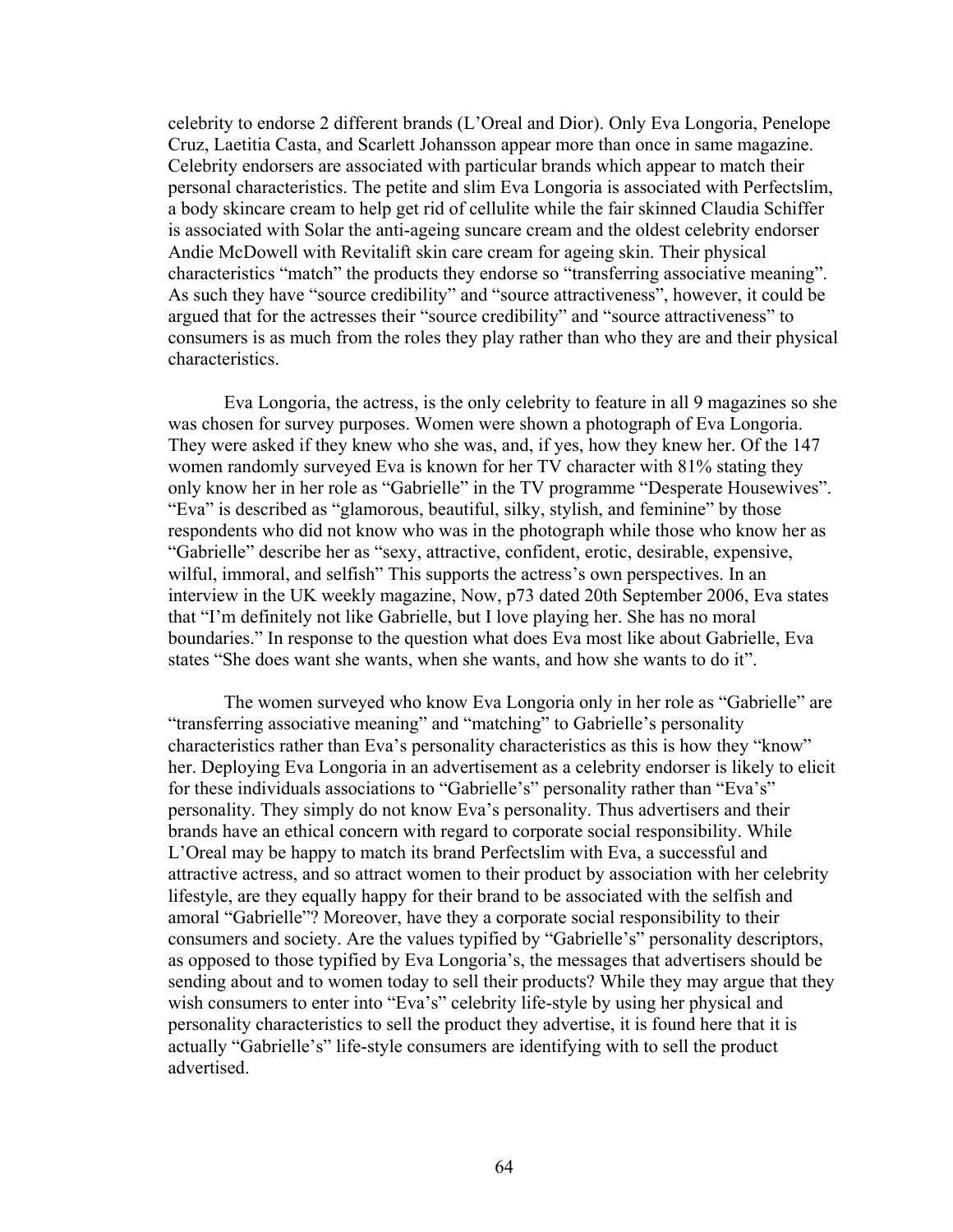#### References

- Atkins, C. & Block, M. (1983). Effectiveness of celebrity endorsers. *Journal of Advertising Research,* 23, 1, 57–61.
- Baker, M. J. & Churchill, G. A. (1977). The impact of physically attractive models on advertising evaluations. *Journal of Marketing Research*, 14, 4, 538-555.
- Belch, G.. E. & Belch M. A. (2001). *Advertising and Promotion: An Integrated Marketing Communication Perspective.* Boston: Irwin/MaGraw-Hill.
- Bower, A. B. & Landreth, S. (2001). Is beauty best? Highs versus normally attractive models in advertising. *Journal of Advertising,* 30, 1, 1-12.
- Briggs, W. & Verma, A. (2006). Sharing the wealth. *Communication World*, 23, 1, 25.
- Choi, S. M., Lee, W. N. & Kim, H. J. (2005). Lessons from the rich and famous: A crosscultural comparison of celebrity endorsement in advertising. *Journal of Advertising,* 34, 2, 85-98.
- Erdogan, B.Z., Baker, M. J. & Tagg, S. (2001). Selecting celebrity endorsers: The practitioner's perspective. *Journal of Advertising Research*. 41, 3, 39-48.
- Friedman H. H. & Friedman, L. (1979). Endorser effectiveness by product type. *Journal of Advertising Research,* 19, 5, 63-71.
- Gwinner, K. (1997). A model of image creation and image transfer in event sponsorship. *Journal of Marketing Review*, 14, 3, 145-158.
- Goldsmith, R E., Lafferty, B. A. & Newell, S. J. (2000). The impact of corporate credibility and celebrity credibility on consumer reaction to advertisements and brands. *Journal of Advertising,* 29, 3, 43-54.
- Hopkins, M. (2006). *CSR and International Development Are Corporations the Solution?* London:Earthscan.
- Hsu, C. K. & McDonald, D. (2002). An examination on multiple celebrity endorsers in advertising. *Journal of Product & Brand Management*, 11, 1, 19-29.
- Kahle, L. R. & Homer, P. M. (1985). Physical attractiveness of the celebrity endorser: A social adaptation perspective. *Journal of Consumer Research*, 1, 4, 954-961.
- Kamins, M. A., Brand, M. J., Hoeke, S. A. & Moe J. C. (1989). Two-sided versus onesided celebrity endorsements: The impact on advertising effectiveness and credibility.

*Journal of Advertising*, 18, 2, 4-10.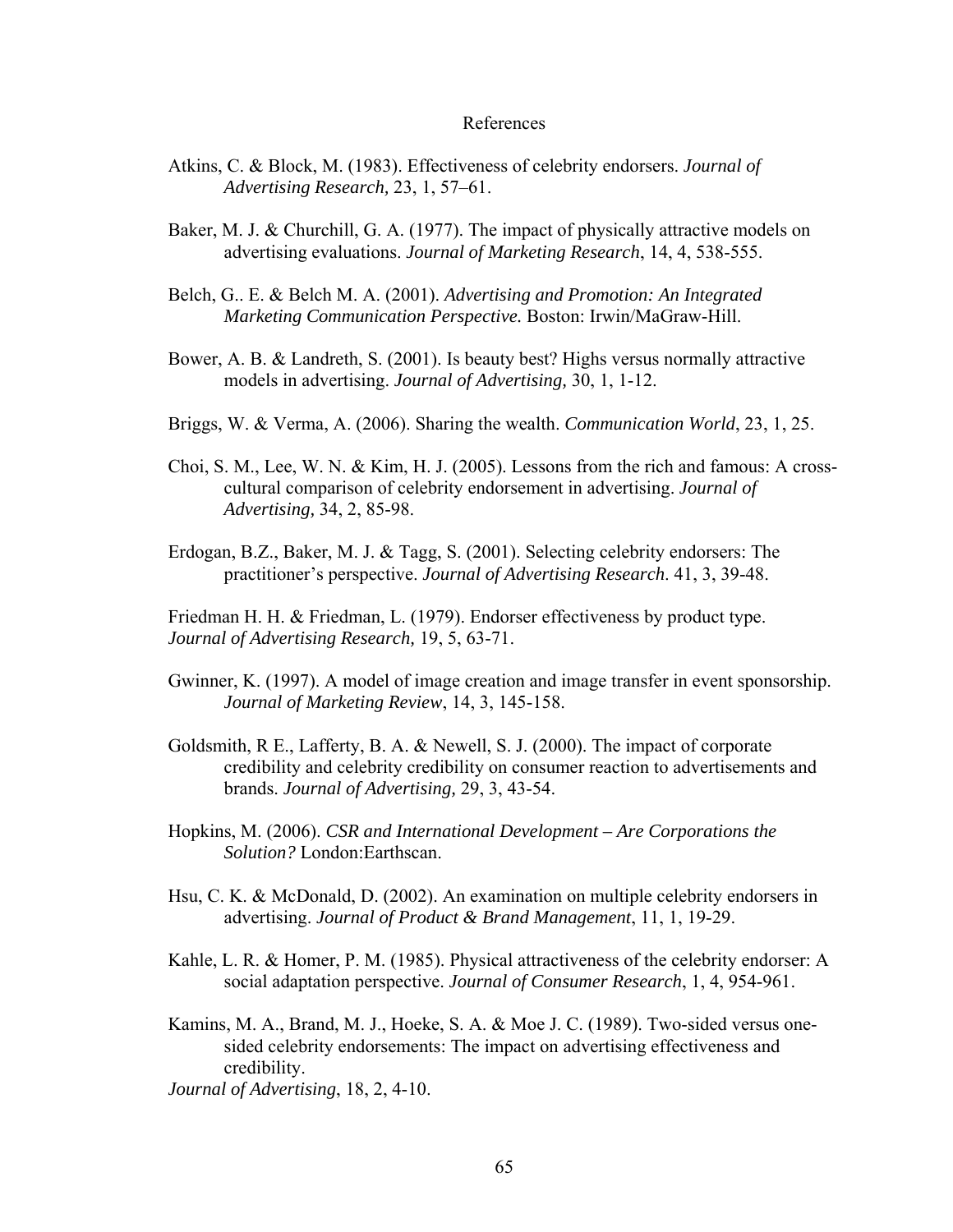Kamins, M. A. (1990). An investigation into the match-up proposition in celebrity advertising: When beauty may be only skin deep. *Journal of Advertising*, 19, 1, 4-13.

- Kelman, H. C. (1961). Process of opinion change. *Public Opinion Quarterly,* 25, 1, 57- 78.
- Morton, C. (2003). *By the Skin of Our Teeth*. London:Middlesex University Press.
- McCracken, G. (1989). Who is the celebrity endorser? Cultural foundations of the endorsement process. *Journal of Consumer Research*, 16, 3, 310-321.
- Mathur, L K., Mathur, I. & Rangan, N. (1997). The wealth effects associated with a celebrity endorser: The Michael Jordan phenomenon. *Journal of Advertising Research*, 37, 3, 67-73.
- Silvera, D. H. & Austad, B. (2004). Factors predicting the effectiveness of celebrity endorsement advertisements. *European Journal of Marketing*, 38, 11/12, 1509- 1526.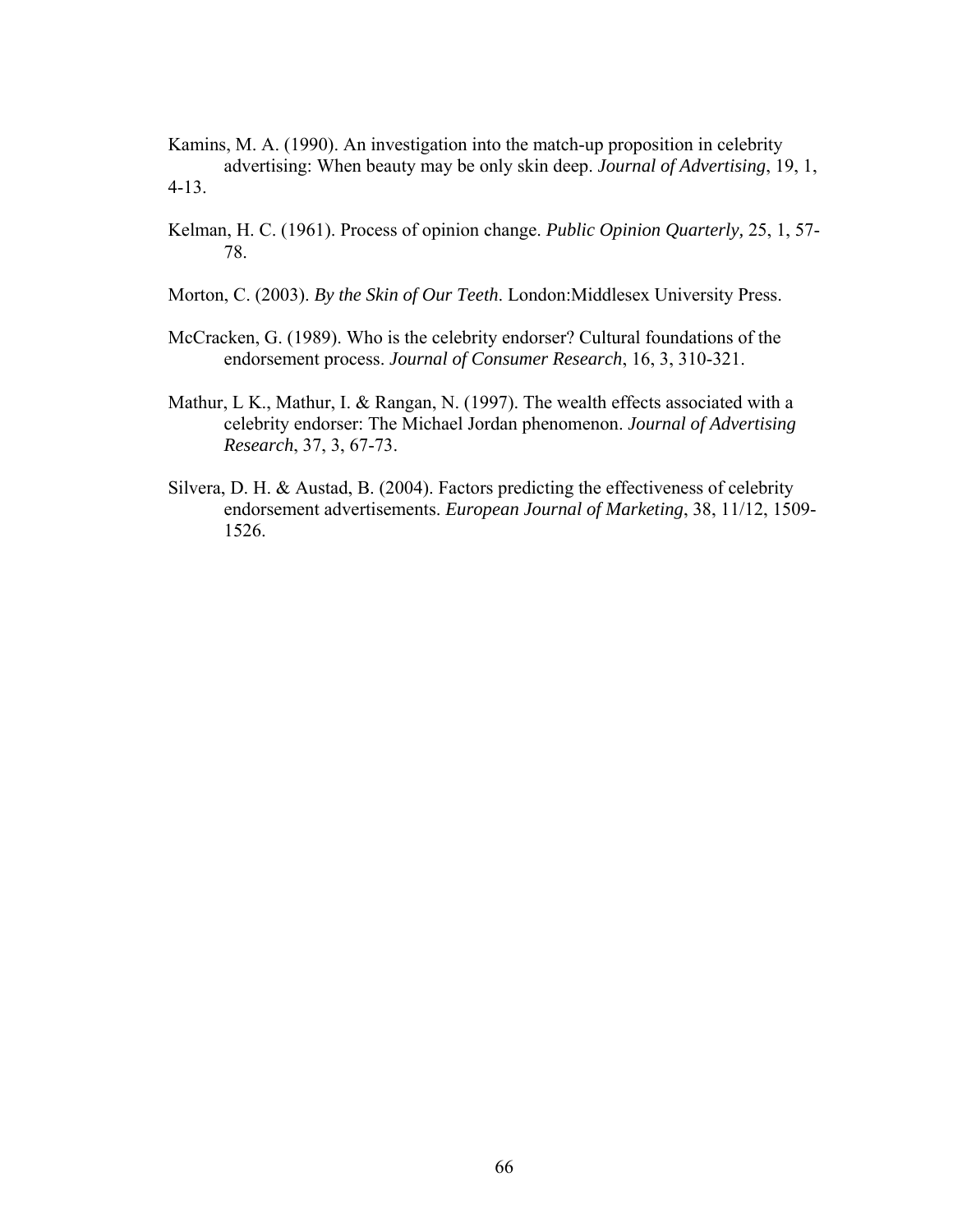Brand and National Culture

Susan Forquer Gupta *Monmouth University* 

Laura Peracchio *University of Wisconsin-Milwaukee* 

Doan Winkel *University of Wisconsin – Milwaukee* 

This chapter reviews culture theory and how it informs brand concepts. Culture is studied in a wide variety of disciplines, each with its own theories, conceptual models and preferred methodologies. There are a number of areas in culture research that can help us to further understand brand issues in the formation of brand cultures as well as cultural differences in branding and brand concepts.

 First, national culture may help us to better understand brand cultures and behaviors. National culture is a concept based upon the philosophy that national borders define distinct culture groups. Research in National culture has developed cultural value dimensions (Schwartz 1994 1997; Hofstede 1980, 2002; Triandis 1980, 1995), including probably the most studied dimension of individualism and collectivism. In addition, the following areas of cultural research are gaining attention in brand research: formation of culture groups, country of origin effects, acculturation, culture change, and global culture. These areas fall under the "values" level of the culture concept.

 Research about material culture and artifacts has primarily included anthropological approaches documenting how a culture acquires goods and the meaning of the goods in the culture. Culture also encompasses communication and language. Studying research in all of these areas can help to inform our knowledge of branding.

Consumer behavior is deeply influenced by culture as is all human behavior (Craig and Douglas 2006). As a result, the influence of culture on consumer behavior toward brands has garnered increased attention and includes investigations into:

- *Perceived brand image*: Brand image and the "appropriation of the meaning of global brands to their own ends, creatively adding new cultural associations, dropping incompatible ones, and transforming others to fit into local cultural and lifestyle patterns" (see Thompson and Arsel 2004, page 631).
- *Brand cultures*: Development of brand cultures, acculturation processes, and corporate versus consumer power over the brand image (Holt, 2002, Thompson 2004).
- *Historical context of brand*: Historical brand image or meaning differs across cultures dependent upon the context of use, availability, and introduction in a culture (Hatch and Rubin 2006).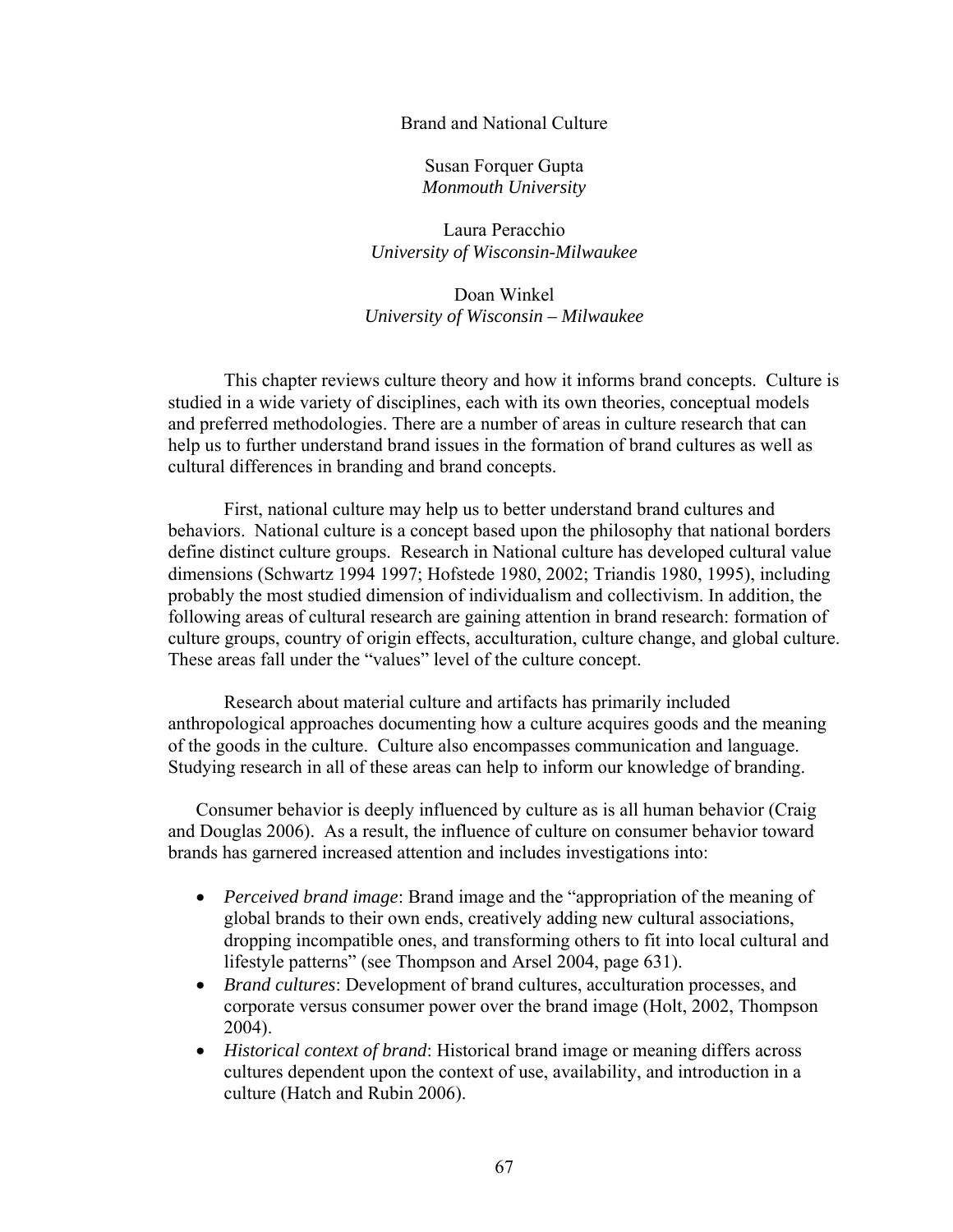- *Perceived attribute differences*: e.g. Cultural differences in preferences of color (Brand marks and packaging) and meanings associated with color (Madden, Hewett, and Roth).
- *Perceived value differences*: e.g. Individualism-collectivism and approaches to life (differing concepts of fairness) (Kagitcibasi 1997; Triandis 1995).
- *Cross cultural differences in gender roles*: (Segall, Lonner, and Berry 1998).
- *Brand Personality Structure (*Sung and Tinkham*, 2005)*

# References

- Bond, Michael H. & Harris, Ed (1988) The Cross-Cultural Challenge of Social Psychology, Cross-Cultural Research and Methodology Series Volume 11, Sage:Newbury Park
- Craig, Samuel C. and Susan P. Douglas (2006) "Beyond National Culture: Implications of Cultureal Dynamics for Consumer Research", International Marketing Review Vol 23: 3 pp. 322-342.
- Hatch, Mary Jo, and James Rubin (2005) "The Hermeneutics of Branding" Brand Management Vol 14:1/2 pages 40-59.
- Hofstede, Geert (1980), Culture's Consequences: International Differences in Work Related Values. Beverly Hills: Sage.
- Hofstede, Geert (2002), Cultures Consequences: Comparing Values, Behaviors, Institutions, and Organizations across Nations. 2<sup>nd</sup> Edition, Thousand Oaks CA: Sage publications.
- Holt, Douglas B. (2002) "Why Do Brands Cause Trouble: A Dialectical Theory of Consumer Culture and Branding" Journal of Consumer Research" Vol 29: (June) 70-90.
- LeVine, Robert A. (1982) Culture, Behavior, and Personality 2nd ed., New York: Aldine Publishing Company.
- Madden, Thomas J. Kelly Hewett, and Martin S. Roth (2000) "Managing Images in different cultures: A cross cultural – National study of color meanings and preferences". Journal of International Marketing 8:4 (January) 90-107.

Parsons, Talcott (1951) The Social System,; The Free Press of Glenco.

Parsons, Talcott (1968) The Structure of Social Action, New York, Free Press

Poortinga, Ype H., Fons J.R. van de Vijver, Richeline, C. Joe, and Jan M.H. van de Koppel (1989) "Peeling the Onion Called Culture: A Synopsis," in Cigdem Kagitcibasi ed. Growth and Progress in Cross-Cultural Psychology, Berwyn: Swets North America Inc., p22-34.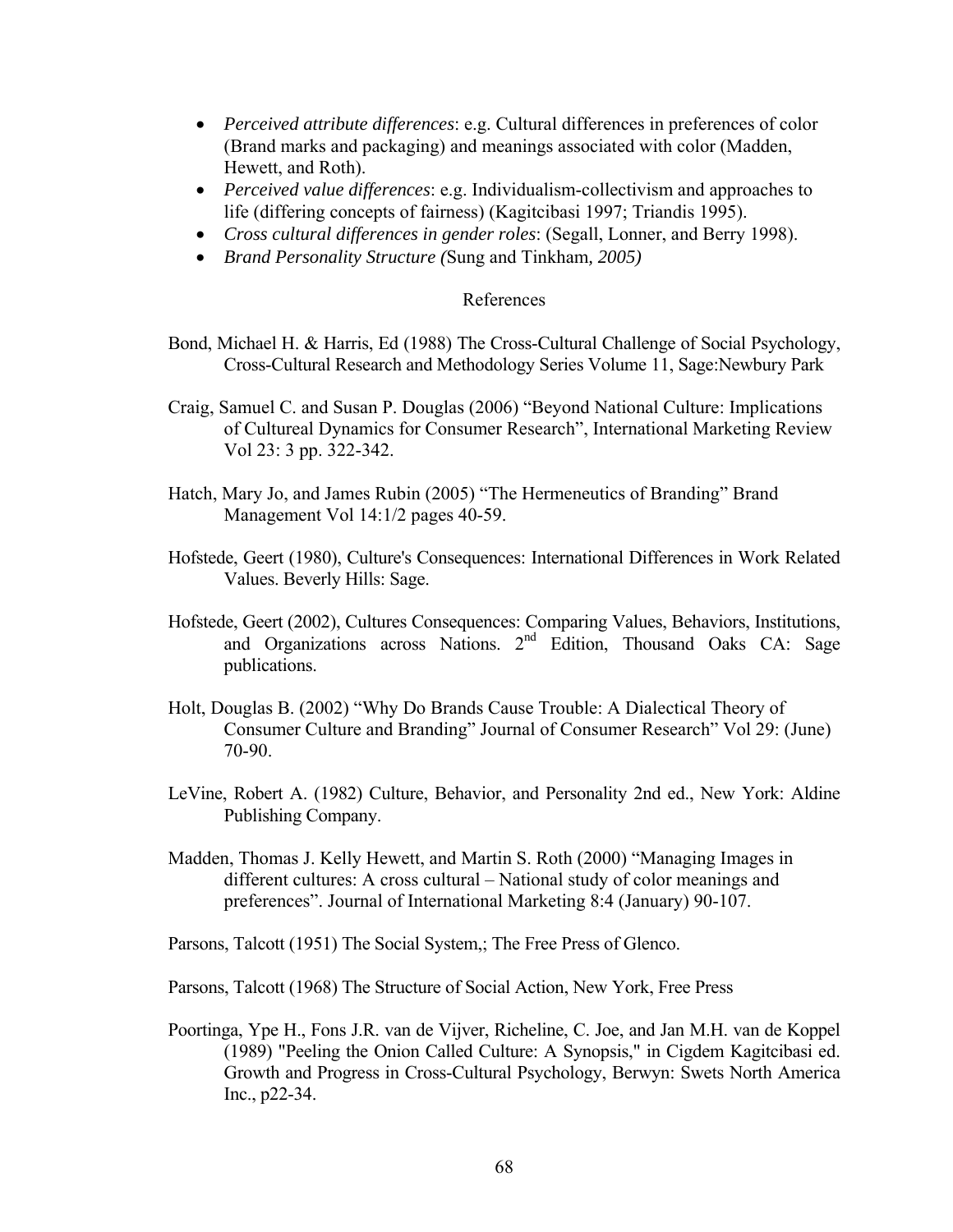- Rohner, Ronald P. (1984) "Toward a Conception of Culture for Cross-Cultural Psychology," Journal of Cross-Cultural Psychology, 15:2 (June) 11-138.
- Schwartz, Shalom H. (1994), "Beyond Individualism/Collectivism: New Cultural Dimensions of Value", in Kim, U., Triandis, Harry C., Kagitcibasi, C.,Choi, S.C. and Yoon, G (eds), Individualism and Collectivism: Theory, Method and Applications, Sage, Thousand Oaks, CA 85-119.
- Schwartz, Shalom H. (1997) "Values and Culture", in Muro, D. Carr, S. And Schumaker, J. (Eds), Motivation and Culture, Routledge New York, NY 69-84.
- Schwartz, Shalom H. and Wolfgang Bilsky (1987), "Toward a Universal Psychological Structure of Human Values," Journal of Personality and Social Psychology, 53:3, 550-62.
- Segall, Marshall H. (1984) "More Than We Need to Know About Culture, But Are Afraid Not to Ask," Journal of Cross-Cultural Psychology 15:2 (June) 153-162.
- Segall, Marshall H, Walter J. Lonner, and john W. Berry (1998) "Cross-Cultural Psychology as a Scholarly Discipline: On the Flowering of culture in behavioral research", American Psychologist 53:10 (October) p 1101-1110
- Smith, Peter B. and Michael Harris Bond (1993) Social Psychology Across Cultures: Analysis and Perspectives, Harvester Wheatsheaf: New York
- Sung, Yongjun, and Spencer F. Tinkham (2005) "Brand Personality Structures in the United States and Korea: Common and Culture-Specific Factors", Journal of Consumer Psychology 15:4 334-350
- Thompson, Craig (2004) "Special Session Summary: Beyond Brand Image, Analyzing the Culture of Brands", Advances in Consumer Research, Vol 31, Page 99.
- Thompson, Craig and Zeynep Arsel (2004) "The Starbucks Brandscape and Consumes' (Anticorporate) Experiences of Glocalization". Journal of Consumer Research, Vol 31 December 631-642.
- Triandis, Harry C. (1980) "Dimensions of Cultural Variation as Parameters of Organizational Theories", International Studies of Management and Organization, Vol 12:4 139-69.
- Triandis, Harry C. (1995) Individualism and collectivism. Westview: Boulder Colorado.
- van de Vijver, J.R., and Giel J.M. Hutschemaekers eds. (1990) "The Investigation of Culture: Current Issues in Cultural Psychology," Tilburg University Press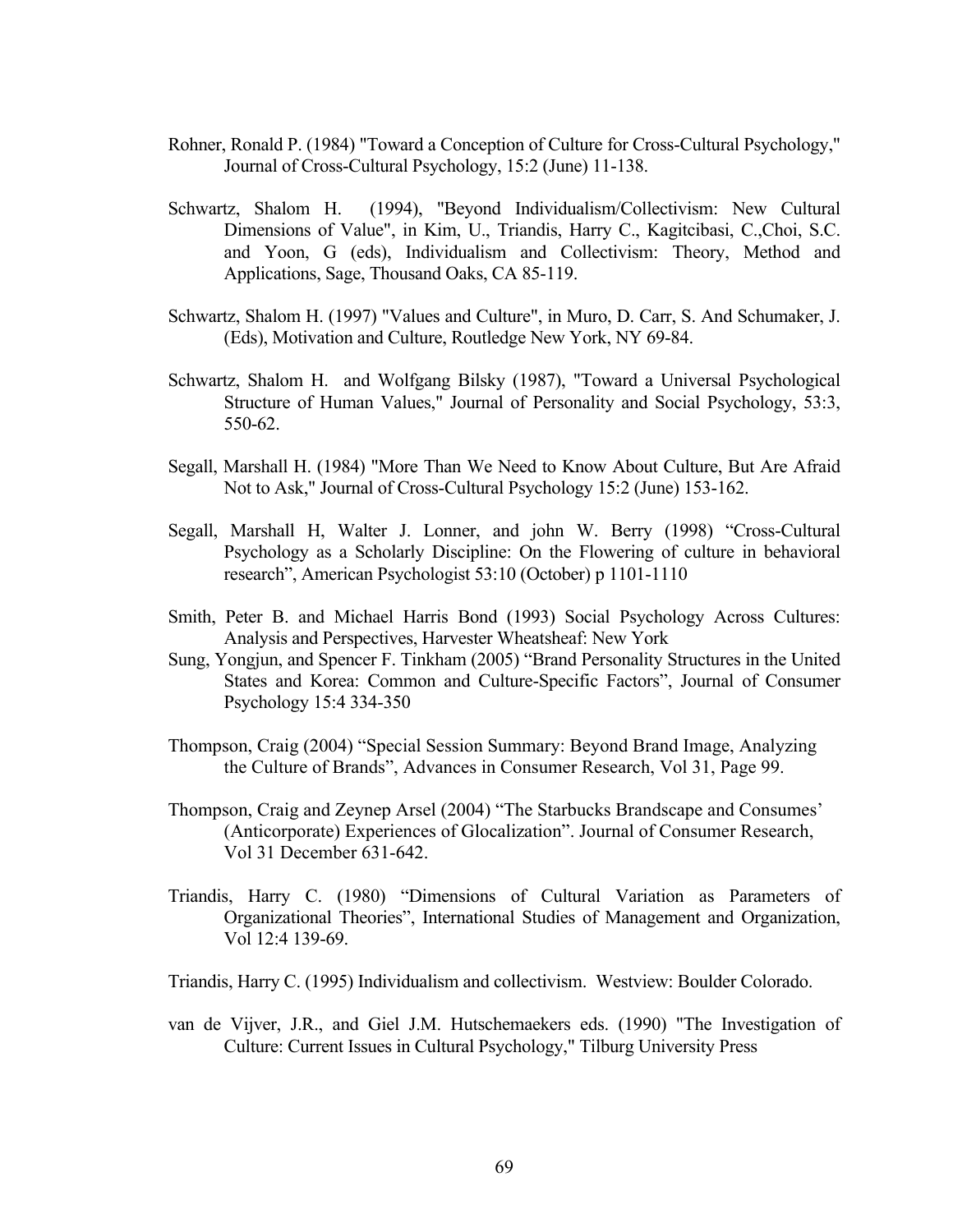## Understanding Cross-Cultural Differences in Brand Extension Evaluation: The Influence of Analytic versus Holistic Thinking

Alokparna Basu Monga *University of Texas at San Antonio* 

> Deborah Roedder John *University of Minnesota*

 The popularity of brand extensions has generated interest in understanding how consumers evaluate brand extensions. A number of factors have been identified that influence whether consumers will evaluate brand extensions in a favorable manner. Key among them is the degree to which a brand extension "fits" with the parent brand, which consumers judge in a variety of ways, including whether the extension is in a product class similar to other products produced by the parent brand, whether an attribute associated with the parent brand could be beneficial in the extension product class, whether prestige associated with the parent brand could transfer to the extension product category, and whether the parent brand has the requisite expertise to produce a product in the extension class (see Keller 2002). Brand extensions that are higher in perceived fit are typically evaluated more favorably than are those that are viewed as poor fits.

 Despite the impressive body of research on brand extensions, little attention has been devoted to whether or not these findings apply to consumers around the globe. The vast majority of research has been conducted with American consumers, although many brands operate in a global environment and launch brand extensions across multiple countries. Consumers from different cultures might evaluate brand extensions differently, which is a distinct possibility given the number of other contexts in which cultural differences in consumer behavior have been uncovered (e.g., Aaker 2000; Aaker and Maheswaran 1997; Briley, Morris, and Simonson 2000; Kacen and Lee 2002).

 How might consumers from different cultures vary in the way they evaluate brand extensions? In this paper, we explore the possibility that cultural differences exist in the way that consumers judge brand extension fit, leading to cultural differences in brand extension evaluation. To do so, we rely on recent research from cross-cultural psychology describing cultural differences in styles of thinking, with East Asian societies characterized by *holistic thinking* and Western societies characterized by *analytic thinking* (Nisbett et al. 2001). Holistic thinking involves an orientation to the context or field as a whole, whereas analytic thinking involves a detachment of the object from its context and a focus on attributes of the object. We suggest that these styles of thinking influence the way in which consumers from Eastern versus Western cultures judge brand extension fit and arrive at brand extension evaluations. Specifically, we propose that Easterners (who favor holistic thinking) perceive a higher degree of extension fit and evaluate extensions more favorably than do Westerners (who favor analytic thinking).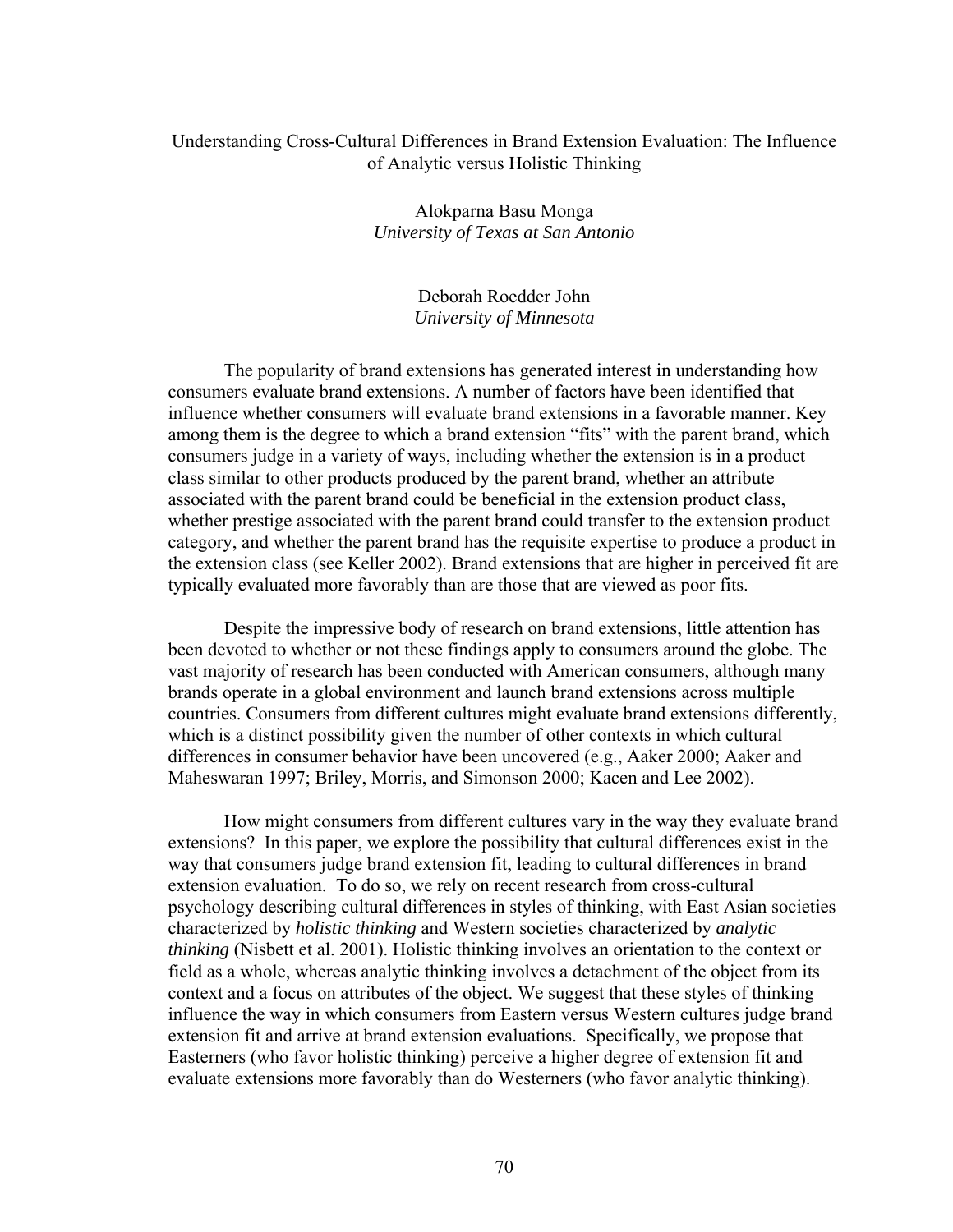This proposition is tested in three experiments. The first two studies compare brand extension fit and brand extension evaluations for consumers from Western (U.S.) and Eastern (India) cultures. Cultural differences are examined for different parent brands, both real and hypothetical, and a range of brand extensions that vary in their similarity to the parent brand. We find that Easterners, who favor holistic thinking, perceive greater extension fit and evaluate extensions more highly than do Westerners, who favor analytic thinking. Additionally, we find that Easterners and Westerners generate different types of thoughts when judging brand extensions, and that these thought patterns mediate cultural differences in brand extension evaluation. A third study adds further evidence regarding the role of analytic and holistic thinking in cultural differences by comparing brand extension evaluations for Westerners, Easterners, and bicultural consumers. We find, as expected, that bicultural consumers fall midway between the two extremes, with brand extension evaluations that are more positive than Westerners but less positive than Easterners. Additionally, we find the types of thoughts generated by the bicultural sample to be a mix of Western (analytic) and Eastern (holistic) styles of thinking.

#### References

- Aaker, J. L. (2000). Accessibility or diagnosticity? Disentangling the influence of culture on persuasion processes and attitudes. *Journal of Consumer Research, 26*, 340- 357.
- Aaker, J. L. & Maheswaran, D. (1997). The Effect of Cultural Orientation on Persuasion. *Journal of Consumer Research, 24*, 315-328.
- Briley, D. A., Morris, M. W., & Simonson, I. (2000). Reasons as Carriers of Culture: Dynamic versus Dispositional Models of Cultural Influence on Decision Making. *Journal of Consumer Research, 27*, 157-178.
- Kacen, J. J. & Lee, J. A. (2002). The Influence of Culture on Consumer Impulsive Buying Behavior. *Journal of Consumer Psychology, 12* (2), 163-176.
- Keller, K. L. (2002). *Branding and brand equity.* Cambridge, MA: Marketing Science Institute.
- Nisbett, R. E., Peng, K., Choi, I., & Norenzayan, A. (2001). Culture and systems of thought: Holistic versus analytic cognition. *Psychological Review, 108*, 291-310.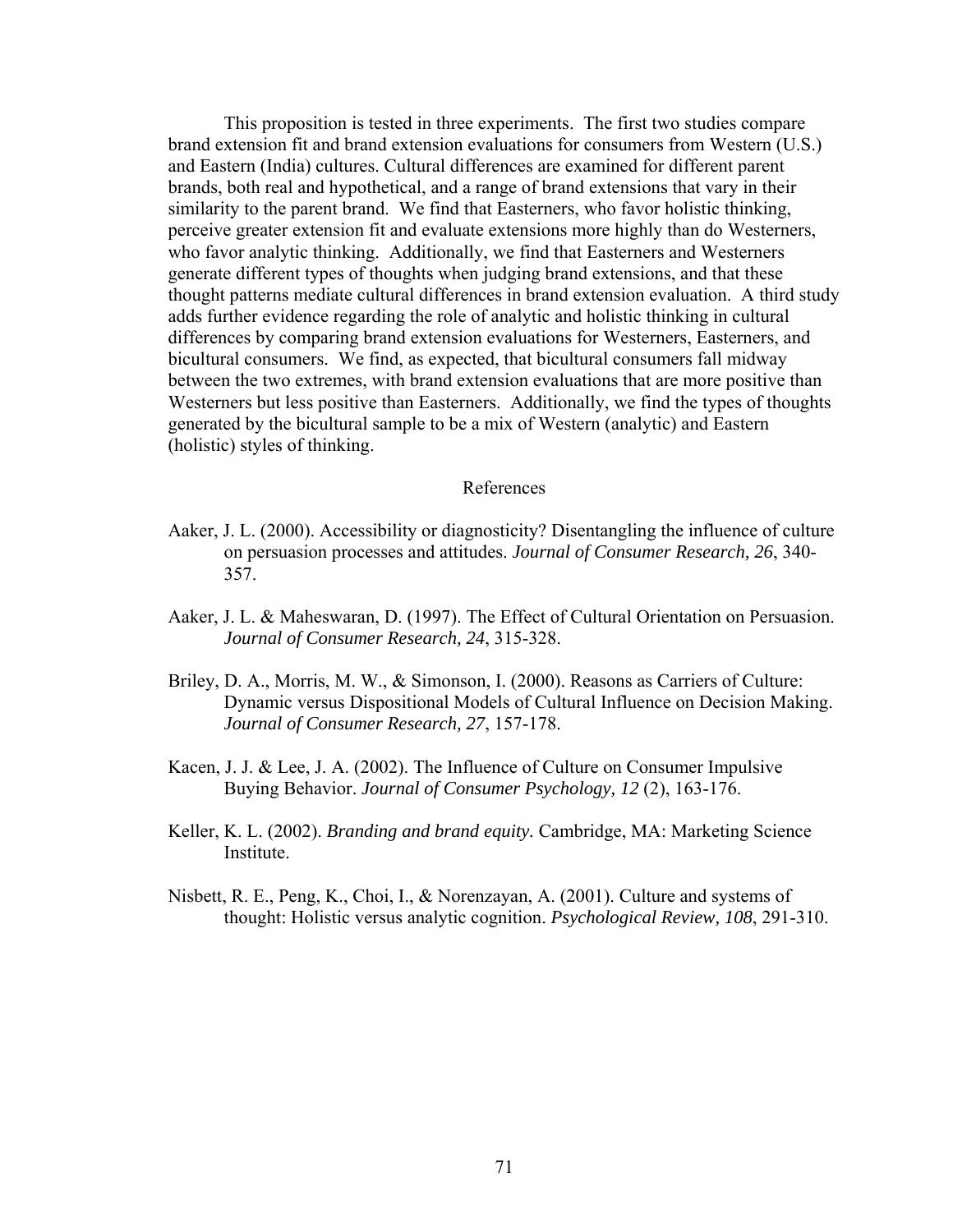### Cultural Self-Construal and Self-Presentation

## Sharon Shavitt *University of Illinois – Urbana-Champaign*

 How does the salience of cultural self-construal activate the pursuit of selfpresentational goals? Several studies are presented showing that the salience of an *independent* versus *interdependent* self enhances both the tendency and the readiness to participate in distinct self-presentational tasks. When the independent self is salient, the result is self-presentations that make the self appear competent and self-reliant. When the interdependent self is salient, the result is self-presentations that make the self appear normatively appropriate and socially sensitive. Across studies, these independent vs. interdependent self-presentational patterns also emerge for national culture, ethnicity, and individual differences in cultural orientation. Additional studies show that, in evaluating products, the interdependent self is more responsive to cues such as retailer reputation that reflect upon one's social image. These distinct self-presentational patterns associated with independent versus interdependent selves have implications for the way people engage in self-presentations about their consumer choices and skills, and possibly also for their actual skills.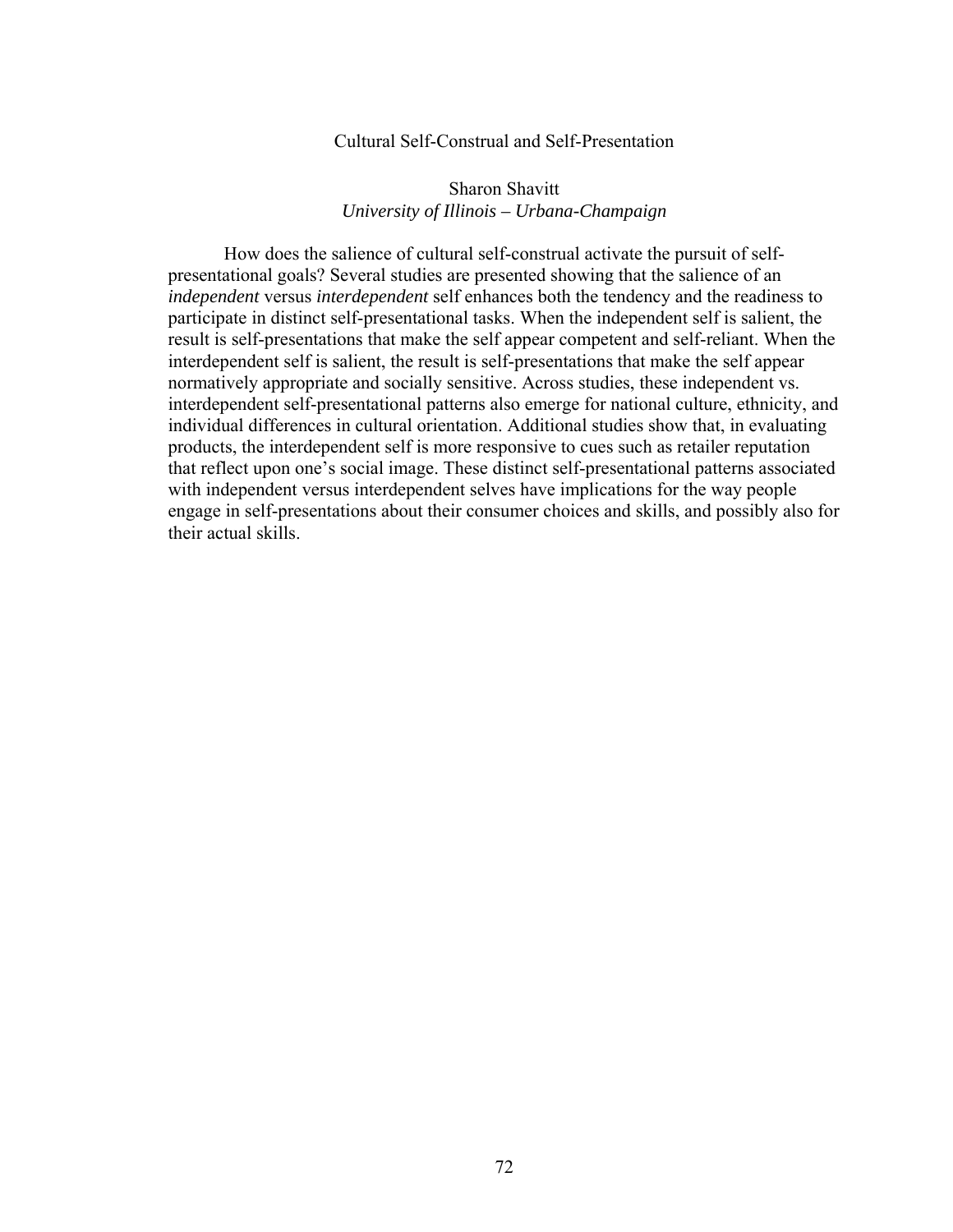#### Using Relationship Norms to Understand Consumer-Brand Interactions

## Pankaj Aggarwal *University of Toronto*

The growing volume of research on brand personality (Aaker 1997; Plummer 1985), brand imagery (Aaker and Keller 1990), and more recently on brand relationships (Aaker, Fournier, and Brasel 2004; Fournier 1998) suggests that increasingly marketing researchers are leaning heavily on social psychology by employing the brand-as-a-person metaphor to get new insights about consumer behavior. My research extends this overall stream of work, and draws upon this interpersonal relationship metaphor in order to develop conceptual tools to better understand the nature of consumer-brand interactions.

Prior research in social psychology has distinguished between relationships that are described as exchange versus those that are communal. Exchange relationships are those in which people give benefits to others to get something back in return (the relationship is based on quid pro quo), while communal relationships are those in which people give benefits to others to take care of their needs (the relationship is based on concern for the others' well-being). This distinction between communal and exchange relationship norms is used to develop specific hypotheses that are tested in a variety of experimental studies.

My research proposes a theoretical and predictive framework by suggesting that when consumers form relationships with brands, they use norms underlying these relationships as a guide in their brand interactions. Norms of behavior (i.e., the socially approved, "right" way to behave) are unique to each type of social relationship and used by people to guide their judgments and evaluations of their relationship partner. Each relationship type has its own specific norms of behavior – norms of an exchange relationship are distinct from those of a communal relationship. Thus, consumers who perceive their brand relationship to be exchange-like will use exchange relationship norms as a guide, while those who perceive their brand relationship to be more communal in nature will use communal relationship norms to guide their behavior as well as to evaluate the brand.

A series of research projects examine various aspects of consumer behavior using this particular framework of relationship norms. Results show that differences in the norms of relationship influence consumers' responses depending upon whether or not the brand's action is in violation of or in conformity with the relationship norms (Aggarwal 2004). Further, relationship norms also influence the type of information consumers attend to (Aggarwal and Law 2005), the degree of loss aversion they demonstrate (Aggarwal and Zhang 2006), how they respond to unfair treatment (Aggarwal 2006) as well as their preference for self-made versus imposed choices (Aggarwal and Botti 2006). The main insight of this stream of research is that the key to understanding consumerbrand interactions is a better understanding of the norms that govern the particular consumer-brand relationship.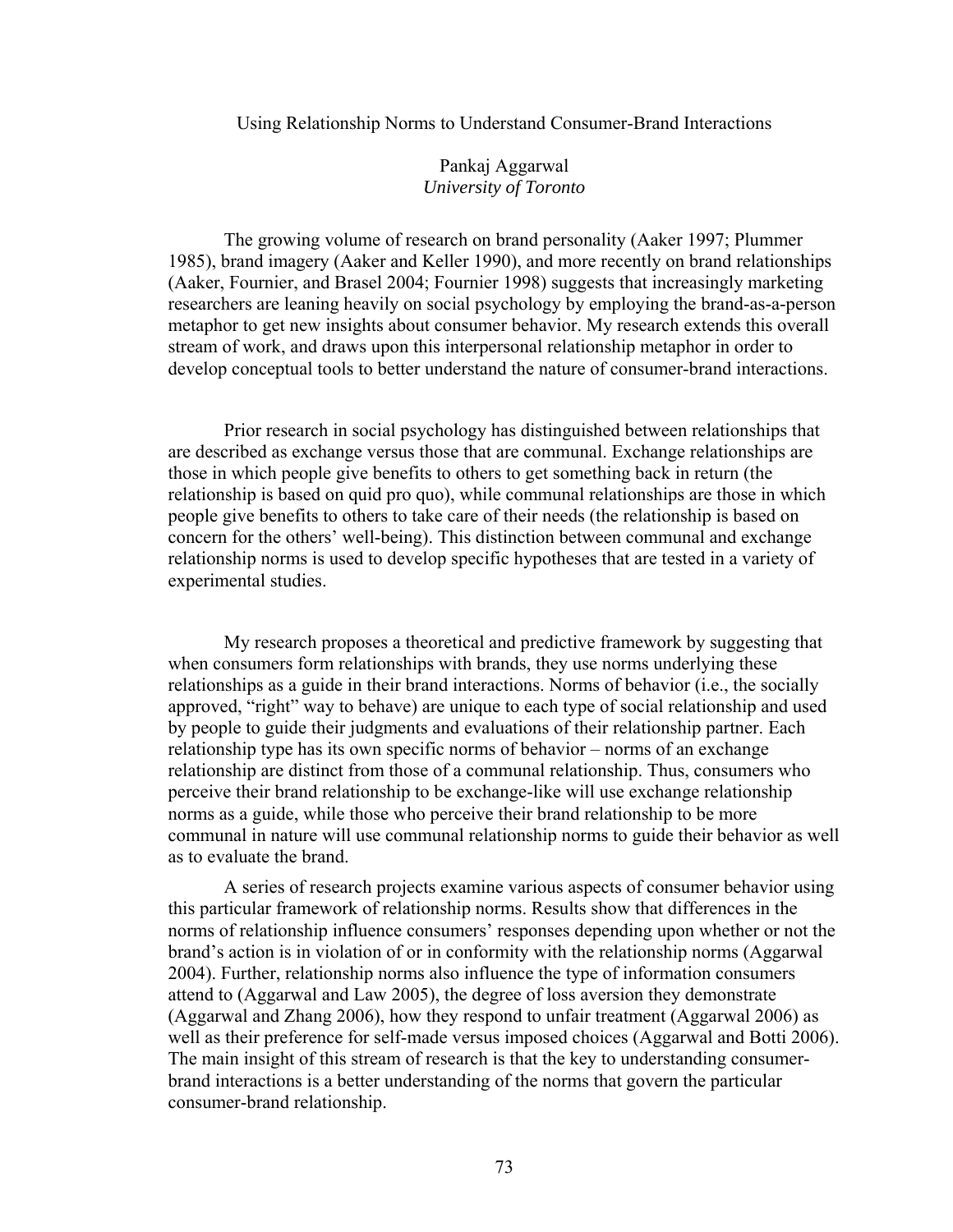#### References

- Aaker, D. A. & Keller, K. L (1990). Consumer evaluations of brand extensions. *Journal of Marketing*, 54 (January), 27-41.
- Aaker, J. L. (1997). Dimensions of brand personality. *Journal of Marketing Research*, 34 (August), 347-356.
- Aaker, J. L., Fournier, S. & Brasel, S. A. (2004). When good brands do bad. *Journal of Consumer Research*, 31 (June), 1-16.
- Aggarwal, P. (2004). The effects of brand relationship norms on consumer attitudes and behavior. *Journal of Consumer Research*, 31 (June), 87-101
- Aggarwal, P. & Law, S. (2005). Role of relationship norms in processing brand information. *Journal of Consumer Research,* 32 (December), 453-464
- Aggarwal, P. & Zhang, M. (2006). The moderating effect of relationship norm salience on consumers' loss aversion. *Journal of Consumer Research*, 33 (December), 413- 419
- Aggarwal, P. (2007). Make-up, break-up, or just put-up: The moderating role of relationship type on consumer evaluations in the face of unfair treatment by a brand. *Working paper.*
- Aggarwal, P. & Botti, S. (2007). Do I like it more if you choose it? The influence of brand relationship on satisfaction with self- versus other-selected outcome. *Working paper.*
- Fournier, S. (1998). Consumers and their brands: Developing relationship theory in consumer research. *Journal of Consumer Research*, 24 (March), 343-373.
- Plummer, J. T. (1985). How personality makes a difference. *Journal of Advertising Research*, 24 (December-January), 27-31.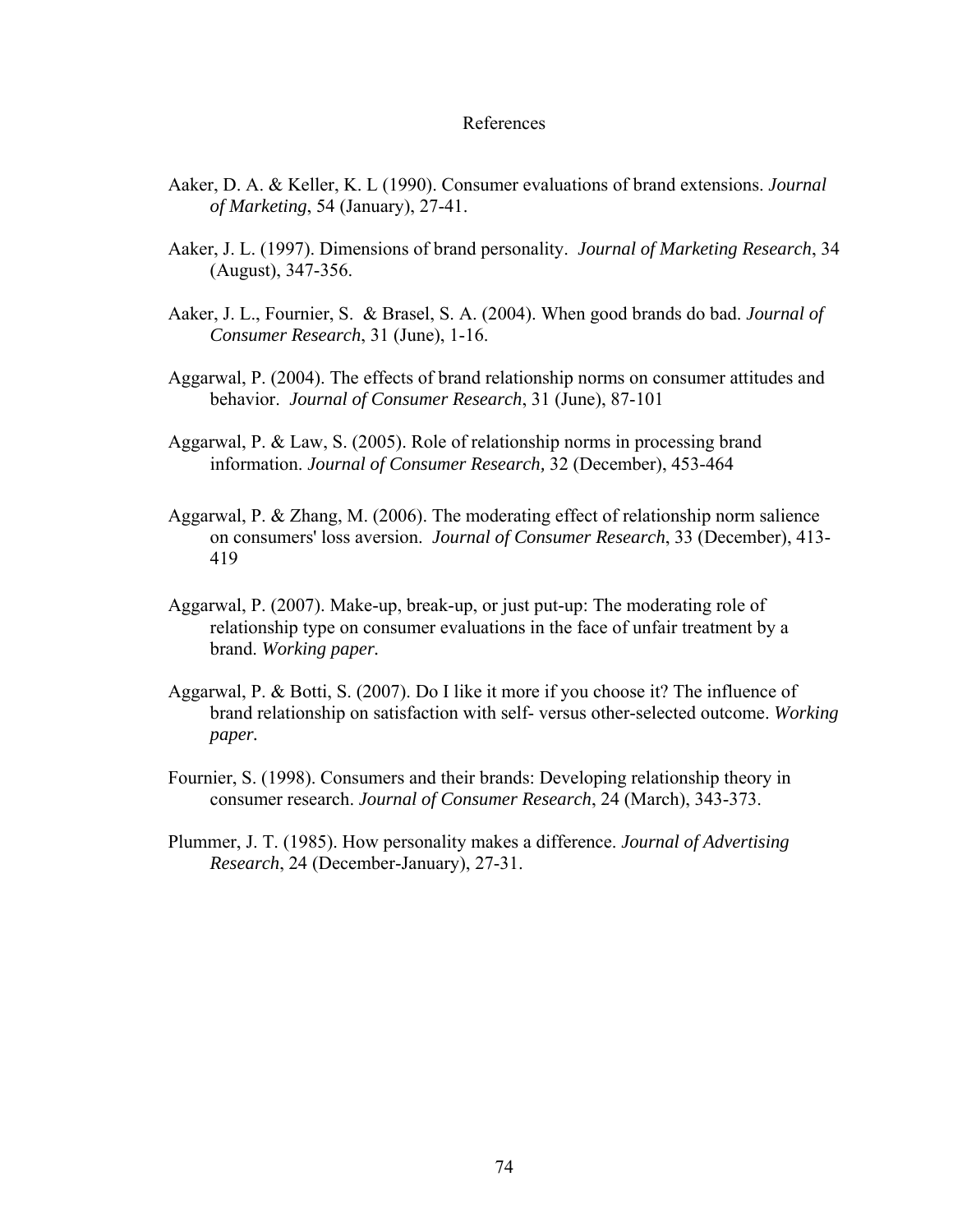## Building Relationships Through Corporate Social Responsibility: The Role Of Communication

# Sankar Sen *Baruch College/CUNY*

 Both marketplace polls and academic research suggest that a company's actions in the domain of corporate social responsibility (CSR) can help it build deep, meaningful connections with its consumers. This occurs, at least in part, because a company's engagement in social initiatives reveal its "values," "soul," or "character" more unequivocally than do its actions in product-related domains. Insight into these central, enduring and distinctive aspects of the company (i.e., its identity) allows consumers, under an appropriate set of company, cause and consumer-specific circumstances, to identify with the company. Such identification, in turn, triggers a set of long-term, sustained relational behaviors that are often more difficult to elicit through routine marketing actions.

 A key stumbling block, however, in CSR's ability to drive deep consumercompany relationships is consumers' general lack of awareness and knowledge of the CSR actions taken by the companies they consume from. Moreover, consumers can be acutely sensitive to a company's motives in communicating such CSR information, adding to the complexity underlying the formulation of appropriate CSR communication strategies. This research draws upon extant CSR research to delineate both the conditions under which CSR can help companies build meaningful relationships with consumers and the precise nature of such relationships. It also draws, more generally, on research in the domains of CSR, communications and consumer interpretation processes to conceptualize the CSR communication process, identifying the key theoretical and practical challenges in the effective communication of such information.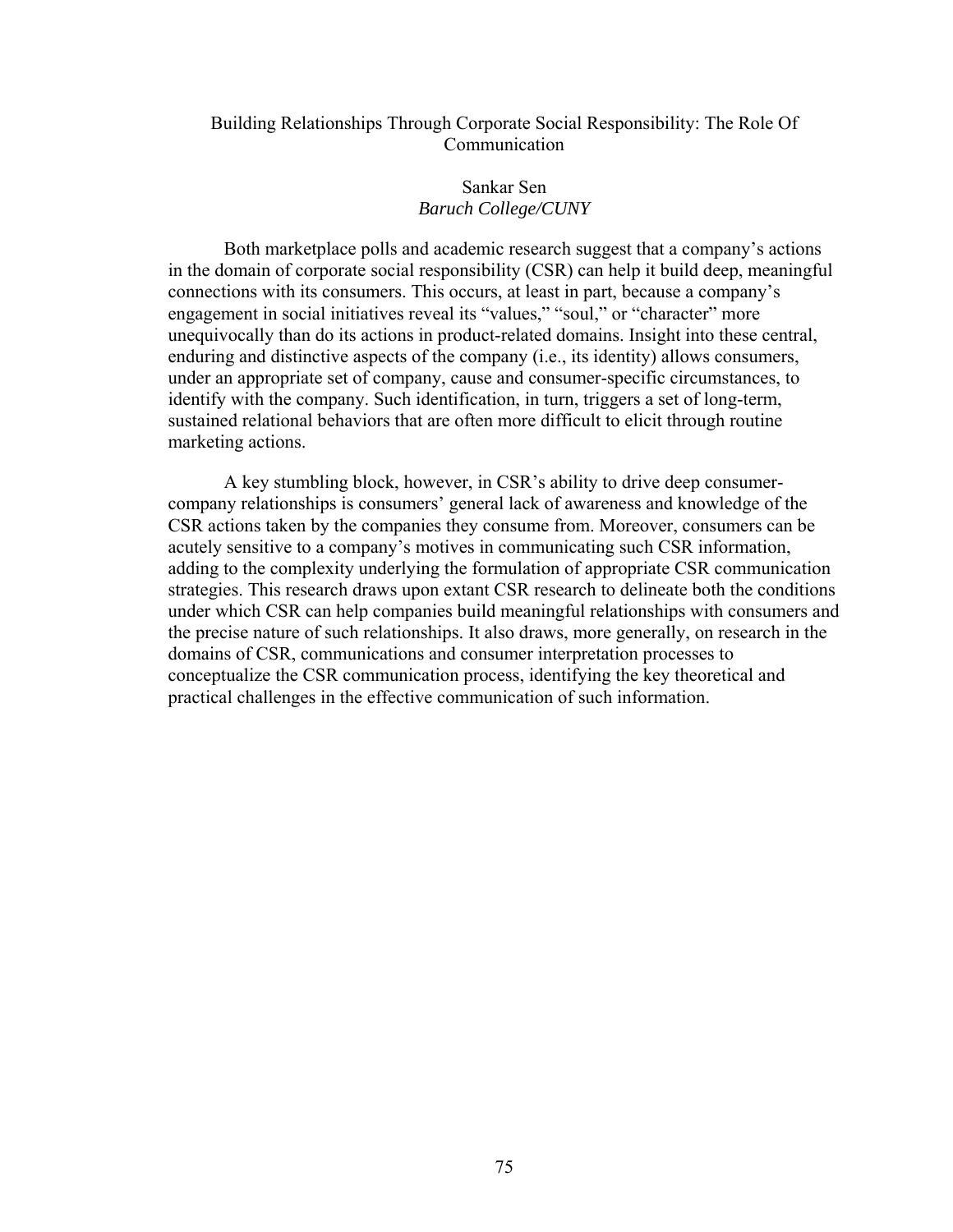#### The Dark Side of Attachment: Addiction

Cornelia (Connie) Pechmann Dante Pirouz *The Paul Merage School of Business University of California, Irvine* 

 Product attachment does not always result in a positive experience for the consumer. Some marketed products, such as cigarettes and alcohol, are highly addictive and over time can be detrimental to the health and well-being of the addicted user. Thus, it is important to ask why some people continue to engage in consumption behaviors even when they would rather quit.

 According to the addiction literature, there are a number of factors that can lead to addictive consumption including social, biological, psychological and environmental. The focus of this paper is to review some of the key findings regarding the effects of environmental cues such as advertising, branding, and packaging on addicted consumers in order to better understand the importance of these cues in reinforcing addictive behaviors. These environmental cues are ubiquitous. Our review of studies shows that these cues cause a unique reaction in addicted users that nonusers do not experience. Cue reactivity theory offers an explanation for how users of addictive products respond to environmental cues. The study of cue reactivity has a long history and has been applied to a broad range of addictive behaviors including the use of illicit drugs such as cocaine, the use of legal drugs such as alcohol and nicotine, and gambling.

 Cue reactivity studies measure a variety of physiological responses. Recent studies have used functional magnetic resonance imaging (fMRI) in order to identify the neural substrates activated when addicted users are exposed to cues. In addition, cue reactivity has been investigated using both adult and adolescent populations. This paper will review the key findings from these studies.

 The marketing of cigarettes and alcohol is regulated in the U.S. and elsewhere. The main goal of these regulations is to protect consumers, especially vulnerable segments such as adolescents and children, as well as those consumers whose usage patterns may be harmful. However, it is not clear whether the current regulations are adequate. This paper discusses the public policy implications of cue reactivity research and offers some future research directions.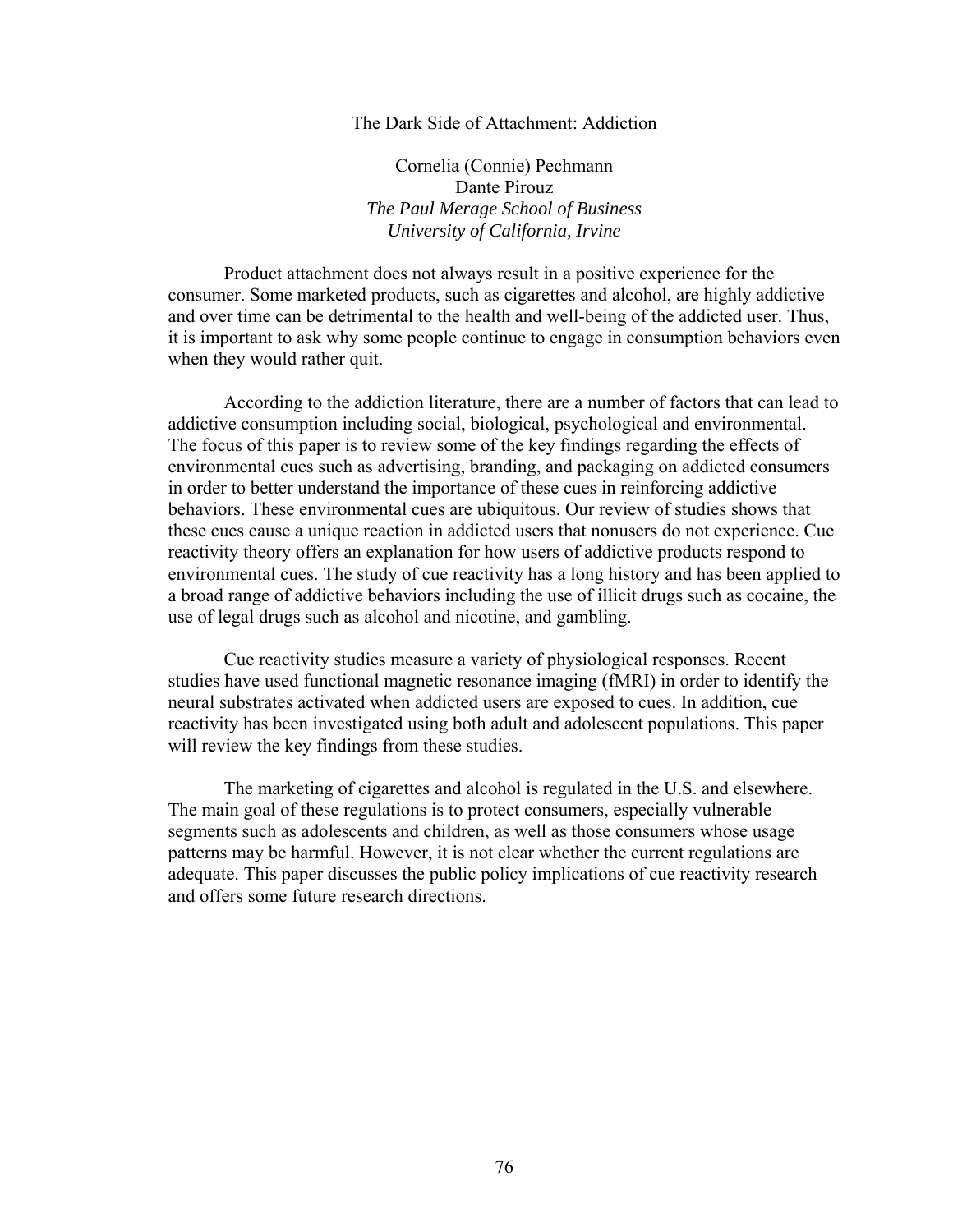Attachment As A Brand Building Block: Do Strong Relationships Matter?

> Peter Dacin *Queen's School of Business*

> Laurence Ashworth *Queen's School of Business*

> Matthew Thomson *Queen's School of Business*

 Research acknowledges that it is imperative for firms to develop and fortify their brands but notes that existing measures of brand equity fair poorly in capturing the strength of relationships consumers have with brands (Ehrbar 2005; Rust et al. 2004). This failure emerges from a confluence of trends, including an over-reliance on financial indicators of performance, poor tracking of relationship marketing's effectiveness and a narrow focus of existing measures of brand equity (e.g. Ambler 2002; Furse et al 1994; Izquierdo, Cillán and Gutiérrez 2005; Liljander and Roos 2002; Homburg et al. 2002). This failure is also remarkable given the considerable resources that firms have invested in promoting relationships with consumers and the generally accepted view that such relationships represent a valuable asset that improves the position of firms (e.g. Sheth and Parvatiyar 1995).

 In this study, we investigate if the strength of consumer-brand relationships is an important but omitted indicator of brand equity. We address the question of how consumer relationships fit with existing measures of brand equity and demonstrate their potential utility in predicting important marketing outcomes.



Figure 1: Primary Conceptual Focus

 We operationalize relationship strength using attachment and predict WOM, CSR and Willingness to Defend while controlling for the influence of the four brand equity components (e.g. Brand Associations, Brand Commitment/Loyalty) and an array of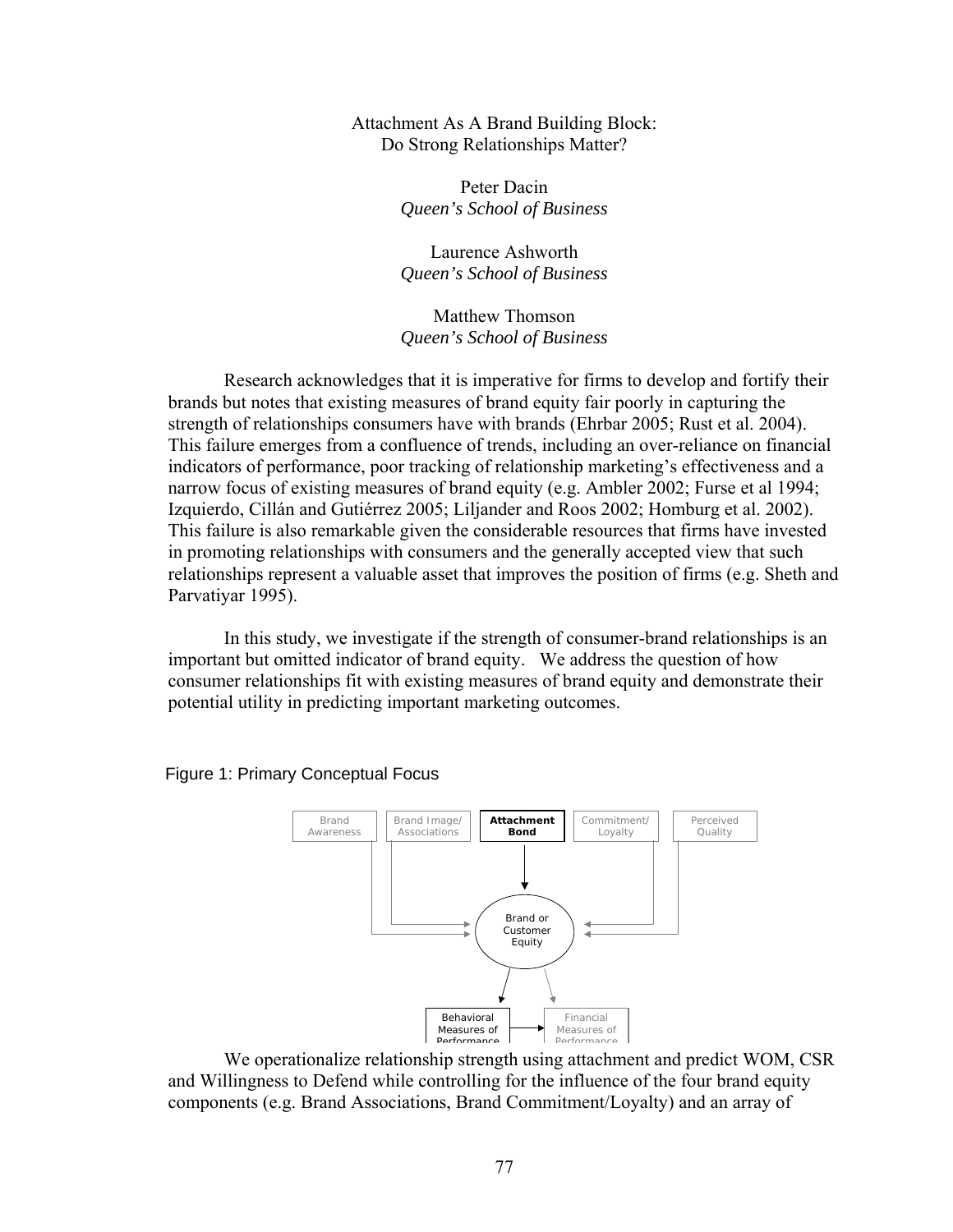control variables (e.g. firm size, industry effects). These three outcome variables represent behavioral measures of brand performance that are linked to a firm's financial performance.

 The results suggest that attachment is only moderately correlated (*r*'s .30-.40, *p*'s  $<$  0.01) with three of the four brand equity components (brand awareness:  $r = 0.07$ ,  $p = n.s$ .). Using a series of Confirmatory Factor Analysis, the results also suggest that attachment is separable from each of the four brand equity components (e.g. perceived quality, loyalty) and their affiliated constructs (e.g. satisfaction, commitment).

 Using hierarchical regression while controlling for the impact of these four brand equity components, attachment significantly predicts WOM (*St. B.* = .42,  $p$ <.01), CSR (*St. B.*  $= .17, p \le 03$ ) and Willingness to Defend (*St. B.*  $= .24, p \le 01$ ). This finding holds true even when the analysis considers further refinements in the brand equity components (e.g. brand associations = brand image + brand distinctiveness) and enters each of these sub-components into the analysis separately. The results do not appear to be driven by attachment's explaining the same variance as the four brand equity components since their predictive power is relatively stable with or without attachment in the analysis.

### References

- Ambler, T. (2002). Comment: Customer lifetime values credible, or utterly incredible? *Journal of Targeting , Measurement and Analysis for Marketing, 10,* (March), 201-201.
- Ehrbar, A. (2005). Breakaway brands. *Fortune Magazine*, October 31, downloaded at http://money.cnn.com/magazines/fortune/fortune\_archive/2005/10/31/8359152/in dex.htm
- Furse, D. H., Burcham, M. R., Rose, R. L. & Oliver, R. W. (1994). Leveraging the value of customer satisfaction information. *Journal of Health Care Marketing, 14* (Fall), 16-20.
- Homburg, C., Hoyer, W. D. & Fassnacht, M. (2002) Service orientation of a retailer's business strategy: dimensions, antececdents, and performance outcomes. *Journal of Marketing, 66* (October), 86-101.
- Izquierdo, C. C., Cillan, J. G. & Gutierrez, S. S. M.  $(2005)$ . The impact of customer relationship marketing on the firm performance: a Spanish case. *Journal of Services Marketing, 19 (4),* 234-244.
- Liljander, V. & Roos, I. (2002). Customer-relationship levels from spurious to true relationships. *Journal of Services Marketing, 16 (7),* 593-614.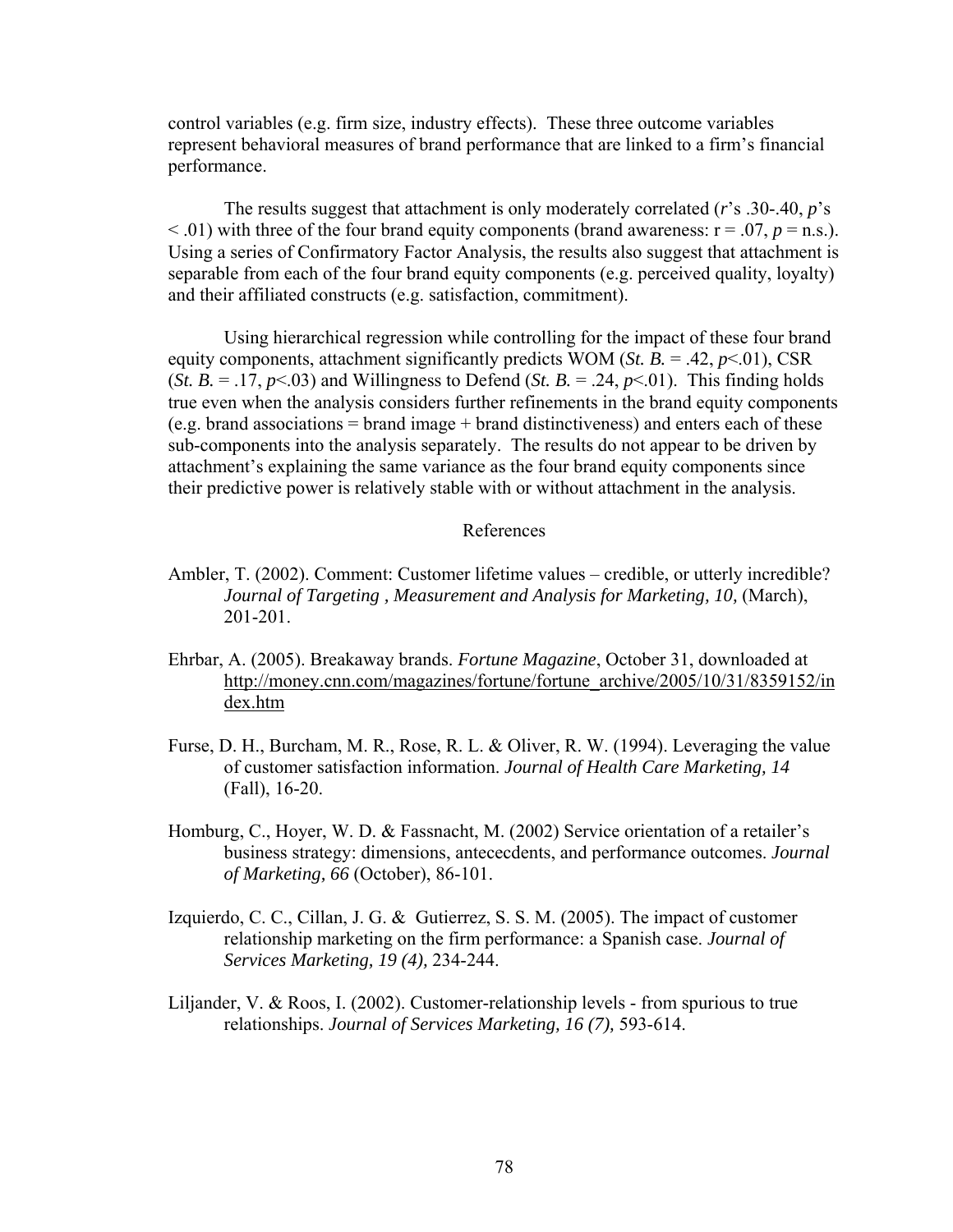- Rust, R. T., Ambler, T. Carpenter, G. S., Kumar, V. & Srivastava, R. K. (2004). Measuring marketing productivity: current knowledge and future directions. *Journal of Marketing 68* (October), 76-89.
- Sheth, J. N. & Parvatiyar, A. (1995). Relationship marketing in consumer markets: antecedents and consequences. *Journal of the Academy of Marketing Science*, *23*, 255-271.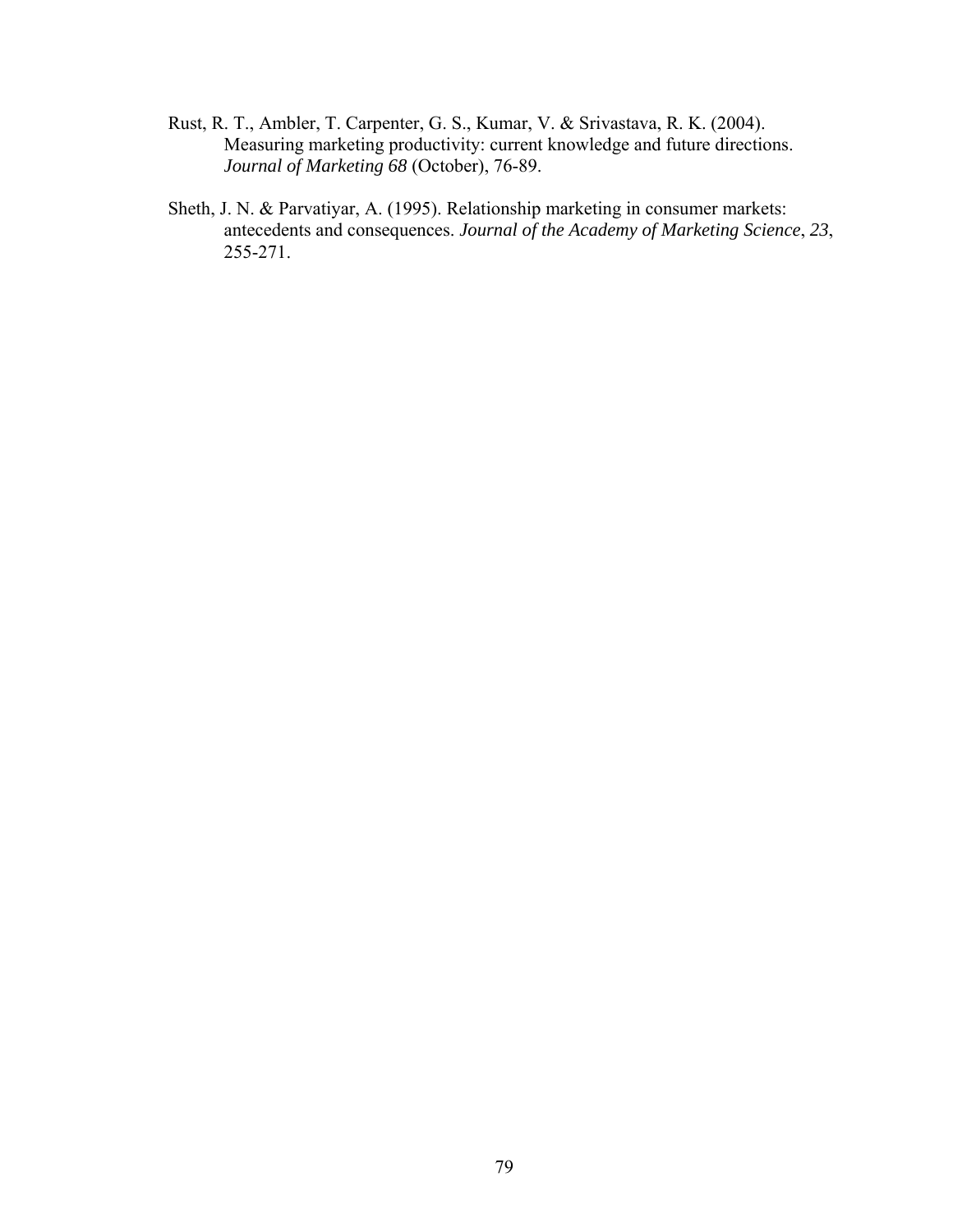### Peoples' Interpersonal Relationship Styles and Their Relationships With Brands

## Jeffrey Green *NYU Stern School of Business*

Recent consumer research has established that people perceive the brands they use in relationship terms, in some cases as relationship partners (e.g., Fournier, 1998, Barnes, 2001 and Aggarwal, 2004). These brand relationships often take on meanings associated with self-definition and identity (e.g., Fournier, 1998 and Richins, 1994), as do relationship partners, in which they both can define and extend our sense of self (Belk, 1988). These broad findings suggest that how people tend to perceive interpersonal relationships ought to shed light on how they relate to brands. This notion has received limited attention in prior research. The current project addresses this gap by focusing on the intersection between peoples' interpersonal relationship styles (grounded in interdependence theory, Rusbult and Arriaga, 2000) and the strength of their relationships with brands.

Three interpersonal relationship style (IRS) schemes were identified based on four unique criteria developed specifically for this project (focused on potential alignment to constructs in the brand relationships domain and ease of implementation). The schemes were Attachment Style (RECR Scale, Fraley, et. al., 2000), Individualistic/Collectivistic Orientation (Triandis and Gelfand, 1998) and Fundamental Interpersonal Relations Orientation (FIRO; Schutz, 1966).

Brand relationship strength was assessed across three product categories (banks, breakfast cereals, and sneakers) via a new relationship strength pathway. This circular pathway was initially developed on an interpersonal basis using key dimensions of interdependence theory (Rusbult and Arriaga, 2000; Wieselquist, et. al., 1999). It was then translated for brand relationships using a variety of existing scales (e.g., Chaudhuri and Holbrook, 2001; Van Lange, et. al. 1997; and Barnes, 1997). The pathway consisted of four steps – dependence on the brand (i.e., satisfaction with the brand and level of investment in the brand), commitment to the brand, pro-brand relationship behaviors (i.e., likelihood to recommend the brand to others and willingness to forgive the brand after a transgression) and brand trust. The sequence of steps and circular nature of the pathway were established via mediation analysis, based on the approach suggested by Baron and Kenny (1986).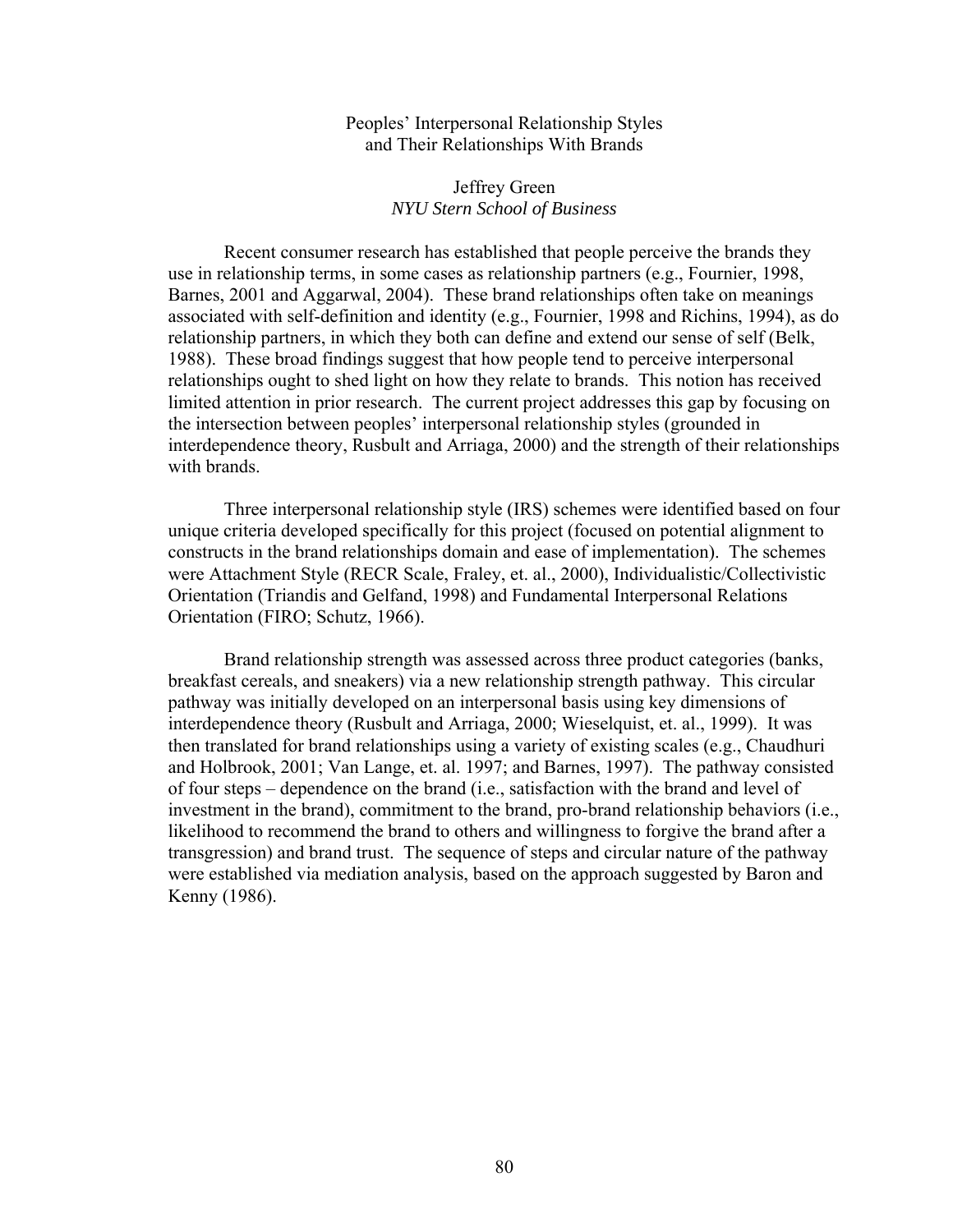## Figure 1: Relationship Strength Pathways



Data was collected in April 2003 via an on-line survey; 850 adult panelists completed the survey who were broadly representative of the US 18+ population. Based on a series of ANOVAs, two key findings emerged regarding the effect of IRS type on consumer-brand relationship strength.

1) People who are avoidant in their interpersonal relationships have weaker relationships with brands than people who are neutral or who embrace interpersonal relationships.

- Attachment Style: "Fearfuls" have weaker brand relationships than "secures" or "preoccupieds."
- I/C Orientation: "Horizontal individualists" have weaker brand relationships than "collectivists."
- FIRO: "Underpersonals" have weaker brand relationships than "personals" or "overpersonals;" "undersocials" have weaker brand relationships than "socials" or "oversocials."

 2) People who seek status through their interpersonal relationships have stronger brand relationships than people who do not seek status.

- I/C Orientation: "Vertical individualists" have stronger relationships with brands than "horizontal individualists."
- FIRO: "Autocrats" have stronger relationships with brands than "abdicrats."

These two characteristics, relationship avoidance and status seeking, have the potential to become influential and accepted personality or individual difference variables in future consumer-brand relationship research. From a managerial point of view, relationship avoiders are a particularly interesting and challenging group for marketers, given their resistance to relationship-building efforts. Marketers could ignore them,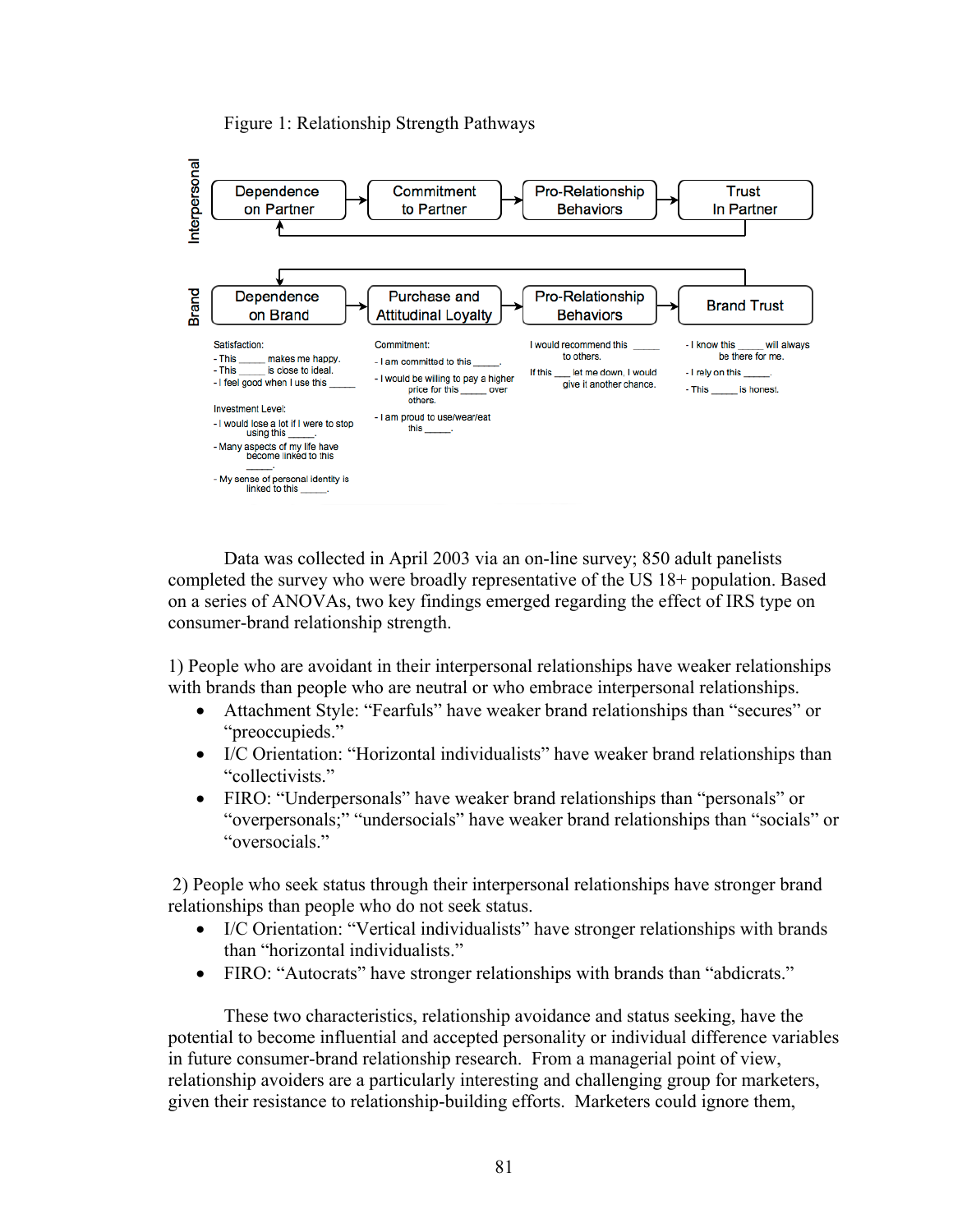which is often an uncomfortable choice. Alternatively, marketers could a) attempt to directly address their inherent self-reliance or b) emphasize more functional brand benefits rather than hedonic or self-expressive brand benefits.

#### References

- Aggarwal, P. (2004). The Effects of Brand Relationship Norms on Consumer Attitudes and Behavior. *Journal of Consumer Research*, 31, pp. 87-101.
- Barnes, J.G. (1997). Closeness, Strength, and Satisfaction: Examining the Nature of Relationships between Providers of Financial Services and Their Retail Customers. *Psychology and Marketing*, 14(8), pp. 765-790.
- Barnes, J.G. (2001). *Secrets of Customer Relationship Management.* New York: McGraw Hill.
- Baron, R.M. and Kenny, D.A. (1986). The Moderator-Mediator Variable Distinction in Social Psychological Research: Conceptual, Strategic, and Statistical Considerations. *Journal of Personality and Social Psychology*, 51(6), pp. 1173- 1182.
- Belk, R.W. (1988). Possessions and the Extended Self, *Journal of Consumer Research*, 15, p. 139-168.
- Chaudhuri, A. and Holbrook, M.B. (2001). The Chain of Effects from Brand Trust and Brand Affect to Brand Performance: The Role of Brand Loyalty. *Journal of Marketing*, 65(April), pp. 81-93.
- Fournier, Susan (1998). Consumers and Their Brands: Developing Relationship Theory in Consumer Research. *Journal of Consumer Research*, 24, pp. 343-373.
- Fraley, R.C., Waller, N.G., and Brennan, K.A. (2000). An item-response theory analysis of self-report measures of adult attachment. *Journal of Personality and Social Psychology*, 78, pp. 350-365.
- Richins, M.L. (1994). Valuing Things: The Public and Private Meanings of Possessions. *Journal of Consumer Research,* 21, pp. 504-521.
- Rusbult, C.E. and Arriaga, X.B. (2000). Interdependence in Personal Relationships, in *The Social Psychology of Personal Relationships*, ed. William Ickes and Steve Duck, Chichester, England: John Wiley and Sons, pp. 79-108.
- Schutz, W.C. (1966). *The Interpersonal Underworld*. Palo Alto, California: Science and Behavior Books, Inc.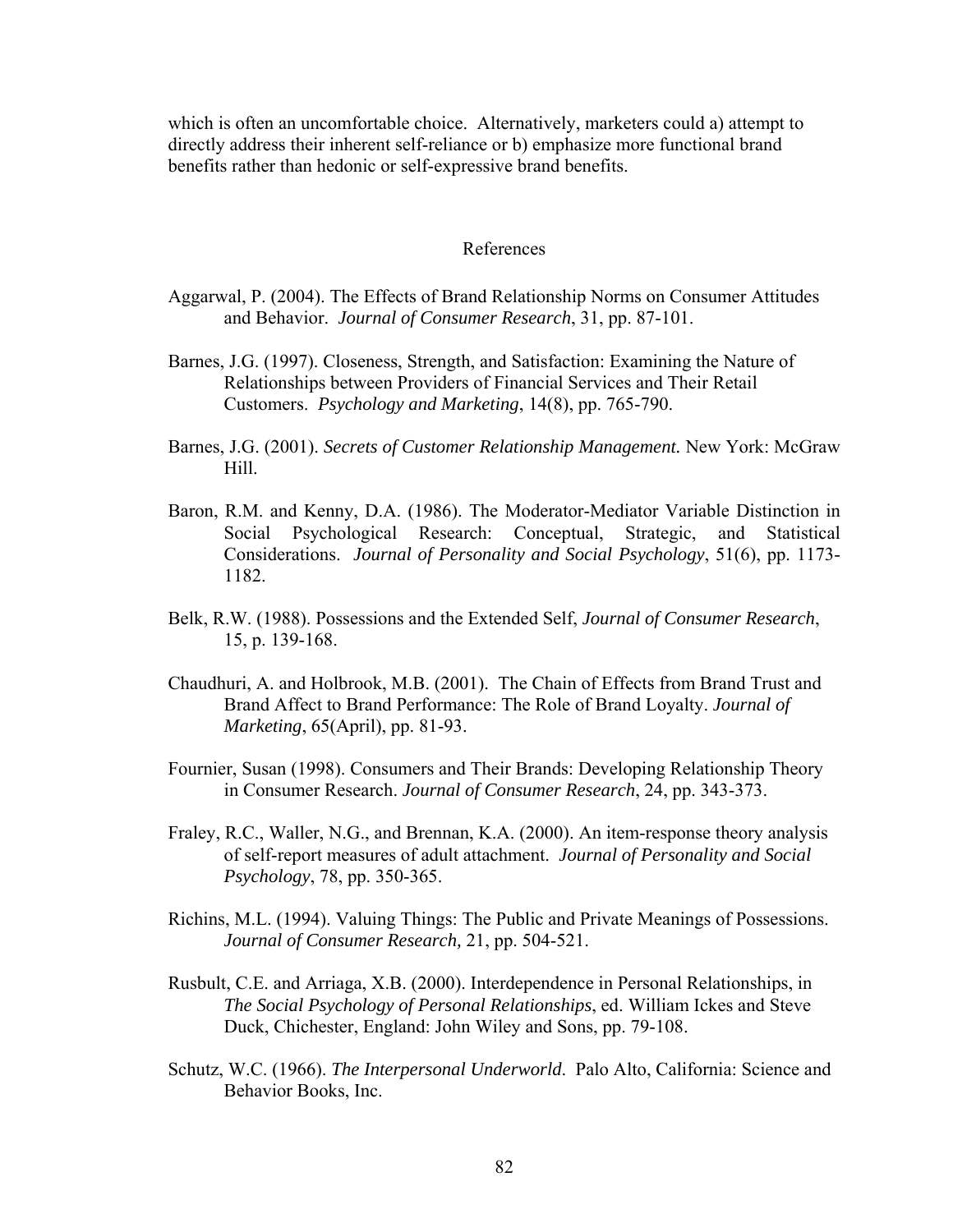- Triandis, H.C. and Gelfand, M.J. (1998). Converging Measurement of Horizontal and Vertical Individualism and Collectivism. *Journal of Personality and Social Psychology*, 74(1), pp. 118-128.
- Van Lange, P.A.M., Agnew, C.R., Harinck, F. and Steemers, G.E.M. (1997). From Game Theory to Real Life: How Social Value Orientation Affects Willingness to Sacrifice in Ongoing Close Relationships. *Journal of Personality and Social Psychology*, 73(6), pp. 1330-1344.
- Wieselquist, J., Rusbult, C.E., Foster, C.A. and Agnew, C.R. (1999). Commitment, Pro-Relationship Behavior, and Trust in Close Relationships. *Journal of Personality and Social Psychology*, 77(5), pp. 942-966.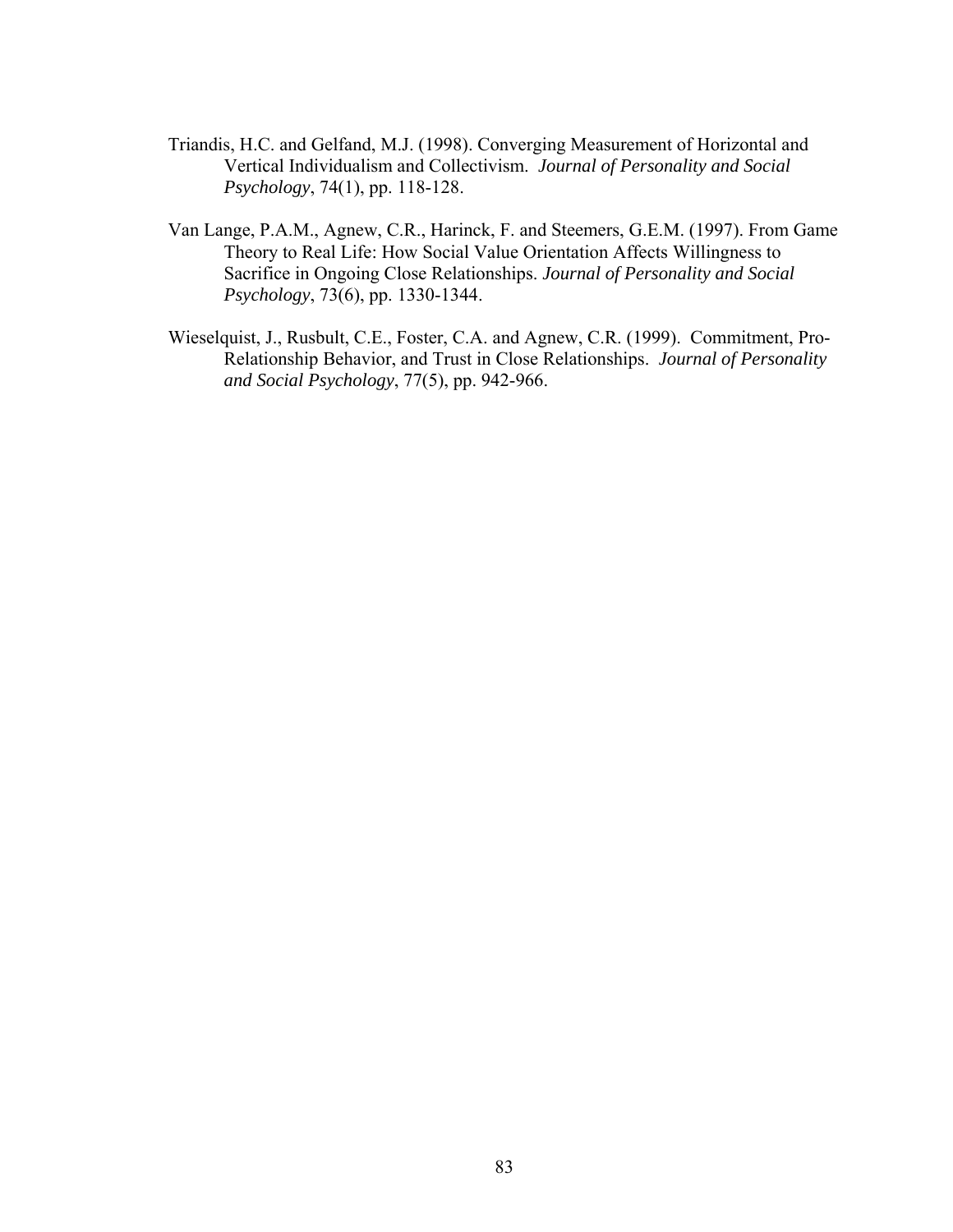#### Understanding and Measuring Brand Love

Hean Tat Keh *Peking University*

Jun Pang *Peking University*

Siqing Peng *Peking University*

Some researchers observe that consumers often treat brands as relationship partners in much the same way that they treat each other in a social context (Aggarwal, 2004; Fournier, 1998). Indeed, given the depth of such consumer-brand relationships (CBRs), it would be relevant to study the "love" between customers and brands (Carroll & Ahuvia, 2006; Thomason, MacInnis & Park, 2005; Whang, Allen, Sahoury & Zhang, 2004). In particular, Carroll and Ahuvia (2006) contend that examining "brand love" will contribute to (1) a more nuanced view of consumer feelings towards brands, (2) a quantitative measure of brand love response, (3) a better understanding and prediction of desirable consumer behavior, and (4) an updated strategic objective for practitioners that recognize differences in satisfied consumers. In this article we adopt Sternberg's (1986) triangular theory of interpersonal love and use the three dimensions of emotion (intimacy), conation (passion) and cognition (commitment) to conceptualize and develop a scale to measure brand love. Such an approach will not only add value to the literature by providing a more comprehensive perspective of CBRs, but also enable researchers and practitioners to quantitatively evaluate them.

We define brand love as the intimate, passionate, and committed relationship between a customer and a brand, characterized by its reciprocal, purposive, multiplex, and dynamic properties. Specifically, brand love is a tri-dimensional construct, which can be decomposed into intimacy, passion, and commitment, reflecting its emotional, conative, and cognitive bases, respectively. Brand intimacy refers to the closeness and harmonization features of CBRs. It reflects consumers' emotional willingness to keep in touch with the brand, share their feelings with the brand and support the brand when it is in difficulty. In addition, brand intimacy mirrors consumers' perceptions of the care, understanding and attention from the brand. Brand passion describes the zeal and enthusiasm features of CBRs. It captures consumers' dithyrambic, and sometimes, blind affect for the brand driven by motivational involvement and other arousals. Brand commitment is defined as "an average consumer's long term, behavioral and attitudinal disposition toward a relational brand" (Chaudhuri & Holbrook 2002, p. 38). As it is generally indicated by instrumental investment in the relationship and intention to maintain the stable relationship (Dick & Basu, 1994; Oliver, 1999), commitment comprises the cognitive elements involved in decision-making about the existence of and potential long-term maintenance of a loving relationship (Sternberg, 1986). Brand commitment has a dual-temporal characteristic which works in the short term by consumers' decision to establish the relationship with the brand (e.g., a purchase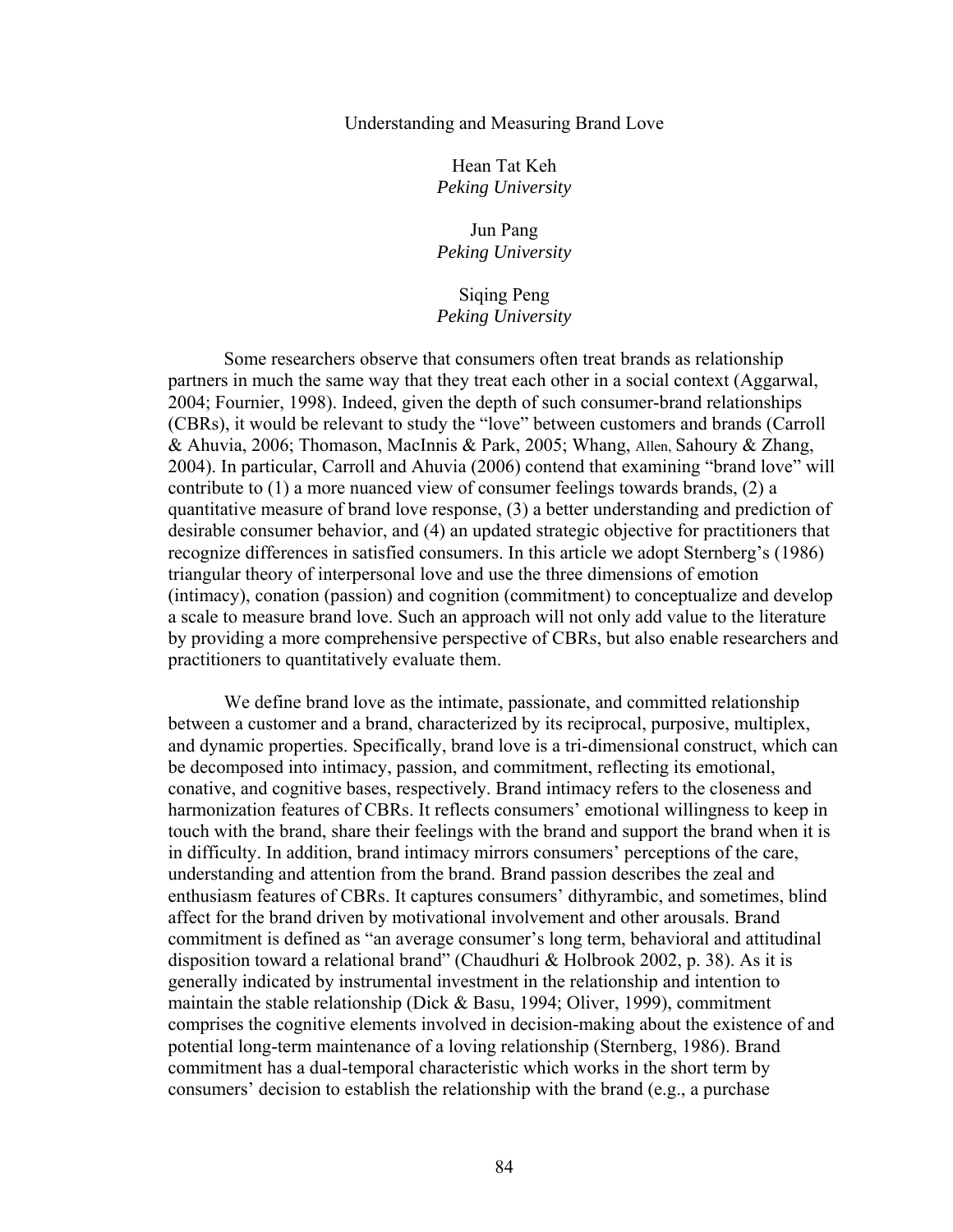decision), and in the long term by consumers' positive attitudes toward the continuance of such relationship. To summarize, these three components are "quasi-discrete" and interact with each other to develop love between consumers and brands. Depending on the absence or presence of each component, brand love can have several manifestations (Shimp & Madden, 1988).

We contend that the reciprocal, purposive, multiplex, and dynamic properties of brand love distinguish it from other brand constructs such as brand attitude and brand loyalty. The essential difference between brand love and brand attitude hinges on reciprocal exchange, which should exist between the interdependent partners in a qualified relationship (Fournier, 1998; Hinde, 1995). Brand attitude regards the brand as the object of attitude and reflects how consumers evaluate it. However, brand love considers the brand as a relationship partner, and reflects consumer perceptions of the two-way relationship between themselves and the brand.

Brand loyalty (e.g., Chaudhuri & Holbrook, 2001; Dick & Basu, 1994; Fournier & Yao, 1997) fails to reveal the purposive aspect of CBRs, which is required for a qualified relationship to implicate what the partners expect to gain from the relationship (Fournier, 1998; Hinde, 1995). Brand love is able to capture various arousals driven by such motivations as self-consistency, social-identification, dominance, submission and so on. The dynamic nature of brand love also distinguishes it from brand loyalty. Fournier (1998) suggests that the continuous process of relationship development can be decomposed into various stages, such as the five-phased model of initiation, growth, maintenance, deterioration, and dissolution (Levinger, 1983). Each stage would vary in the cognitive, emotional and conative aspects of partner interactions. As a result, brand loyalty, the favorable outcome of relationship development that usually emerges at the latter stages, is unable to interpret how the relationship evolves. In contrast, all three components of brand love have distinct development processes (Sternberg, 1986), and can provide a clearer picture of the relationship evolution. Overall, our theoretical framework differentiates brand love from brand attitude and brand loyalty based on its abilities to describe the reciprocal, complex, purposive and dynamic consumer-brand phenomena.

We next proceed to conduct a qualitative study to investigate customers' relationships with their loved brands. The content analysis reveals the existence of intimacy, passion, and commitment in brand love. Following that, we perform five studies to develop and validate a multi-dimensional Brand Love Scale (BLS) following the scale development procedure by Churchill (1979). In Study 1, we build up an item pool by integrating the items of intimacy, passion and commitment from the literature, which constitute a 43-item primary scale. In Study 2, we conduct psychometric analysis to test the reliability and dimensionality of the scale, which leads to a 16-item purified scale. In Study 3, we test for convergent validity, second-order structure and discriminant validity, and finalize BLS to be an 11-item scale (see Table 1).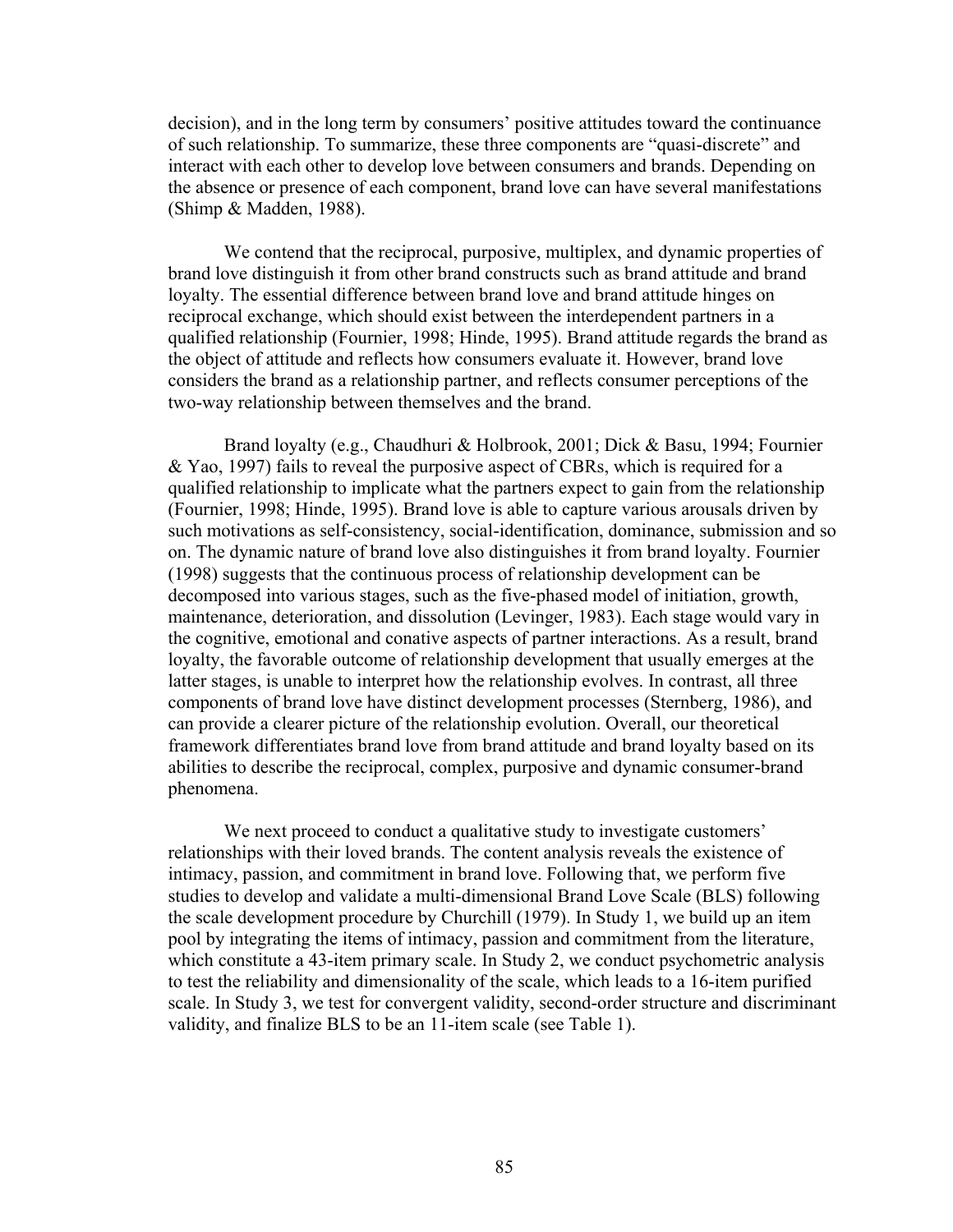| <b>Brand Love Scale</b> |                                                                                               |                   | Cronbach's Alpha: 0.947      |                     |  |
|-------------------------|-----------------------------------------------------------------------------------------------|-------------------|------------------------------|---------------------|--|
| Factors                 | Items                                                                                         | Factor<br>Loading | Item-to-total<br>correlation | Cronbach's<br>Alpha |  |
| Intimacy                | 1. I received considerable emotional<br>support from this brand.                              | 0.756             | 0.633                        |                     |  |
|                         | 2. My relationship with the brand is<br>intimate.                                             | 0.574             | 0.610                        | 0.727               |  |
|                         | 3. There is something special about<br>my relationship with this brand.                       | 0.818             | 0.531                        |                     |  |
| Passion                 | 1. I would rather own this brand<br>than any other brand.                                     | 0.647             | 0.535                        | 0.884               |  |
|                         | 2. I cannot imagine another brand<br>of the same product making me<br>as happy as this brand. | 0.641             | 0.650                        |                     |  |
|                         | 3. I find myself thinking about this<br>brand frequently during the day.                      | 0.554             | 0.572                        |                     |  |
|                         | 4. I have the impulse to buy it at the<br>sight of the brand.                                 | 0.813             | 0.578                        |                     |  |
| Commitment              | 1. I will continue to buy this brand<br>when I need the same product.                         | 0.683             | 0.558                        |                     |  |
|                         | 2. I am willing to recommend this<br>brand to my friends.                                     | 0.869             | 0.716                        | 0.974               |  |
|                         | 3. I feel that I really can trust this<br>brand.                                              | 0.802             | 0.600                        |                     |  |
|                         | 4. This brand is my first choice<br>when I buy the same product.                              | 0.730             | 0.718                        |                     |  |

Table 1. Brand Love Scale\*

 $\star$  Goodness-of-fit indices:  $\chi^2$ =76.694 (df=41, *p*=.000), CFI=0.994, NFI=0.987, RFI=0.980, IFI=0.994, TLI=0.990, FMIN=0.428, RMSEA=0.07, AIC=148.694.

The results demonstrate that intimacy, passion, and commitment are internally distinct but related to each other, and converge to the higher-order latent variable of brand love. In addition, brand love reveals high discriminant validity from both unidimensional and multi-dimensional measures of brand attitude as well as brand loyalty. We also confirm the predictive power of brand love in differentiating between favorable and unfavorable CBRs in Study 4. Finally, our nomological framework in Study 5 provides empirical support for the antecedents and consequences of brand love. We find that brand quality (the brand's performance as a relational partner), and customer satisfaction both have significant and positive effects on brand love, which in turn generates desirable customer outcomes (i.e., repurchase intention and price tolerance).

The academic contribution of this study is twofold: (1) we show that Sternberg's (1986) theory of love has direct correspondence to consumer-brand relationships. Our definition and operationalization of brand love capture the emotional, conative, and cognitive aspects of brand love, and fulfill the requirements for a qualified relationship,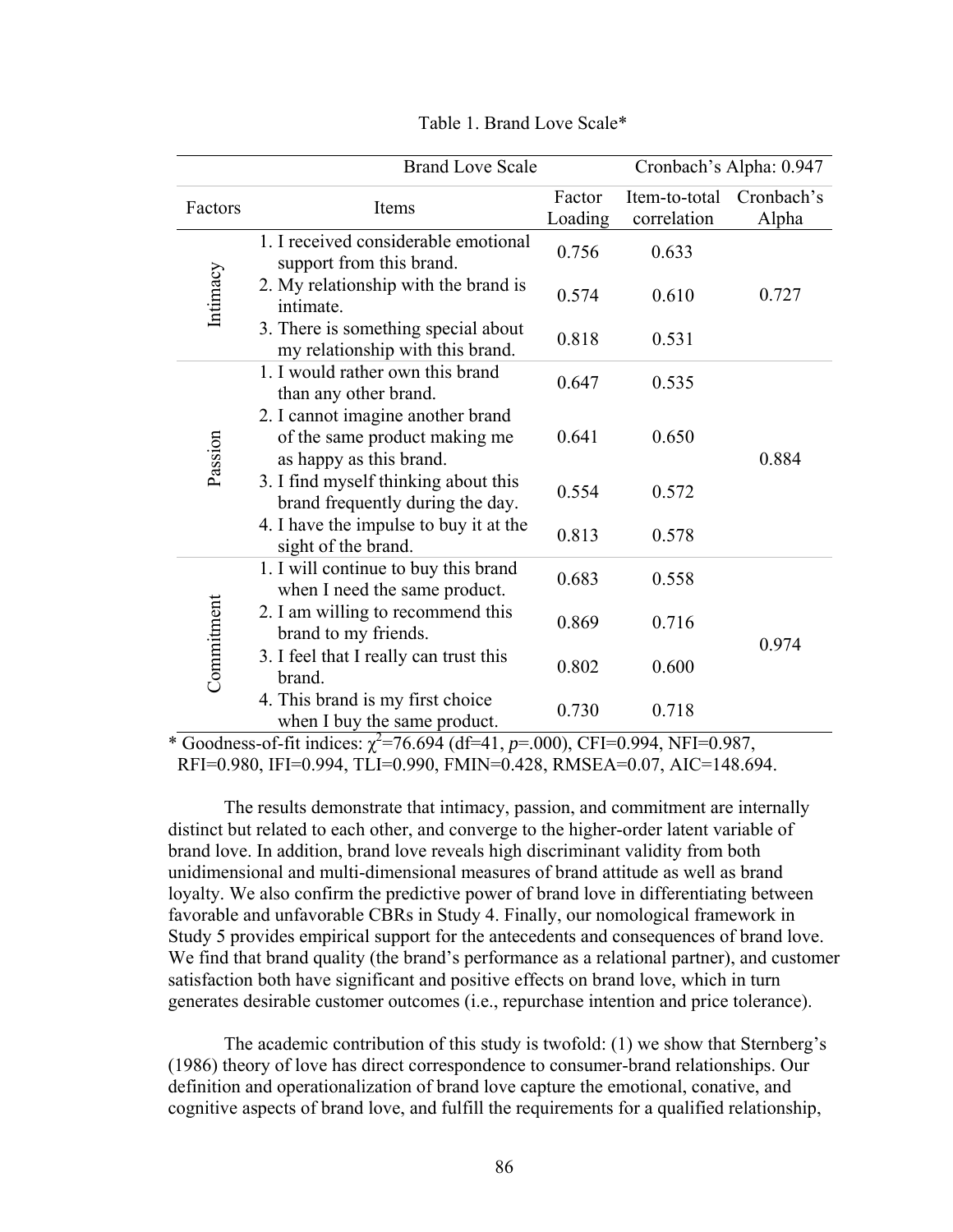thus contributing to the literature on brand and consumer relationship management; (2) our BLS does not only encapsulate the three components intimacy, passion and commitment, but is also effective in predicting favorable consumer behavior. Therefore, it is valuable to marketing researchers seeking to plumb greater depths of the nature of the bond between customers and brands, beyond the insights afforded by traditional brand constructs. Brand love also has important managerial implications. It sheds a more nuanced insight into customers' behaviors during their interactions with brands and offers a new perspective on customer segmentation. The three components of brand love enable marketing managers to identify the affective, conative, and cognitive qualities of a specific CBR, which facilitates fine-tuned actions to improve customer relationship.

This article also provides a foundation for further research on brand love. Firstly, it possible for brand love to be formed in different ways across product categories. For example, Carroll and Ahuvia (2006) reveal that hedonic and/or self-expressive brands are more likely to be emotionally loved. Future research can explore the various formation processed of brand love for different product categories. In Study 5 we find that it is easier for the brands with distinct personality to cultivate brand love than those without personality. Yet, different personality traits may exert varying effects on brand love (Aaker, Fournier, & Brasel, 2004). Subsequent work can further examine which brand personality is more favorable in building brand love. Our exploratory research is merely a first step towards a large and exciting research agenda.

#### References

- Aaker, J. L., Fournier, S., & Brasel, S. A. (2004). When good brands do bad. *Journal of Consumer Research, 31*(June), 1-16.
- Aggarwal, P. (2004). The effects of brand relationship norms on consumer attitudes and behavior. *Journal of Consumer Research, 31*(June), 87-101.
- Carroll, B. A., & Ahuvia, A. C. (2006). Some antecedents and outcomes of brand love. *Marketing Letters*, *17*(2), 79-89.
- Chaudhuri, A., & Holbrook, M. B. (2001). The chain of effects from brand trust and brand affect to brand performance: The role of brand loyalty. *Journal of Marketing*, *65*(April), 81-93.
- Chaudhuri, A., & Holbrook, M. B. (2002). Product-class effects on brand commitment and brand outcomes: The role of brand trust and brand affect. *Journal of Brand Management, 10*(September), 33-58.
- Churchill, G. A. Jr. (1979). A paradigm for developing better measures of marketing constructs. *Journal of Marketing Research*, *16*(February), 64-73.
- Dick, A. S. & Basu, K. (1994). Customer loyalty: Toward an integrated conceptual framework. *Journal of the Academy of Marketing Science*, *22*, 99-113.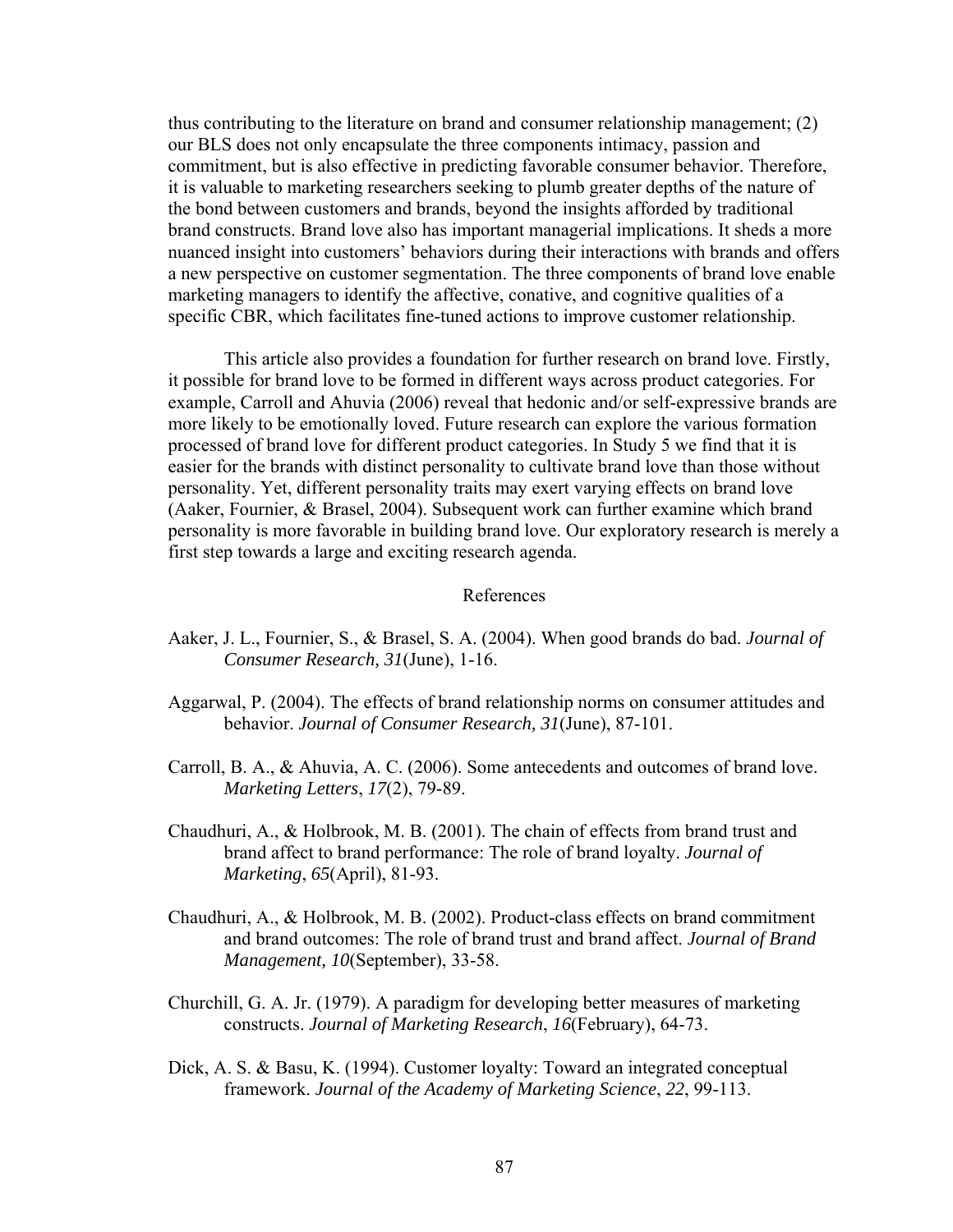- Fournier, S. (1998). Consumers and their brands: Developing relationship theory in consumer research. *Journal of Customer Research*, *24*(March), 343-373.
- Fournier, S., & Yao, J. L. (1997). Reviving brand loyalty: A reconceptualization within the framework of consumer-brand relationships. *International Journal of Research in Marketing, 14*, 451-472.
- Hinde, R. A. (1995). A suggested structure for a science of relationships. *Personal Relationships*, *2*(March), 1-15.
- Levinger, G. (1983). Development and change. In H. H. Kelley, E. Berscheid, A. Christensen, J. Harvey, T. Huston, G. Levinger, E. McClintock, L. Peplau, & D. Peterson (Eds.). *Close Relationships* (pp. 315-359). New York: W. H. Freeman.
- Oliver, R. L. (1999). Whence consumer loyalty? *Journal of Marketing*, *63*(Special Issue), 33-44.
- Shimp, T. A., & Madden, T. J. (1988). Consumer-object relations: A conceptual framework based analogously on Sternberg's triangular theory of love. *Advances in Consumer Research*, *15*, 163-168.
- Sternberg, R. J. (1986). A triangular theory of love. *Psychological Review*, *93*(2), 119- 135.
- Thomason, M., MacInnis, D. J., & Park, C. W. (2005). The ties that bind: Measuring the strength of consumers' emotional attachment to brands. *Journal of Consumer Psychology*, *15*, 77-91.
- Whang, Y.-O., Allen, J., Sahoury, N., & Zhang, H. (2004). Falling in love with a product: The structure of a romantic consumer-product relationship. In B. E. Kahn & M. F. Luce (Eds.). *Advances in Consumer Research, Vol. 31* (pp. 320-327). Provo, UT: Association for Consumer Research.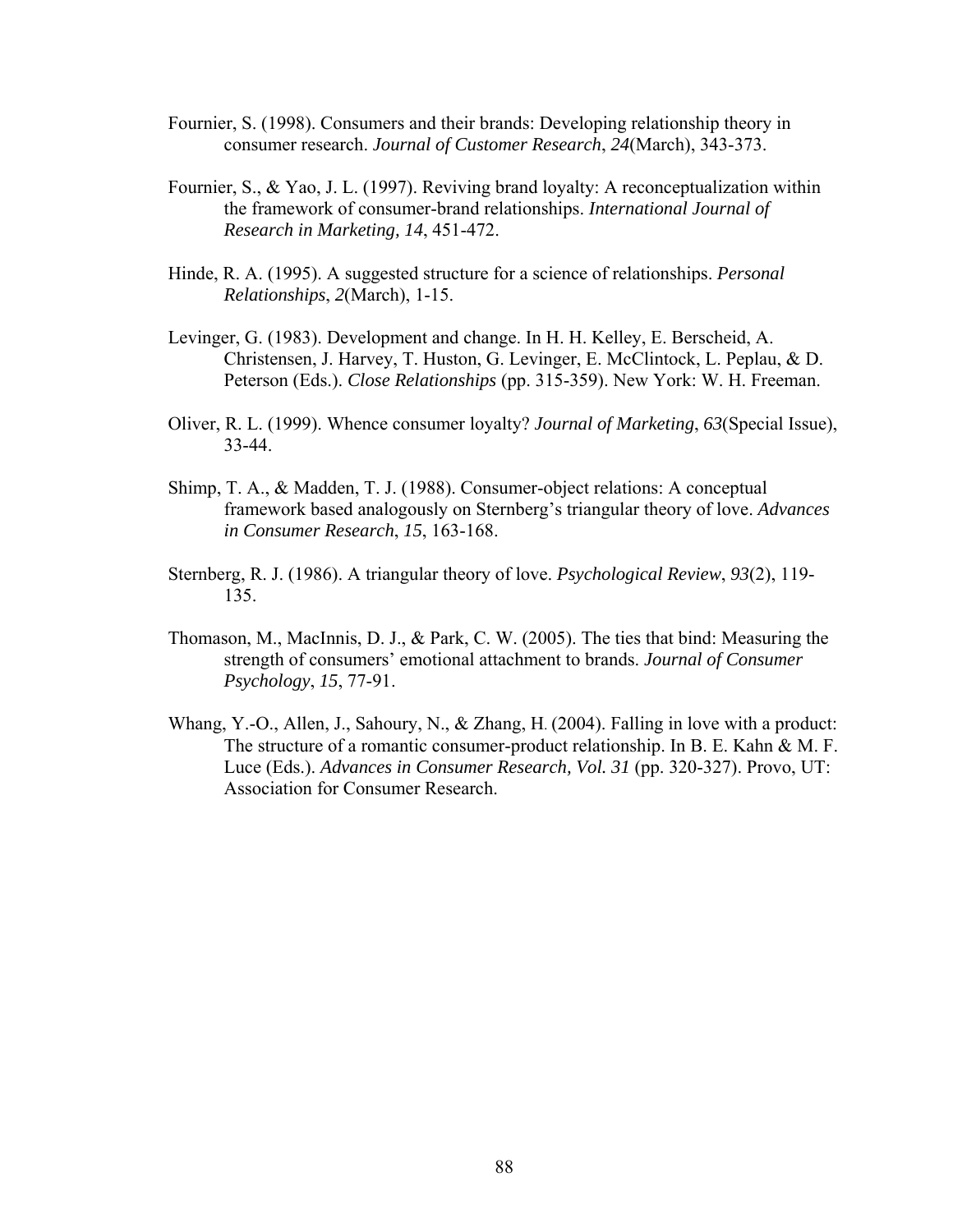#### Nostalgic Memories and Consumer Emotional Attachments to Brands

Steffi Gal *Kiel University, Germany* 

# Ulrich R. Orth, *Kiel University, Germany*

 The notion that the "dear departed past" (Holbrook and Schindler, 1991) may be used as a source of market value had a strong impact on both marketing practice and research over the past decade (Brown, Kozinets and Sherry, 2003; Rindfleisch and Sprott, 2000 for a review). Past research has focused on individual differences (i.e., nostalgia proneness) in a person's desire for the past or a liking for possessions and activities of days gone by (e.g., Holbrook, 1993), and has linked consumer nostalgic memories (i.e, a fleeting consumer state) to consumer responses to advertising (Muehling and Sprott, 2004; Pascal, Sprott and Muehling, 2002; Sujan, Bettman and Baumgartner, 1993).

Although nostalgic memories have been linked to negative emotions (Holak and Havlena 1998; Stern 1992), past research has almost exclusively focused on the positive side of nostalgic memories and downstream positive emotions. Further, little attention has been given to autobiographical nostalgic memories in a brand context, specifically to the possibility that consumers may become more emotionally attached to brands that remind them of past times. Such an interpretation would be consistant with findings that autobiographical memories relate to past personal experiences and thus come with a strong emotional-motivational charge (Baumgartner, Sujan and Bettman, 1992).

Extant research further shows that consumers can become emotionally attached to brands, and that such an emotional tie is positively associated with brand loyalty (Thomson, MacInnis and Park, 2005). Credited with playing a substantial role in this attachment process are emotions and cognitions in a referential meaning mechanism where positive and negative feelings emerge from context-dependent conceptual associations with a stimulus (Zhu and Meyers-Levy, 2005).

Our research examines the following questions: What brand characteristics (e.g., brand name, logo, package design, etc.) evoke positive and negative nostalgic memories? What is the relation between nostalgic memories and consumer emotions and cognitions about the brand? What downstream effects originate from brand-evoked nostalgic memories leading to consumer emotional attachments?

Three consecutive studies 1) identify brand characteristics leading to differential nostalgic memories and emotions, 2) determine how more or less nostalgic brands relate to positive and negative emotions, cognitions, and consumer emotional attachments, and 3) extend this model to offer a new explanation for country-of-origin effects and brand community identification.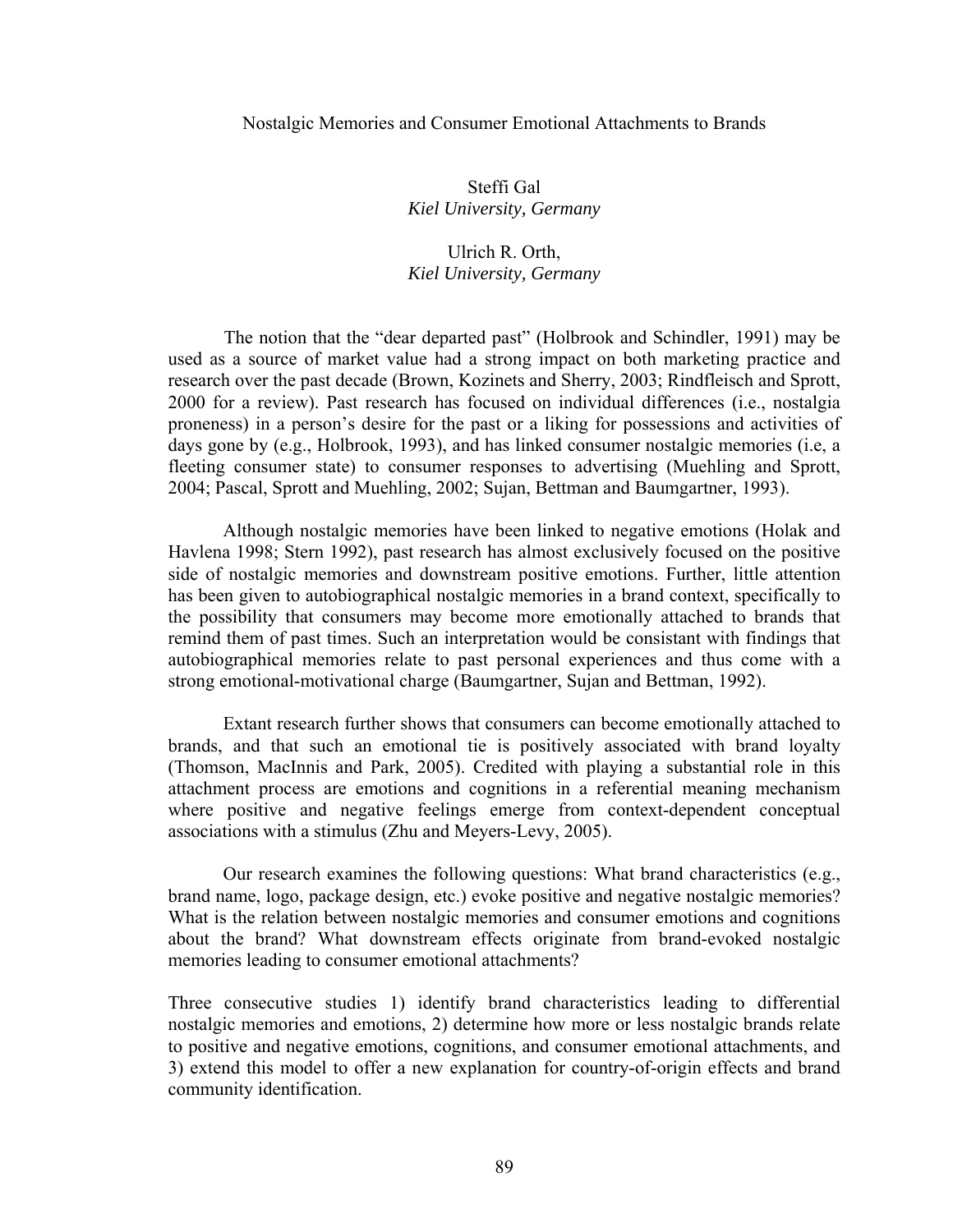#### References

Baumgartner, H., & Sujan, M., & Bettman, J. R. (1992). Autobiographical Memories, Affect and Consumer Information Processing. *Journal of Consumer Psychology, 1*(1), 53-82.

- Brown, S., & Kozinets, R. V., & Sherry, J. F. (2003). Teaching Old Brands new Tricks: Retro Branding and the Revival of Brand Meaning. *Journal of Marketing*, *67*, 19- 33.
- Holak, S. L., & Havlena, W. J. (1998). Feelings, Fantasies, and Memories: An Examination of the Emotional Components of Nostalgia. *Journal of Business Research, 42*, 217-226.
- Holbrook, M. B. (1993). Nostalgia and Consumption Preferences: Some Emerging Patterns of Consumer Tastes. *Journal of Consumer Research, 20,* 245-256.
- Holbrook, M. B., & Schindler, R. M. (1991). Market Segmentation Based on Age and Attitude Toward the Past: Concepts, Methods and Findings Concerning Nostalgic Influences on Customer Tastes. *Journal of Business Research, 37*, 27-39.
- Muehling, D. D., & Sprott, D. E. (2004). The Power of Reflection An Examination of Nostalgia Advertising Effects. *Journal of Advertising*, *33*(3), 25-35.
- Pascal, V. J., & Sprott, D. E., & Muehling, D. D. (2002). The Influence of Evoked Nostalgia on Consumers' Response to Advertising: An Exploratory Study. *Journal of Current Issues and Research in Advertising*, *24*(1), 39-49.
- Rindfleisch, A., & Sprott, D. E. (2000). Moving Forward on Looking Backward: Advancing Theory and Practice in Nostalgia. *Advances in Consumer Research*, *27*, 34-35.
- Stern, B. B. (1992). Historical and Personal Nostalgia in Advertising Text: The Fin de siécle Effect. *Journal of Advertising, XXI*(4), 11-22.
- Sujan, M., & Bettman, J. R., & Baumgartner, H. (1993). Influencing Consumer Judgments Using Autobiographical Memories: A Self-Referencing Perspective. *Journal of Marketing Research, 30*(4), 422-436.
- Thomson, M., & MacInnis, D. J., & C. W. Park (2005). The Ties That Bind: Measuring the Strength of Consumers' Emotional Attachments to Brands. *Journal of Consumer Psychology, 15*(1), 77-91.
- Zhu, R., & Meyers-Levy, J. (2005). Distinguishing between the meanings of music: When background music affects product perceptions. *Journal of Marketing Research 42*(3), 333-345.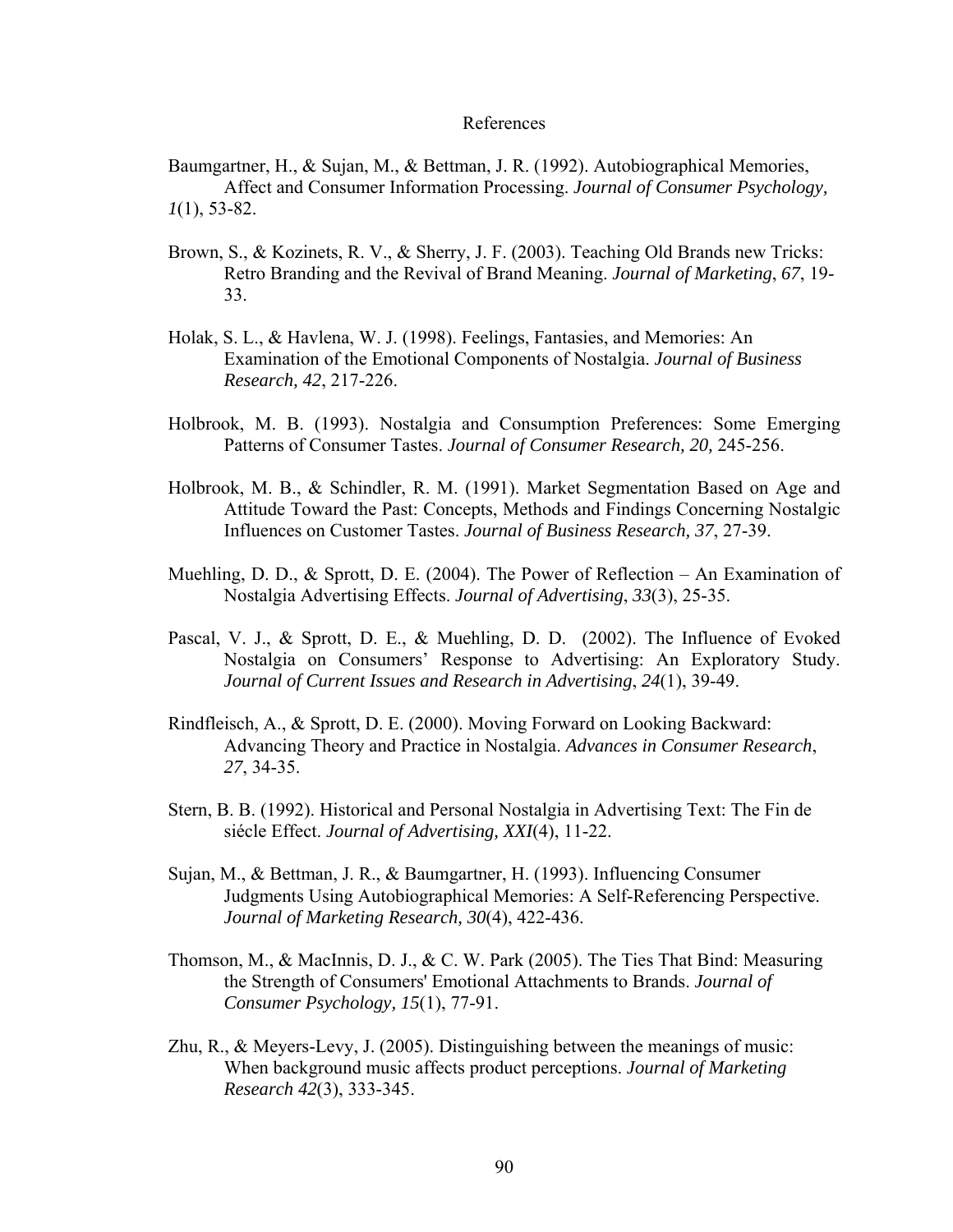#### Understanding Brand Attachment: Measures and Outcomes

C. Whan Park *USC Marshall School of Business*

Deborah J. MacInnis *USC Marshall School of Business*

Joseph R. Priester *USC Marshall School of Business*

 This paper advances and provides support for a new model of brand attachment. The Connection-Automaticity Attachment Model (CAAM) proposes that brand attachment is best conceptualized as a second order factor, composed of two core elements; brand-self connection and automaticity of thought. We develop a measure of each of these constructs, and compare the ability of the CAAM model to predict brand commitment to other meaningful models, such as more global measures of attachment and attitude strength models.

#### Measures

 A series of studies were conducted in which factor analyses were used on items designed to assess the three constructs central to our research focus. From these studies, we gleaned the best indicators for each of the constructs. For *Brand-Self Connection* these items are (1) "To what extent do you feel that you are personally connected to (Brand Name)?" and (2) "To what extent is (Brand Name) part of you and who you are?" For automaticity of thoughts the two items are (1) "To what extent are your thoughts and feelings towards (Brand Name) often automatic, coming to mind seemingly on their own?" and (2) "To what extent do your thoughts and feelings towards (Brand Name) come to you naturally and instantly?" Three items were chosen for brand commitment. They are  $(1)$  "Are you loyal to  $(Brand Name)$ ?"  $(2)$  , Are you committed to  $(Brand$ Name)?" and (3) "Have you made a pledge to yourself to use (Brand Name) in the future?"

#### Results

 In three different studies, the CAAM model was able to predict brand commitment better than either more global measures of attachment and/or attitude strength models. These results were consistent with the hypothesis that Brand Attachment is best conceptualized as the extent to which one feels a connection to a brand and the extent to which that brand comes to mind often.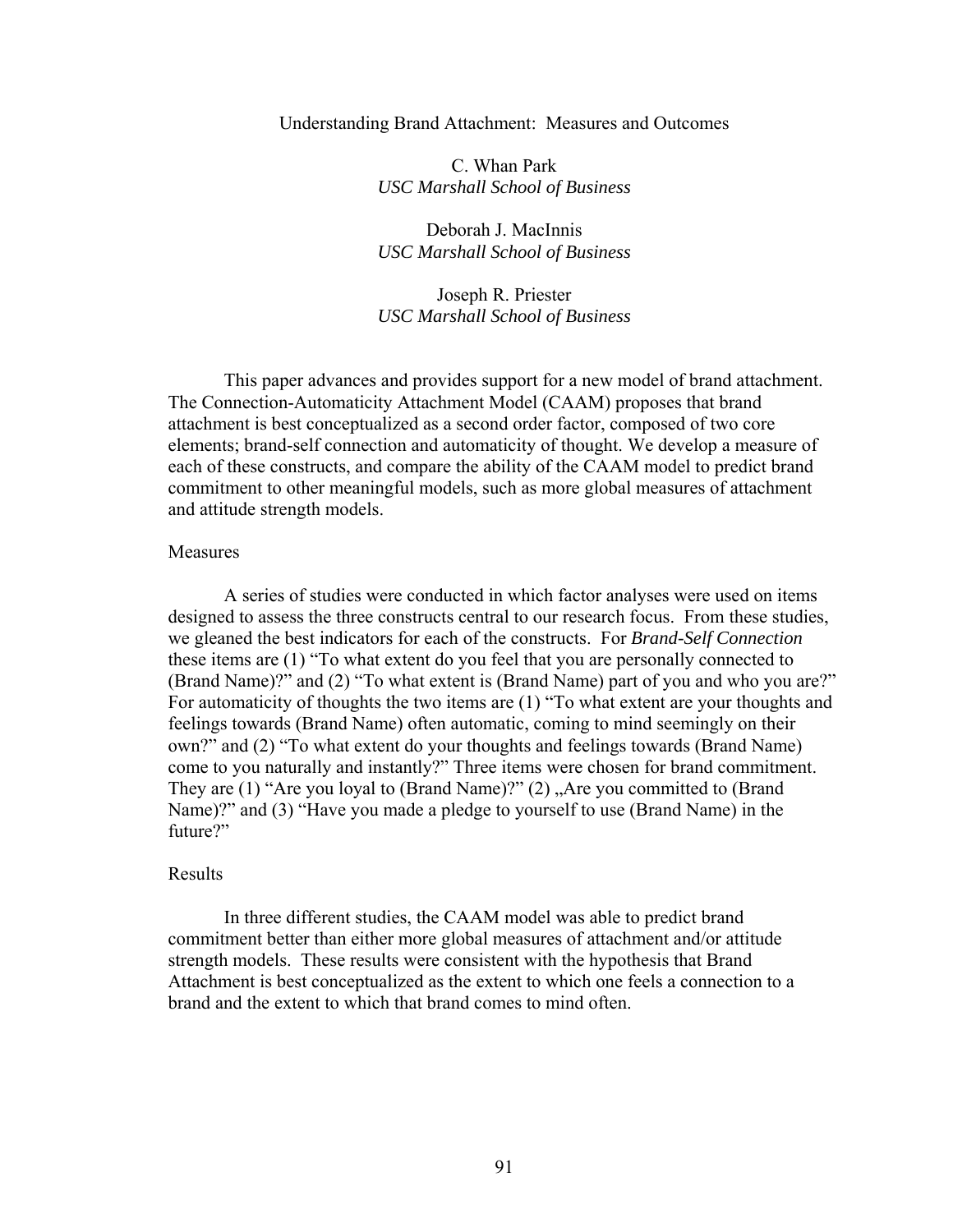#### Attachment and Identification: How Relationships are Connected

Allison Johnson *Queen's University*

Jay Handelman *Queen's University*

Matthew Thomson *Queen's University*

Do "identification" and "attachment" describe the same types of relationships? How do these constructs differ historically, empirically, conceptually? Attachment Theory and Social Identity Theory have a long history in the literature on interpersonal relationships, and each has been relatively recently introduced to the study of consumers' marketing relationships. Identification has been conceptualized as the internalization of the values and qualities of a given relationship partner, whereas attachment has been conceptualized as an emotional bond to the relationship. Attachment and identification are likely to covary as characteristics of most strong relationships, but the causal direction and necessity of this conceptual link are unclear. The internalization of a relationship is likely to lead to an emotional bond, but an emotional bond can occur without internalizing the partner's values. For example, I have an attachment to my SUV, based on many happy memories in it, but I do not identify with the environmental values (or lack thereof) implied by it. Conversely, an emotional bond is likely to lead to the internalization of the partner's values, but a relationship can be internalized without an emotional bond. For example, I identify with the practical values of a new brand of fuelefficient car, but I don't have an emotional bond to it. These distinctions imply that identification and attachment may result from different conditions in the process of forming a strong relationship. An empirical illustration of two such conditions will be discussed.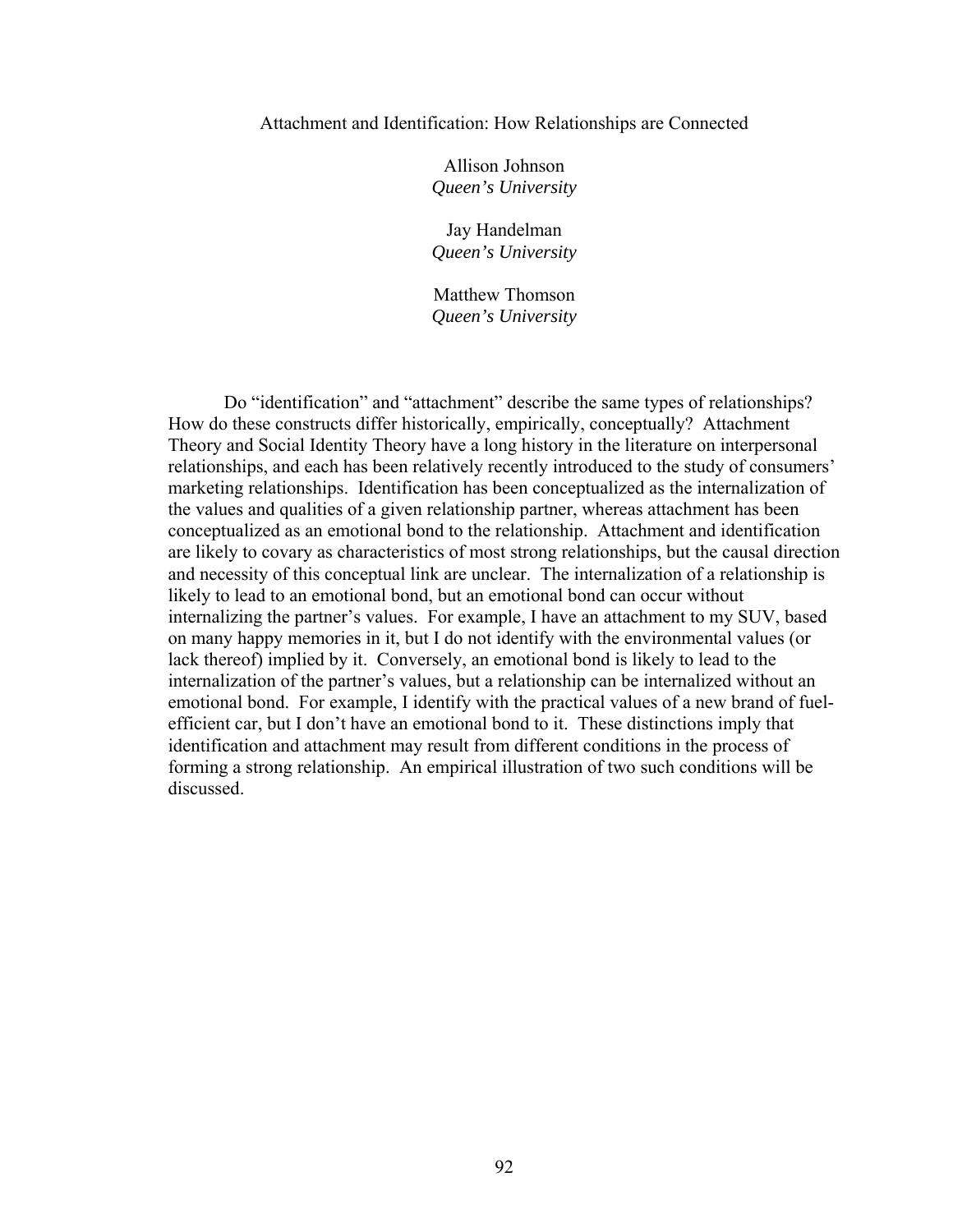#### Brand Love: A Multi-Method Approach

Aaron Ahuvia *University of Michigan Dearborn* 

Richard Bagozzi *Ross School of Business, University of Michigan* 

Rajeev Batra *Ross School of Business, University of Michigan* 

We study the meaning, dimensionality, and measurement of "Brand Love." We begin with a qualitative study on consumers' "love for objects," from which we develop a multi-dimensional conceptualization of what "brand love" might entail, broader than existing discussions in the current literature. We arrive at a "tripartite" construct that includes certain types of beliefs, feelings, and behaviors towards the loved brand. Specific survey questions were then created to measure these various sub-dimensions of "brand love," and student subjects rated both a brand that they "loved" plus another same-category brand that they did not "love." These data were then analyzed to test the validity of our hypothesized "brand love" construct, its discriminant validity from "attitude strength," and its impact on loyalty intentions and behaviors. Based on these findings, we offer thoughts on how "brand love" can be conceptualized, measured, created and nurtured.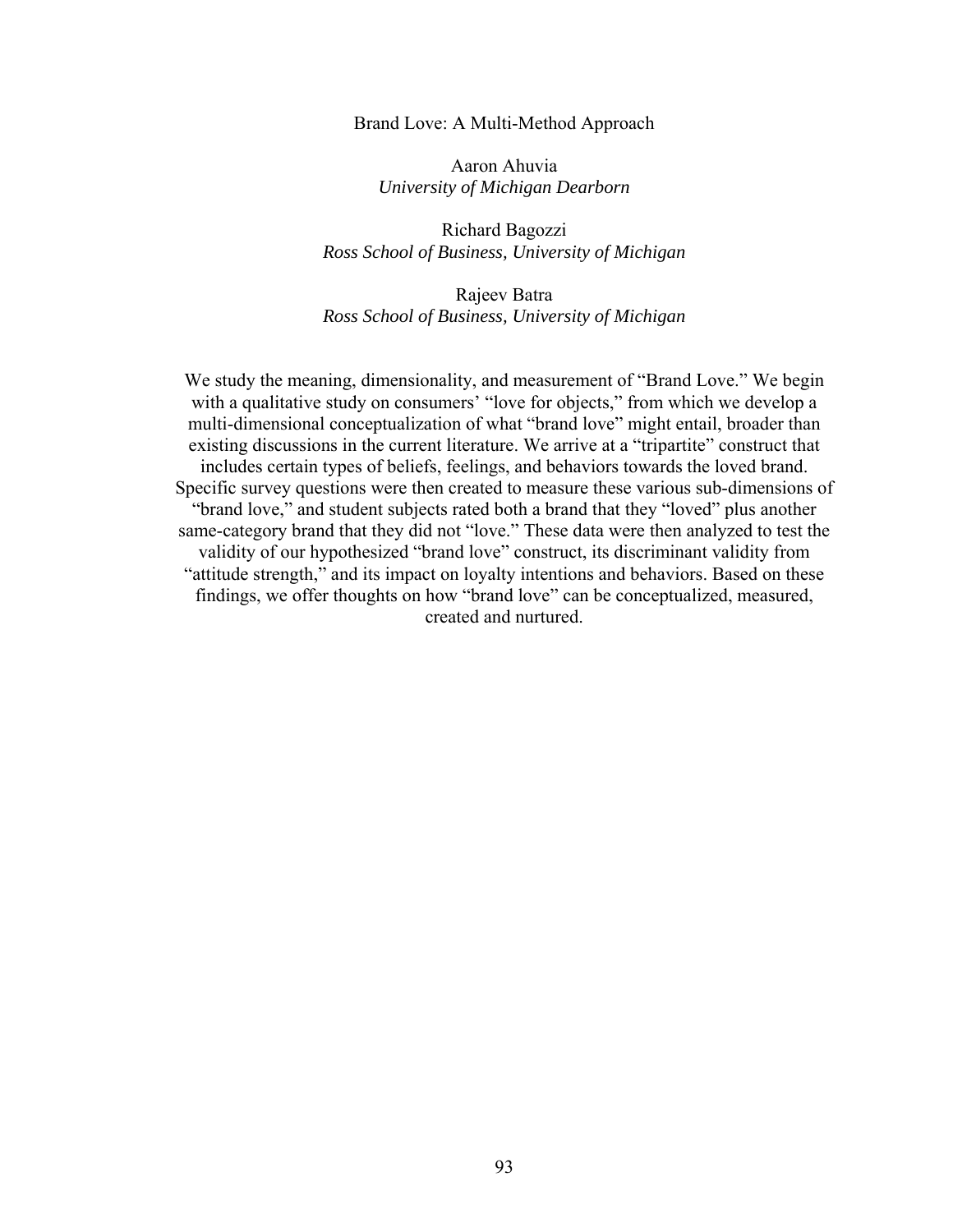#### BrandLove – The precursor to Loyalty

## Vikram V. Kamat *Goa Institute of Management, Ribandar, Goa, INDIA*

## Ajit Arun Parulekar *Goa Institute of Management, Ribandar*

 Brand loyalty has been widely researched and written about as a measure of successful brand marketing. We believe that brand loyalty is merely a symptom or the result of a deeper underlying relationship between the consumer and brand and that relationship is love.

 Abundant work has been done on relationships between people. However, relatively lesser work has been done on studying the relationships between people and brands, especially in trying to explain the role of these relationships with respect to brand loyalty. Whilst the interaction of brands and other material possessions with the selfconcept of consumers has been studied extensively (Belk, 1988; Sirgy, 1982; Wallendorf and Arnould, 1988), few researchers have looked at loyalty as a committed, affective partnership between a consumer and a brand (Fullerton, 2003). However, all work stops short of developing fully articulated framework on customer-brand relationships.

 So why is it that brand loyalty is such an elusive condition in brand consumer relationships? Can a person feel loyalty alone, for a person leave alone a product, without feeling anything else? Or is loyalty only a symptom of a much larger condition and if so what is it?

 Loyalty in itself is not a relationship that exists between two entities, be it two people or be it a person (consumer) and an object (brand). It is the symptom or result of the positive relationship that exists between two entities (consumer and brand). This underlying relationship that results in loyalty of a person towards a brand (or person or any other object) is love. We have termed this love that a consumer feels towards the brands he/she is loyal to as BrandLove. It is this BrandLove that one person has for a brand that creates a bond or sense of allegiance (loyalty). The stronger the BrandLove, the stronger will be the loyalty towards the brand.

 The objective of this study is to break down the love felt by a consumer for a brand into various components (dimensions of BrandLove). We first studied frameworks of love with respect to human relationships (person-person relationships) and looked at the various dimensions of human love. We used Sternberg's triangular theory of love (Sternberg, 1998, 2000) as a starting point.

#### Sternberg's Triangular Theory of Love

 Sternberg's theory of love employs a triangle for conceptualizing the interrelationships between the three components of love that he identifies as intimacy,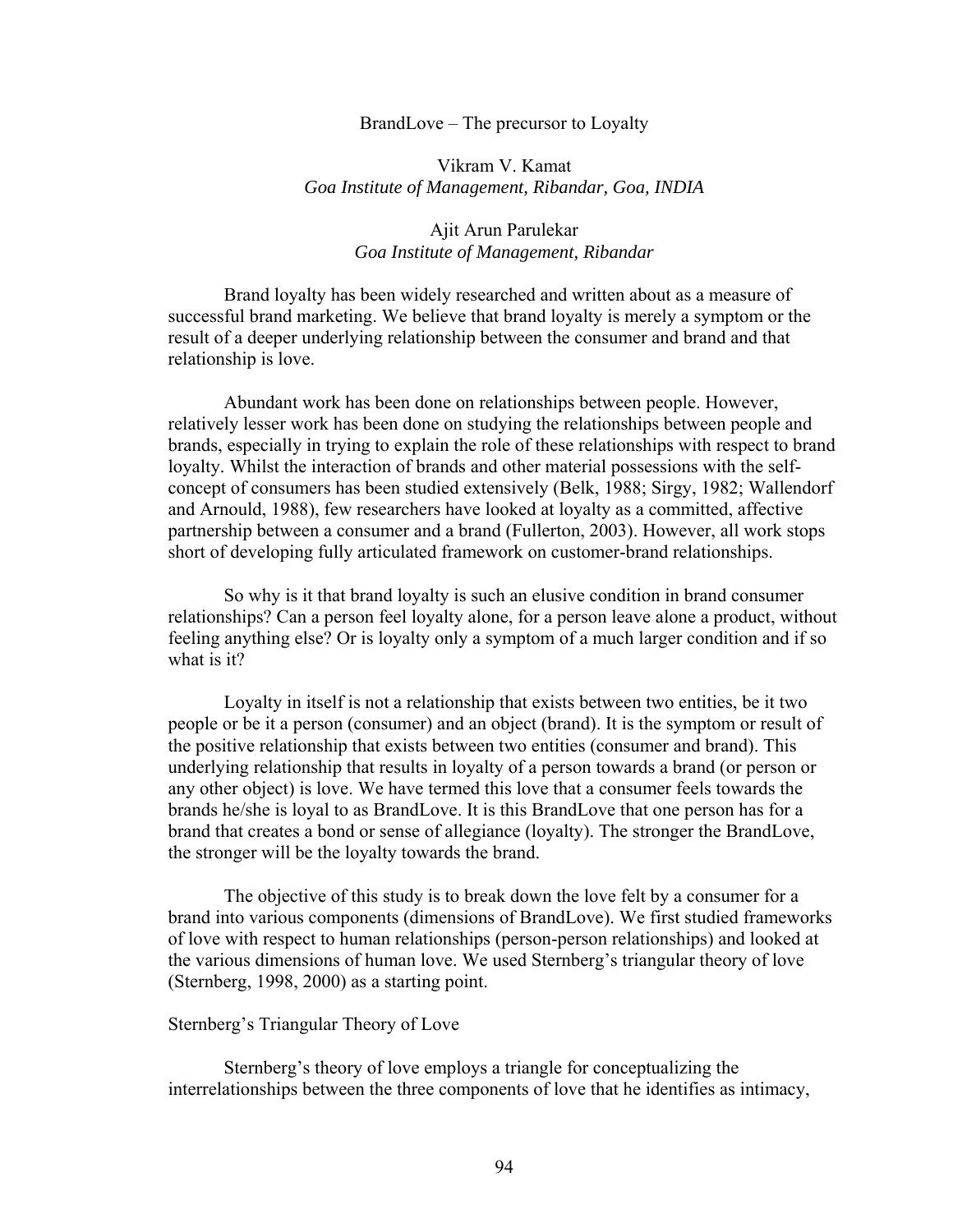passion and decision/ commitment. The importance of each of these three components of love varies according to the type of loving relationship (Sternberg, 1986).

 Intimacy refers to the feelings that promote closeness, bondedness and connectedness in a relationship. In terms of consumer-brand relationships, intimacy would be seen in many utilitarian brands, and cherished possessions such as a particular furniture item, a quilt and pillow.

 Passion involves a "state of intense longing for union with the other" partner (Hatfield and Walster, 1981). It is an expression of needs and desires – such as the need for self-esteem, nurturance, affiliation, dominance, submission and sexual fulfillment. In the case of consumer-brand relationships, passion is seen in cases where a consumer is passionate about a particular motorbike brand, may get a sense of self-esteem by associating with a premium brand of apparel, or try to affiliate with a brand community.

 Decision/ Commitment component of love consists of two aspects – one as the short-term decision to love a person and the other a long-term commitment towards maintaining that love. These two aspects do not necessarily occur together -.i.e the decision to love does not necessarily imply a commitment to that love. In consumerbrand relationships decision would relate to the purchase decision which in the short term would be based on the attributes, perceived quality (McConnell, 1968) and perceived value of the brand and long term commitment would be akin to affective attitudes towards the brand that have been built over a period of time and which result in loyalty (Johnson, Hermann and Huber, 2006).

## Method

 In this study we have tried to dimensionalise BrandLove on the lines of Sternberg's love triangle. To establish content validity, we have described the process of development of a representative set of measurement items.

### Generation of Test Items

 On the lines of Sternberg's questionnaire for measuring love (Sternberg, 1997) and original qualitative research (depth interviews were conducted with 12 consumers) we generated a total of 75 measurement items. We then gave this list of 75 measurement items and a write-up on our construct definitions to 3 Marketing professors for validation of these items. Their inputs resulted in reduction of the number of measurement items from 75 to 52. On the basis of this, a questionnaire was drawn. The questionnaire was pre-tested on 10 respondents and then finalized (attached as Annexure 1).

### Sample

 The targeted sample size was 150 respondents using convenience sampling. Convenience sampling had to be used since the research was not funded and hence the respondents were not given any compensation. All the respondents were known to either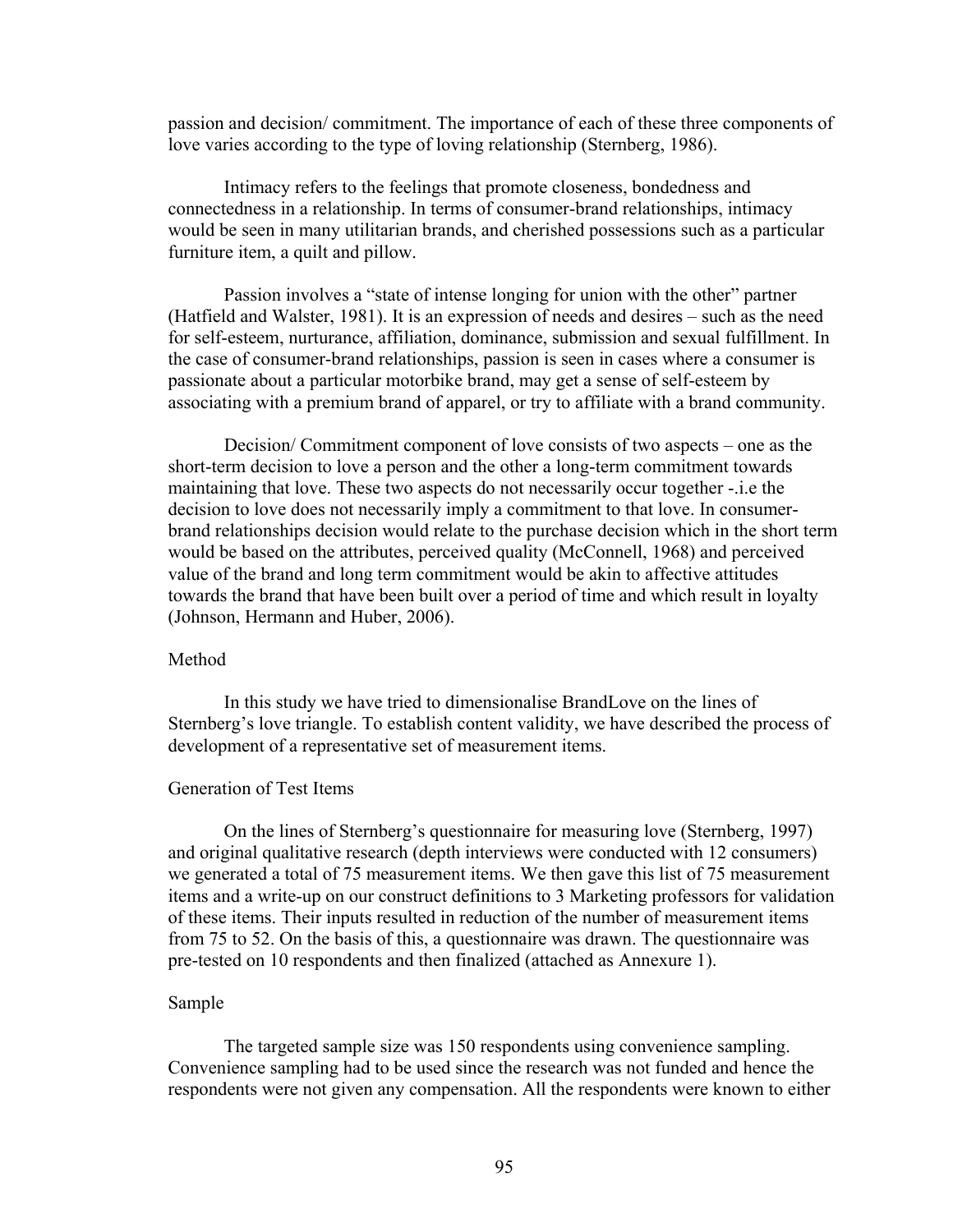of the researchers. The actual sample ended up at 139 respondents from different age groups (minimum age was 23 years and maximum age was 59 years), gender and income class.

# Procedure

 Subjects who participated in the study received a set of instructions along with the questionnaire/ scale, which included the following guideline to help them select the brand they love:

I would like you to think of all the products or services that you use and like. Take your time… jot them down at the side if you want. Done? Now, choose one out of these that you like best, one that you really love. Don't hurry; take your time in deciding which one you really love.

 Using a 10-point Likert scale (1 being the lowest and 10 being the highest), subjects were asked to rate the extent to which they felt each of the 52 statements best described their relationship/ interaction with the brand that they love.

#### Analysis

 The data obtained was factor-analyzed using principal components analysis. The output was varimax rotated with Kaiser normalization in order to give a better interpretation. This resulted in a solution of five principal components (factors), each factor having an eigen value of more than 1, and the five factors together explained 65.1 % of variance. Only items that had high loadings (more than 0.6) were considered.

### Results and Discussion

 The five factors were named Friendship, Contentment, Admiration, Commitment and Yearning. The percentage variance explained by the factor and corresponding eigen values are presented in the table below:

| Factor     | Friendship      | Contentment   | Admiration   | Commitment          | Yearning         |
|------------|-----------------|---------------|--------------|---------------------|------------------|
| % Variance | 43.5            | 6.5           | 5.9          | 4.9                 | 4.2              |
| explained  |                 |               |              |                     |                  |
| Eigen      | 22.6            | 3.4           | 3.1          | 2.6                 | 2.2              |
| Value      |                 |               |              |                     |                  |
| Items with | Possessiveness, | Joy,          | Respect,     | Preference,         | Acceptance,      |
| highest    | Pride, Honesty, | Gratitude,    | Interest,    | Unsubstitutability, | Physical         |
| factor     | Coolness,       | Contentment.  | Value,       | Commitment          | Contentment,     |
| loadings   | Obligation,     | Peacefulness, | Awe,         |                     | Desire Physical  |
|            | Dependence      | Satisfaction  | Captivation, |                     | Contact, Desire  |
|            |                 |               | Passion      |                     | Frequent         |
|            |                 |               |              |                     | Physical Contact |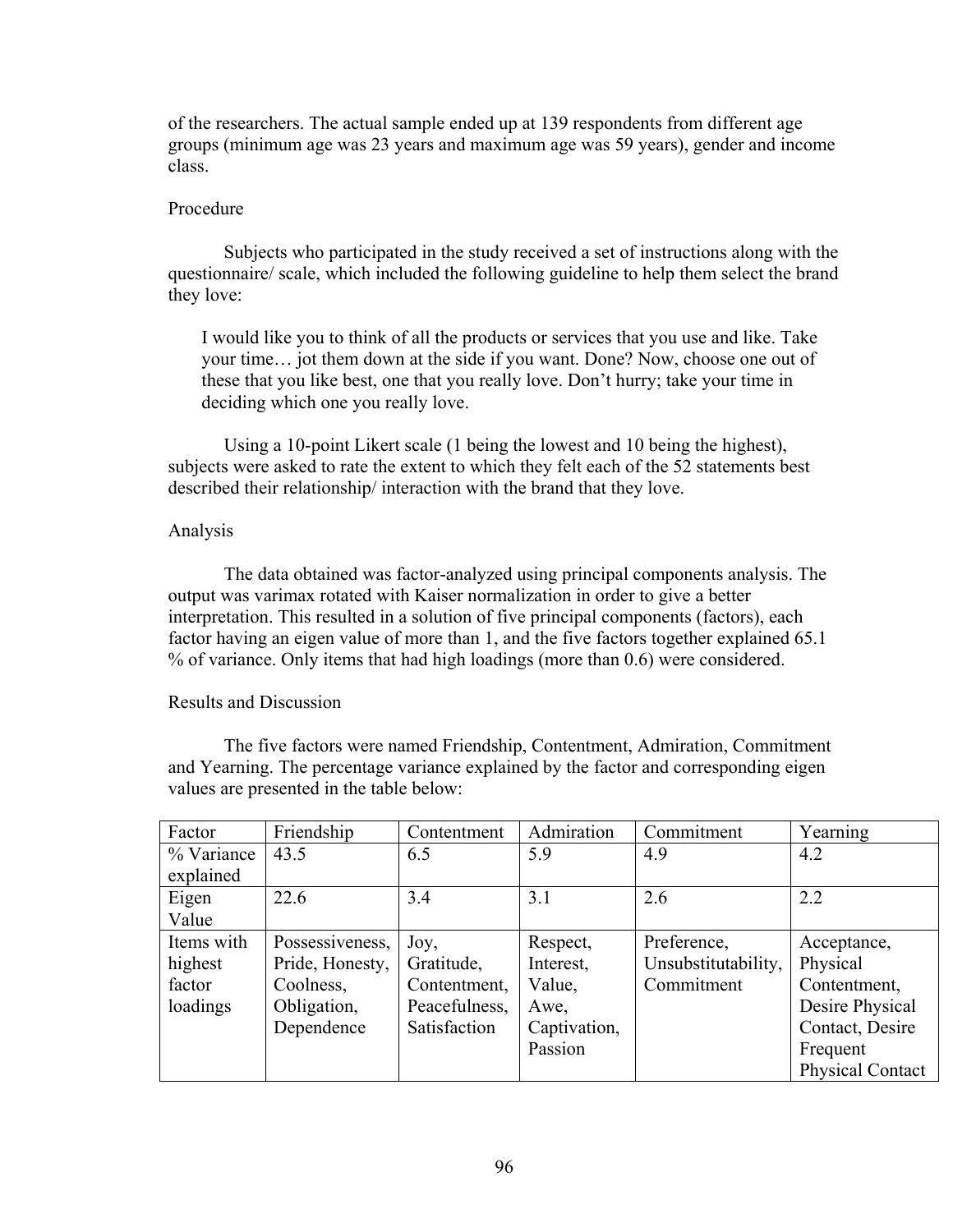The objective of this research was to develop a framework of BrandLove dimensions and a scale to measure these dimensions. The results of the exploratory principal components analysis suggests that BrandLove has five distinct dimensions: Friendship, Contentment, Admiration, Commitment, and Yearning. The items loaded onto the respective factors and their factor loadings are presented in the table below:

| Friendship       | Contentment     | Admiration       | Commitment       | Yearning                |
|------------------|-----------------|------------------|------------------|-------------------------|
| Dependance       | Gratitude (.77) | Value $(.80)$    | Preference       | Desire Physical         |
| (.81)            | Joy(0.74)       | Awe (.78)        | (.81)            | Contact (.72)           |
| Possesiveness    | Contentment     | Passion $(.68)$  | Commitment       | Physical                |
| (.78)            | (.69)           | Respect $(.66)$  | (.60)            | Contentment             |
| Coolness (.68)   | Satisfaction    | Interest $(.65)$ | Unsubstitutabili | (.69)                   |
| Honesty $(.67)$  | (.67)           | Captivation      | ty $(.60)$       | Desire Frequent         |
| Pride $(.65)$    | Peacefulness    | (.62)            |                  | <b>Physical Contact</b> |
| Obligation (.60) | (.60)           |                  |                  | (.66)                   |
|                  |                 |                  |                  | Acceptance (.64)        |

 It is also evident that the framework is similar to the love triangle proposed by Sternberg and similarly for different consumer-brand love situations, there will be presence or absence of some of these five components of BrandLove. This would depend upon the individual consumer (or segment), the product category and the brands' image.

 This study has both theoretical as practical implications. Managers have for long tried to build brand loyalty, the symptom without realizing the underlying condition of BrandLove. Creating the symptom without understanding the condition would at best be a short-term strategy.

#### References

- Belk, W. Russell. (1988), "Possessions and the Extended Self," *Journal of Consumer Research*. 15: 160.
- Fullerton, Gordon. (2003). "When does commitment lead to loyalty?" *Journal of Service Research*. 5: 333-344.
- Hatfield, E. and G.W. Walster. (1981). "A New Look at Love." Reading, MA: *Addison-Wesley*.
- Johnson, D. Michael, Herrmann. Andreas, and Frank Huber. (2006). "The Evolution of Loyalty Intentions." *Journal of Marketing*. 70: 122-132.
- McConnell, J. Douglas. (1968). "The development of brand loyalty: An experimental study." *Journal of Marketing Research*. 5: 13-19.
- Sirgy, M. Joseph. (1982). "Self-Concept in Consumer Behavior: A Critical Review." *Journal of Consumer Research*. 9: 287-300.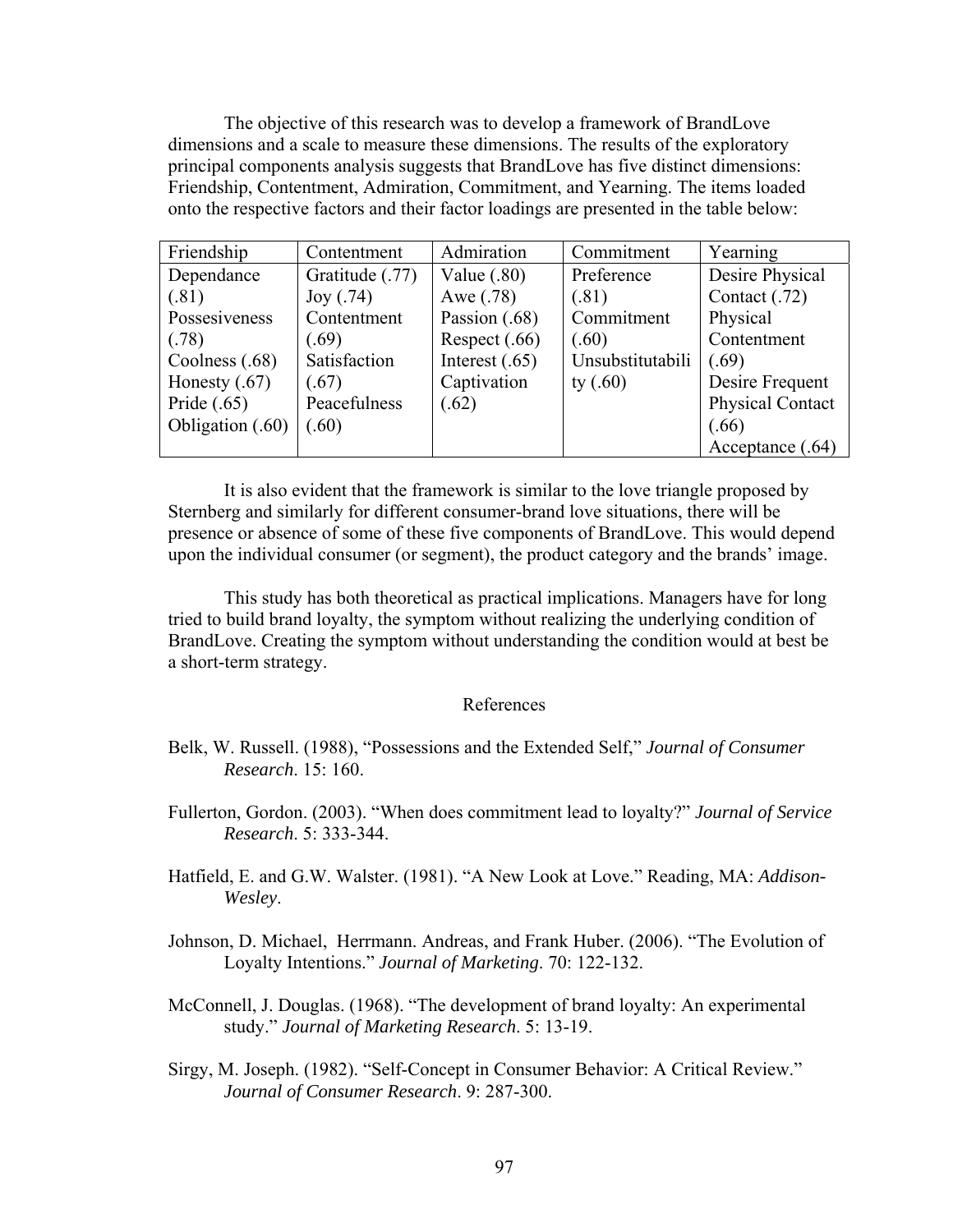- Sternberg, J. Robert. (1986). "A Triangular Theory of Love." *Psychological Review*. 93: 119-135.
- Sternberg, J. Robert. (1988). "The Triangle of Love." New York: *Basic*.
- Sternberg, J. Robert. (1997). "Construct validation of a triangular love scale." *European Journal of Social Psychology*. 27: 313-335.
- Sternberg, J. Robert. (2000). "Cupid's Arrow: The Course of Love through Time." *Cambridge University Press*.
- Wallendorf, Melanie and Eric J. Arnould. (1988). "My Favorite Things: A Cross-Cultural Inquiry into Object Attachment, Possessiveness and Social Linkage." *Journal of Consumer Research*. 14: 531-547.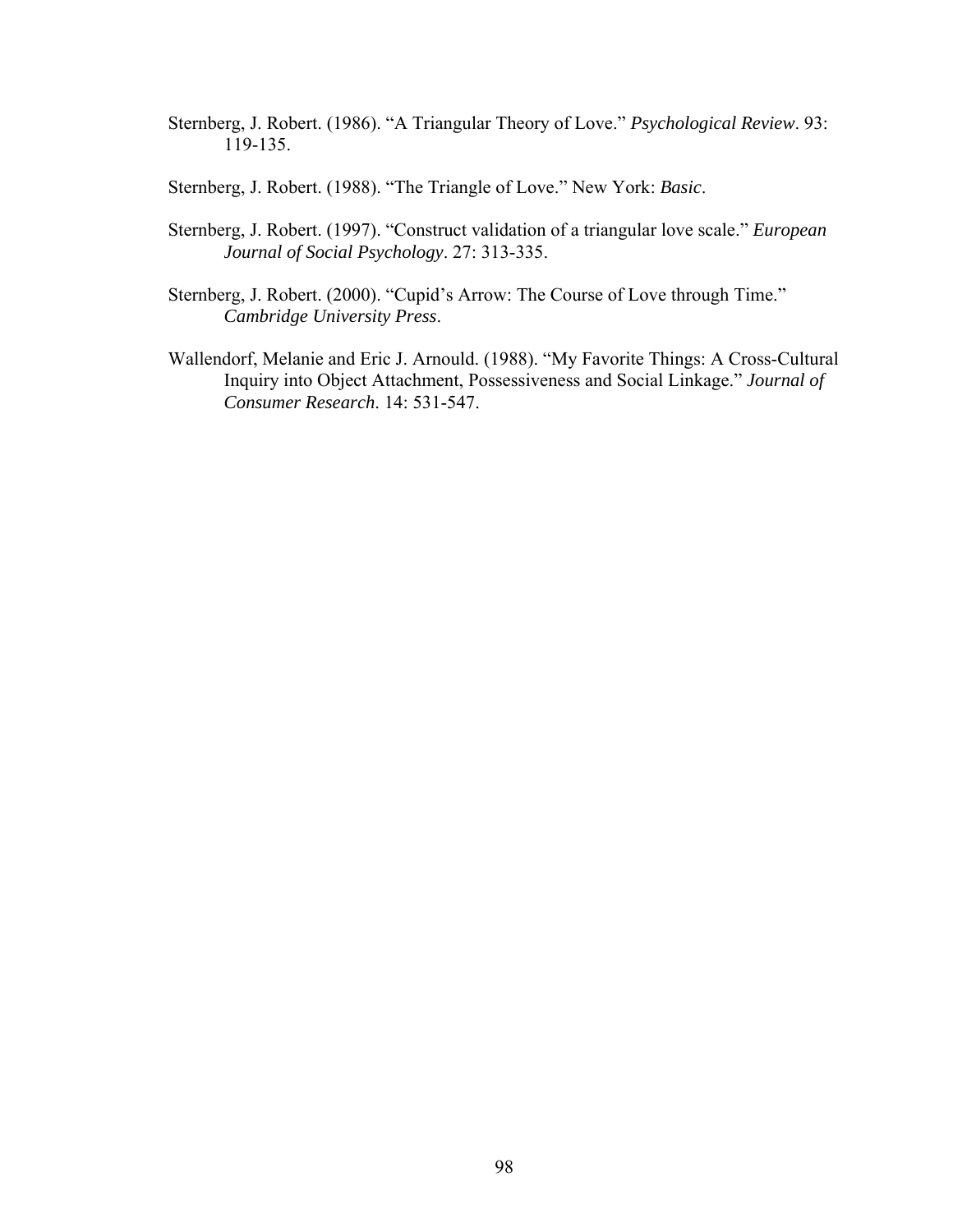Why it is Particularly Bad to Upset Female Customers: Sex Differences in How Brand Love and Brand Hate Affect Word-of-Mouth

> Michal Ann Strahilevitz *Golden Gate University*

 This research examines how men and women differ in terms of how their emotional experiences with brands affect their tendency to spread word-of-mouth (WOM). A combination of survey and experimental results demonstrate that, compared to men, women are more likely to spread WOM about a purchase experience. However, the greater tendency for women to spread WOM is found to be significantly higher with purchase experiences that lead to brand affection/love than with purchase experiences that lead to brand resentment/hate. In cases leading to brand resentment/hate, men report being more likely to express their negative feelings towards a brand by addressing their anger towards a sales person or service provider. In contrast, women are more likely to express negative feelings about a brand by complaining to friends and others in their social network. In terms of who hears the most WOM, both males and females report that they are more likely to talk about their feelings about brands with women than with men. This suggests that women not only spread more WOM, but also hear more WOM.

 A follow-up study examining the weight men and women place on WOM from friends when making purchase decisions suggests that, compared to men, women place more weight on both recommendations and warnings from personal friends. In contrast, males place relatively more weight on third party evaluations from experts such as J.D. Powers or Consumer Reports.

 In short, the results of this research suggest that women *spread* more WOM, *hear*  more WOM, and *pay more attention* to the WOM they hear from others. All this suggests that although it is probably never good to upset any of your customers, it may be particularly damaging to upset your *female* customers.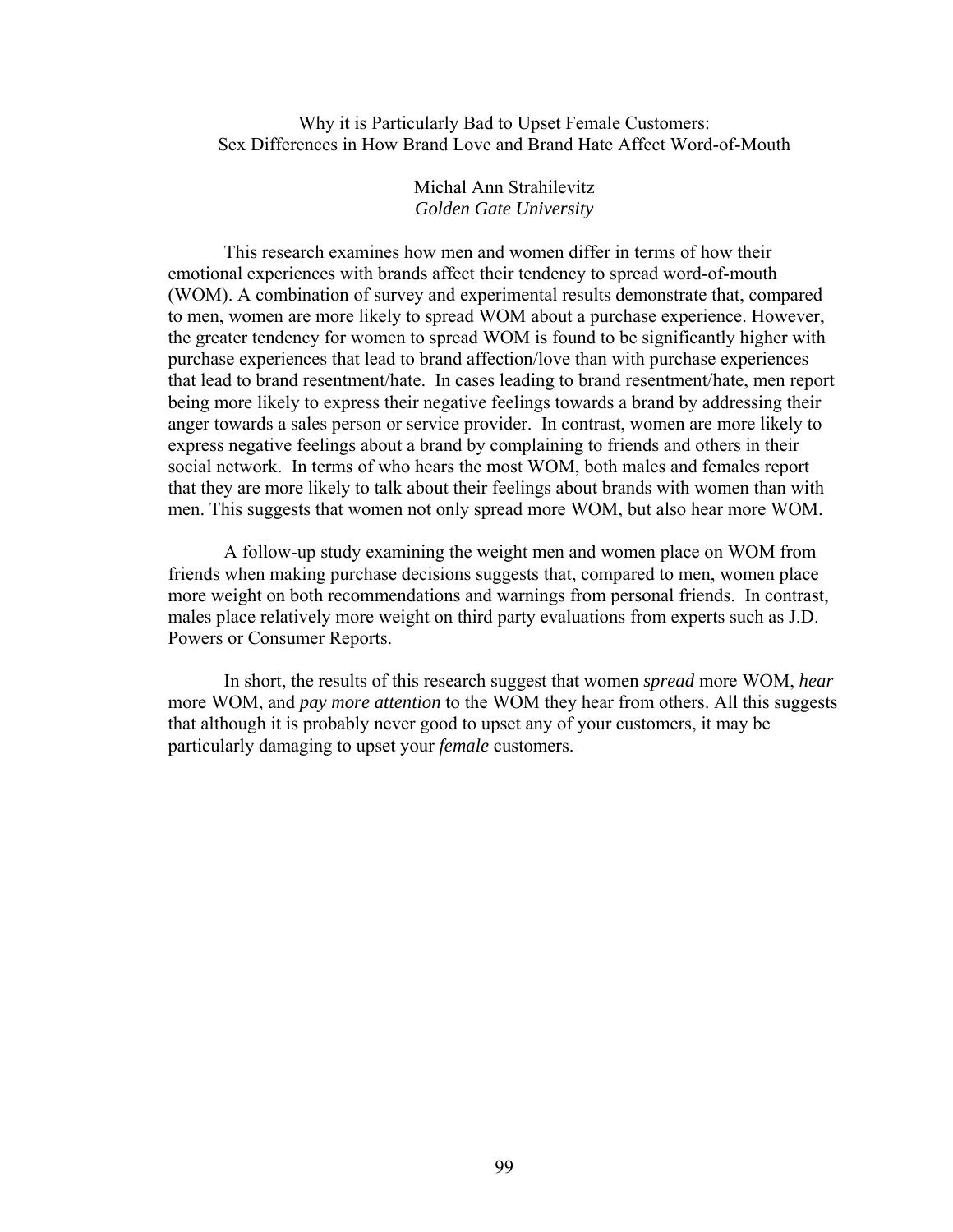## Deviation from Overall Satisfaction Approach to Inter-Rater Attribute-Level Analysis for Attitude and Behavior Link

## Keiko I. Powers  *J. D. Power and Associates*

Consumer satisfaction is one of the most studied concepts in the field of consumer behavior and psychology. It is also one of the most sought-after performance criteria to assess the 'goodness' of their brand in various business sectors in the industry. Benefiting from rigorous academic research from the theoretical perspective and persistent efforts in the business arena, many companies and organizations have been successfully improving their customer satisfaction level over time. As businesses continue to offer more to improve services or products, merely meeting customers' expectation and having 'satisfied' customers is becoming a required rather than desired proposition (Denove and Power, 2006).

As customer satisfaction in various business areas continues to improve and many competitors share a similar performance level, assessing and investigating the nature of their customer's satisfaction to derive actionable business plans becomes increasingly challenging. In some cases, when a survey is conducted, many competing brands score very high in satisfaction measures, making it difficult to differentiate their strengths and weaknesses in various criteria. Understanding satisfaction scores can be challenging as well – for example, if Brand A's mean satisfaction score is 8.5 for a 10-point scale and Brand B's is 8.9, with the difference being statistically significant, how would we interpret the 0.4 difference from the business strategic point of view? Clearly, a more versatile quantitative approach to satisfaction ratings data is needed that enables us to display more meaningful and actionable information.

Deviation from Overall Satisfaction (DOSAT) approach is a quantitative approach where deviation scores from the overall satisfaction measure for each respondent are the basis for various statistical analyses. These deviation scores – i.e., take the difference between the score for each questionnaire item and the overall satisfaction measure – gives a clearer picture regarding each respondent's relative satisfaction/dissatisfaction level with each attribute because it adjusts for the halo effect as well as other individual differences in attribute ratings (e.g., Lynch et. al., 1991; Mittal and Kamakura, 2001). Various analyses based on the deviation scores provide information very useful for identifying relative strengths and weaknesses among satisfaction-related attributes. The DOSAT approach would allow implementation of strategic recommendation by Mittal et. al (1998) that business managers '*optimize* attribute-level performance to maximize overall satisfaction and repurchase intentions.' The paper illustrates how results based on the DOSAT approach can be used for a better understanding of the link between attribute-level performance and overall satisfaction with example cases.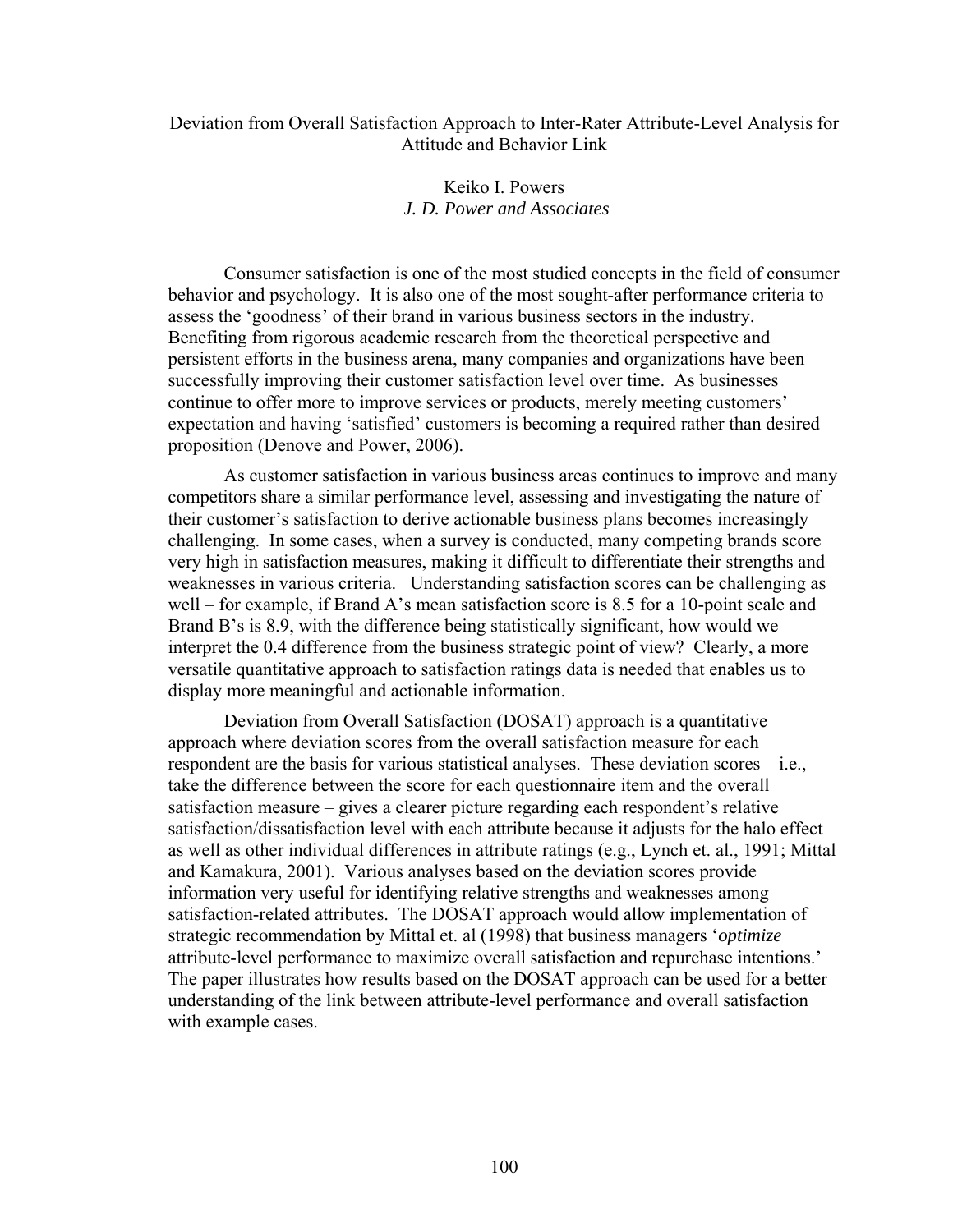## **References**

- Denove, C. & J. D. Power (2006). *Satisfaction: How Every Great Company Listens to the Voice of the Customer*, New York: Portofolio.
- Lynch, J. G., D. Chakravarti, & A. Mitra (1991). Contrast Effects in Consumer Judgments: Changes in Mental Representations or in the Anchoring of Rating Scales, *Journal of Consumer Research, 18, 284-297.*
- Mittal, V. & W. A. Kamakura (2001). Satisfaction, Repurchase Intent, and Repurchase Behavior: Investigating the Moderating Effect of Customer Characteristics, *Journal of Marketing Research, 38*, *131-142*.
- Mittal, V., W. T. Ross, & P. M. Baldasare (1998). The Asymmetric Impact of Negative and Positive Attribute-Level Performance on Overall Satisfaction and Repurchase Intentions, *Journal of Marketing, 62, 33-47*.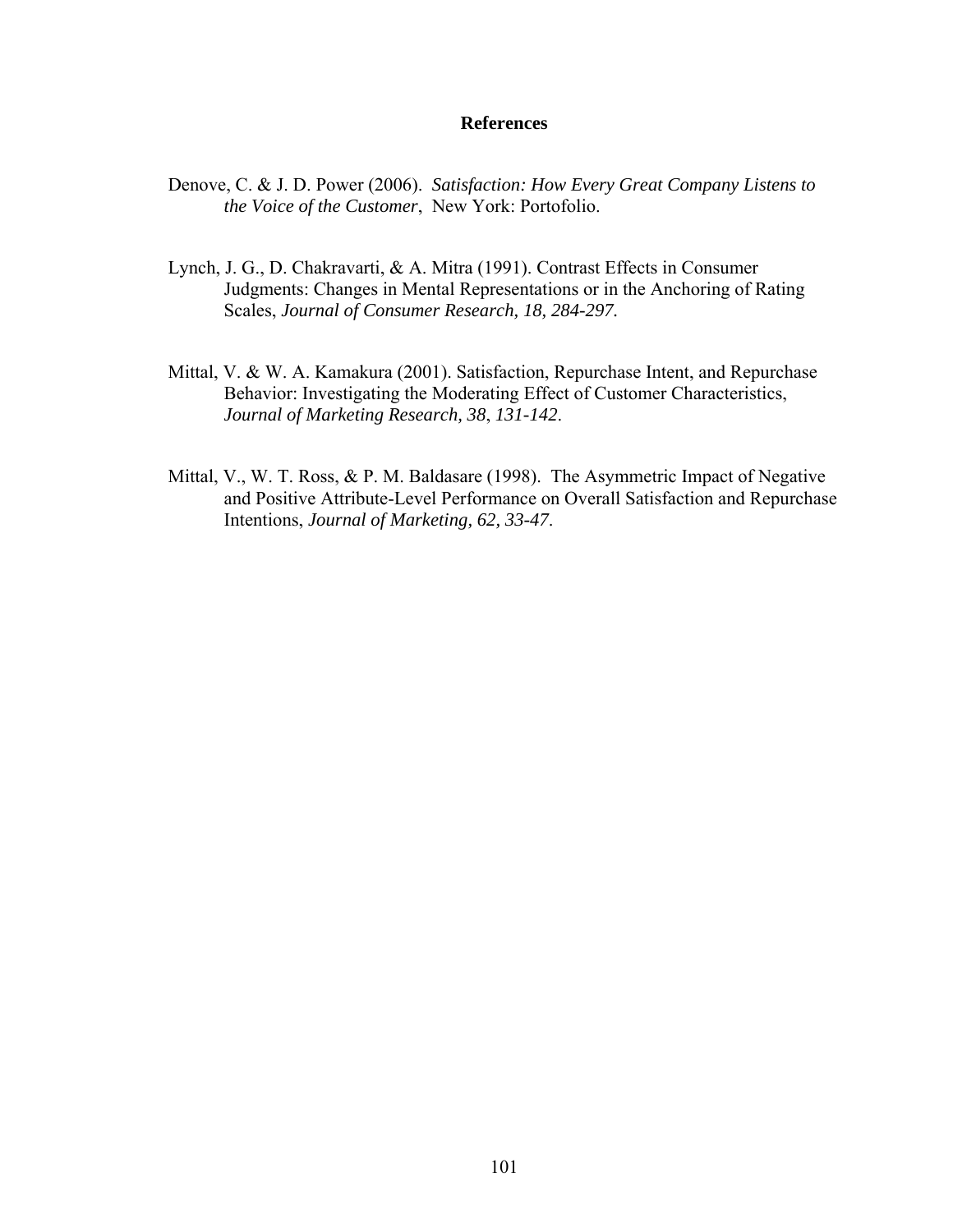### The Role of Taste Similarity on Recommending Power: The Moderating Role of Emotional Attachment

Sara Kim *KAIST Business School*

Minhi Hahn *KAIST Business School* 

## Do-Hyung Park *KAIST Business School*

Consumers often rely on others to obtain recommendations and evaluations on products and services. They can act as recommendation agents influencing consumer decision making. Previous research on agent adoption mainly focuses on cognitive factors that influence agent recommending power such as source credibility and taste similarity (Gershoff, Broniarczyk, and West, 2001; Gershoff, Mukherjee, and Mukhopadhyay, 2007; Swaminathan, 2003; White, 2005). This study expands previous research by examining not only cognitive factors but also affective factors influencing agent recommending power.

In the cognitive process, consumers are likely to adopt agent advice when they think their agent has similar tastes and preferences with them. Taste similarity can be perceived differently depending on the extent to which they agree. Recent studies on agent recommendations investigate that agreement on liked alternatives and disliked alternatives can have different effects on recommending power (Gershoff et al., 2007; 2006). These studies show that agreement on liked alternatives has a stronger effect on agent suitability than agreement on disliked alternatives. Even though these studies expand previous studies on agent recommendations by considering agreement valence, few studies have examined recommendation valence. An agent can advise someone to buy a product that he/she likes. Besides positive recommendations, an agent can provide negative recommendations advising potential customers not to buy a product that the agent does not like. This study will investigate the interaction effect of agreement valence and recommendation valence on recommending power. Study 1 shows the valence matching effect, which is that the recommending power is greater when the agreement valence and recommendation valence match than when they don't match. That is, positive recommendations will be more persuasive when individuals have agreement on liked alternatives with their agent, while negative recommendations will be more persuasive when they have agreement on disliked alternatives with their agent.

Study 2 shows that attachment to an agent can attenuate the valence matching effect. Previous research on interpersonal relationships shows that people tend to overestimate what their friends know about them, so they can overaccept their agent recommendations (Gershoff & Johar, 2006). This study, however, shows that individuals can overaccept agent advice even in the absence of the overestimation effect if they are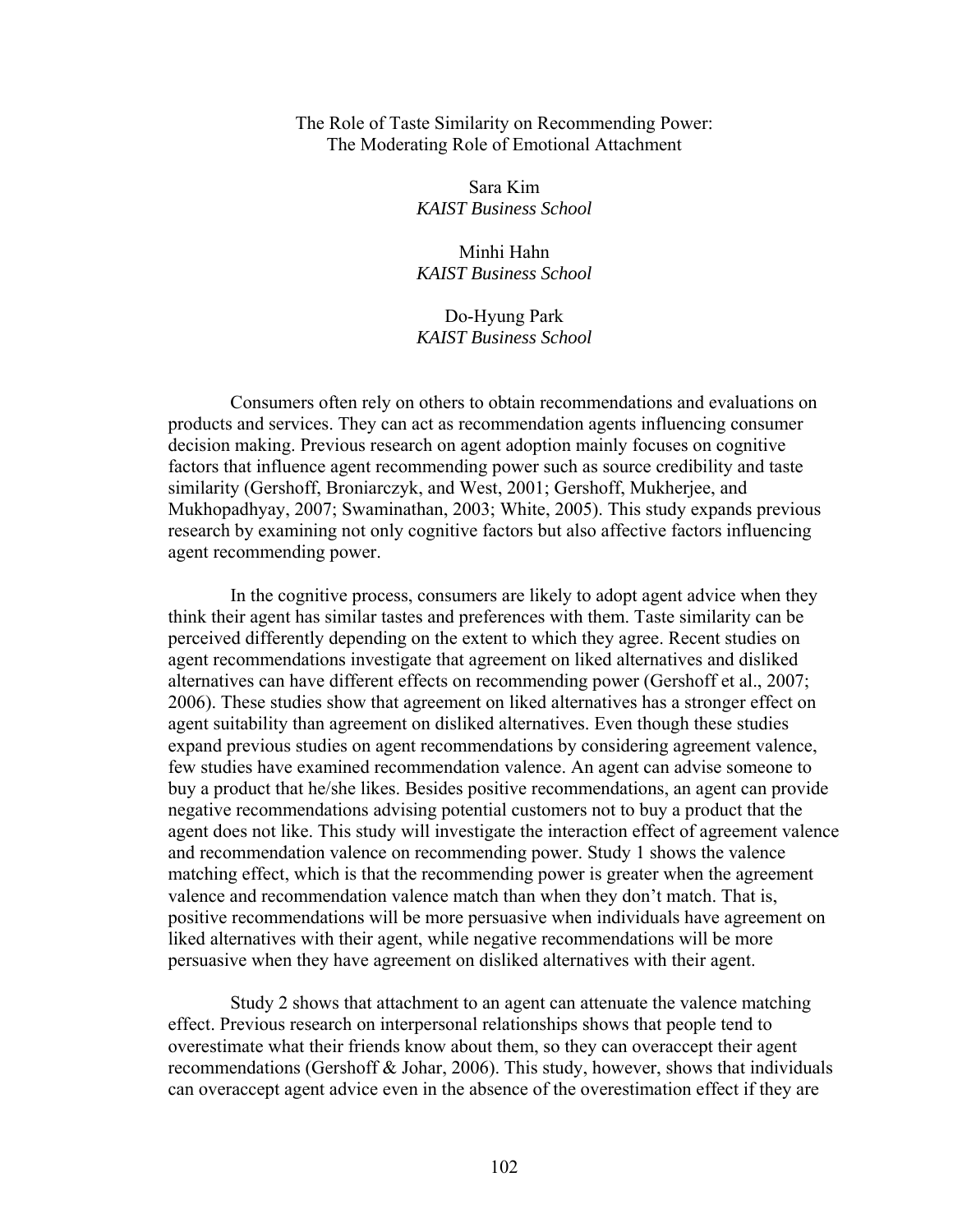emotionally attached to their agent. When individuals are attached to someone, they want to maintain the positive relationship with that person. Therefore, they put more weight on relationship motivation than on taste similarity when adopting agent advice. Consequently, the valence matching effect will be attenuated. However, if individuals feel high social risk in their purchasing decision, they will put more weight on taste similarity than on relationship motivation. Thus, the valence matching effect will occur again. Study 2 shows the reoccurrence of the valence matching effect in the gift giving situation.

#### References

- Gershoff, A. D., Mukherjee A., & Mukhopadhyay A. (2007). Few Ways to Love, but Many Ways to Hate: Attribute Ambiguity and the Positivity Effect in Agent Evaluation. *Journal of Consumer Research*, *33* (4), 499-505.
- Gershoff, A. D., Mukherjee A., & Mukhopadhyay A. (2006). 'I Love it' or 'I Hate it?' The Positivity Effect of Stated Preferences for Agent Evaluation. *Marketing Letters, 17*, 103-107.
- Gershoff, A. D., Broniarczyk S. M., & West P. M. (2001). Recommendation or Evaluation? Task Sensitivity in Information Source Selection. *Journal of Consumer Research*, *28(3)*, 418-438.
- Swaminathan, V. (2003). The Impact of Recommendation Agents on Consumer Evaluation and Choice: The Moderating Role of Category Risk, Product Complexity and Consumer Knowledge. *Journal of Consumer Psychology*, *13(1&2)*, 93-101.
- White, T. B. (2005). Consumer Trust and Advice Acceptance: The Moderating Roles of Benevolence, Expertise, and Negative Emotions. *Journal of Consumer Psychology*, *15(2)*, 141-148.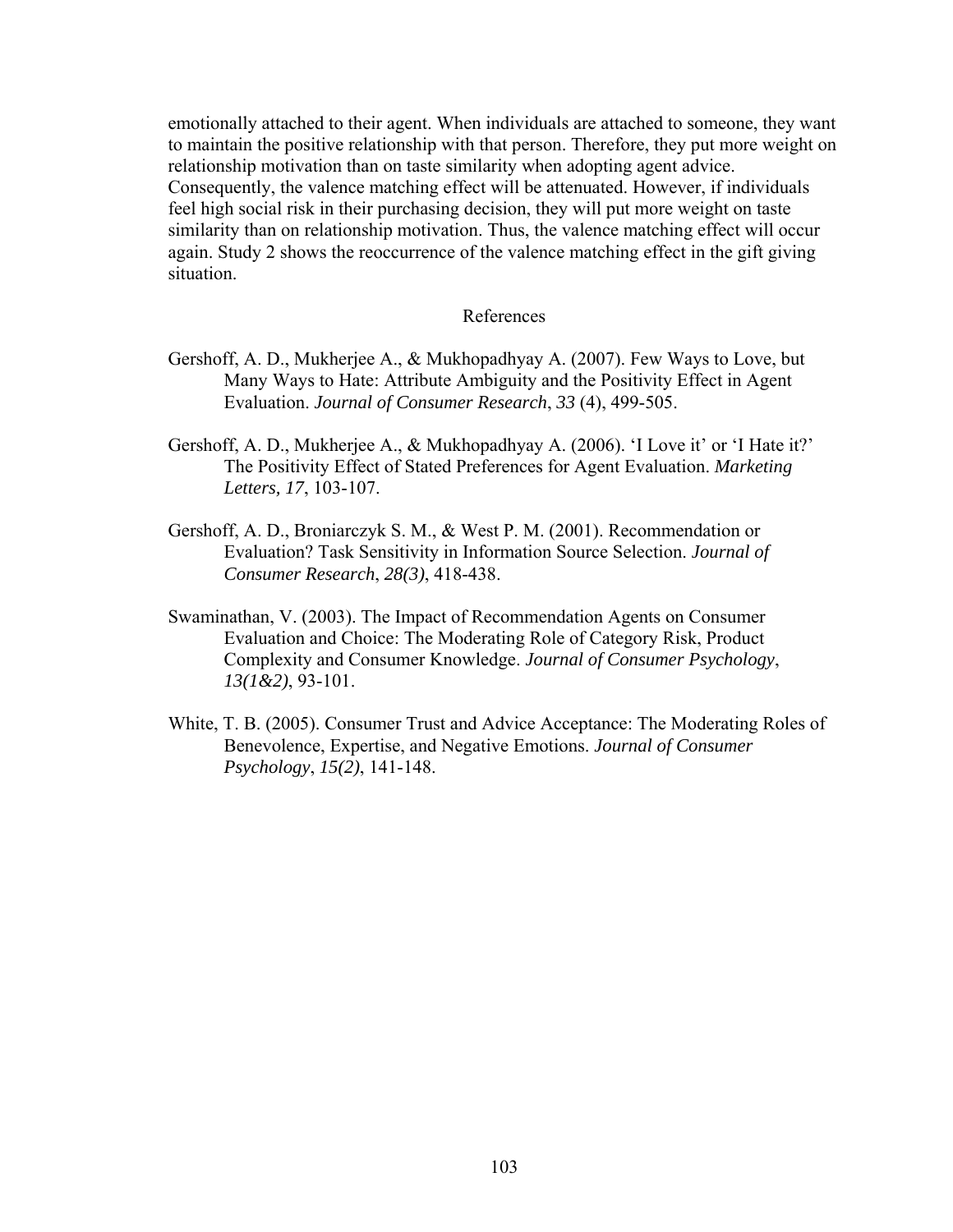### Customer Coping in Response to Relationship Transgressions: An Attachment Theoretic Approach

Marcel Paulssen *Humbolt University* 

## Richard P. Bagozzi *Ross School of Business, University of Michigan*

 In relationships, most partners eventually violate the implicit or explicit rules guiding relationship evaluation and performance and thereby commit a transgression. The likelihood that a customer experiences a transgression grows with increasing duration and increasing frequency of interaction in consumer-brand relationships. Even though transgressions may vary in their severity and cause, they all have the potential to damage an existing relationship. How do consumers react if such a breach of expectations in a brand relationship occurs? Even though consumers' coping reactions following brand transgressions can be decisive for the longevity of consumer-brand relationships, research concerned with the question of how and why individual consumer react to transgressions has been lacking. Building on attachment theory, the authors developed a conceptual framework of how consumer attachment determines cognitive and emotional response pattern that in turn drive behavioral responses to relationship transgressions in consumercompany relationships. The main hypothesis underlying this model was that consumer with different attachment orientations will explain and interpret relationship transgressions consistent with their beliefs and expectations about themselves and the companies with which they interact. The framework was tested in two studies investigating consumer coping responses to marketing relationship transgressions. Secure consumer attachment increases the likelihood of utilizing constructive (voice, loyalty) and decreases the likelihood of utilizing destructive coping strategies (exit, neglect). Study results also support that the effects of consumer attachment on coping strategies are mediated by attributional and emotional response patterns triggered by transgression experiences. Concerning mediating cognitive processes, our results show that securely attached customers have a lower likelihood of attributing stable causes to relationship problems with their company. Furthermore, secure consumer attachment reduces the degree of anger experienced by respondents in response to a transgression. The positive expectations that securely attached customers possess of companies and brands help them to positively interpret problematic interactions and buffer emotional distress from relational transgressions. These cognitive (attribution bias) and emotional (less intense negative emotions) response patterns of securely attached customers reduce the likelihood of maladaptive behavioral responses and decrease the vulnerability of their relationships with companies to transgressions.

 Previous research has found that there is considerable variability in consumers' predispositions to form strong and lasting relationships with companies and brands. For relationship marketers, customer heterogeneity poses a problem, since investments in customers with no desire or no disposition to form strong relationships are essentially lost and greatly diminish the effectiveness of relationship marketing programs. Securely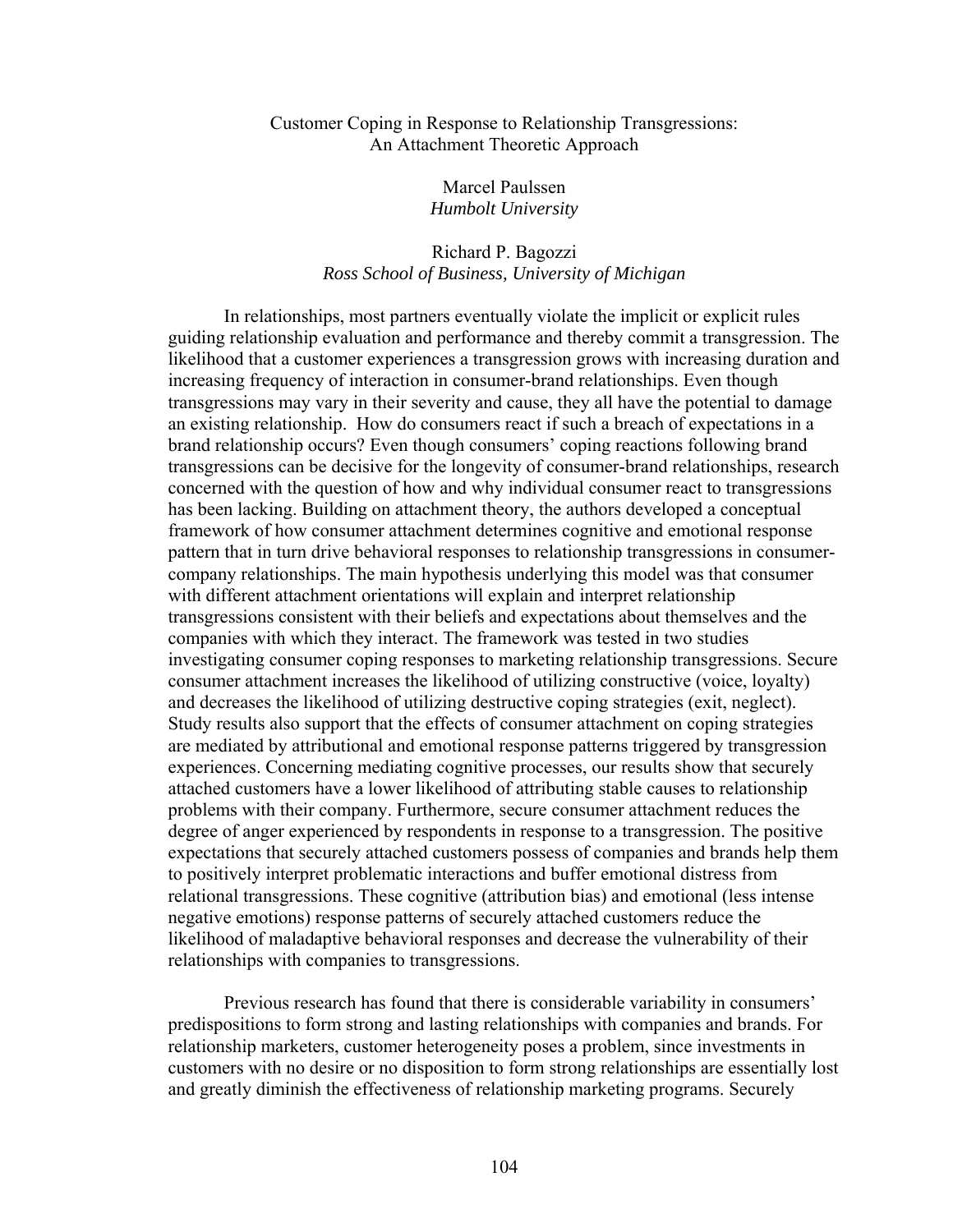attached consumers are likely to have more stable relationships because attribution biases and emotional response patterns predispose them to react more constructively and less destructively in response to relationship transgressions. They are thus less likely to exit or neglect their commercial relationships in response to relational transgressions. This result confirms the applicability of the secure consumer attachment construct to identify and target customers for relationship marketing purposes.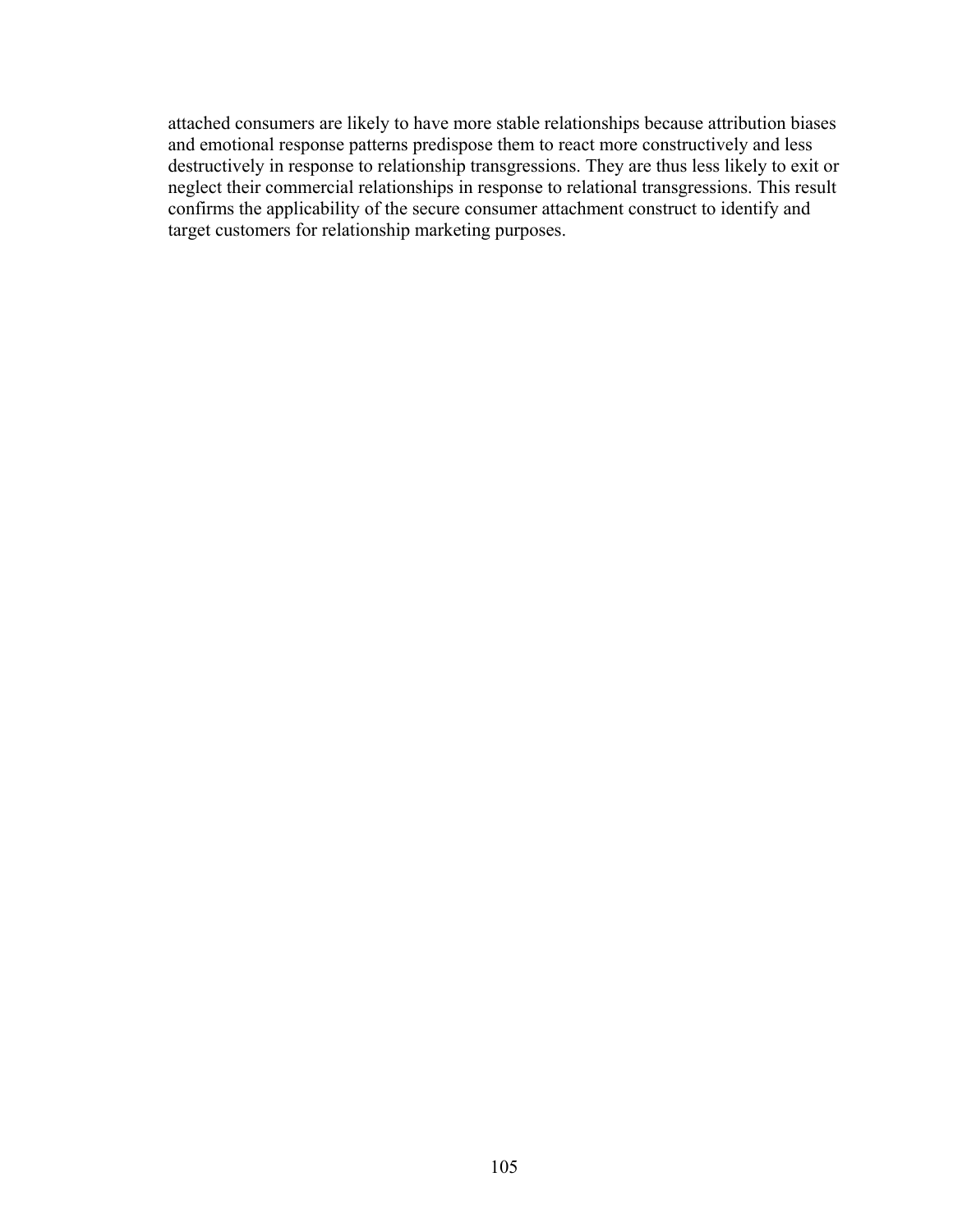#### Branding and Marketing Metrics

## David W. Stewart *University of Southern California*

 Marketing has a long history of paying attention to measurement and the creation of metrics, especially when it comes to claiming success, but it has done nothing to standardize the way it defines success. Most of the metrics used to assess the outcomes of marketing activities are tactical and not directly relevant to the overall financial performance of the firm (Lehmann, 2004). This is especially problematic for brand related marketing activities that may have effects in both the short and long term. A survey of Chief Marketing Officers has also found significant dissatisfaction with the most common measures of branding success, awareness, perception and attitude measures (CMO Council, 2004).

 This paper argues that marketing must develop a set of standard metrics for assessing the outcomes of marketing activities in general, and branding efforts more specifically. It also argues that these metrics must ultimately be linked to financial performance measures.

 The paper suggests that there are three broad classes of marketing outcomes: short-term (incremental) results, long-term (persistent) effects, and the creation of real options (see Figure 1). Each of these broad types of outcomes can be linked to the financial performance of the firm and the profitability of investment in specific marketing and branding activities.

 The paper closes with a call for the development of broadly accepted standards for measuring these three types of outcomes.